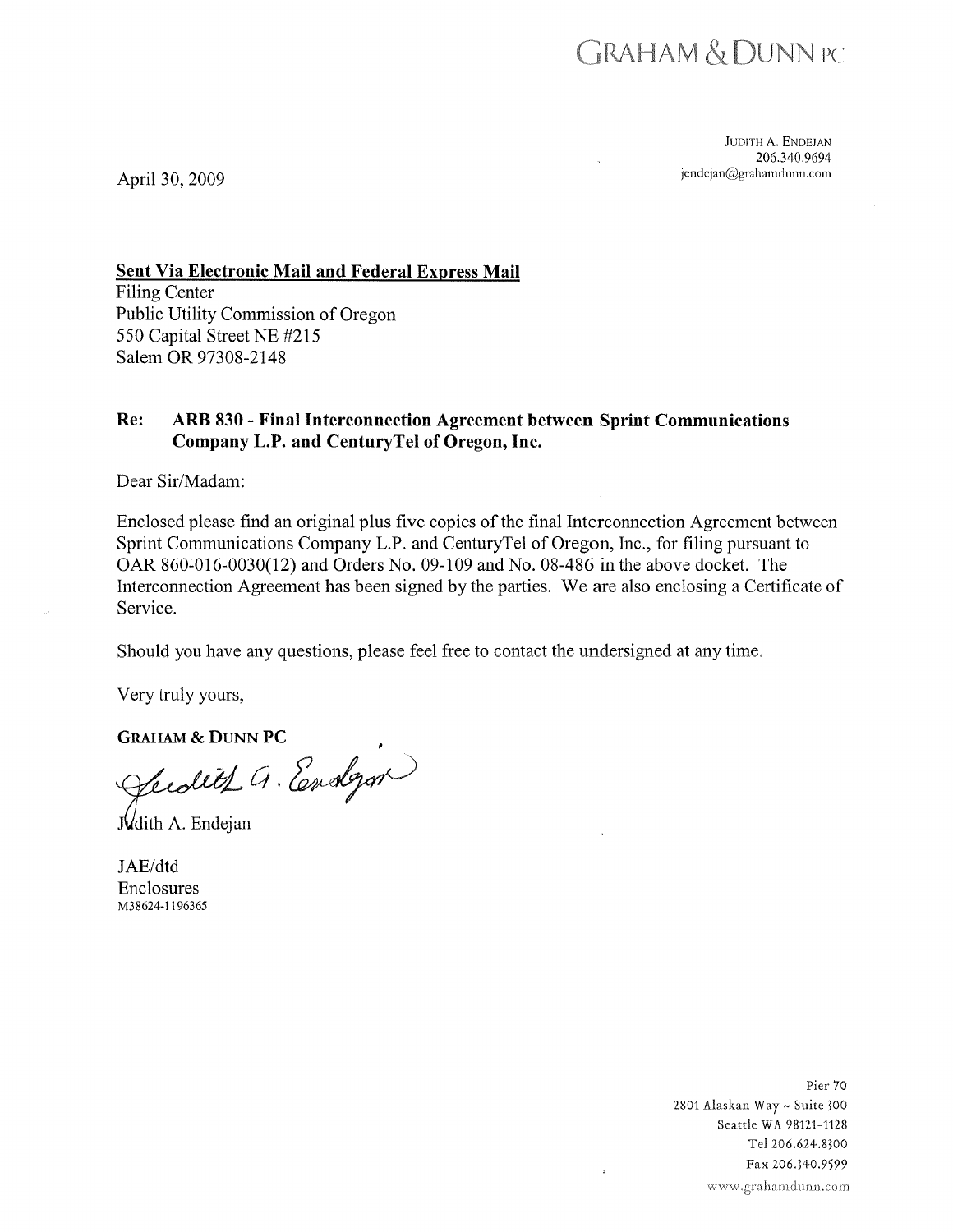#### **BEFORE THE** PUBLIC UTILITY COMMISSION OF OREGON

| In the Matter of                                                                 |
|----------------------------------------------------------------------------------|
| SPRINT COMMUNICATIONS COMPANY<br>L.P.                                            |
| Petition For Arbitration of an Interconnection<br>A greement with CENTUR YTEL OF |

OREGON, INC.

Docket No. ARB830

CERTIFICATE OF SERVICE

I certify that I have this 30<sup>th</sup> day of April, 2009, sent the attached Final Interconnection

Agreement between Sprint Communications Company L.P. and CenturyTel of Oregon, Inc.,

by electronic mail and Federal Express to the following:

**Filing Center** Public Utility Commission of Oregon 550 Capital Street NE #215 Salem OR 97408-2148 puc.filingcenter@state.or.us

I further certify that I have this day sent the above-referenced documents by mailing a copy

properly addressed with first-class postage prepaid and by electronic mail pursuant to OAR

860-013-0070 to the following parties or attorneys of parties:

Richard A. Finnigan Law Office of Richard A. Finnigan 2112 Black Lake Boulevard SW Olympia, WA 98512 rickfinn@localaccess.com Tel: 360.956.7001 Fax: 360.753.6862

CERTIFICATE OF SERVICE Docket No. ARB830  $-1-$ M38624-1196366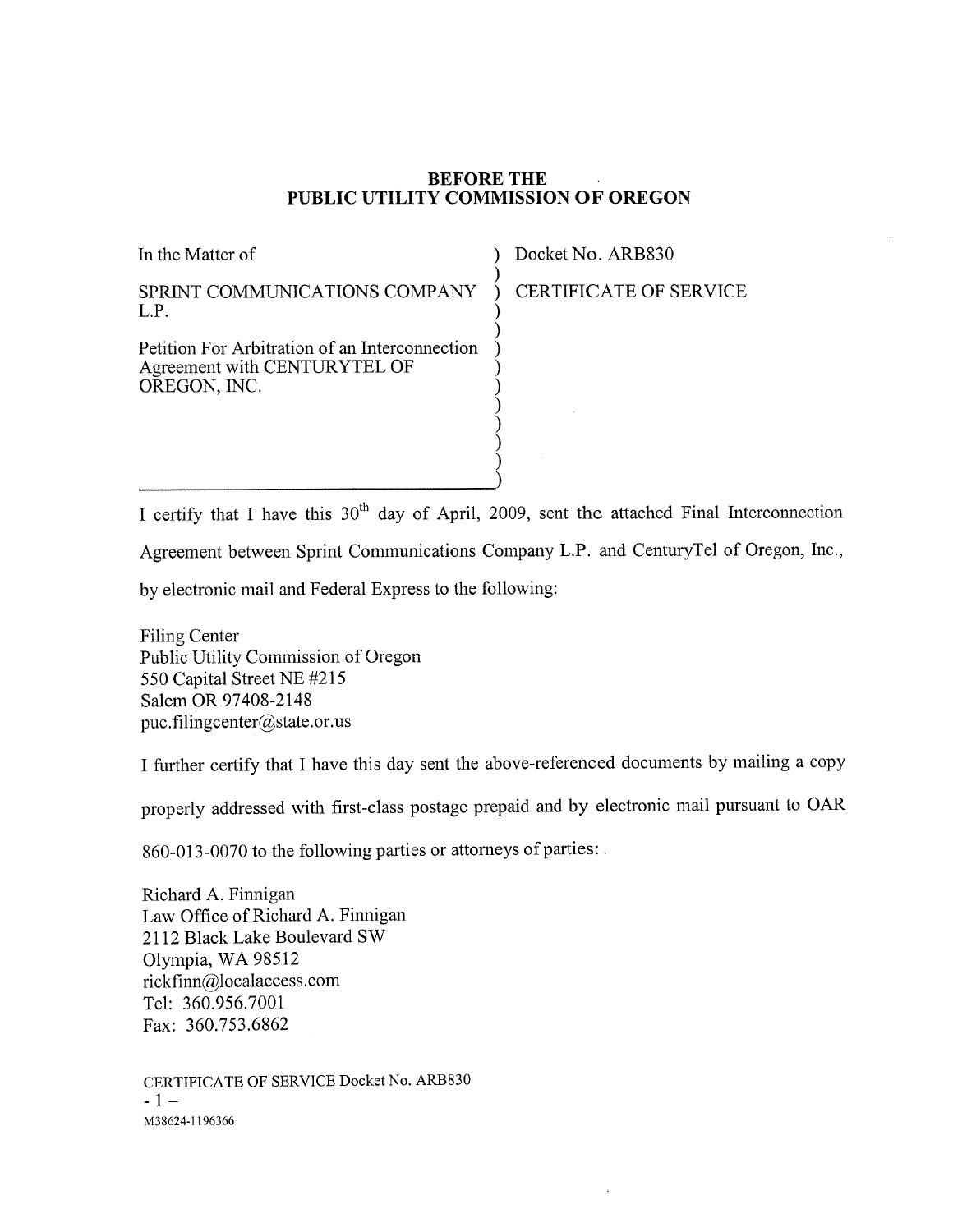Thomas J. Moorman - Pro Hac Vice Woods & Aitken LLP 2154 Wisconsin Avenue NW, Suite 200 Washington, D.C. 20007 tmoorman@woodsaitken.com Tel: 202.944.9502

Janette Luehring - Pro Hac Vice Senior Counsel **Sprint Nextel** 6450 Sprint Parkway Mailstop: KSOPHN0304-3b653 Overland Park, KS 66251 janette.w.luehring@sprint.com Tel: 913.315.8525

Kristin L. Jacobson Sprint Nextel 201 Mission Street, Suite 1400 San Francisco, CA 94105 kristin.l.jacobson@sprint.com Tel: 707.816.7583

Dated at Seattle, Washington this 30<sup>th</sup> day of April, 2009.

**GRAHAM & DUNN PC** 

 $By$ 

Darlyne De Mars, Legal Assistant Judith A. Endejan - OSBA #072534 email: ddemars@grahamdunn.com Attorneys for Sprint Communications Company L.P.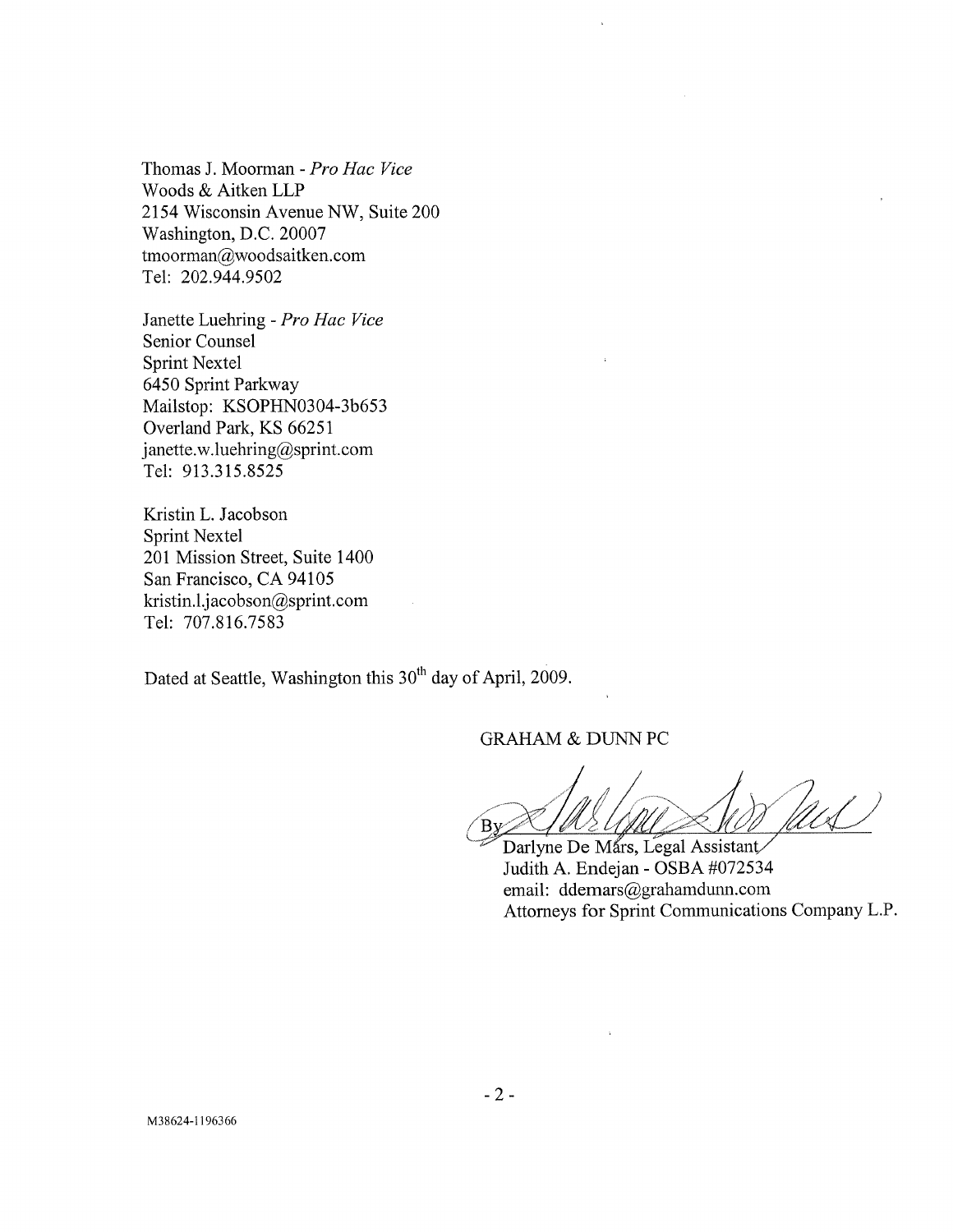# **INTERCONNECTION AGREEMENT**

**By and Between** 

# **CENTURYTEL OF OREGON, INC.**

# **AND**

# **SPRINT COMMUNICATIONS COMPANY L.P.**

**FOR THE STATE OF OREGON**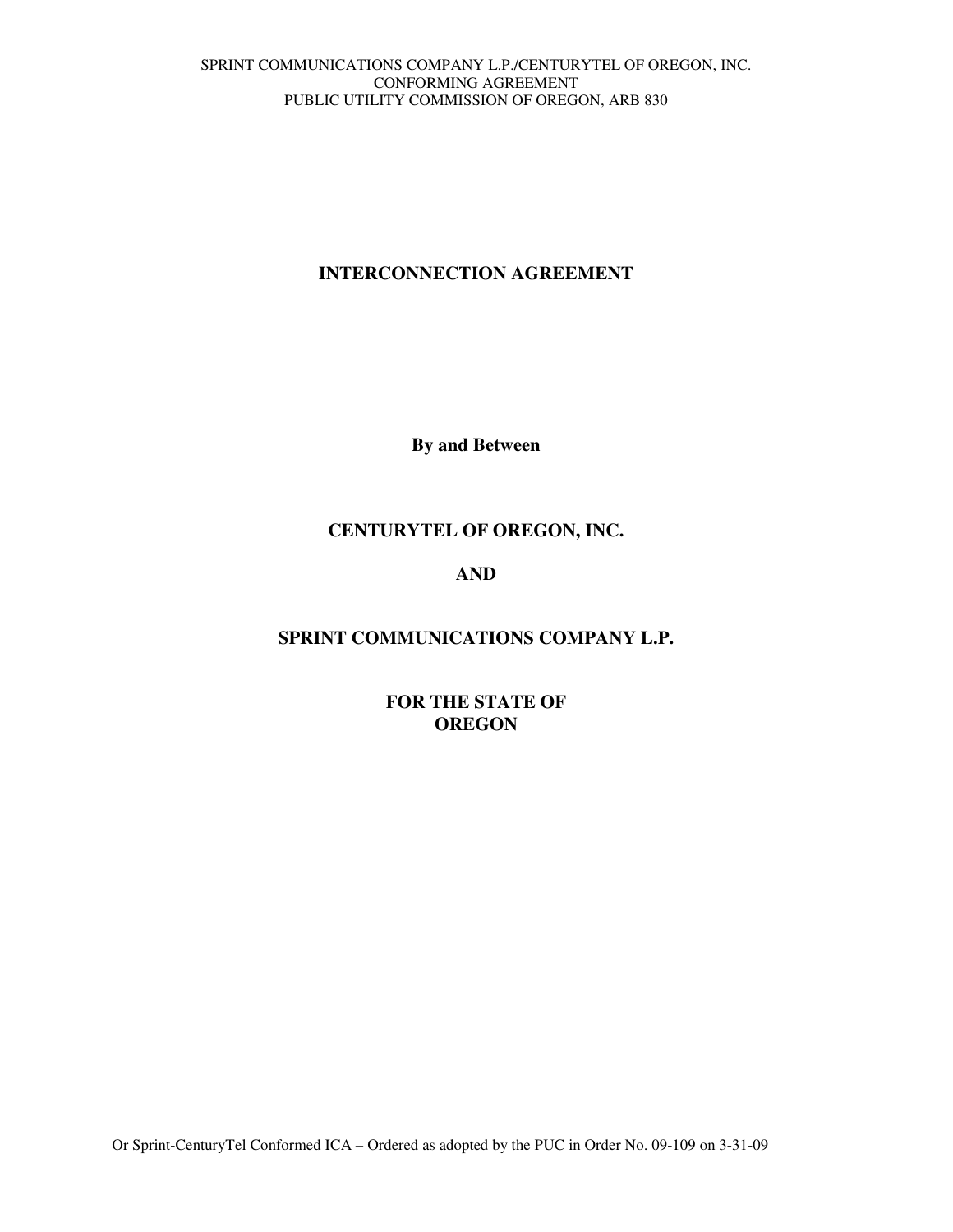**Table of Contents** 

# **TABLE OF CONTENTS**

| 1.0          |                                                                             |  |
|--------------|-----------------------------------------------------------------------------|--|
| 2.0          |                                                                             |  |
| 3.0          |                                                                             |  |
|              |                                                                             |  |
| 1.0          |                                                                             |  |
| 2.0          |                                                                             |  |
|              |                                                                             |  |
|              | I. GENERAL TERMS AND CONDITIONS REGARDING APPLICATION, EFFECTIVE DATE, TERM |  |
|              |                                                                             |  |
| 1.0          |                                                                             |  |
| 2.0          |                                                                             |  |
| 3.0          |                                                                             |  |
|              |                                                                             |  |
| 4.0          |                                                                             |  |
| 5.0          |                                                                             |  |
| 6.0          |                                                                             |  |
| 7.0          |                                                                             |  |
| 8.0          |                                                                             |  |
| 9.0          |                                                                             |  |
| <b>10.0</b>  |                                                                             |  |
| <b>11.0</b>  |                                                                             |  |
| 12.0         |                                                                             |  |
| <b>13.0</b>  |                                                                             |  |
| 14.0         |                                                                             |  |
| 15.0         |                                                                             |  |
| <b>16.0</b>  |                                                                             |  |
| 17.0         |                                                                             |  |
| <b>18.0</b>  |                                                                             |  |
| 20.0         |                                                                             |  |
| 21.0         |                                                                             |  |
| 22.0         |                                                                             |  |
| 23.0<br>24.0 |                                                                             |  |
| 25.0         |                                                                             |  |
| 26.0         |                                                                             |  |
| 27.0         |                                                                             |  |
| 28.0         |                                                                             |  |
| 29.0         |                                                                             |  |
| 30.0         |                                                                             |  |
| 31.0         |                                                                             |  |
| 32.0         |                                                                             |  |

 $\rm i$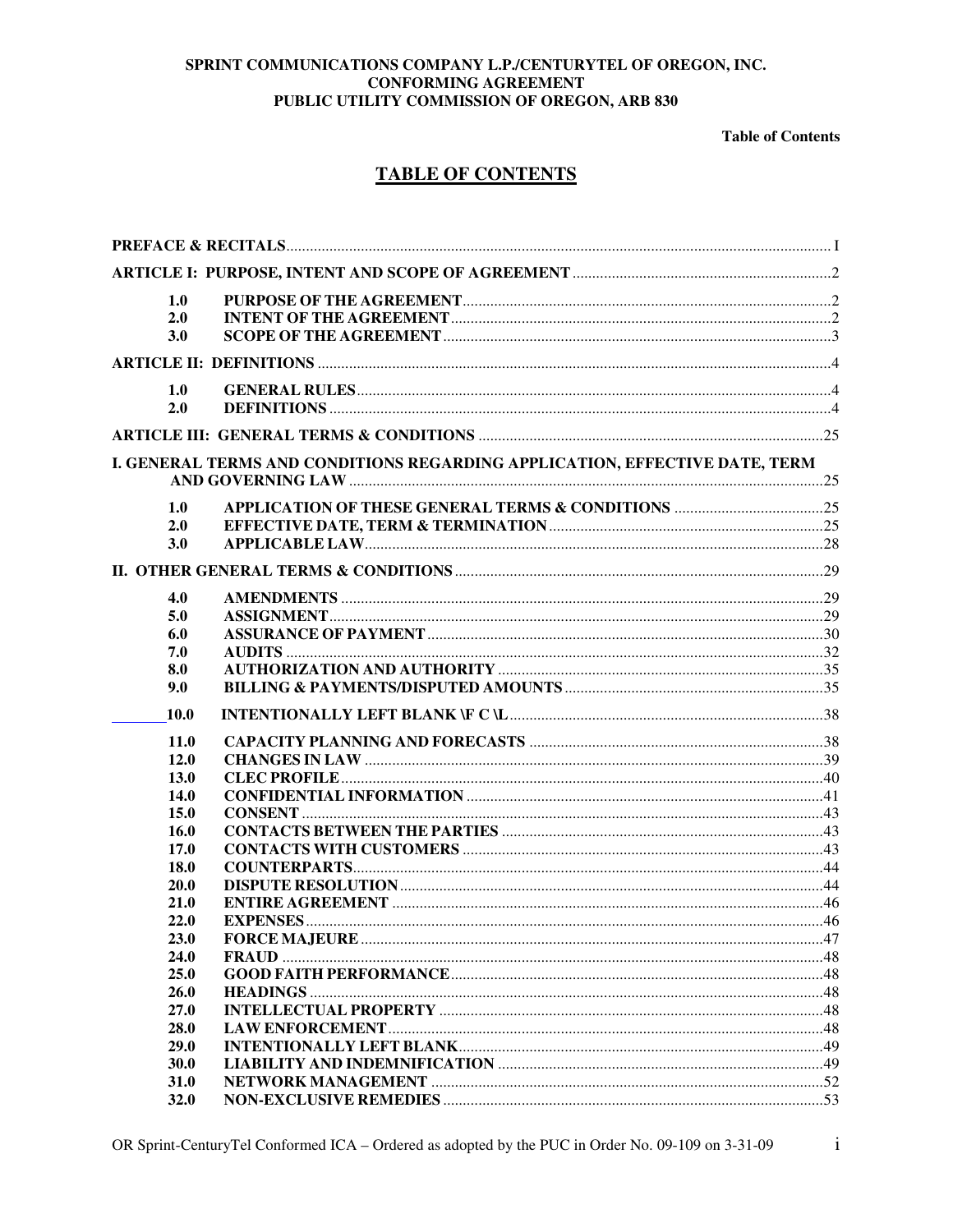#### **Table of Contents**

| 33.0       |                                                                          |  |
|------------|--------------------------------------------------------------------------|--|
| 34.0       |                                                                          |  |
| 35.0       |                                                                          |  |
| 36.0       |                                                                          |  |
| 37.0       |                                                                          |  |
| 38.0       |                                                                          |  |
| 39.0       |                                                                          |  |
| 40.0       |                                                                          |  |
| 41.0       |                                                                          |  |
| 42.0       |                                                                          |  |
| 43.0       |                                                                          |  |
| 44.0       |                                                                          |  |
| 45.0       |                                                                          |  |
| 46.0       |                                                                          |  |
| 47.0       |                                                                          |  |
| 48.0       |                                                                          |  |
| 49.0       |                                                                          |  |
| 50.0       |                                                                          |  |
| 51.0       |                                                                          |  |
| 52.0       |                                                                          |  |
| 1.0<br>2.0 | ARTICLE IV: INTERCONNECTION AND TRANSPORT AND TERMINATION OF TRAFFIC  63 |  |
| 3.0        |                                                                          |  |
| 4.0        | MUTUAL COMPENSATION FOR TRANSPORT, TERMINATION, AND                      |  |
|            |                                                                          |  |
| 5.0        |                                                                          |  |
|            |                                                                          |  |
|            |                                                                          |  |
| 1.0        |                                                                          |  |
| 2.0<br>3.0 |                                                                          |  |
| 4.0        |                                                                          |  |
| 5.0        |                                                                          |  |
| 6.0        |                                                                          |  |
|            |                                                                          |  |
|            |                                                                          |  |
| 1.0        |                                                                          |  |
| 2.0        |                                                                          |  |
| 3.0        | TERMS AND CONDITIONS FOR PROVIDING INTERCONNECTION AND                   |  |
| 4.0        |                                                                          |  |
|            |                                                                          |  |
|            |                                                                          |  |
| I.         |                                                                          |  |
| <b>II.</b> |                                                                          |  |
|            |                                                                          |  |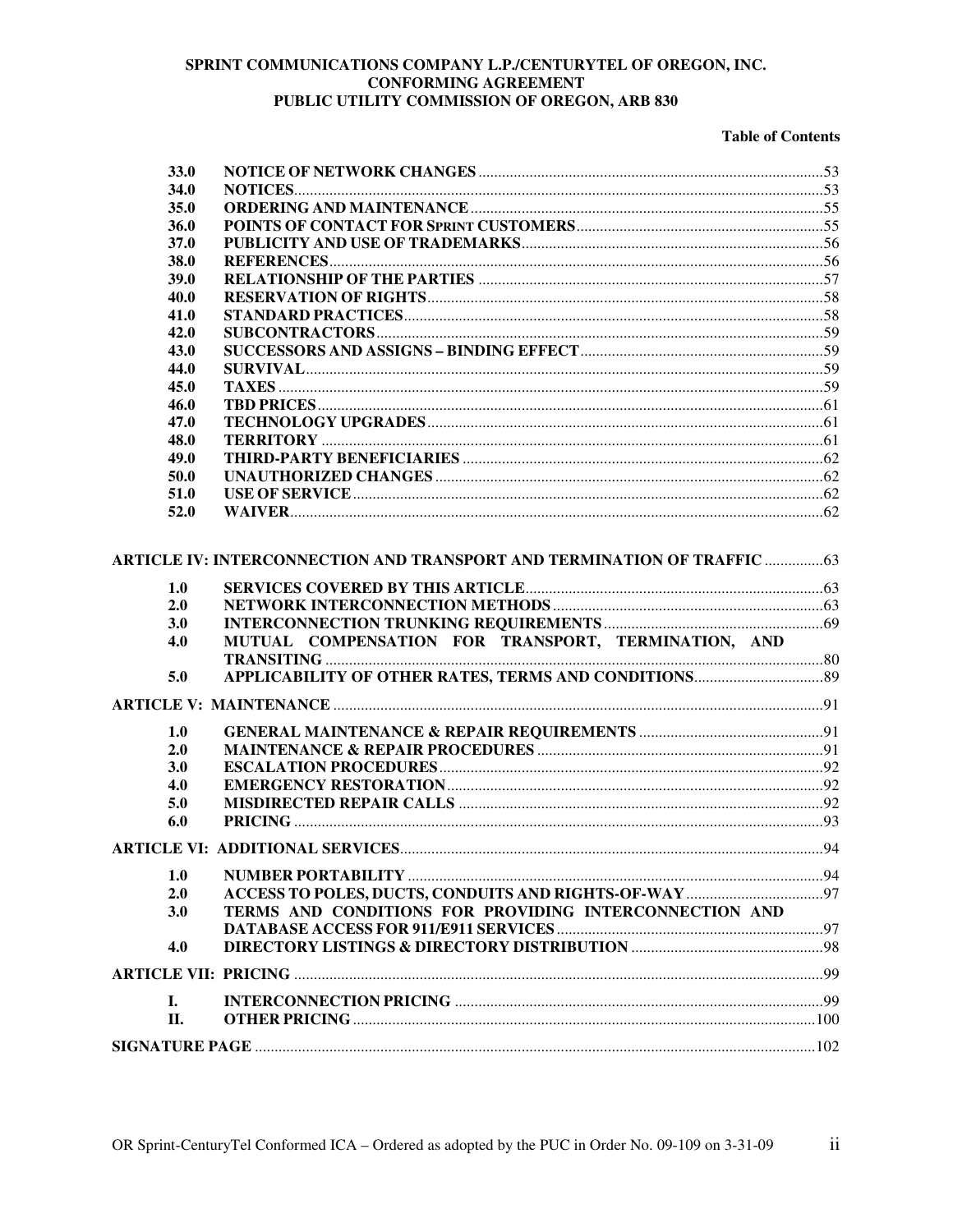**Preface & Recitals** 

# **AGREEMENT**

# **PREFACE & RECITALS**

This Interconnection Agreement (the "Agreement"), is by and between CenturyTel of Oregon, Inc., with its address for purposes of this Agreement at 100 CenturyTel Drive, Monroe, Louisiana 71203 ("CenturyTel"), and Sprint Communications Company L.P., in its capacity as a wholesale provider of local telephone exchange service and in its capacity as a CLEC, "(Sprint"), with its address for this Agreement at 6330 Sprint Parkway, Overland Park, KS 66251-6102, (CenturyTel and Sprint being referred to collectively as the "Parties" and each individually as a "Party"). This Agreement covers services in the State of Oregon only (the "State").

**WHEREAS,** interconnection between CenturyTel, as a local exchange carrier, and Sprint as a wholesale provider of Local telephone exchange service and as a CLEC, is necessary and desirable for the mutual exchange and termination of traffic originating on each LEC's network; and

**WHEREAS,** the Parties desire to exchange such traffic and related signaling in a technically and economically efficient manner; and

**WHEREAS,** the Parties wish to enter into an agreement to interconnect their respective telecommunications networks on terms that are fair and equitable to both Parties; and

**WHEREAS,** Section 251 of the Telecommunications Act of 1996 (the "Act") imposes specific obligations on LECs with respect to the interconnection of their networks and access to their poles, ducts, conduits and rights-of-way;

**NOW, THEREFORE,** in consideration of the mutual provisions contained herein and other good and valuable consideration, the receipt and sufficiency of which are hereby acknowledged, and without waiving any reservation of rights set forth herein, CenturyTel and Sprint hereby covenant and agree as follows: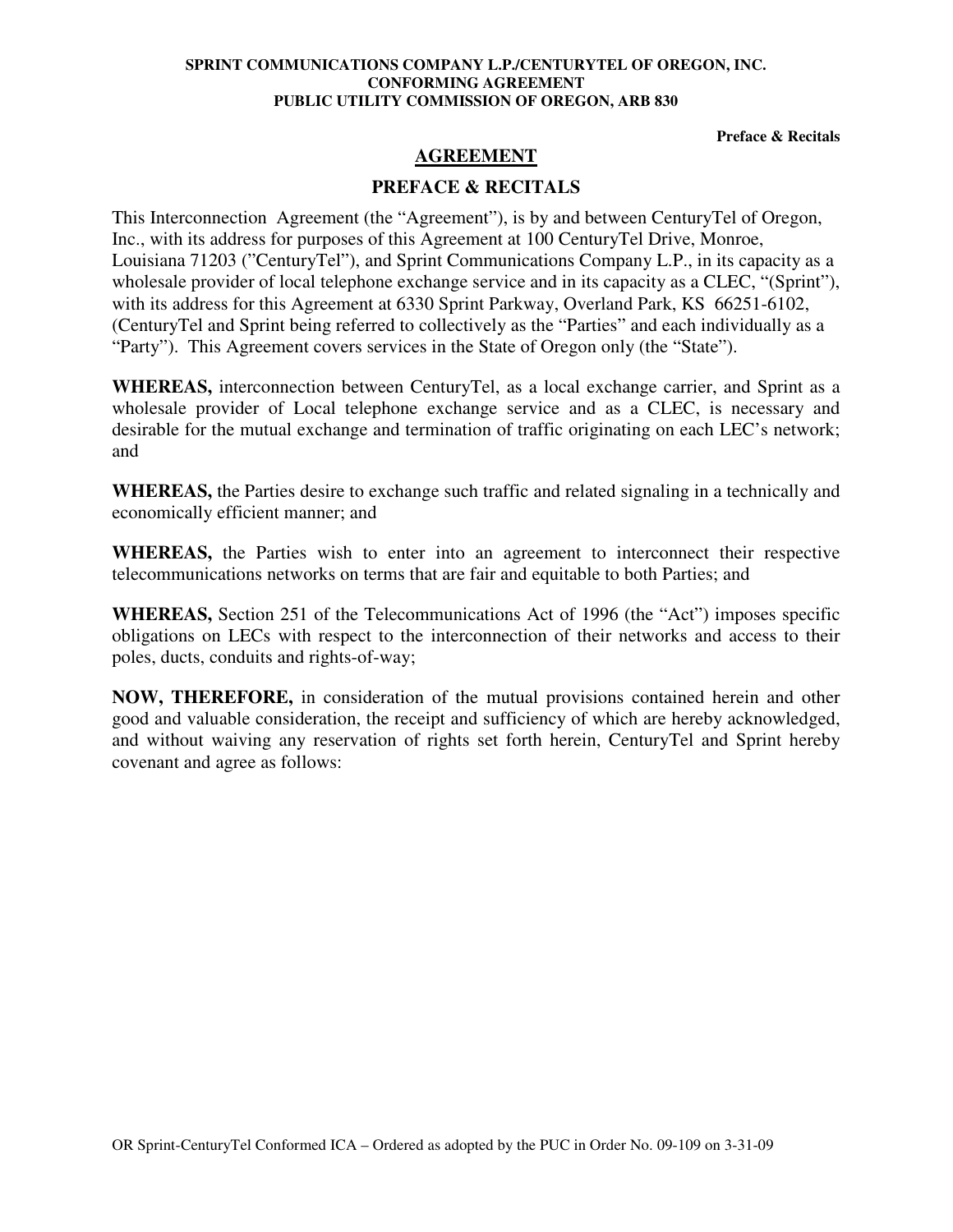**Article I: Purpose, Intent and Scope of Agreement** 

Page 2

## **ARTICLE I: PURPOSE, INTENT AND SCOPE OF AGREEMENT**

## **1.0 PURPOSE OF THE AGREEMENT**

Pursuant to this Agreement, the Parties will extend certain arrangements to one another within each area in which they both operate within the State for purposes of interconnection and the exchange of Local Traffic between End User Customers; as such term is defined in section 2.41 of Article II and for providing reciprocal access to poles, ducts, conduits and rights-of-way. This Agreement will be submitted to the State Public Service or Public Utilities Commission, as applicable (the "Commission") for approval. The Parties agree that their entry into this Agreement is without prejudice to and does not waive any positions they may have taken previously, or may take in the future, in any legislative, regulatory, judicial or other public forum addressing any matters, including matters related to the same types of arrangements and/or matters related to CenturyTel's rates and cost recovery that may be covered in this Agreement.

In addition, each of CenturyTel and Sprint acknowledge and agree that this Agreement shall apply only to and for the specific purposes described in the immediately preceding paragraph. In no event shall any provision of this Agreement be applied to, or be interpreted as applying to, any context, arrangement or transaction other than the specific agreement described herein between CenturyTel and Sprint for the exchange of Local Traffic between End User Customers. Each of CenturyTel and Sprint further acknowledge and agree that neither this Agreement in its entirety, nor any one or more provisions of this Agreement, shall apply to any unbundled network element, operations support system or any other service, facility or benefit not expressly required by this Agreement to be provided by CenturyTel.

### **2.0 INTENT OF THE AGREEMENT**

Whereas Sections 251 and 252 of the Telecommunications Act of 1996, as amended from time to time, impose specific obligations on the Parties to interconnect with each other's networks and access to certain services and facilities, the terms and conditions contained in this Agreement are intended to set forth the specific arrangements and services by which the Parties will discharge their respective obligations under Applicable Law.

CenturyTel represents and warrants that it is a "rural telephone company" as that term is defined in the Act, 47 U.S.C. 153. Pursuant to Section 251 (f)(1) of the Act, CenturyTel is exempt from Section 251 (c) of the Act. Notwithstanding such exemption, CenturyTel has entered into and accepted this Agreement for purposes of exchanging local traffic and interconnection as provided herein. The Parties' execution of the Agreement does not in any way constitute a waiver or limitation of their respective rights under the Act.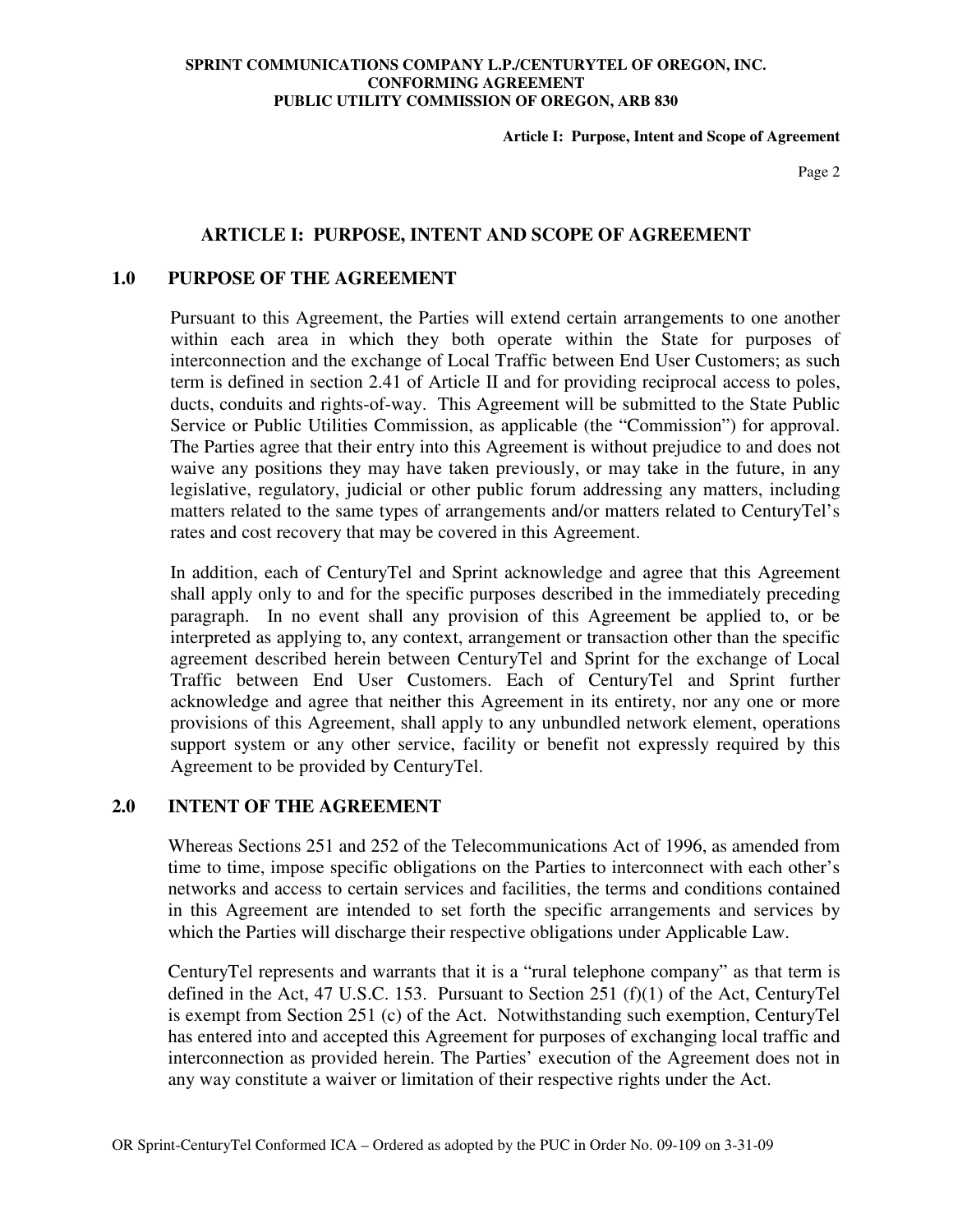**Article I: Purpose, Intent and Scope of Agreement** 

Page 3

Sprint represents and warrants that it is a wholesale provider of local Telephone Exchange Service in one or more Local Calling Areas.

#### **3.0 SCOPE OF THE AGREEMENT**

The following constitute parts of this Agreement:

| Agreement:     | Preface & Recitals                               |  |  |  |
|----------------|--------------------------------------------------|--|--|--|
| Article I:     | Purpose, Intent and Scope of Agreement           |  |  |  |
| Article II:    | Definitions                                      |  |  |  |
| Article III:   | General Terms & Conditions                       |  |  |  |
| Article IV:    | Interconnection & Transport & Termination of     |  |  |  |
|                | Traffic (Interconnection)                        |  |  |  |
| Article V:     | Maintenance                                      |  |  |  |
| Article VI:    | Additional Services (NP; Access to Poles, Ducts, |  |  |  |
|                | Conduit & ROWs; 911/E911; Directory              |  |  |  |
|                | Service & Distribution)                          |  |  |  |
| Article VII:   | Pricing                                          |  |  |  |
| Signature Page |                                                  |  |  |  |

The terms and conditions set forth in the Agreement, together with those set forth in its given Articles, are integrally and legitimately related, and shall govern the provision of services and/or facilities by CenturyTel to Sprint.

Sprint acknowledges and agrees that the scope of this Agreement includes (i) provision of local Telephone Exchange Service to End User Customers jointly by Sprint (as wholesale provider) and a Sprint Third Party Provider, and (ii) the provision of local Telephone Exchange Service to End User Customers by Sprint as a CLEC. Sprint acknowledges and agrees that the scope of this Agreement does not include provision of local Telephone Exchange Service to End User Customers solely by a Sprint Third Party Provider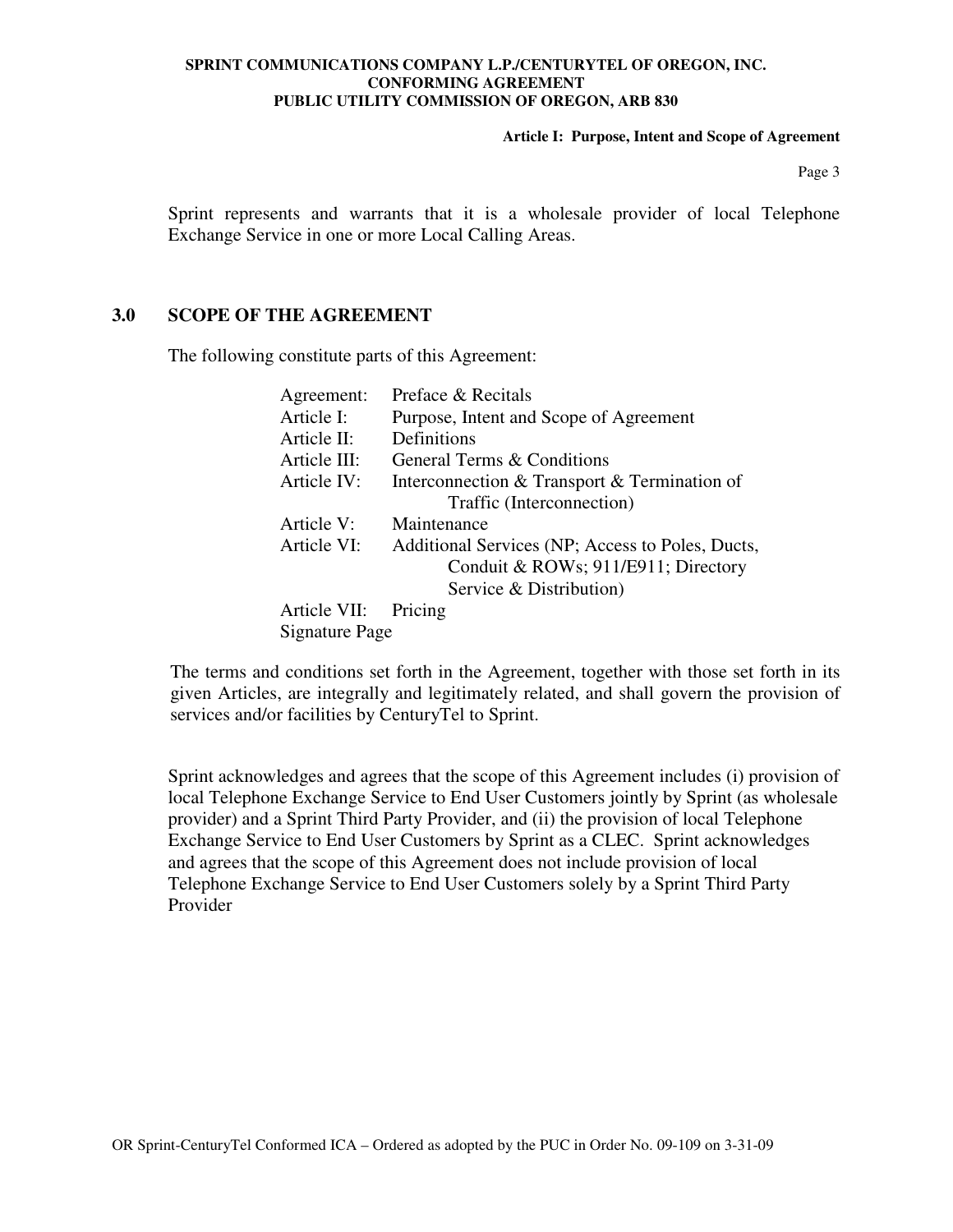**Article II: Definition** 

Page 4

## **ARTICLE II: DEFINITIONS**

## **1.0 GENERAL RULES**

- 1.1 Unless the context clearly indicates otherwise, the definitions set forth in Section 2 of this Article II shall apply to all Articles and Appendices contained in this Agreement. A defined term intended to convey the meaning stated in this Article II is capitalized when used.
- 1.2 Additional definitions that are specific to the matters covered in a particular Article, Appendix or provision may appear in that Article, Appendix or provision. To the extent that there is any conflict between a definition set forth in this Article II and any definition in a specific Article, Appendix or provision, the definition set forth in the specific Article, Appendix or provision shall control with respect to that Article, Appendix or provision.
- 1.3 Capitalized terms that are not otherwise defined in this Article II or Agreement but are defined in the Telecommunications Act of 1996 ("Act") and/or the orders and rules implementing the Act shall have the meaning set forth in the Act or in such orders and rules.
- 1.4 Terms used in a Tariff shall have the meanings stated in the Tariff or State Price List in states where detariffing regulation has been implemented.
- 1.5 Unless the context clearly indicates otherwise, any term defined in this Article II which is defined or used in the singular shall include the plural, and any term defined in this Article II which is defined or used in the plural shall include the singular.
- 1.6 The words "shall" and "will" are used interchangeably throughout the Agreement and the use of either indicates a mandatory requirement. The use of one or the other shall not confer a different degree of right or obligation for either Party.

## **2.0 DEFINITIONS**

## 2.1 **Access Service Request (ASR)**

The Ordering and Billing Forum document to be used by the Parties to add, establish, change or disconnect services or trunks for the purpose of providing Interconnection special access and Switched Access Services.

## 2.2 **Access Tandem Switch**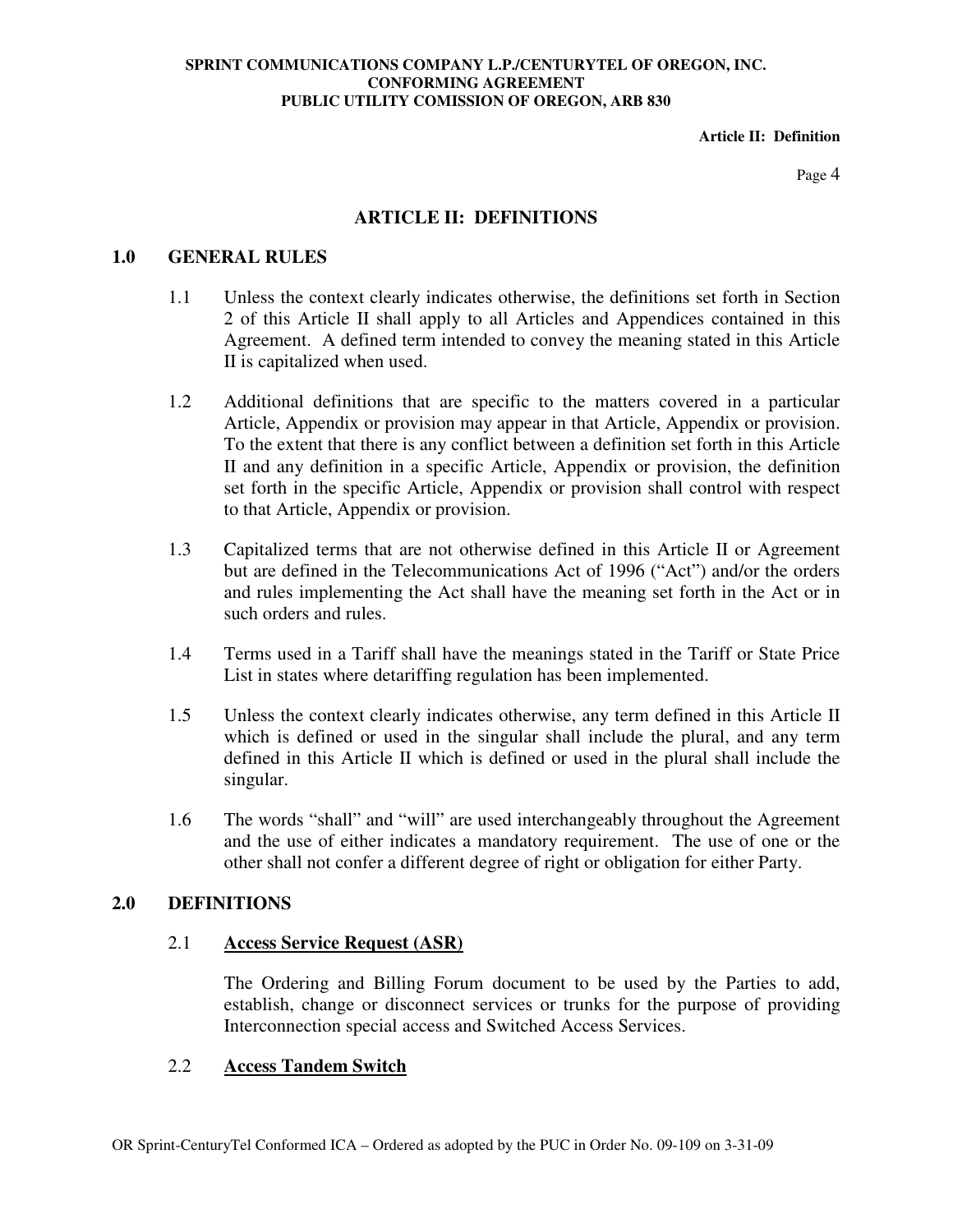#### **Article II: Definition**

Page 5

A Local Exchange Carrier (LEC) switching system that is used to connect and switch trunk circuits between and among the LEC's Central Office network and Interexchange Carriers' networks.

## 2.3 "**Act" or "the Act"**

The Communications Act of 1934, as amended by the Telecommunications Act of 1996, and as amended from time to time and codified at 47 U.S.C. §§ 151, *et seq.*

2.4 Intentionally Left Blank

# 2.5 **Affiliate**

"Affiliate" shall have the meaning set forth in § 153(1) of the Act.

## 2.6 **Alternate Tandem Provider**

A third-party Tandem Provider.

## 2.7 **Answer Supervision**

An off-hook supervisory signal.

## 2.8 **Applicable Law**

All effective laws, statutes, common law, governmental regulations, ordinances, codes, rules, guidelines, orders, permits and approvals of any governmental authority (including, without limitation, the Commission and the FCC) that apply to the subject matter of this Agreement.

2.9 Intentionally left blank.

# 2.10 **Automated Message Accounting (AMA)**

The structure inherent in switch technology that initially records telecommunication message information. AMA format is contained in the Automated Message Accounting document, published by Telecordia Technologies as GR-1100-CORE, which defines the industry standard for message recording.

## 2.11 **Automatic Location Identification/Data Management System (ALI/DMS)**

The emergency services (E-911/911) database containing customer location information (including name, address, telephone number, and sometimes, special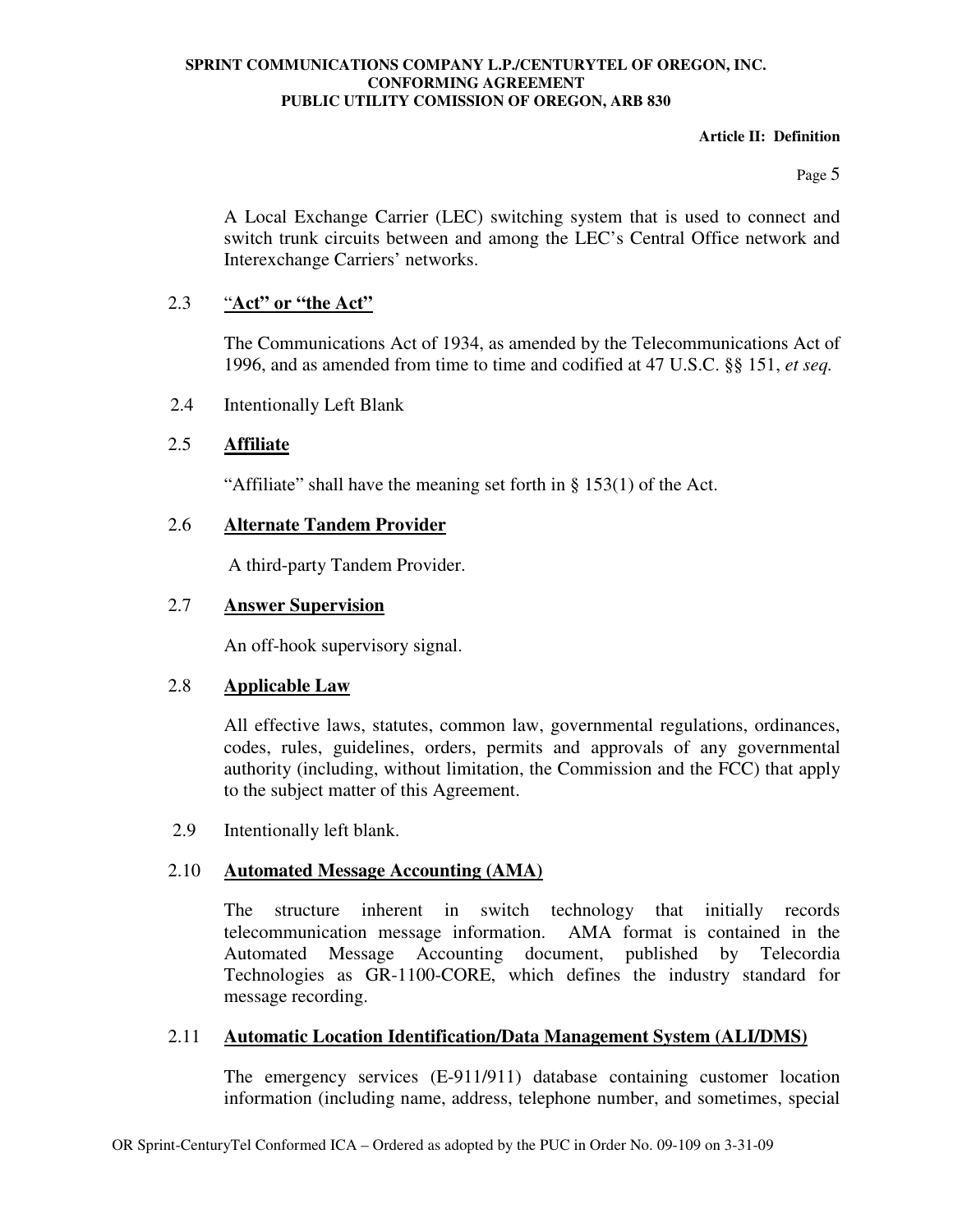#### **Article II: Definition**

Page 6

information from the local service provider) used to process subscriber access records into Automatic Location Identification (ALI) records.

## 2.12 "**Bill and Keep" or "Bill and Keep Arrangement"**

A compensation arrangement whereby the Parties do not render bills to each other for the termination of Traffic. Under a Bill-and-Keep Arrangement, a Party terminates such traffic originating from End Users of the other Party without explicitly charging the originating Party.

## 2.13 **Bill Date**

The effective date for which a CenturyTel service is billed and/or invoiced to a customer. The Bill Date shall be the date one day past the billing cycle close date. The Bill Date is the same date each month for recurring bills and is included on any such bill or invoice.

## 2.14 **Bill Due Date**

Refers to the date that a bill or invoice is due and payable. The Bill Due Date shall be the date thirty (30) days from the Bill Date.

## 2.15 **Business Day**

Monday through Friday, 8 am to 5 pm Central Standard or Daylight Savings time, except for (1) holidays observed by the United States government; (2) days on which the non-priority U.S. mail is not delivered; and (3) company holidays on which CenturyTel is officially closed for business and except as otherwise specifically stated or provided for in other documentation incorporated into this agreement.

# 2.16 **Carrier Identification Code (CIC)**

Four-digit numbers used by End User Customers to reach the services of Interexchange Carriers (IXCs).

# 2.17 **Central Office (CO)**

A telephone company building where customer lines are joined to a switch or switches for connection to the PSTN.

# 2.18 **Central Office Switch**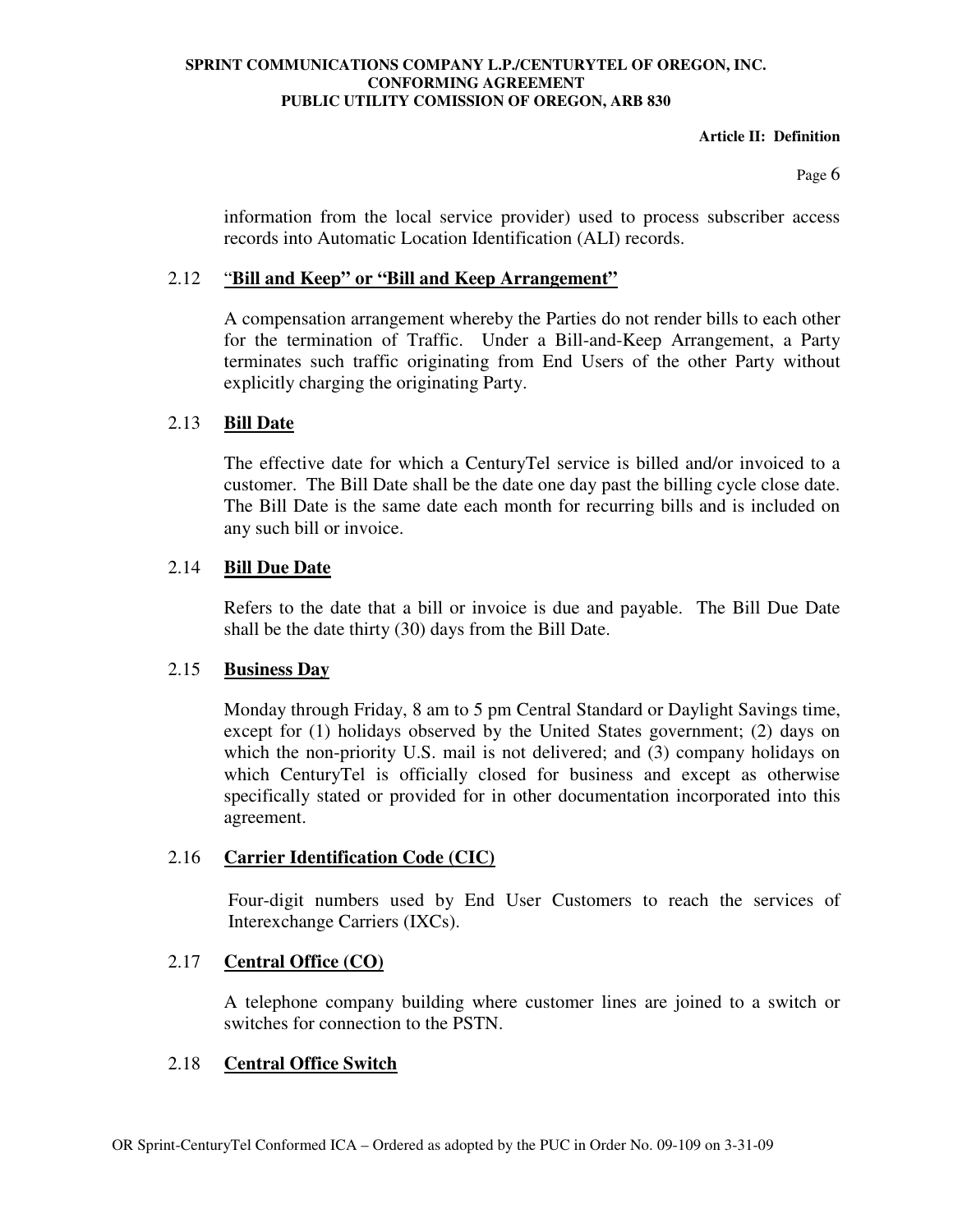#### **Article II: Definition**

Page 7

A switch used to provide Telecommunications Services including (1) End Office Switches which are Class 5 switches from which end-user Telephone Exchange Services are directly connected and offered, and (2) Tandem Office Switches which are Class 4 switches used to connect and switch trunk circuits between and among Central Office Switches. Central Office Switches may be employed as combination End Office/Tandem Office Switches (combination Class 5/Class 4).

## 2.19 **CenturyTel Operating Company (CTOC) or CenturyTel**

The single CenturyTel Operating Company in the State that is a Party to this Agreement.

## 2.20 **CenturyTel Service Guide**

The CenturyTel Service Guide is a handbook that contains CenturyTel's operating procedures for service ordering, provisioning, billing, maintenance, trouble reporting and repair for wholesale services.

## 2.21 **Certificate of Operating Authority**

If required by applicable law, a certification by the State Commission that Sprint has been authorized to operate within the State as a provider of local Telephone Exchange Services within CenturyTel's local service area; in many states this certification is known as a Certificate of Public Convenience and Necessity.

## 2.22 **CLEC Profile**

A CenturyTel form submitted to CenturyTel by any Telecommunications Carrier requesting to interconnect or exchange traffic with CenturyTel's network or the ability to initiate any order submission to CenturyTel. Among other things, a Telecommunication Carrier is required to provide CenturyTel, on the CLEC Profile, the following: its Operating Company Number (OCN), Company Code (CC), and Customer Carrier Name Abbreviation (CCNA).

## 2.23 **CLLI Codes**

Common Language Location Identifier Codes.

## 2.24 **Commission**

The State Public Service or Public Utility Commission, as applicable.

## 2.25 **Common Channel Signaling (CCS)**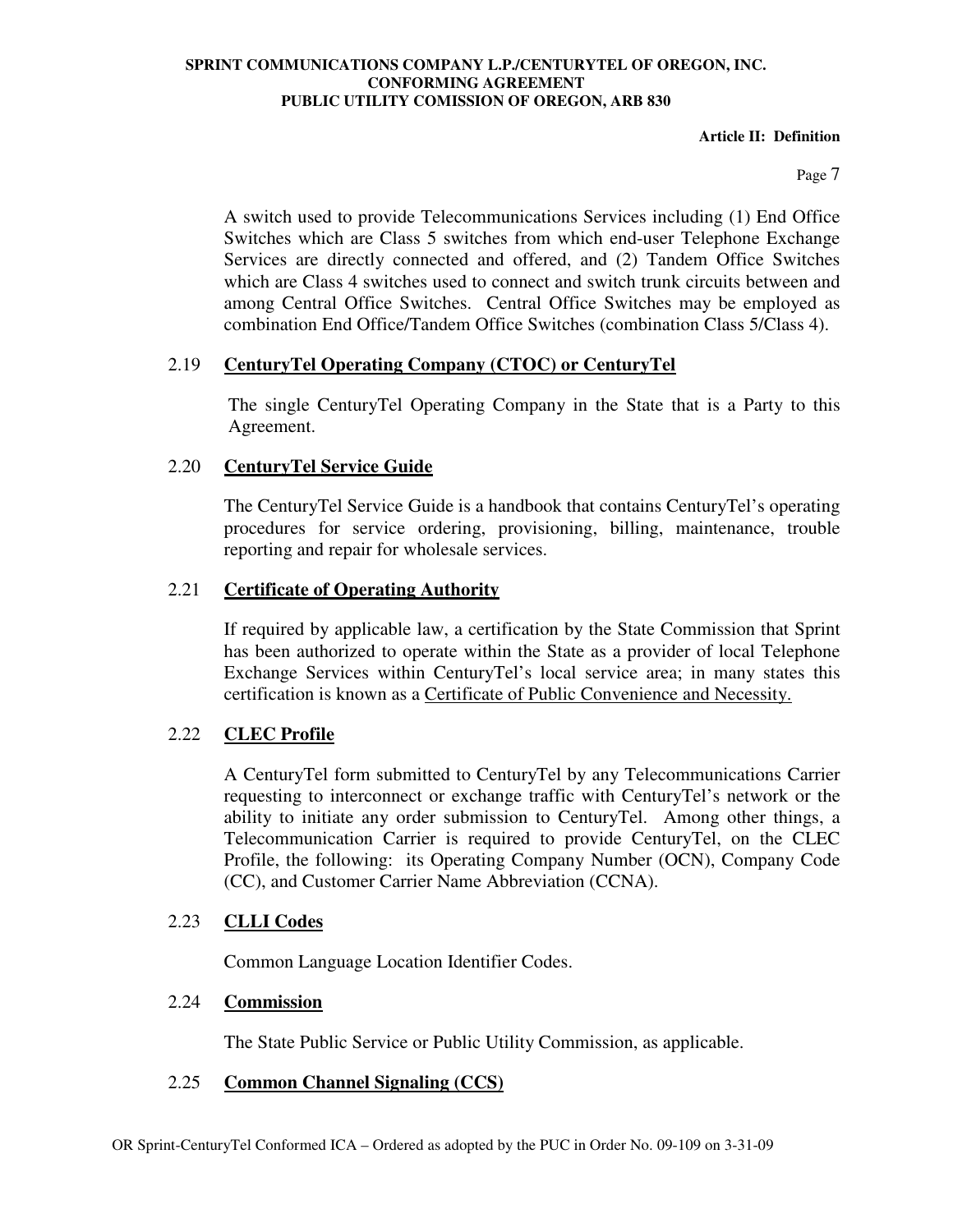#### **Article II: Definition**

Page 8

A high-speed, specialized, packet-switched communications network that is separate (out-of-band) from the public packet-switched and message networks. CCS carries addressed signaling messages for individual trunk circuits and/or database-related services between Signaling Points in the CCS network using SS7 signaling protocol.

## 2.26 **Competitive Local Exchange Carrier (CLEC)**

A "Local Exchange Carrier," as defined in § 153(26) of the Act, which provides Telephone Exchange Services or Exchange Access services in competition with an ILEC.

## 2.27 **Contract Year**

A twelve (12) month period during the term of the Agreement commencing on the Effective Date and each anniversary thereof.

## 2.28 **Conversation Time**

The time that both Parties' equipment is used for a completed call, measured from the receipt of Answer Supervision to the receipt of Disconnect Supervision.

## 2.29 **Currently Available**

Existing as part of CenturyTel's network at the time of a requested order

## 2.30 **Disconnect Supervision**

An on-hook supervisory signal end at the completion of a call.

## 2.31 **Disputed Amounts**

An amount or any portion of bill or invoice sent to a Party that the billed Party contends, in good faith, is not due and payable. For an amount to qualify as a Disputed Amount, the billed Party must provide written notice to the billing Party of the nature and amount of the disputed charge(s) using the process and time periods set forth in this Agreement

# 2.32 **DS-1**

A service having a total digital signal speed of 1.544 Mbps.

2.33 Intentionally left blank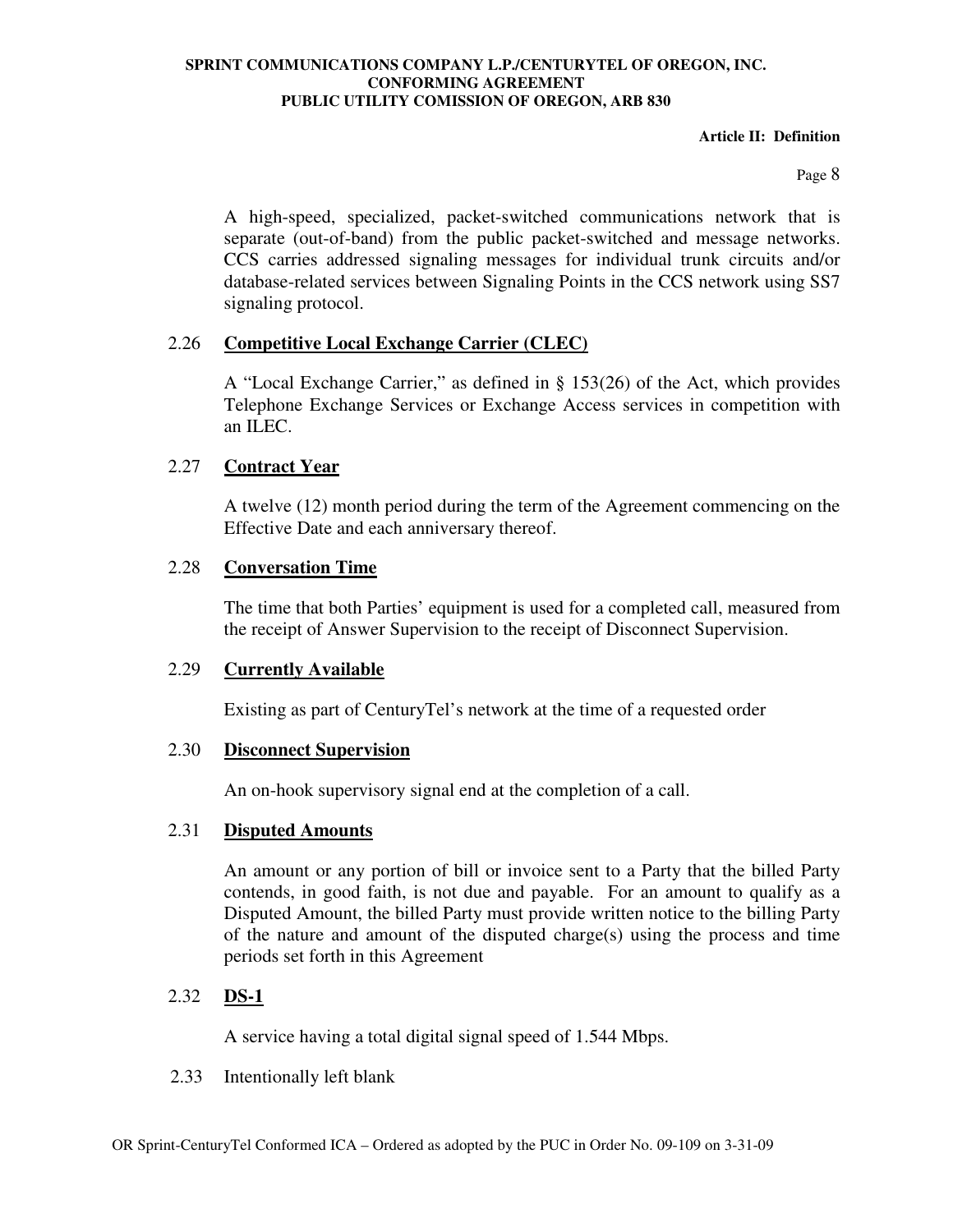**Article II: Definition** 

Page 9

## 2.34 **DS-3**

A service having a total digital signal speed of 44.736 Mbps.

2.35 Intentionally left blank

## 2.36 **E-911 Service**

An emergency telephone system which includes network switching, database and CPE elements capable of providing selective routing, selective transfer, fixed transfer, caller routing and location information, and/or ALI and is used to route 911 calls to a PSAP that uses a customer location database to determine the location to which a call should be routed.

## 2.37 **Effective Date**

The date on which the last Party to this Agreement executes the Agreement, unless prior Commission approval is required in order to make the Agreement effective between the Parties. If Commission approval is required, the Effective Date shall be either the date on which the Commission deems the Agreement approved or, the date on which the Commission deems the Agreement effective, whichever the case may be.

## 2.38 **Electronic File Transfer (EFT)**

A system or process that utilizes an electronic format and protocol to send/receive data files.

#### 2.39 **End Office**

The telephone company office from which the End User Customer receives exchange service.

#### 2.40 **End Office Switch**

A switching machine that directly terminates traffic to and receives traffic from End User Customer purchasing local Telephone Exchange Service. A PBX is not considered an End Office Switch.

#### 2.41 **"End User Customer"**

Any individual, business, association, corporation, government agency or entity other than an Inter-exchange Carrier (IXC), Competitive Access Provider (CAP) or Commercial Mobile Radio Service (CMRS) provider (also known as a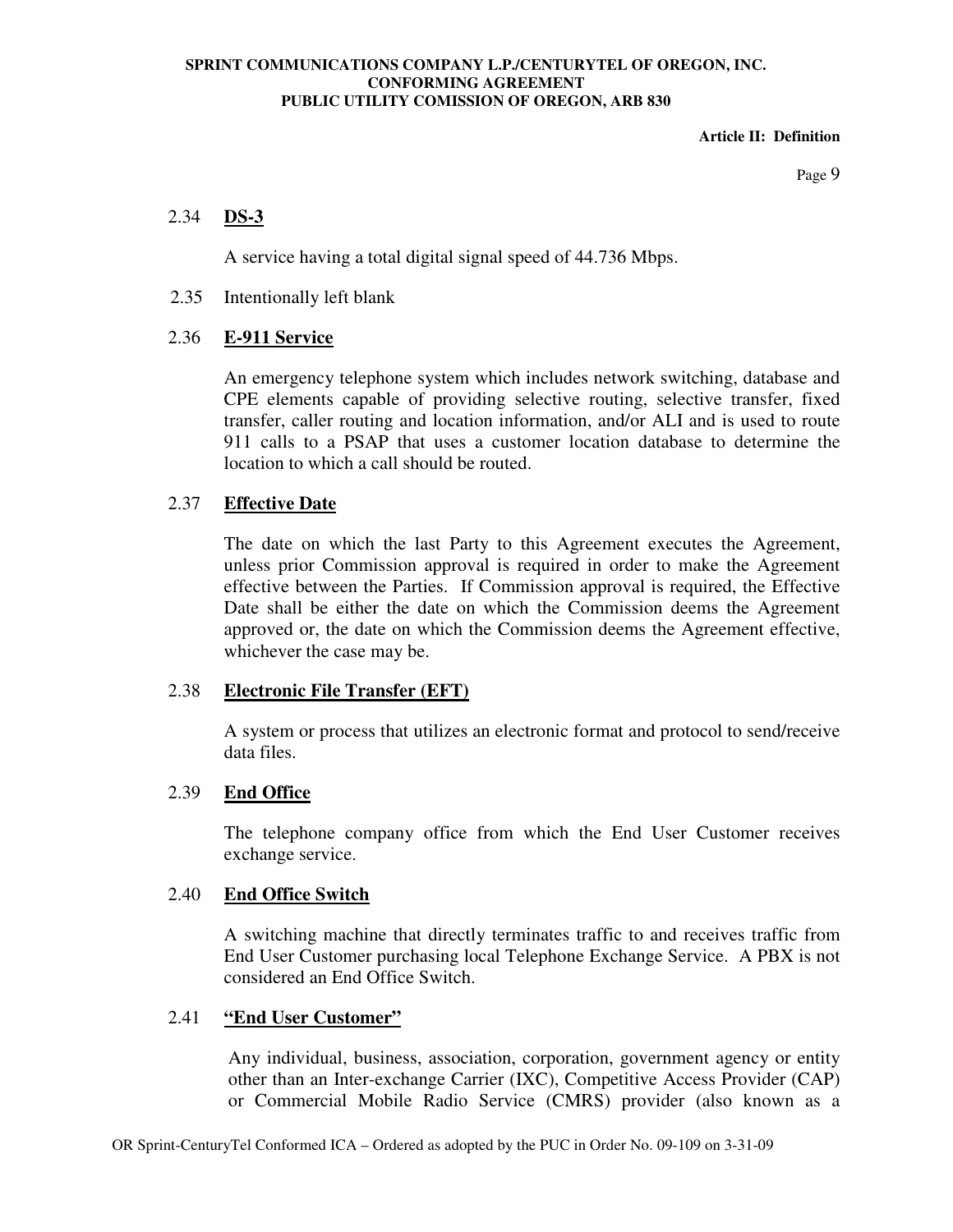#### **Article II: Definition**

Page 10

Wireless Carrier) that subscribes to Telecommunications Services provided by CenturyTel, or Telecommunications Services jointly provided by Sprint (as wholesale provider) and a Sprint Third Party Provider, or Telecommunications Services provided by Sprint as a CLEC, and does not resell such Telecommunications Services to others. As used herein, this term does not include: (i) any of the Parties to this Agreement with respect to any item or service obtained under this Agreement, (ii) any individual, business, association, corporation, government agency or entity that is provided Telecommunications Services by Sprint (as wholesale provider) without use of Telecommunications Services provided by a Sprint Third Party Provider, or (iii) any individual, business, association, corporation, government agency or entity that is provided Telecommunications Services by a Sprint Third Party Provider without use of Telecommunications Services provided by Sprint (as wholesale provider). Any reference herein to "Customer" or "End User Customer" shall have the meaning specified in this subsection for End User Customer, unless the context clearly indicates otherwise

#### 2.42 **Enhanced Service Provider (ESP)**

A provider of enhanced services as those services are defined in 47 C.F.R. § 64.702. An Internet Service Provider (ISP) is an Enhanced Service Provider.

2.43 Intentionally left blank

#### 2.44 **Exchange Access**

Exchange Access shall have the meaning set forth in § 153(16) the Act.

## 2.45 **Exchange Message Interface (EMI)**

An Exchange Message Interface is the standard used for the exchange of telecommunications message information among Telecommunications Carriers for billable, non-billable, sample, settlement, and study data. An Exchange Message Interface (EMI) was formerly known as an Exchange Message Record (EMR).

## 2.46 **Exchange Message Record (EMR)**

*See* definition of "Exchange Message Interface (EMI)".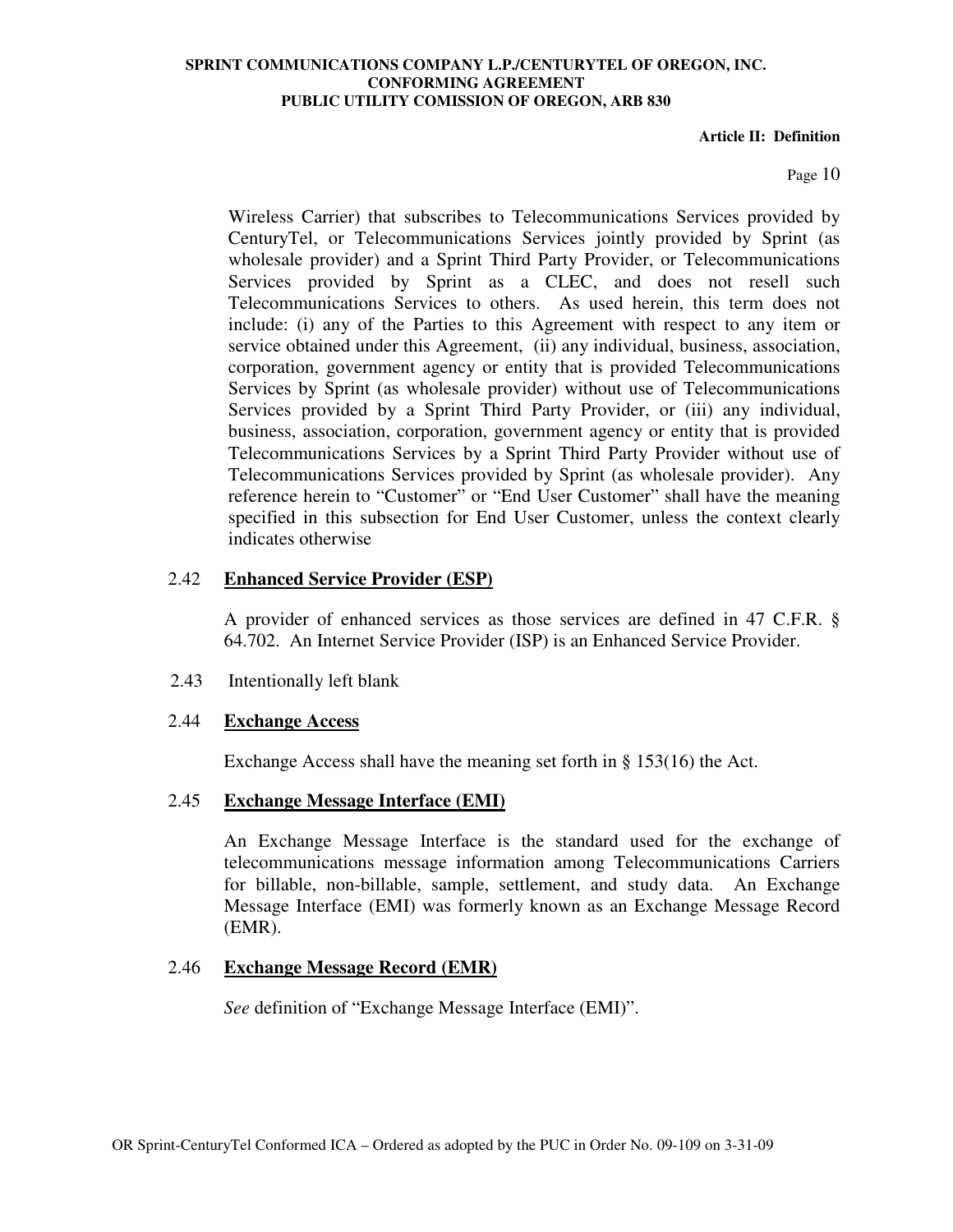#### **Article II: Definition**

Page 11

## 2.47 **Facility**

All buildings, equipment, structures and other items located on a single site or contiguous or adjacent sites owned or operated by the same persons or person as used in Article III.

## 2.48 **FCC**

The Federal Communications Commission.

2.49 Intentionally Left Blank

# 2.50 **Incumbent Local Exchange Carrier (ILEC)**

An "Incumbent Local Exchange Carrier" or "ILEC" shall have the meaning set forth in 47 U.S.C. § 251(h).

## 2.51 **Indirect Network Connection**

A method of Interconnection for the exchange of Local Traffic between two Telecommunications Carriers where the networks of such Telecommunications Carriers are not directly connected.

## 2.52 **Information Service**

Information Service shall have the meaning set forth in 47 U.S.C. § 153(20) the Act

# 2.53 **Information Service Traffic**

Traffic delivered to or from an Information Service Provider.

## 2.54 **Information Service Provider**

A provider of Information Service, as that term is defined in 47 U.S.C. § 153(20). An Information Service Provider includes, but is not limited to, Internet Service Provider (ISP).

# 2.55 **Initial Service Order**

An order submitted by Sprint to CenturyTel initially ordering a port or other service required by this Agreement.

## 2.56 **Intellectual Property**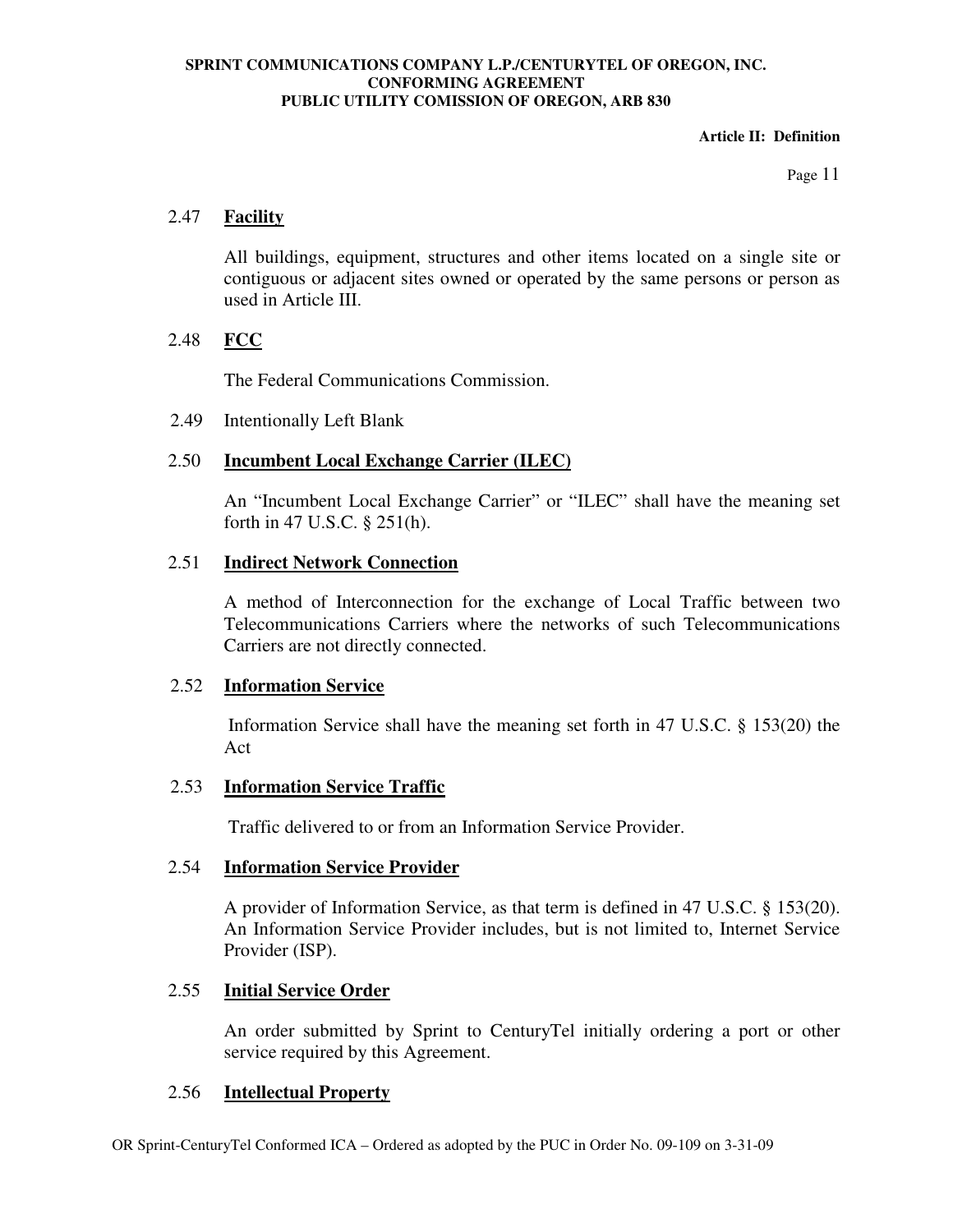#### **Article II: Definition**

#### Page 12

For purposes of this Agreement, "Intellectual Property" means (a) inventions (whether patentable or unpatentable and whether or not reduced to practice), all improvements thereto, patents, patent applications and patent disclosures, and all reissuances, continuations, revisions, extensions and re-examinations thereof, (b) trademarks, service marks, trade dress, logos, trade names, domain names and corporate names, and translations, adaptions, derivations and combinations thereof and goodwill associated therewith, and all applications, registrations and renewals in connection therewith, (c) copyrightable works, copyrights and applications, registrations and renewals relating thereto, (d) mask works and applications, registrations and renewals relating thereto, (e) trade secrets and confidential business information (including ideas, research and development, know-how, formulae, compositions, manufacturing and production processes and techniques, technical data, designs, drawings, specifications, customer and supplier lists, pricing and cost information, and business and marketing plans and proposals), (f) computer software (including data and related documentation), (g) other proprietary rights, and (h) copies and tangible embodiments thereof (in whatever form or medium).

## 2.57 **Intellectual Property Claim**

For purposes of this Agreement, "Intellectual Property Claim" means any actual or threatened claim, action or proceeding relating to Intellectual Property.

#### 2.58 **Interconnection**

"Interconnection" shall have the meaning set forth in 47 C.F.R. 51.5; "Interconnection is the linking of two networks for the mutual exchange of traffic. The term does not include the transport and termination of traffic."

#### 2.59 **Interconnection Facility**

Interconnection Facility is the dedicated transport facility used to connect the two Parties' networks.

#### 2.60 **Interexchange Carrier (IXC)**

A carrier that provides, directly or indirectly, InterLATA or IntraLATA Telephone Toll Service.

#### 2.61 **InterLATA Toll Traffic**

Telecommunications traffic between a point located in a LATA and a point located outside such LATA.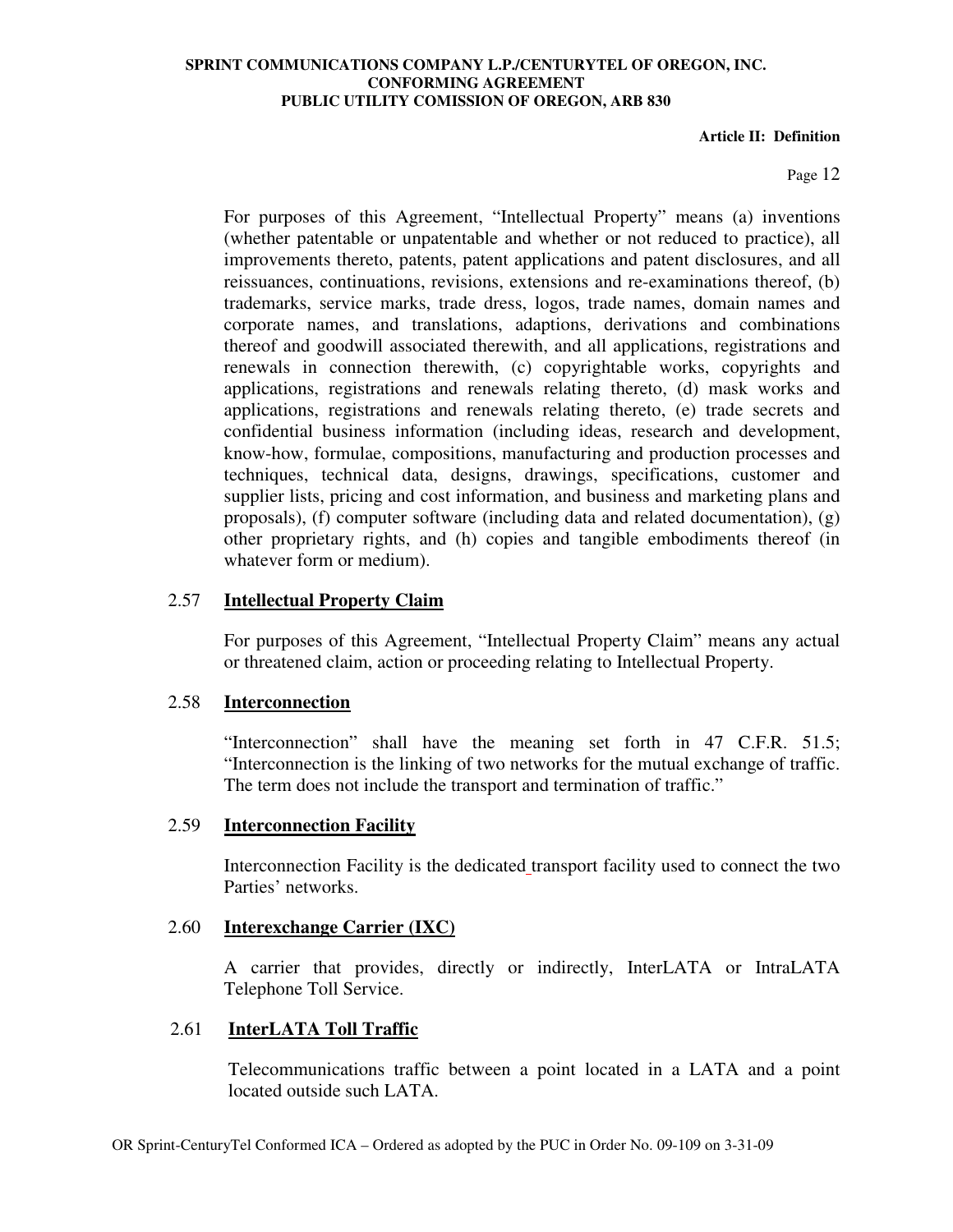#### **Article II: Definition**

Page 13

## 2.62 **Internet Service Provider (ISP)**

An Enhanced Service Provider that provides Internet services and is defined in paragraph 341 of the FCC's First Report and Order in CC Docket No. 97-158.

## 2.63 **IntraLATA Toll Traffic**

Telecommunications traffic between two locations within one LATA where one of the locations lies outside of the CenturyTel Local Calling Area as defined CenturyTel's local exchange Tariff on file with the Commission. Optional EAS Traffic is included in IntraLATA Toll Traffic.

## 2.64 **IP-Enabled Voice Traffic**

IP-Enabled Voice Traffic means any IP-enabled, real-time, multi-directional voice call, including, but not limited to, service that mimics traditional telephony. IP-Enabled Voice Traffic includes: voice traffic originating on Internet Protocol Connection (IPC), and which terminates on the Public Switched Telephone Network (PSTN); and voice traffic originated on the PSTN, and which terminates on IPC, and voice traffic originating on the PSTN, which is transported through an IPC, and which ultimately, terminates on the PSTN.

## 2.65 **ISDN User Part (ISUP)**

A part of the SS7 protocol that defines call setup messages and call takedown messages.

## 2.66 **ISP-Bound Traffic**

Traffic delivered to or from an Internet Service Provider (ISP).

## 2.67 **Jointly-Provided Switched Access Service Traffic**

Traffic where both CenturyTel's network and Sprint's network are used to originate Switched Access Service traffic by one of the Party's End User Customers to be delivered to an Interexchange Carrier (IXC) for call completion, or where both CenturyTel's network and Sprint's network are used to terminate Switched Access Service traffic delivered by an IXC to one of the Party's End User Customers.

## 2.68 **Line Side**

Refers to an End Office Switch connection that is connected to an ordinary telephone station set, including the connection between a loop termination at, for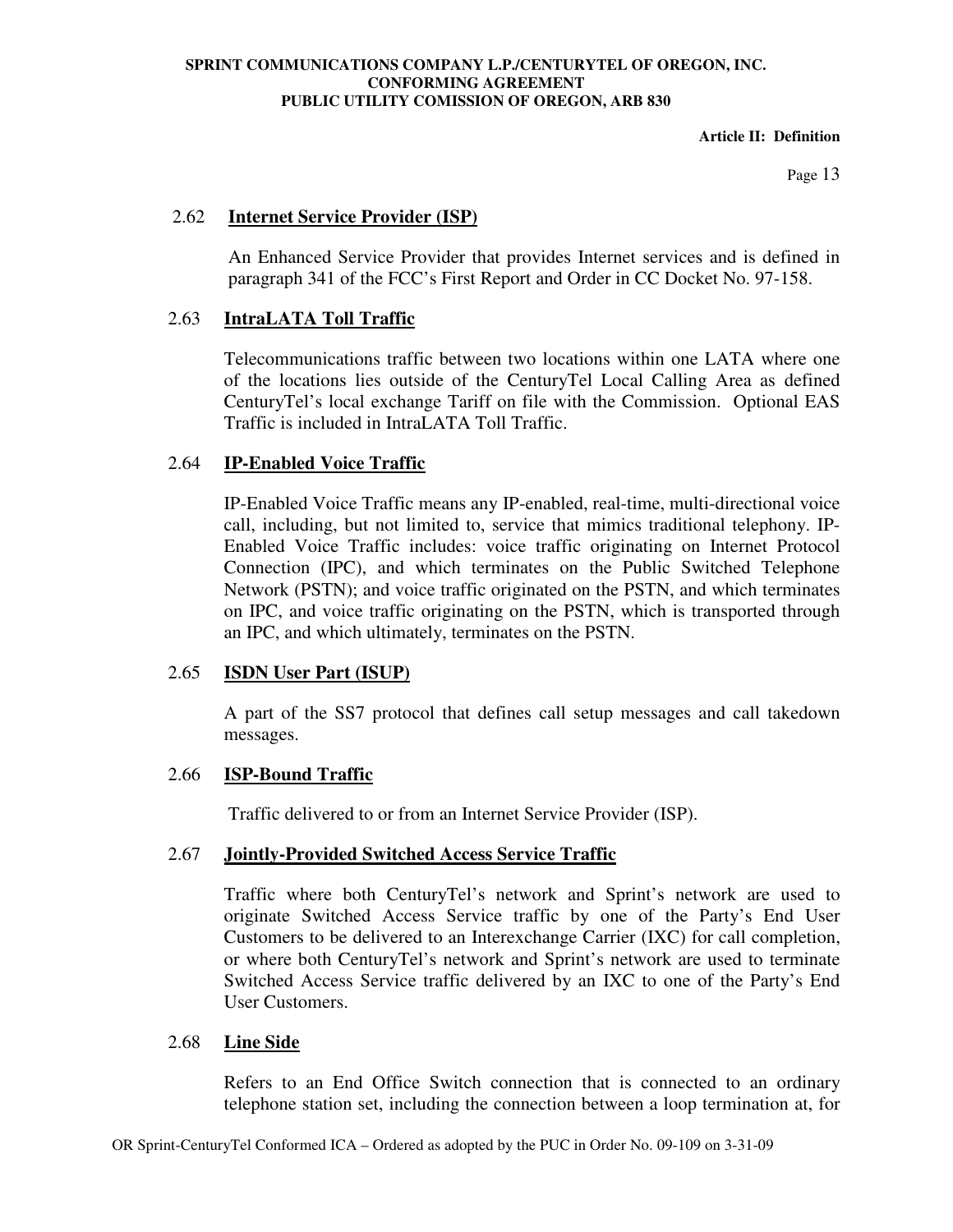#### **Article II: Definition**

Page 14

example, a main distribution frame (MDF) and a switch line card. Line side connections offer only those transmission and signaling features appropriate for the connection between an End Office and an ordinary telephone set, and cannot be used for the direct connection of switching entities.

## 2.69 **Local Access and Transport Area (LATA)**

"Local Access and Transport Area" or "LATA" shall have the meaning set forth in § 153(25) of the Act.

# 2.70 **Local Calling Area (LCA)**

Local Calling Area (LCA) traffic is traffic originates and terminates in the local exchange area, and any mandatory Extended Area Service (EAS) exchanges, as defined in CenturyTel's local exchange tariffs.

# 2.71 **Local Exchange Carrier (LEC)**

"Local Exchange Carrier" or "LEC" shall have the meaning set forth in § 153(26) of the Act.

# 2.72 **Local Exchange Routing Guide (LERG)**

The Telcordia Technologies reference customarily used to identify NPA-NXX routing and homing information, as well as equipment designation.

# 2.73 **Local Traffic**

For purposes of Article IV of this Agreement, Local Traffic is traffic (excluding CMRS traffic) that is originated and terminated within the CenturyTel Local Calling Area, or mandatory Extended Area Service (EAS) area, as defined in CenturyTel's local exchange tariffs. Local Traffic does not include optional local calling (i.e., optional rate packages that permit the end-user to choose a Local Calling Area beyond the basic exchange serving area for an additional fee), referred to hereafter as "optional EAS". Local Traffic includes Information Service Traffic to the extent that the End User Customer and the ISP are physically located in the same CenturyTel Local Calling Area. Local Traffic includes IP-Enabled Traffic to the extent that the originating End User Customer and the terminating End User Customer are physically located in the same CenturyTel Local Calling Area.

## 2.74 **"Local Interconnection Trunk" or "Local Interconnection Trunk Groups"**

One-way or two-way trunks or trunk groups used to carry Local Traffic.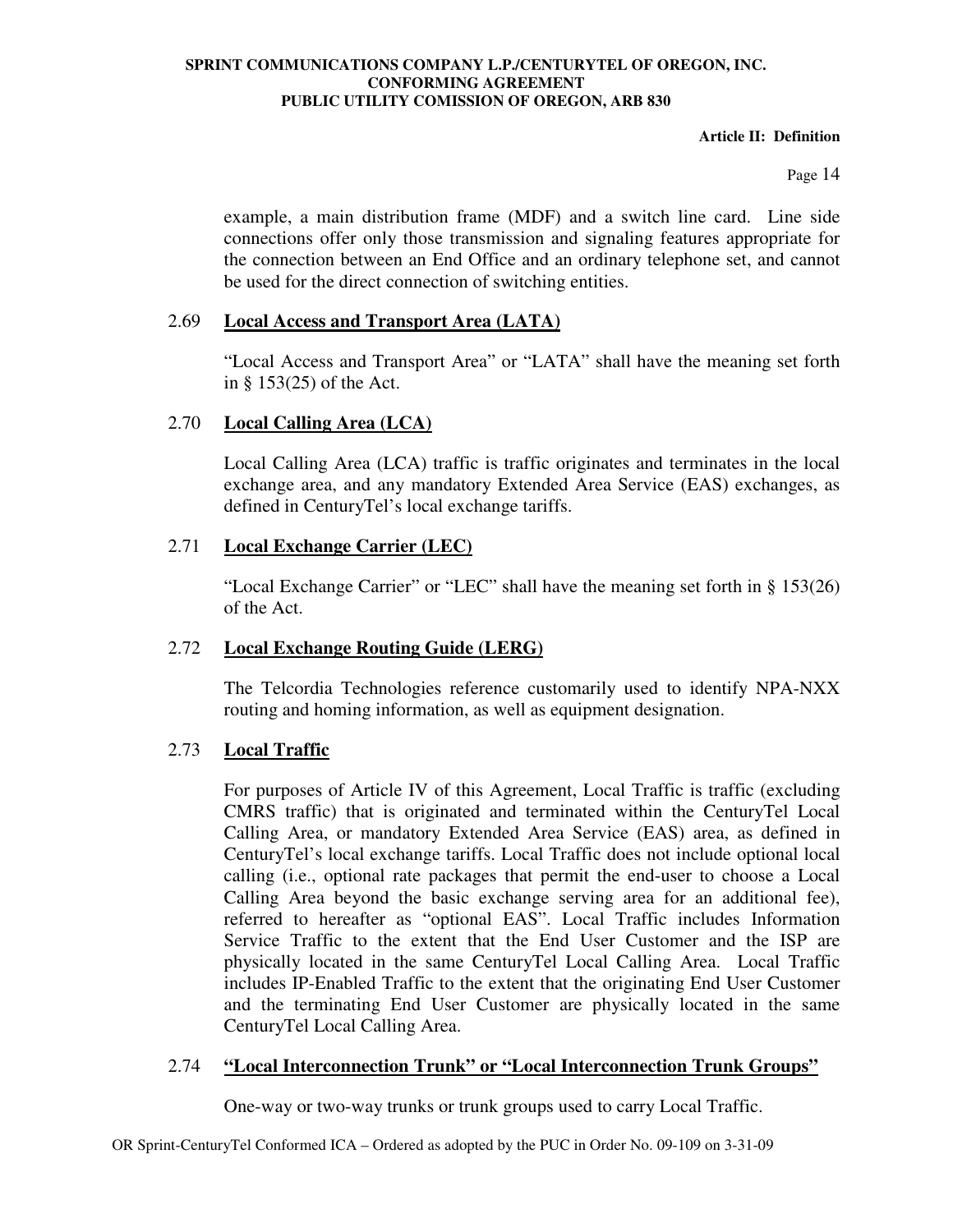#### **Article II: Definition**

Page 15

## 2.75 **Local Service Request (LSR)**

The Ordering and Billing Forum document designated by CenturyTel to be used by the Parties to establish, add, change or disconnect local Telecommunications Services for the purpose of providing competitive local Telecommunications Services.

## 2.76 **Loop Facility Charge**

An additional charge applied to LSRs when fieldwork is required. Loop Facility Charge is applied on a per LSR basis.

## 2.77 **Main Distribution Frame (MDF)**

A distribution frame or equivalent at the Central Office where ports inside such Central Office connect to an outside transmission facility.

## 2.78 **Mass Calling Trunks**

Mass Calling Trunks are trunks designed to handle high call volumes for a wide range of applications, with or without caller interaction with Interactive Voice Response or touch-tone navigation. Mass Calling Trunks typically are associated with television or radio and allow customers to use their telephone to express an opinion, such as voting on interactive television shows, public opinion polling, surveys, information and contests using a virtual call center.

## 2.79 **Meet Point**

A Meet Point is a point, designated by the Parties, at which one Party's responsibility for service begins and the other Party's responsibility ends.

## 2.80 **"Meet Point Billing (MPB)" or "Meet Point Billing Arrangement"**

Refers to an arrangement whereby two LECs jointly provide the transport element of a Switched Access Service to one of the LEC's End Office Switches, with each LEC receiving an appropriate share of the transport element revenues as defined by the applicable access tariffs.

## 2.81 "**Mid-Span Fiber Meet" or "Fiber Meet"**

An Interconnection architecture whereby two carriers' fiber transmission facilities meet at a mutually agreed upon point for the mutual exchange of traffic.

## 2.82 **Multiple Exchange Carrier Access Billing (MECAB)**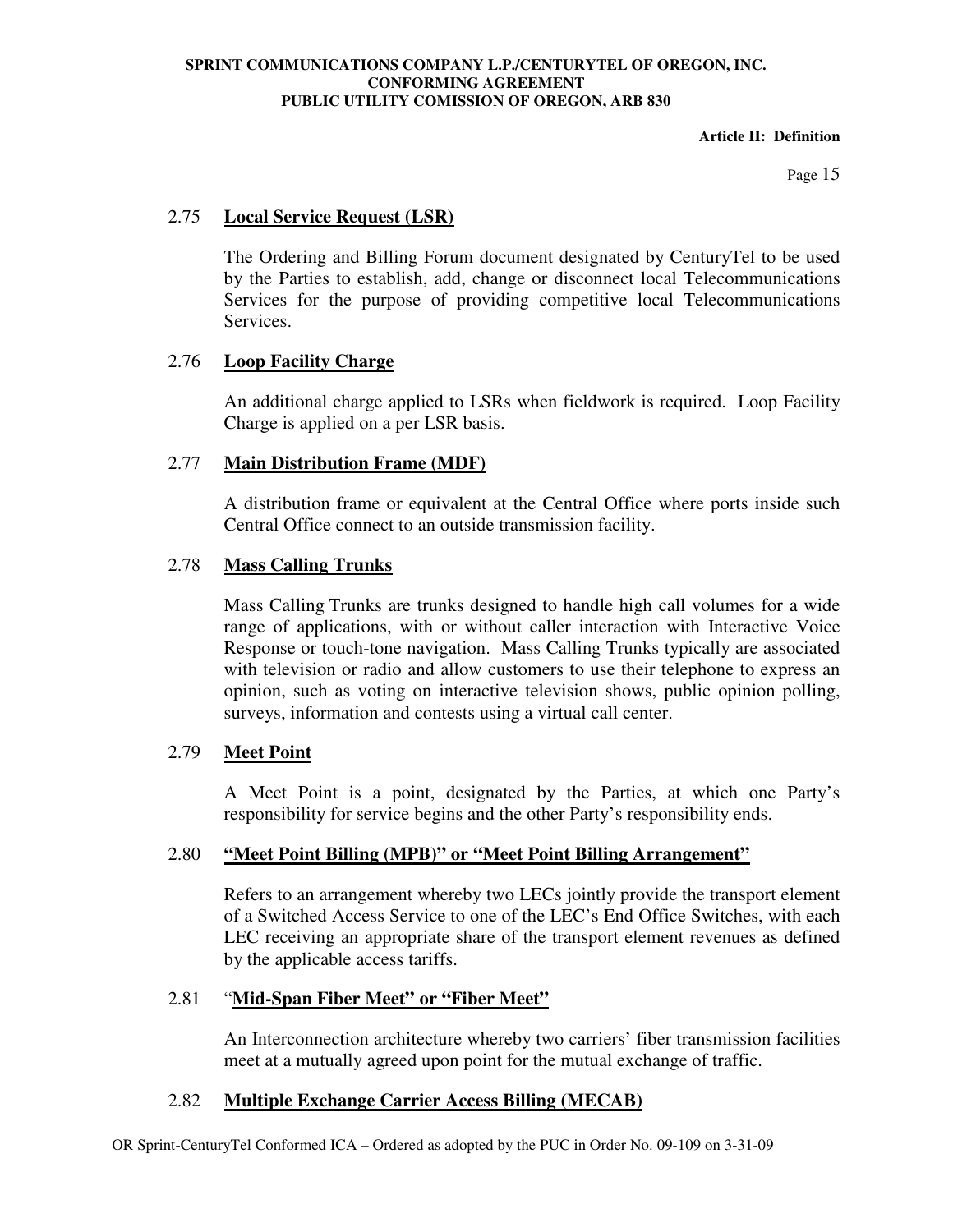**Article II: Definition** 

Page 16

Refers to the document prepared by the Billing Committee of the Ordering and Billing Forum (OBF), which functions under the auspices of the Carrier Liaison Committee (CLC) of the Alliance for Telecommunications Industry Solutions (ATIS). The MECAB document, published by Telcordia Technologies as Special Report SR-BDS-000983, contains the recommended guidelines for the billing of an access service provided by two or more LECs, or by one LEC in two or more states within a single LATA.

## 2.83 **Multiple Exchange Carriers Ordering and Design Guidelines for Access Services - Industry Support Interface (MECOD)**

A document developed by the Ordering/Provisioning Committee under the auspices of the Ordering and Billing Forum (OBF), which functions under the auspices of the Carrier Liaison Committee (CLC) of the Alliance for Telecommunications Industry Solutions (ATIS). The MECOD document, published by Telcordia Technologies as Special Report SR-STS-002643, establishes methods for processing orders for access service that is to be provided by two or more LECs.

## 2.84 **National Security Emergency Procedures (NSEP)**

Federal procedures that apply to Telecommunications Carriers that are used to maintain a state of readiness or to respond to and manage any event or crisis that causes or could cause injury or harm to the population, damage to or loss of property, or degrade or threaten the national security or emergency preparedness of the United States.

# 2.85 **911 Service**

An emergency reporting system to facilitate the reporting of emergencies requiring response by a public safety agency whereby a caller can dial a common number (911) for emergency services. Basic 911 is an emergency telephone system which automatically connects 911 callers to a designated answering point. Call routing is determined by originating Central Office only. Basic 911 may or may not support ANI and/or ALI.

## 2.86 **North American Numbering Plan (NANP)**

The system of telephone numbering employed in the United States, Canada, and Caribbean countries that assigns area codes and sets rules for calls to be routed across these countries.

## 2.87 **Number Portability (NP)**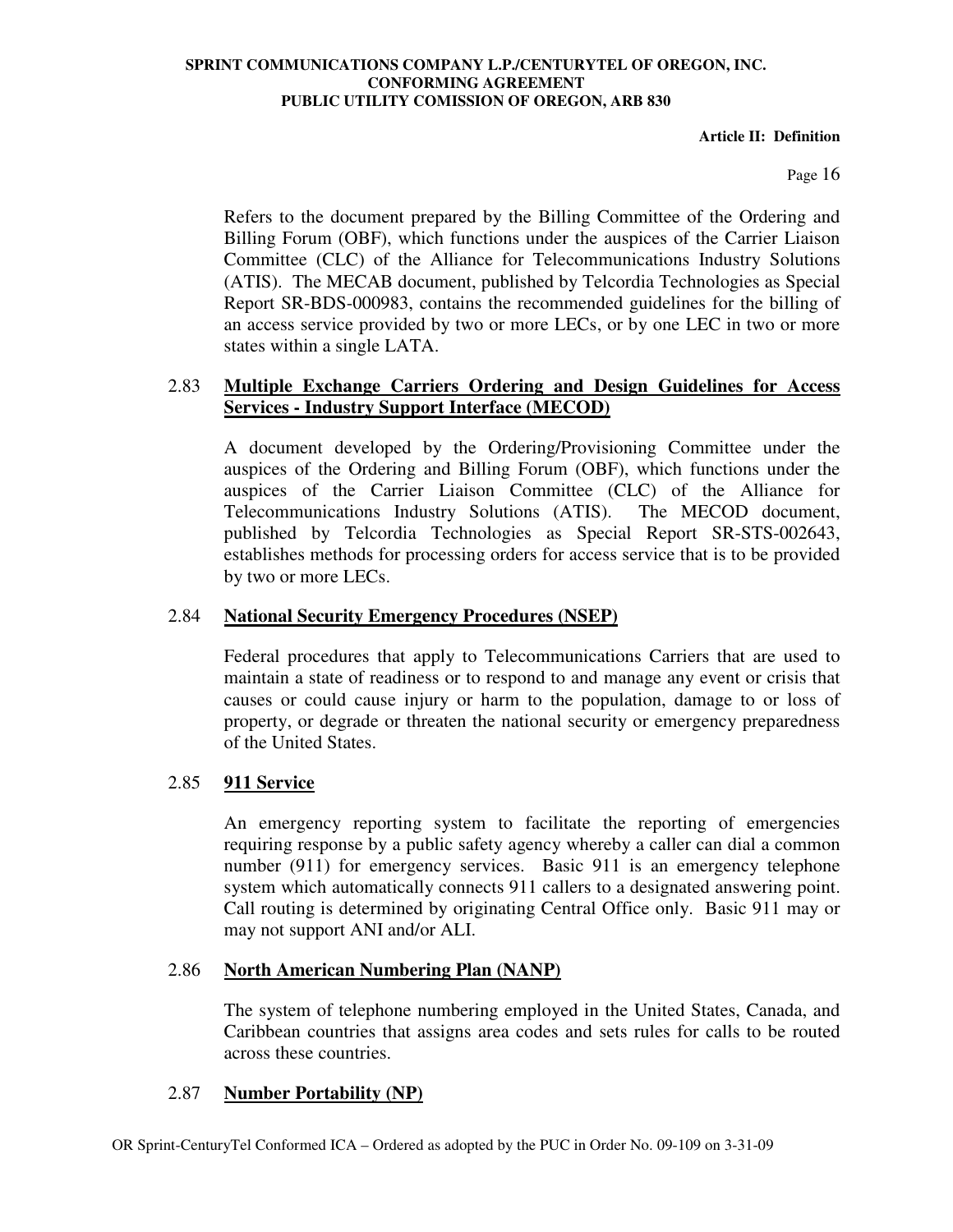#### **Article II: Definition**

Page 17

The ability of users of Telecommunications Services to retain, at the same location, existing telecommunications numbers without impairment of quality, reliability, or convenience when switching from one Telecommunications Carrier to another.

## 2.88 **Numbering Plan Area (NPA)**

Also sometimes referred to as an "area code," an NPA is the three-digit indicator, which is defined by the "A", "B", and "C" digits of each 10-digit telephone number within the NANP. Each NPA contains 800 possible NXX Codes. There are two general categories of NPA: "Geographic NPAs" and "Non-Geographic NPAs". A Geographic NPA is associated with a defined geographic area, and all telephone numbers bearing such NPA are associated with services provided within that geographic area. A Non-Geographic NPA, also known as a "Service Access Code" or "SAC Code" is typically associated with a specialized Telecommunications Service that may be provided across multiple geographic NPA areas. 800, 900, 700, and 888 are examples of Non-Geographic NPAs.

## 2.89 **NXX, NXX Code, Central Office Code or CO Code**

The three-digit switch entity indicator that is defined by the "D", "E", and "F" digits of a 10-digit telephone number within the NANP. Each NXX Code contains 10,000 station numbers.

# 2.90 **Optional EAS Traffic**

Optional EAS Traffic is local calling scope traffic that, under an optional rate package chosen by the End User Customer, terminates at a physical location outside of that End User Customer's Local Calling Area or mandatory Extended Area Service (EAS).

## 2.91 Intentional left blank

## 2.92 **Party or Parties**

"Party" shall mean CenturyTel or Sprint depending on the context. "Parties" refers collectively to both CenturyTel and Sprint.

## 2.93 **Percentage Local Use (PLU)**

A percentage calculated by dividing the number of minutes of Local Traffic by the total number of minutes. The resulting factor is used to determine the portion of Local Traffic minutes exchanged via Local Interconnection Trunks. PLU is developed from the measurement of calls in which the calling and called parties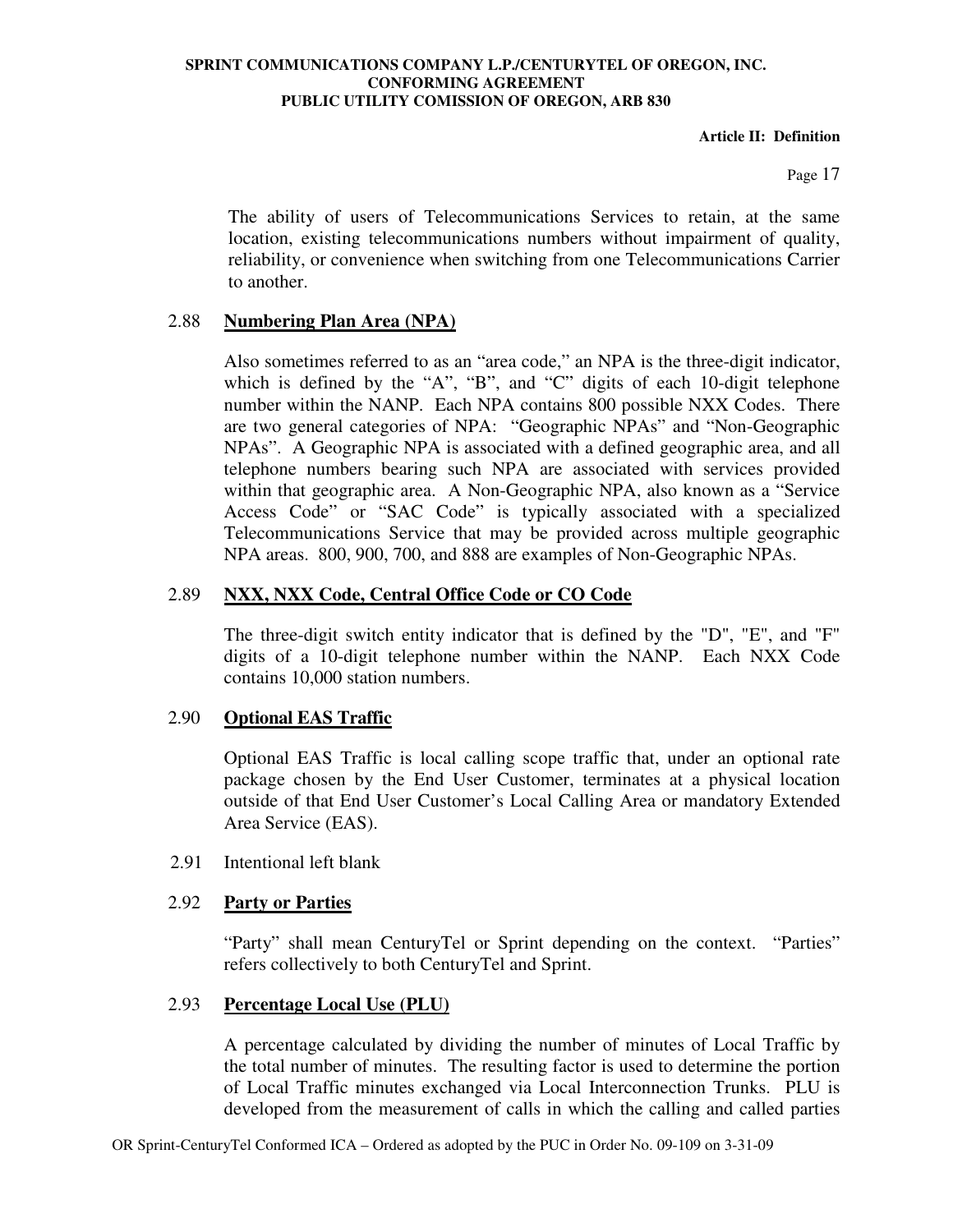#### **Article II: Definition**

Page 18

are located within a given Local Calling Area or mandatory EAS area as defined in CenturyTel's effective Tariff(s).

## 2.94 **Point of Interconnection (POI)**

A Point of Interconnection (POI) is a point where the Parties deliver traffic to each other, and also serves as a demarcation point between the Party's facilities. The POI also establishes the interface, the test point, and the operational responsibility hand-off between Sprint and CenturyTel for the interconnection of their respective networks. The Point of Interconnection for purposes of Sections  $251(c)(2)$  and  $251(c)(3)$  remains on the Local Exchange Carrier's network.

## 2.95 **Pole Attachment**

A Party's use of space on telephone poles belonging to the other Party for attachment of cables and related facilities or equipment to provide services in accordance with the terms and conditions of this Agreement.

## 2.96 **Premises**

Premises refers to a Party's Central Offices and serving Wire Centers; all buildings or similar structures owned, leased, or otherwise controlled by a Party that house its Network Facilities; all structures that house a Party's facilities on public Rights-of-Way, including but not limited to vaults containing loop concentrators or similar structures; and all land owned, leased or otherwise controlled by a Party that is adjacent to these Central Offices, Wire Centers, buildings and structures.

## 2.97 **Public Safety Answering Point (PSAP)**

A facility that has been designated to receive 911 calls and route them to emergency services personnel. A PSAP may be designated as Primary or Secondary. Primary PSAPs are facilities to which 911 calls are routed directly from the 911 control office; Secondary PSAPs are facilities to which 911 calls are transferred from a Primary PSAP.

## 2.98 **Rate Center**

The specific geographic point and corresponding geographic area that is associated with one or more particular NPA-NXX Codes that have been assigned to a telecommunications carrier. The geographic point is identified by a specific Vertical and Horizontal (V&H) coordinate that is used to calculate distance-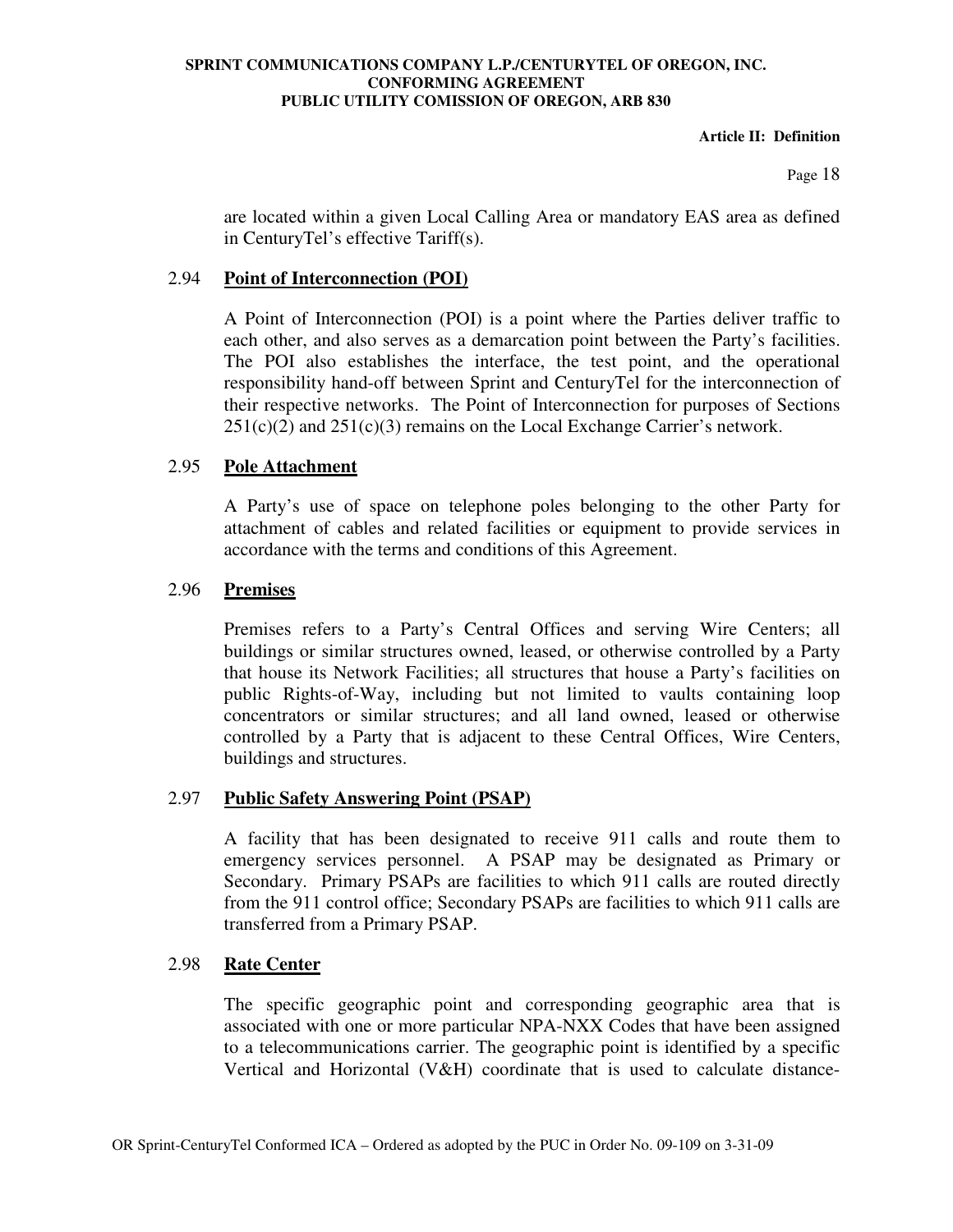#### **Article II: Definition**

Page 19

sensitive End User traffic to/from the particular NPA-NXXs associated with the specific Rate Center.

## 2.99 **Rating Point**

The vertical and horizontal (" $V&H$ ") coordinates assigned to a Rate Center and associated with a particular telephone number for rating purposes. The Rating Point must be in the same LATA as the Routing Point of the associated NPA-NXX as designated in the LERG, but need not be in the same location as the Routing Point.

## 2.100 **Reciprocal Compensation**

Compensation paid or provided under 47 U.S.C. § 251(b)(5).

# 2.101 **Remote End Office Switch**

A switch that directly terminates traffic to and receives traffic from End User Customers of local Telephone Exchange Services, but does not have the full features, functions and capabilities of an End Office Switch. Such features, functions, and capabilities are provided to a Remote End Office Switch via an umbilical and a host End Office.

## 2.102 Intentionally left blank

# 2.103 **Right-of-Way (ROW)**

The right to use the land or other property owned or controlled by another Party to place poles, conduits, cables, other structures and equipment, or to provide passage to access such structures and equipment. A ROW may run under, on, or above public or private property (including air space above public or private property) and may include the right to use discrete space in buildings, building complexes, or other locations.

## 2.104 **Routine Network Modifications**

A Routine Network Modification is an activity that CenturyTel regularly undertakes for its own customers.

Routine Network Modifications do not include: the construction of a new loop or new transport; installation of new aerial or buried cable; splicing cable at any location other than an existing splice point or at any location where a splice enclosure is not already present; securing permits, rights-of-way, or building access arrangements; constructing and/or placing new manholes, handholes,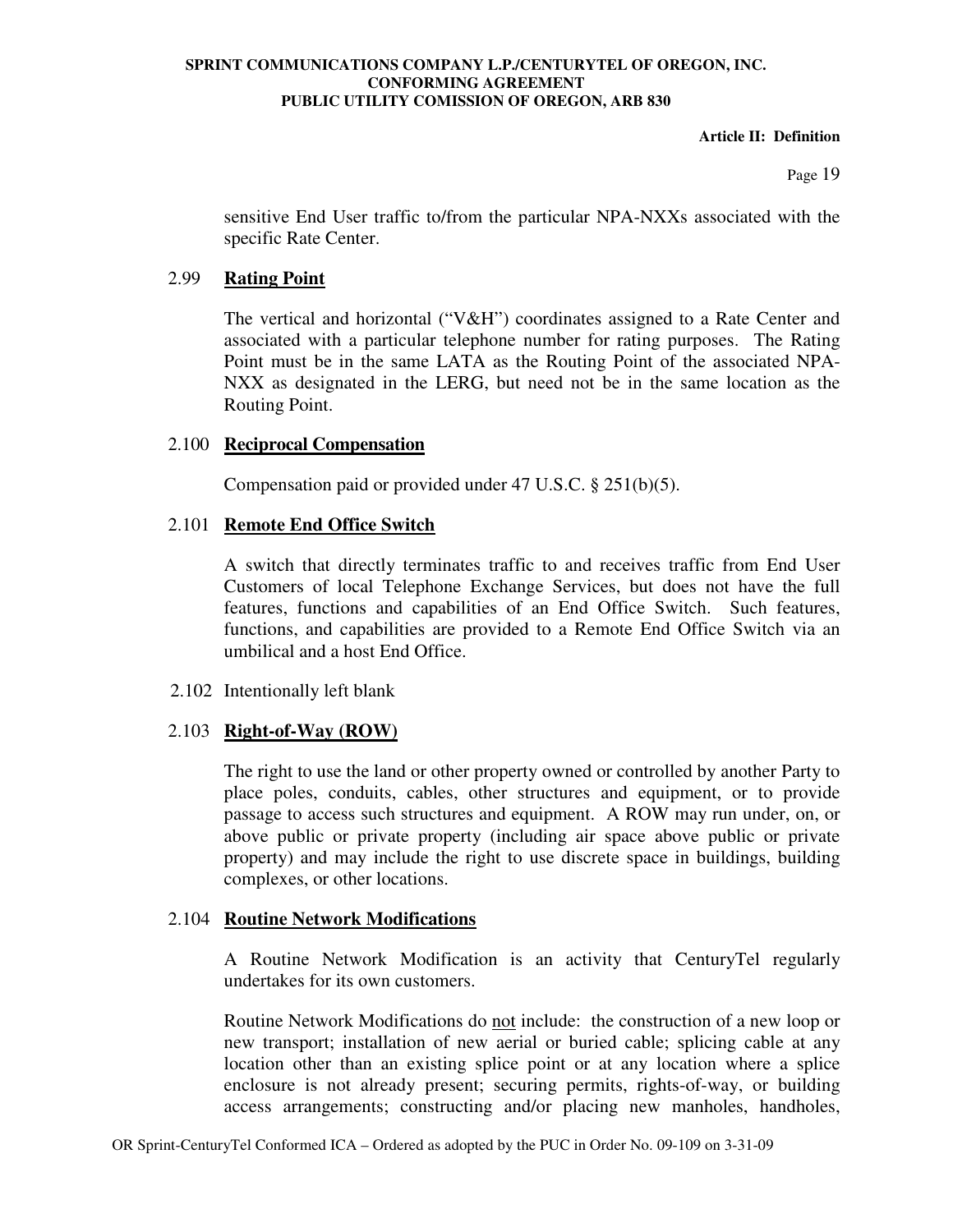#### **Article II: Definition**

Page 20

poles, ducts or conduits; installing new terminals or terminal enclosure (*e.g.*, controlled environmental vaults, huts, or cabinets); or providing new space or power for requesting carriers; or removing or reconfiguring packetized transmission facility. CenturyTel is not obligated to perform these and other similar activities for Sprint.

## 2.105 **Routing Point**

Denotes a location that a ILEC, CLEC or other telecommunications carrier has designated on its own network as the homing or routing point for traffic inbound to Telephone Exchange Service provided by the ILEC, CLEC or other telecommunications carrier which bears a certain NPA-NXX designation. The Routing Point is used to calculate airline mileage measurements for the distancesensitive transport element charges of Switched Access Services. The Routing Point must be in the same LATA as the associated NPA-NXX.

#### 2.106 **Selective Router (SR)**

A device that routes E911 calls to the appropriate PSAP based on the caller's location.

## 2.107 **Service Affecting**

A "Service Affecting" issue or dispute shall mean that such issue or dispute, unless resolved, places a Party's End User Customer in immediate or imminent risk of not being able to use the service to which that End User Customer subscribes.

#### 2.108 **"Service Switching Point" or "Signal Switching Point" (SSP)**

A Signaling Point that can launch queries to databases and receive/interpret responses used to provide specific customer services.

#### 2.109 **Signaling Point (SP)**

A node in the CCS network that originates and/or receives signaling messages, or transfers signaling messages from one signaling link to another, or both.

#### 2.110 **Signaling System 7 (SS7)**

The signaling protocol, Version 7, of the CCS network, based upon American National Standards Institute (ANSI) standards that is used to provide basic routing information, call set-up and other call termination functions.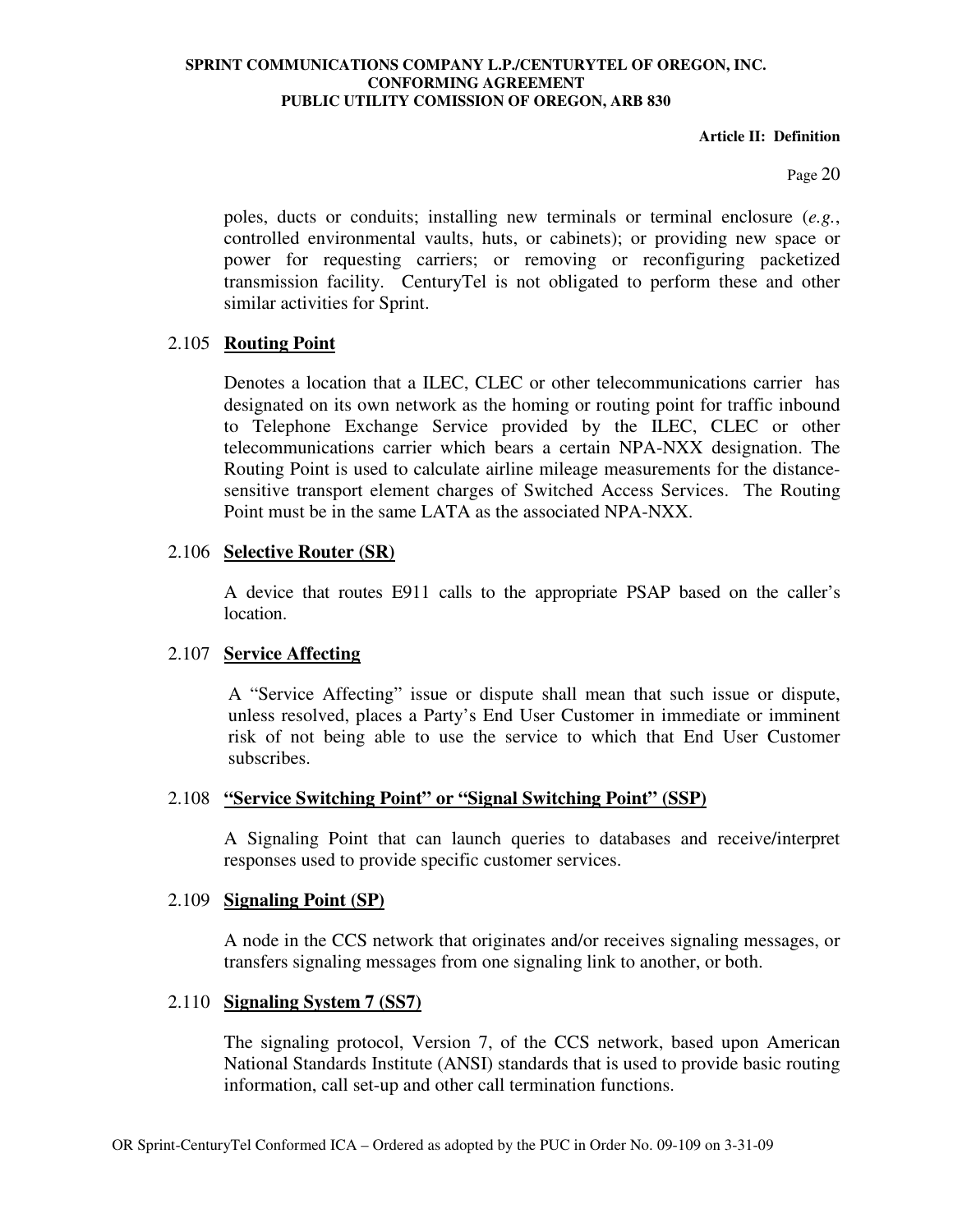#### **Article II: Definition**

Page 21

## 2.111 **Sprint Third Party Provider**

A third party provider of last mile facilities that Sprint has a business arrangement with, such that when combined with Sprint services results in the provision of local Telephone Exchange Service in the Local Calling Area.

## 2.112 **Stand-Alone Fiber Loop**

A facility connecting an End User Customer premises to the nearest LEC Central Office that consists of a single, uninterrupted length of optical fiber cable. A Stand-Alone Fiber Loop is also known as a "home run" fiber loop.

## 2.113 **State**

As used in this Agreement, "State" shall refer to the state in which services are to be provided under this Agreement. For purposes of this Agreement, "State" shall mean the State of Oregon

## 2.114 **Subsequent Service Order**

An order submitted by Sprint to CenturyTel via requesting a change to a pending service order.

## 2.115 **Subsidiary**

A corporation or other legal entity that is majority owned by a Party.

# 2.116 **Switched Access Services**

The offering of transmission and/or switching services to Telecommunications Carriers for the purpose of the origination or termination of Telephone Toll Services. Switched Access Services include: Feature Group A, Feature Group B, Feature Group C, Feature Group D, 500, 700, 800 access and 900 access services. The term "Switched Access Service" is interchangeable with "Switched Exchange Access Service."

# 2.117 **Synchronous Optical Network (SONET)**

An optical interface standard that allows interworking of transmission products from multiple vendors (*i.e.*, mid-span meets). The base rate is 51.84 Mbps (OC/STS-1 and higher rates are direct multiples of the base rate up to 1.244 Gbps).

## 2.118 **"Tandem" or "Tandem Switch" or "Tandem Office Switch"**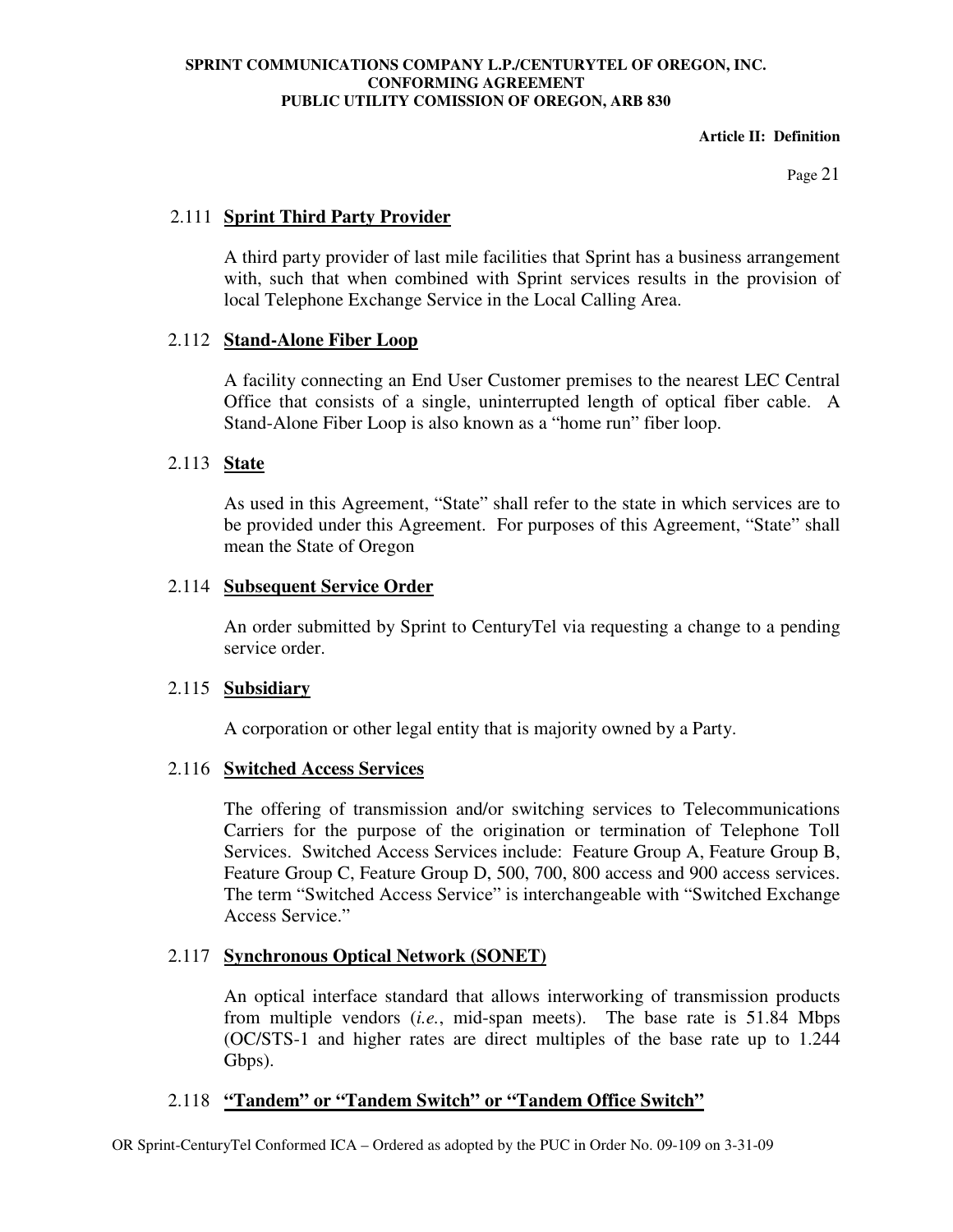#### **Article II: Definition**

Page 22

Tandem means to connect in series. A Tandem, Tandem Switch or Tandem Office Switch connects one trunk to another for the purpose of exchanging Local Traffic. It is an intermediate (Class 4) switch between an originating telephone call and the final destination of the call.

## 2.119 **Tariff**

Any applicable Federal or state tariff of a Party, as amended from time-to-time.

## 2.120 **"TDM" or "TDM Technology" or "Time Division Multiplexing"**

A method of multiplexing in which a common transmission path is shared by a number of channels on a cyclical basis by enabling each channel to use the path exclusively for a short time slot. This technology is used to provision traditional narrowband services (*e.g.*, voice, fax, dial-up Internet access) and high-capacity services like DS1and DS3 circuits.

## 2.121 **Technically Feasible**

Interconnection and other methods of achieving Interconnection at a point in the network shall be deemed Technically Feasible absent technical or operational concerns that prevent the fulfillment of a request by a Telecommunications Carrier for such Interconnection, access or methods.

## 2.122 **Telcordia Technologies**

A wholly-owned subsidiary of Science Applications International Corporation (SAIC). The organization conducts research and development projects for its owners, including development of new Telecommunications Services. Telcordia Technologies also provides certain centralized technical and management services for the regional holding companies and also provides generic requirements for the telecommunications industry for products, services and technologies.

#### 2.123 **Telecommunications**

"Telecommunications" shall have the meaning set forth in § 153(43) of the Act.

## 2.124 **Telecommunications Carrier**

"Telecommunications Carrier" shall have the meaning set forth in § 153(44) of the Act.

## 2.125 **Telecommunications Equipment**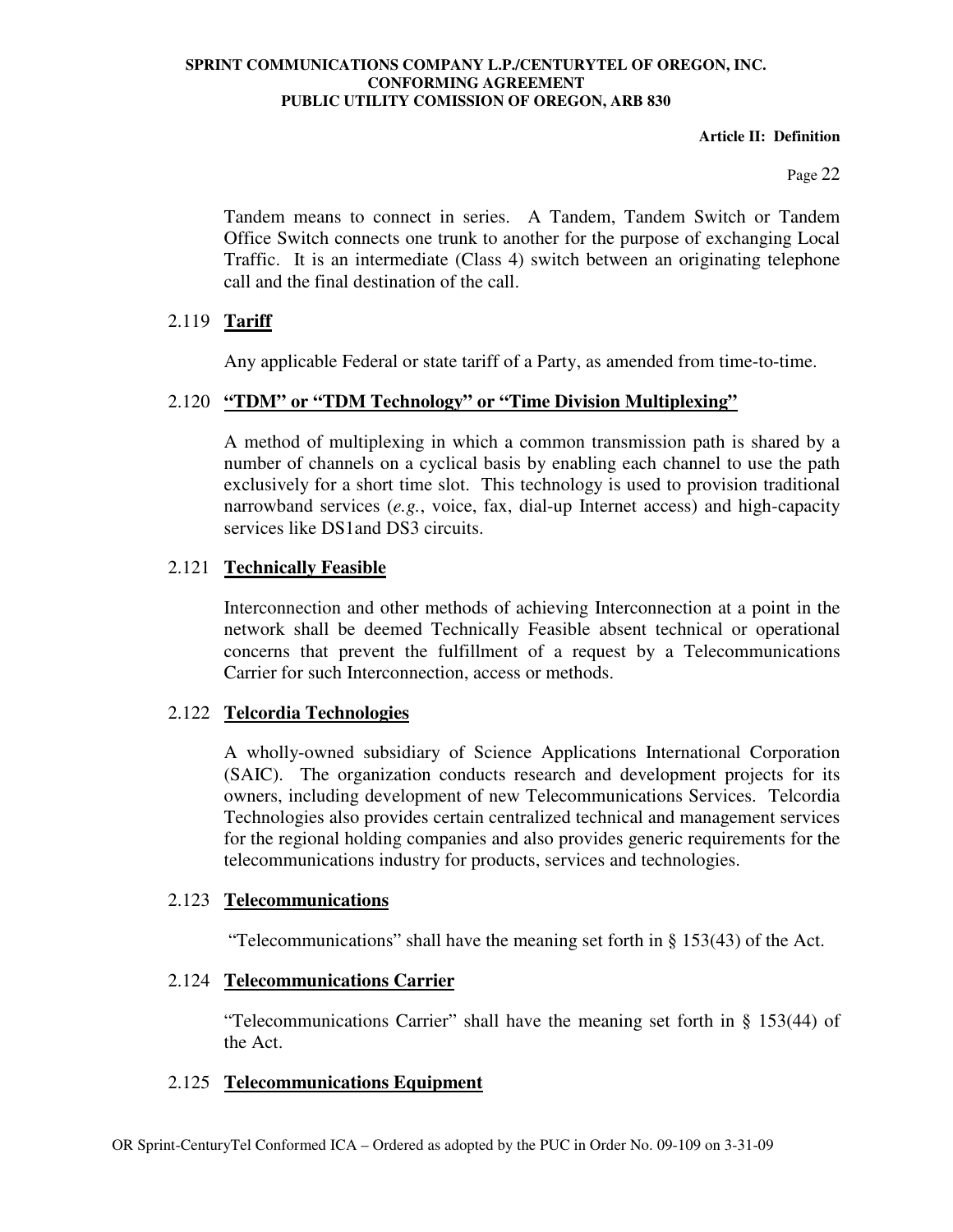#### **Article II: Definition**

Page 23

"Telecommunications Equipment" shall have the meaning set forth in § 153(45) of the Act.

## 2.126 **Telecommunications Service**

"Telecommunications Service" shall have the meaning set forth in § 153(46) of the Act.

## 2.127 **Telecommunications Service Priority (TSP)**

A procedure established by the National Communications System Office (NCSO) used by a Telecommunications Carrier to establish priorities in deciding which lines and trunks to restore subsequent to an outage. Generally, the highest priority goes to federal law enforcement and military usage, with local emergency services (including 911 Service) and medical facilities following..

## 2.128 **Telephone Exchange Service**

"Telephone Exchange Service" shall have the meaning set forth in § 153(47) of the Act.

# 2.129 "**Telephone Toll" or "Telephone Toll Service"**

"Telephone Toll" or "Telephone Toll Service" is telephone service between stations in different exchange areas that is not otherwise local traffic (e.g. mandatory EAS). Telephone Toll traffic can be either "IntraLATA Toll Traffic" or "InterLATA Toll Traffic" depending on whether the originating and terminating points are within the same LATA.

2.130 Intentionally left blank

# 2.131 **Time and Material Charges**

Time and Materials Charges are charges for non-standard or individual-case-basis work requested by Sprint. "Time" charges are for the cost of labor which includes, but is not limited to, work preparation and actual work. This labor time is multiplied by an applicable labor rate. "Material" charges are for the cost of items required to fulfill the job requirements.

## 2.132 **Transit Service**

A switching and transport function which allows one Party to send Transit Traffic to the other Party's network through a third-party's Tandem and/or transport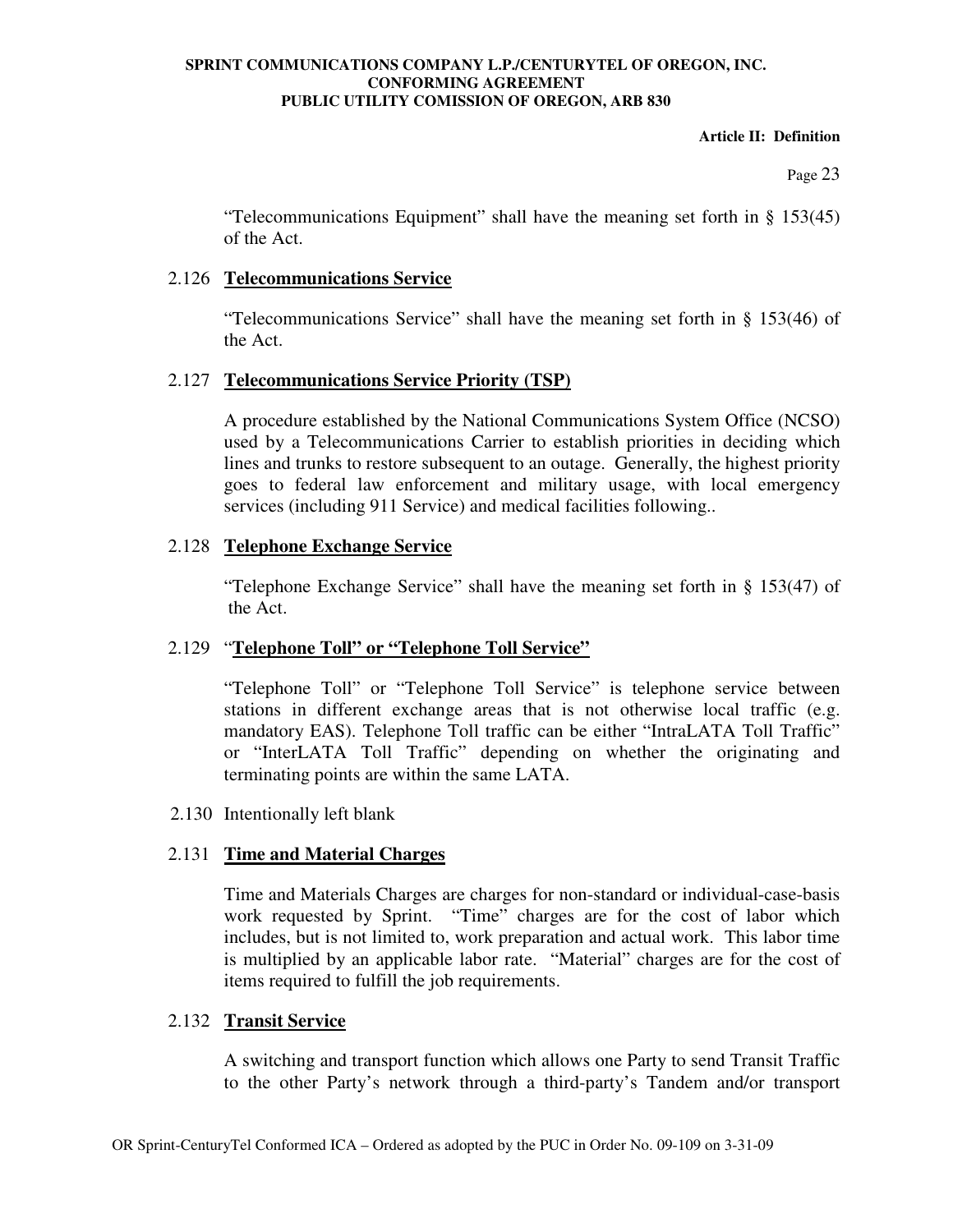**Article II: Definition** 

Page 24

facilities, or to a third-party network through the other Party's Tandem and/or transport facilities.

## 2.133 **Transit Traffic**

Traffic between the Parties End User Customers that is routed utilizing a thirdparty Telecommunications Carrier's local and/or Access Tandem Switch, or between a Party's End User Customers and a third-party Telecommunications Carrier's End User Customers (*e.g.*, third-party CLECs, ILECs) that is routed utilizing the other Party's local and/or Access Tandem Switch. Transit Traffic does not include any traffic delivered to from, or carried by an Interexchange Carrier (IXC) at any time during the call

#### 2.134 **Trunk Side**

Refers to a Central Office switch connection that is connected to another switching entity, including the connection between trunk termination at a Trunk Side cross-connect panel and a trunk card. Trunk side connections offer those transmission and signaling features appropriate for the connection of switching entities and cannot be used for the direct connection of ordinary telephone station sets.

## 2.135 INTENTIONALLY LEFT BLANK

#### 2.136 **Website**

As used in this agreement, Website shall mean: www.centurytel.com/wholesaleservices

## 2.137 **Wire Center**

The location of one or more local switching systems. A point at which End User Customers' loops within a defined geographic area converge. Such Local Loops may be served by one (1) or more Central Office Switches within such premises.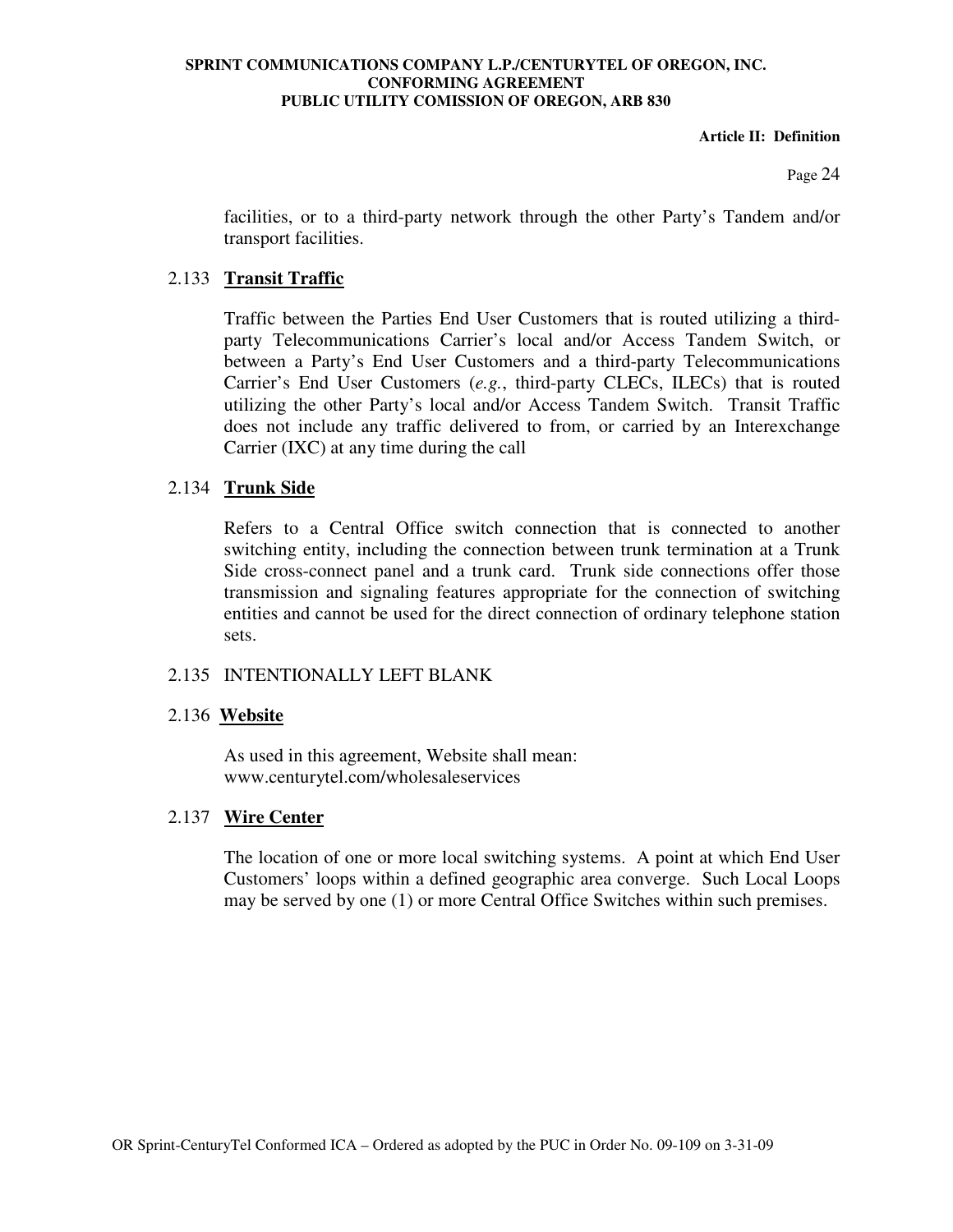**Article III: General Terms & Conditions** 

Page 25

## **ARTICLE III: GENERAL TERMS & CONDITIONS**

#### **I. GENERAL TERMS & CONDITIONS REGARDING APPLICATION, EFFECTIVE DATE, TERM AND GOVERNING LAW**

#### **1.0 APPLICATION OF THESE GENERAL TERMS & CONDITIONS**

Except as may otherwise be set forth in a particular Article or Appendix of this Agreement, in which case the provisions of such Article or Appendix shall control, these General Terms & Conditions apply to all Articles and Appendices of this Agreement.

### **2.0 EFFECTIVE DATE, TERM & TERMINATION**

- 2.1 Effective Date. This Agreement will be effective only upon execution by both Parties unless prior Commission approval is required, in which case this Agreement shall be effective upon Commission approval. The "Effective Date" of this Agreement for all purposes will be the latest date reflected by the signing Parties.
- 2.2 Term. This Agreement shall be effective as of the Effective Date and, unless cancelled or terminated earlier in accordance with the terms hereof, shall continue in effect until two years after the effective date (the "Initial Term"). If neither Party elects to terminate this Agreement as of the date of termination of the Initial Term, this Agreement shall continue in force and effect on a month-to-month basis (each one-month period constituting a "Follow-on Term") unless and until cancelled or terminated as provided in this Agreement.
- 2.3 Notice of Termination. Either Sprint or CenturyTel may terminate this Agreement effective upon the expiration of the Initial Term by providing written notice of termination ("Notice of Termination") at least ninety (90) calendar days in advance of the applicable date of termination. Either Sprint or CenturyTel may terminate this Agreement effective upon the expiration of a Follow-on Term by providing a written Notice of Termination at least thirty (30) calendar days in advance of the applicable date of termination.
- 2.4 Effect on Termination of Negotiating Successor Agreement. If either Sprint or CenturyTel provides notice of termination pursuant to Section 2.3 and, on or before the noticed date of termination, either Sprint or CenturyTel has requested negotiation of a new interconnection agreement, this Agreement shall remain in effect until the effective date of a new interconnection agreement between Sprint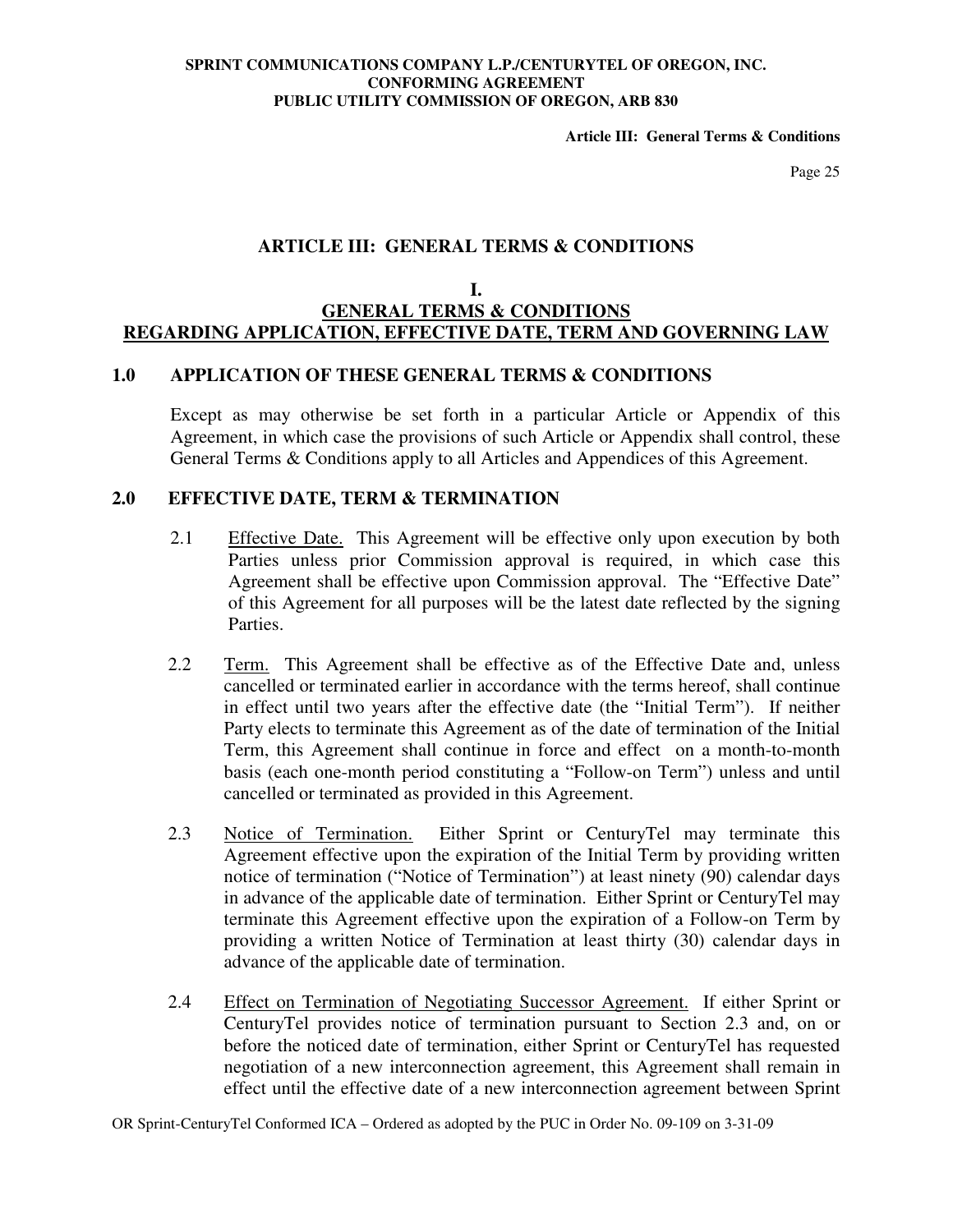#### **Article III: General Terms & Conditions**

Page 26

and CenturyTel either by means of negotiation, mediation or arbitration under Section 252 of the Act. The foregoing shall not apply to the extent that this Agreement is otherwise cancelled or terminated in accordance with Section 2.6 (Termination Upon Default) or Section 2.7 (Termination Upon Sale).

- 2.5 Termination and Post-Termination Continuation of Services. If either Sprint or CenturyTel provides notice of termination pursuant to Section 2.3 and, by 11:59 p.m. Central Time on the proposed date of termination, neither Sprint nor CenturyTel has requested negotiation of a new interconnection agreement, (a) this Agreement will terminate at 11:59 p.m. Central Time on the termination date identified in the Notice of Termination, and (b) the services and functions being provided by CenturyTel under this Agreement at the time of termination will be terminated. Sprint may request that such services or functions continue to be provided pursuant to (i) an applicable Tariff(s); (ii) other terms and conditions made generally available by the Commission to local Telecommunications Service providers, if any; or (iii) terms and conditions available under Section 252(i) of the Act, if elected by Sprint. If Sprint elects to have such services or functions continue pursuant to terms and conditions available under Section 252(i) of the Act, the continuation of such services and functions shall be governed by the terms and conditions adopted by Sprint under Section 252(i).
- 2.6 Suspension or Termination Upon Default. Either Party may suspend or terminate this Agreement, in whole or in part, in the event of a Default (defined below) by the other Party; *provided, however*, that the non-defaulting Party notifies the defaulting Party in writing of the Default and the defaulting Party does not cure the Default within thirty (30) calendar days of receipt of written notice thereof. Following CenturyTel's notice to Sprint of its Default, CenturyTel shall not be required to process new service orders until the Default is timely cured.

"Default" is defined to include:

- (a) Subject to Applicable Law, a Party's insolvency or the initiation of bankruptcy or receivership proceedings by or against the Party; or
- (b) The revocation by the Commission of a Party's Certificate of Operating Authority; or
- (c) A Party's violation of any material term or condition of the Agreement; or
- (d) A Party's refusal or failure in any material respect properly to perform its obligations under this Agreement, including but not limited to its refusal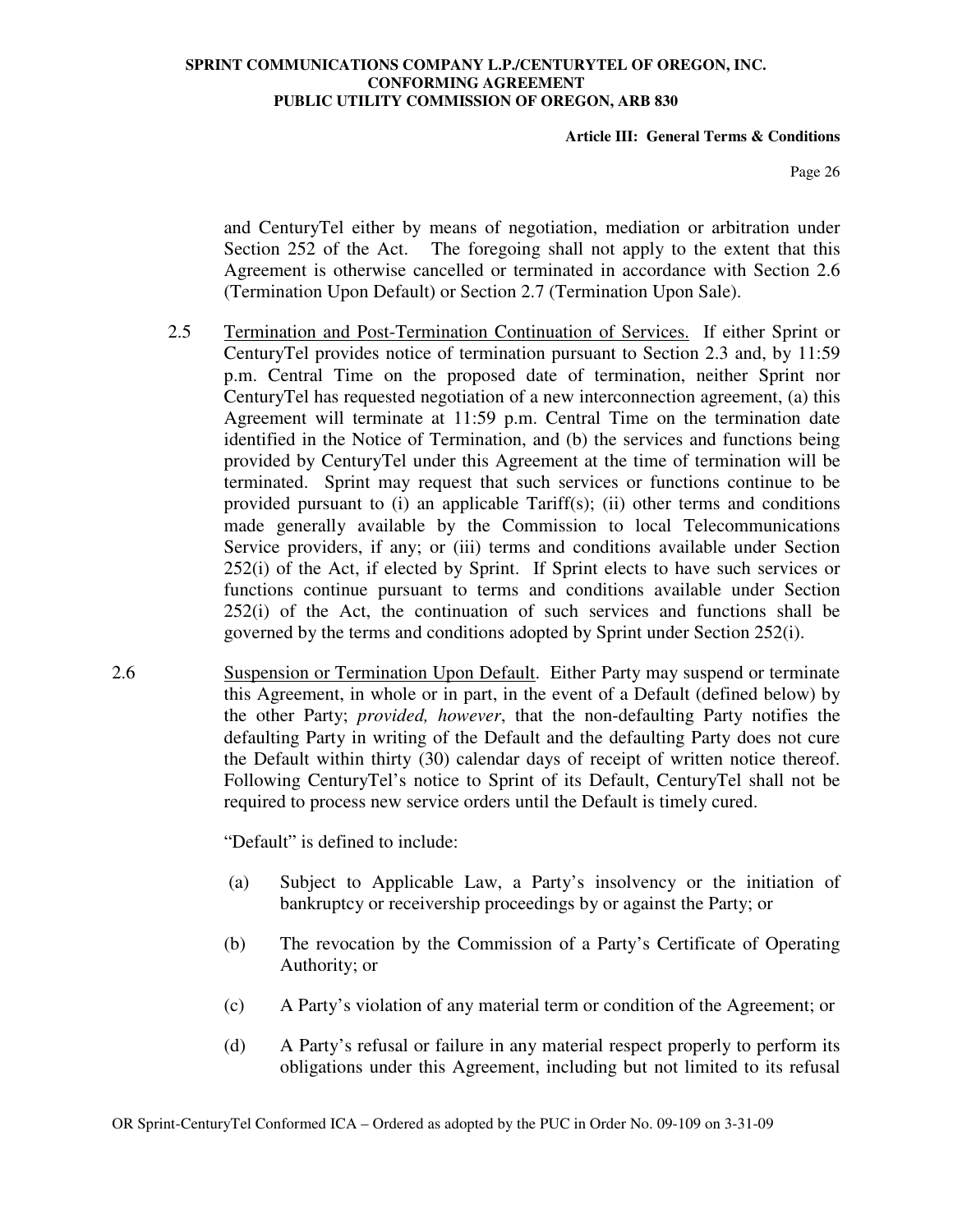#### **Article III: General Terms & Conditions**

Page 27

or failure to pay undisputed charges (pursuant to Section 9) within thirty (30) calendar days after the bill date.

- 2.7 Termination Upon Sale. Notwithstanding anything to the contrary contained herein, a Party may terminate this Agreement as to a specific operating area or portion thereof if such Party sells or otherwise transfers the area or portion thereof to a non-affiliate. The selling or transferring Party shall provide the other Party with at least ninety (90) calendar days' prior written notice of such termination, which shall be effective on the date specified in the notice. Notwithstanding termination of this Agreement as to a specific operating area, this Agreement shall remain in full force and effect in the remaining operating areas. Except, should CenturyTel sell or trade substantially all the assets in an exchange or group of exchanges that CenturyTel uses to provide services under this Agreement, then CenturyTel will assign this Agreement to the purchasing or acquiring entity for those exchanges/markets where Sprint is actually interconnecting and providing services. The Parties agree to abide by any applicable Commission Order regarding such sale or transfer.
- 2.8 Liability Upon Termination. Termination of this Agreement, or any part hereof, for any cause shall not release either Party from any liability (i) which, at the time of termination, had already accrued to the other Party, (ii) which thereafter accrues in any respect through any act or omission occurring prior to the termination, or (iii) which accrues from an obligation that is expressly stated in this Agreement to survive termination.
- 2.9 Predecessor Agreements.
	- 2.9.1 Except as stated in Section 2.9.2 or as otherwise agreed in writing by the Parties:
		- 2.9.1.1 any prior interconnection agreement between the Parties for the State of Oregon pursuant to Section 252 of the Act and in effect immediately prior to the Effective Date is hereby terminated; and
		- 2.9.1.2 any services that were purchased by one Party from the other Party under a prior interconnection agreement between the Parties for the State of Oregon pursuant to Section 252 of the Act and in effect immediately prior to the Effective Date, shall as of the Effective Date be subject to the prices, terms and conditions of under this Agreement.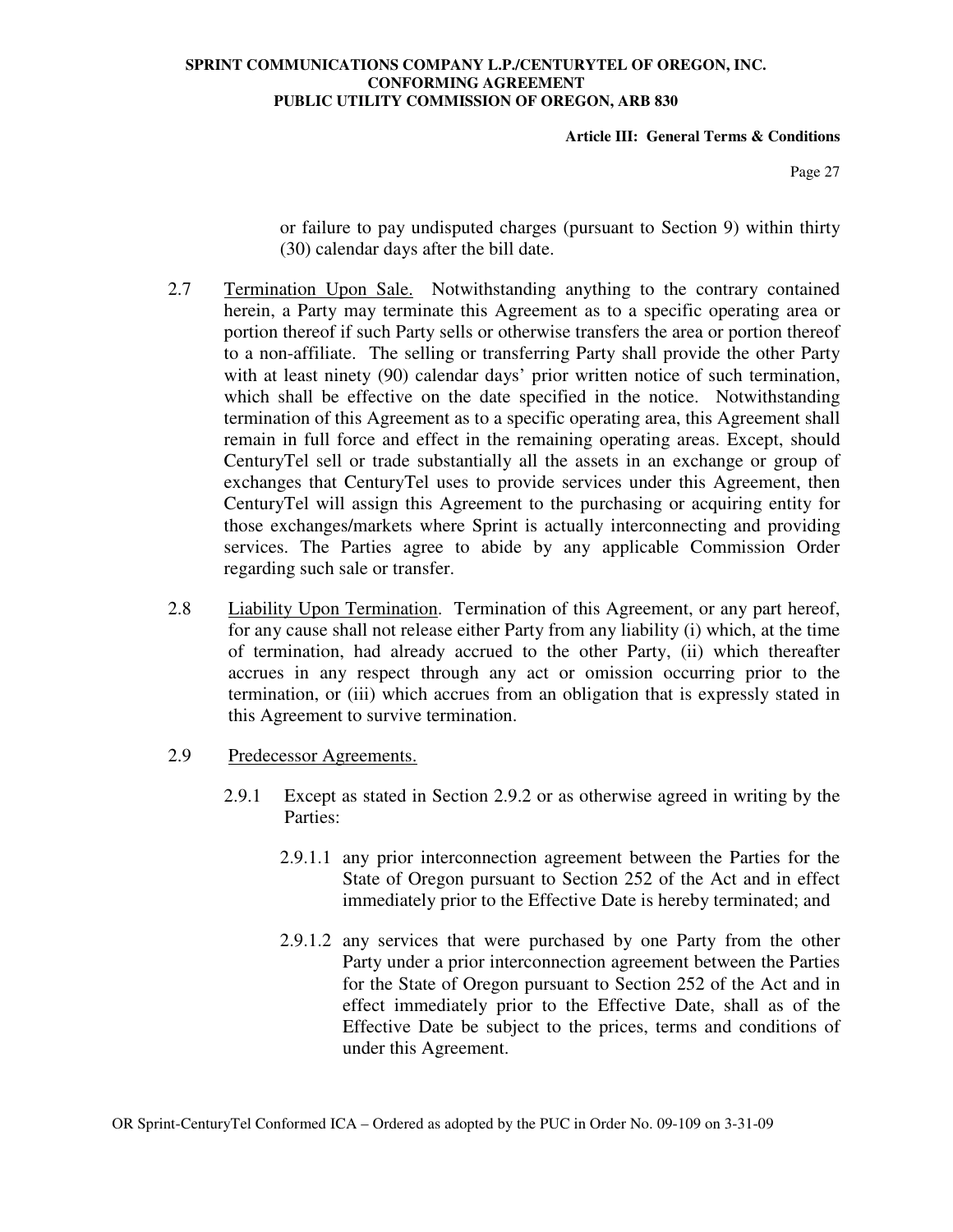#### **Article III: General Terms & Conditions**

Page 28

- 2.9.2 Except as otherwise agreed in writing by the Parties, if a service purchased by a Party under a prior interconnection agreement between the Parties pursuant to Section 252 of the Act was subject to a contractual commitment that it would be purchased for a period of longer than one month, and such period had not yet expired as of the Effective Date and the service had not been terminated prior to the Effective Date, to the extent not inconsistent with this Agreement, such commitment shall remain in effect and the service will be the prices, terms and conditions of this Agreement; provided, that if this Agreement would materially alter the terms of the commitment, either Party make elect to cancel the commitment.
- 2.9.3 If either Party elects to cancel the commitment pursuant to the proviso in Section 2.9.2, the purchasing Party shall not be liable for any termination charge that would otherwise have applied. However, if the commitment was cancelled by the purchasing Party, the purchasing Party shall pay the difference between the price of the service that was actually paid by the purchasing Party under the commitment and the price of the service that would have applied if the commitment had been to purchase the service only until the time that the commitment was cancelled.

## **3.0 APPLICABLE LAW**

- 3.1 Applicable Law. The term Applicable Law, as used in this Agreement, shall mean all effective laws, statutes, common law, governmental regulations, ordinances, codes, rules, guidelines, orders, permits and approvals of any governmental authority (including, without limitation, the Commission and the FCC) that apply to the subject matter of this Agreement.
- 3.2 Rule of Construction. No rule of construction requiring interpretation against the drafting Party hereof shall apply in the interpretation of this Agreement.
- 3.3 Choice of Law and Venue. This Agreement shall be governed by and construed in accordance with the Act, applicable federal and (to the extent not inconsistent therewith) domestic laws of the State where the services are being provided, and shall be subject to the exclusive jurisdiction of the courts therein..
- 3.4 Parties' Agreement to Comply with Applicable Law. Each Party shall remain in compliance with Applicable Law in the course of performing this Agreement.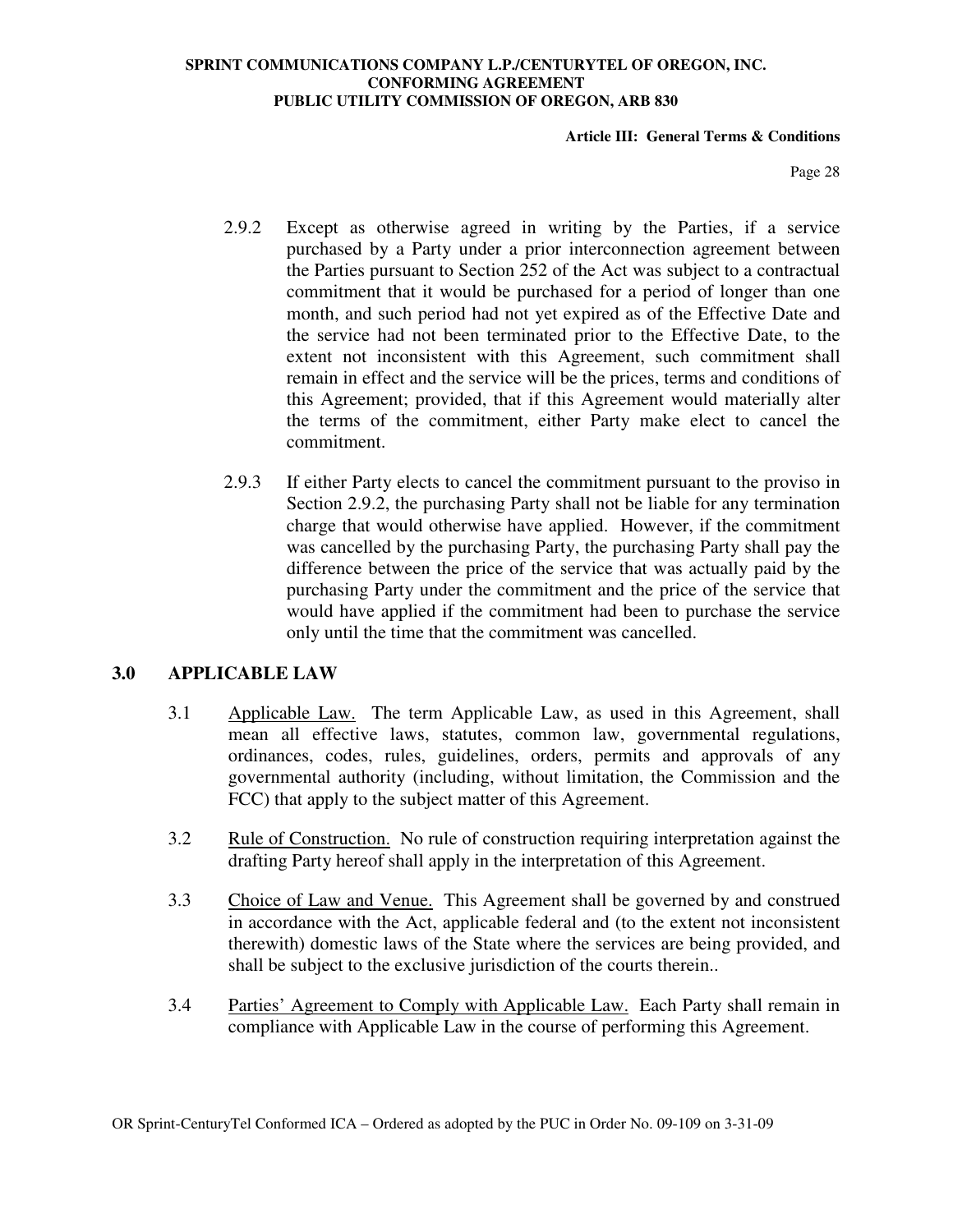#### **Article III: General Terms & Conditions**

Page 29

- 3.4.1 Neither Party shall be liable for any delay or failure in performance resulting from any requirements of Applicable Law, or acts or failures to act of any governmental entity or official.
- 3.4.2 Each Party shall promptly notify the other Party in writing of any governmental action that limits, suspends, cancels, withdraws, or otherwise materially affects, the notifying Party's ability to perform its obligations under this Agreement.
- 3.4.3 Each Party shall be responsible for obtaining and keeping in effect all FCC, Commission, franchise authority and other regulatory approvals that may be required in connection with the performance of its obligations under this Agreement.
- 3.5 Severability. If any provision of this Agreement is held by a court or regulatory agency of competent jurisdiction to be unenforceable or invalid under Applicable Law, such unenforceability or invalidity shall not render unenforceable or invalid any other provision of this Agreement, and this Agreement shall be construed as if it did not contain such unenforceable or invalid provision; provided, that if the unenforceable or invalid provision is a material provision of this Agreement, or the unenforceability or invalidity materially affects the rights or obligations of a Party hereunder or the ability of a Party to perform any material provision of this Agreement, the Parties shall promptly renegotiate in good faith and amend in writing this Agreement in order to make such mutually acceptable revisions to this Agreement as may be required in order to conform the Agreement to Applicable Law. If such amended terms cannot be agreed upon within a reasonable period, either Party may invoke the provisions of the Dispute Resolution process contained in Sec. 20

# **II. OTHER GENERAL TERMS & CONDITIONS**

#### **4.0 AMENDMENTS**

Any amendment, modification, deletion or supplement to this Agreement must be in writing and signed by an authorized representative of each Party. The term "Agreement" shall include any such future amendments, modifications, deletions and supplements.

#### **5.0 ASSIGNMENT**

Any assignment, in whole or in part, by either Party of any right, obligation, duty or interest arising under the Agreement without the written consent of the other Party shall be null and void, except that either Party may assign, to the extent consistent with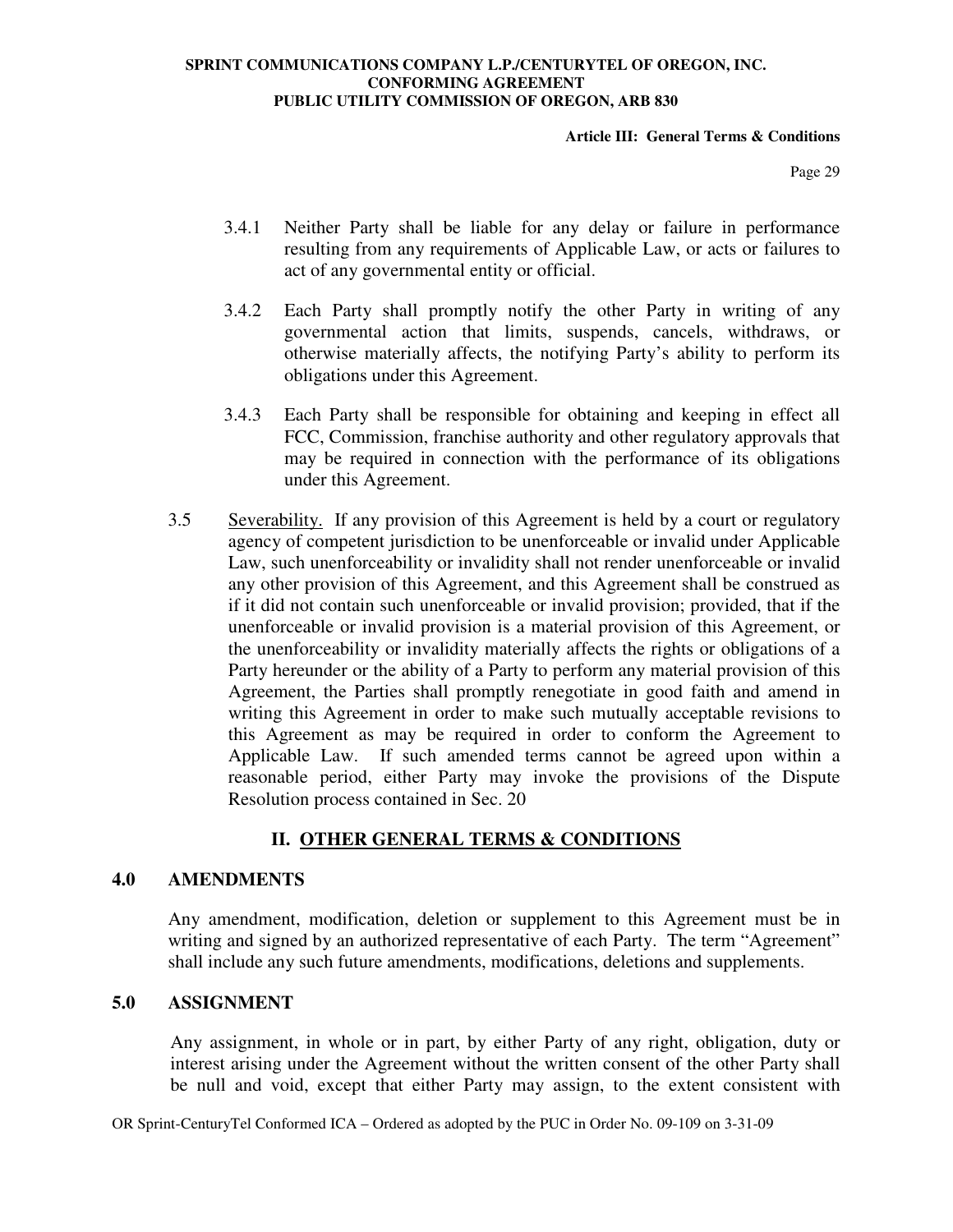#### **Article III: General Terms & Conditions**

Page 30

Applicable Law, all of its rights, and delegate its obligations, liabilities and duties under this Agreement, either in whole or in part, to any entity that is, or that was immediately preceding such assignment, a subsidiary or Affiliate of that Party without consent, upon ninety (90) calendar days' written notification. The effectiveness of an assignment shall be conditioned upon the assignee's written assumption of the rights, obligations, and duties of the assigning Party, and the other Party being reasonably satisfied that the assignee is able to fulfill the assignor's obligations hereunder. Any attempt to make an assignment or delegation in violation of this section shall constitute a default of this Agreement.

## **6.0 ASSURANCE OF PAYMENT**

- 6.1 To the extent Sprint may not have already established and maintained satisfactory credit with CenturyTel affiliates, CenturyTel may request, Sprint to provide to CenturyTel a deposit for or an adequate assurance of payment of amounts due (or to become due) to CenturyTel hereunder.
- 6.1.1 When a Deposit/Assurance of Payment Is Requested. Such deposit or assurance of payment of charges may be requested by CenturyTel if based on CenturyTel's analysis of the CenturyTel Credit Application, ("Credit Application") and other relevant information regarding Sprint's credit and financial condition. In determining whether an additional security deposit is required, CenturyTel may request an updated Credit Application and will review Sprint's credit rating and report details, any documentation relative to bankruptcy, insolvency or similar proceeding, Sprint's payment history with CenturyTel affiliates, and to the extent available, Sprint's financial information. Upon the conclusion of this review, if CenturyTel continues to require an additional security deposit, at Sprint's request, CenturyTel will provide a written explanation to Sprint.
- 6.1.2 The Parties will work together to determine the need for or amount of a reasonable initial or increase in deposit. If the Parties are unable to agree, then Sprint must file a petition for resolution of the dispute. Such petition shall be filed with the Commission. The Parties agree that the decision ordered by the Commission will be binding for the state covered by this Agreement. In the case of a disputed initial deposit, the Parties acknowledge that CenturyTel will not be required to accept any orders for service until such time as the requested deposit is paid or the dispute is settled. In the event Sprint fails to file a petition with the Commission or pay the disputed deposit within 30 days of the request for an additional deposit, then CenturyTel may terminate service to Sprint in accordance with Sec. 2 and any security deposits will be applied to Sprint's account.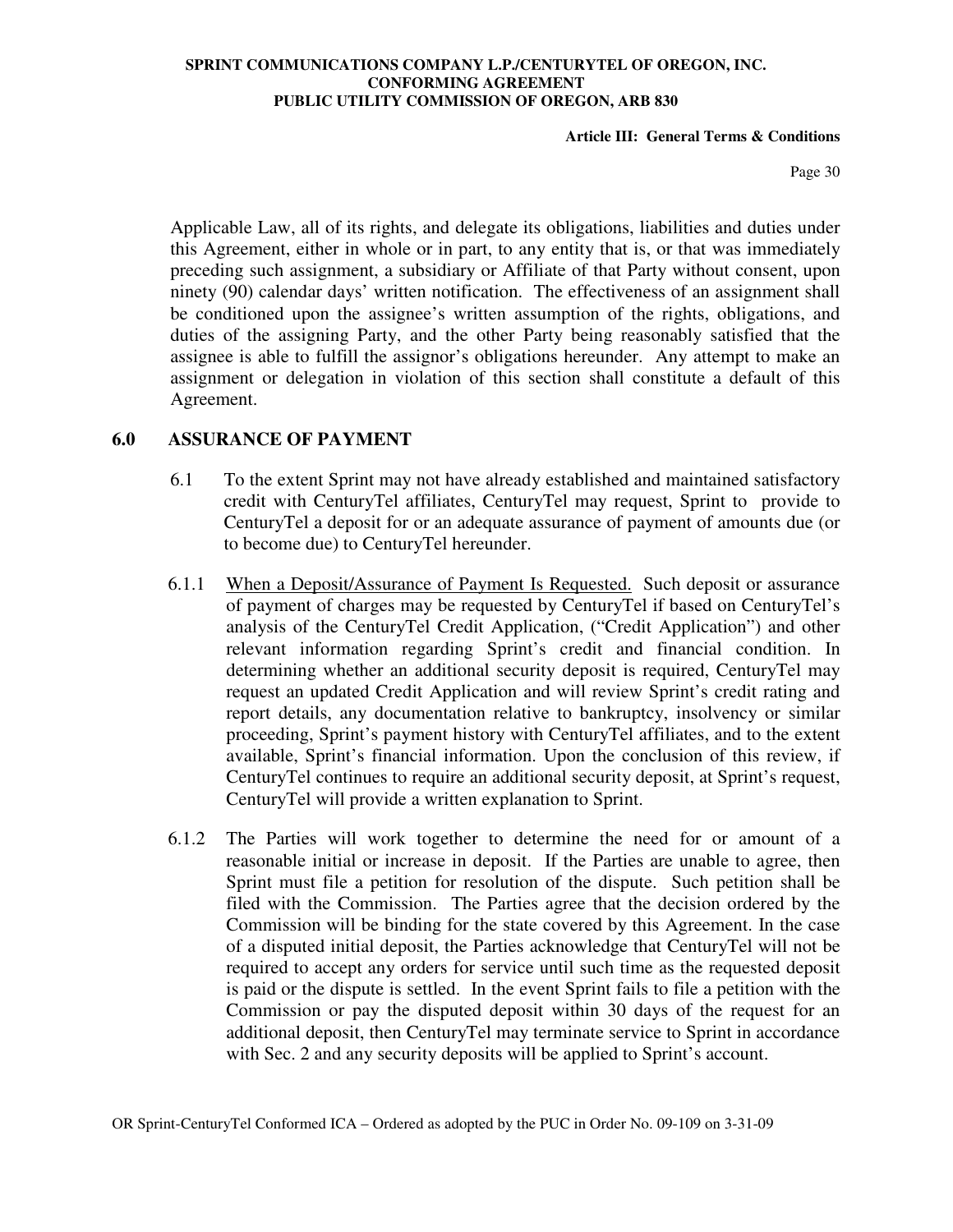### **Article III: General Terms & Conditions**

Page 31

- 6.2 Calculating the Amount of Deposit/Assurance of Payment. Unless otherwise agreed by the Parties, such deposit will be calculated based on the greater of (1) CenturyTel's estimated two-month charges to Sprint (including, but not limited to, both recurring and non-recurring charges) using Sprint's forecast of interconnection facilities and any other facilities or services to be ordered from CenturyTel, or (2) \$5,000. If Sprint does not provide a forecast of its facility or service demand under this Agreement, Sprint shall provide, upon CenturyTel's request, a deposit or assurance of payment of charges in an amount of \$5000.
- 6.3 Modifying the Amount of Deposit/Assurance of Payment. CenturyTel reserves the right to request an additional amount of the deposit or assurance of payment required of Sprint if Sprint is repeatedly delinquent in making its payments, or Sprint is being reconnected after a disconnection of service or discontinuance of the processing of orders by CenturyTel due to Sprint's previous non-payment, or when conditions otherwise justify such action based on actual billing history and/or the credit rating of Sprint. "Repeatedly delinquent" means any nondisputed payment received thirty (30) calendar days or more after the bill due date, three (3) or more times during a twelve (12) month period.
- 6.4 Form of Deposit/Assurance of Payment. Unless otherwise agreed by the Parties, the deposit or assurance of payment shall consist of (a) a cash security deposit in U.S. dollars held by CenturyTel, (b) an, irrevocable standby letter of credit naming CenturyTel as the beneficiary thereof, (c) a surety bond in a form acceptable to CenturyTel or (d) some other form of security as the Parties may mutually agree.
- 6.5 (Intentionally left blank)
- 6.6 Interest on Cash Deposit. CenturyTel shall pay interest on any such cash deposit in accordance with state requirements for End User deposits if such exist
- 6.7 Drawing on Deposit/Assurance of Payment. CenturyTel may (but is not obligated to) draw on the letter of credit or cash deposit, as applicable, upon notice to Sprint in respect of any amounts to be paid by Sprint hereunder that are not paid within thirty (30) calendar days of the date that payment of such amounts is required by this Agreement.
- 6.8 Sprint's Replenishment of Deposit/Assurance of Payment. If CenturyTel draws on the letter of credit or cash deposit, upon request by CenturyTel, Sprint shall provide a replacement or supplemental letter of credit or cash deposit conforming to the requirements of Section 6.2.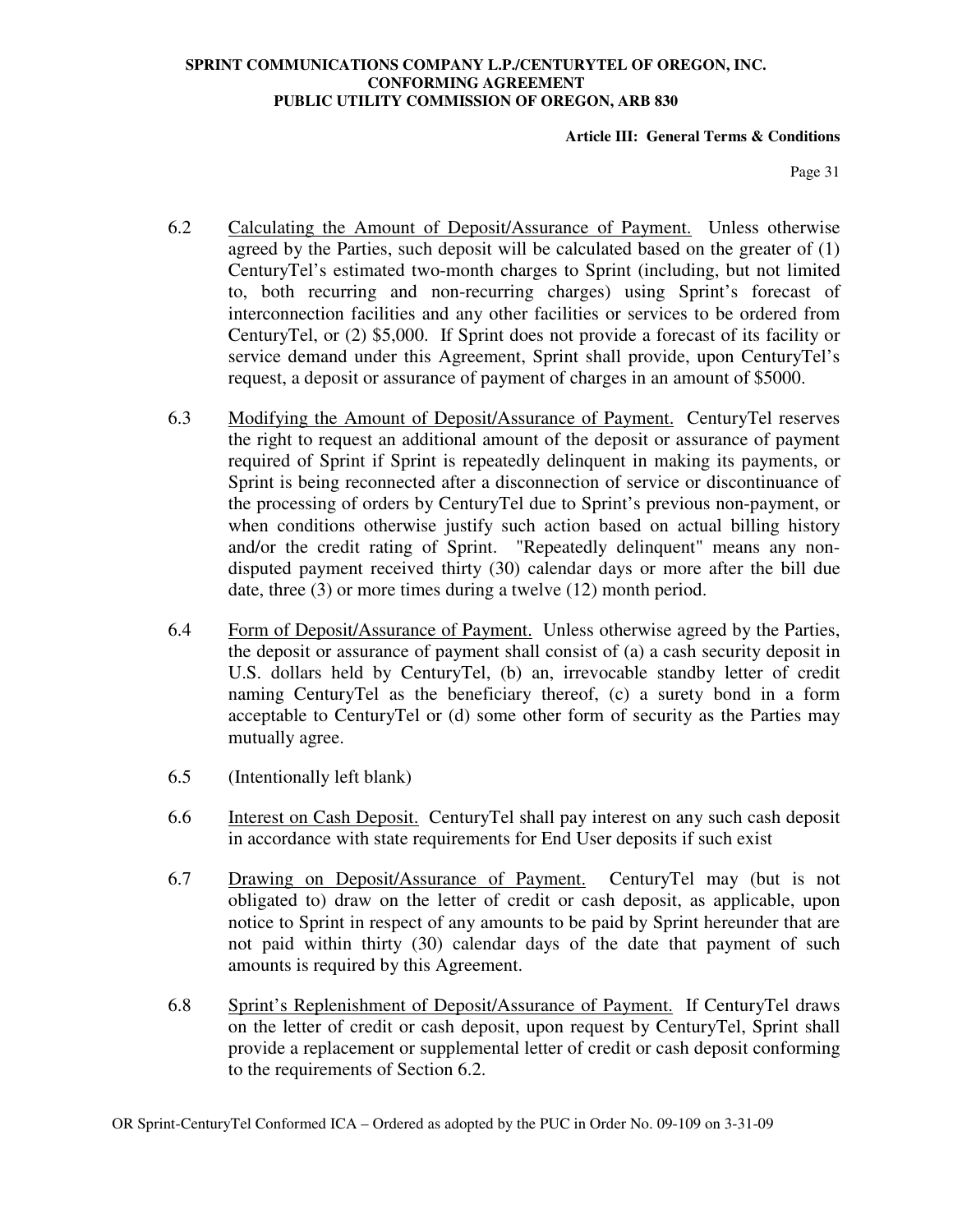### **Article III: General Terms & Conditions**

Page 32

6.9 Effect on Other Obligations. The fact that a deposit or a letter of credit is requested by CenturyTel hereunder shall in no way relieve Sprint from compliance with the requirements of this Agreement (including, but not limited to, any applicable Tariffs) as to advance payments and timely payment for facilities or services, nor constitute a waiver or modification of the terms herein pertaining to the discontinuance of services for nonpayment of any amounts, payment of which is required by this Agreement.

## **7.0 AUDITS**

- 7.1 Billing Audits. Except as may be otherwise specifically provided in this Agreement, either Party ("Auditing Party") may audit the other Party's ("Audited Party") books, records, documents, facilities and systems for the purpose of evaluating the accuracy of the Audited Party's bills and invoicing. Such audits may be performed once in each Contract Year; provided, however, that audits may be conducted more frequently (but no more frequently than once in each contract quarter) if the immediately preceding audit found previously uncorrected net inaccuracies in billing in favor of the Auditing Party having an aggregate value of at least \$50,000**.** For purposes of this Section 7.1, "Contract Year" means a twelve (12) month period during the term of the Agreement commencing on the Effective Date and each anniversary thereof.
	- 7.1.1 Scope of Audit. The scope of the audit shall be limited to the services provided and/or purchased by the Parties and the associated charges, books, records, data and other documents relating thereto for the period which is the shorter of (i) the period subsequent to the last day of the period covered by the audit which was last performed (or if no audit has been performed, the Effective Date) and (ii) the twelve (12) month period immediately preceding the date the Audited Party received notice of such requested audit.
	- 7.1.2 Auditors and Commencement of Audit. The audit shall be performed by independent certified public accountants selected and paid by the Auditing Party. The accountants shall be reasonable competent in telecommunications and be reasonably acceptable to the Audited Party. Prior to commencing the audit, the accountants shall execute an agreement with the Audited Party in a form reasonably acceptable to the Audited Party that protects the confidentiality of the information disclosed by the Audited Party to the accountants. The audit shall take place at a time and place agreed upon by the Parties; provided, that the Auditing Party may require that the audit commence no later than sixty (60) calendar days after the Auditing Party has given notice of the audit to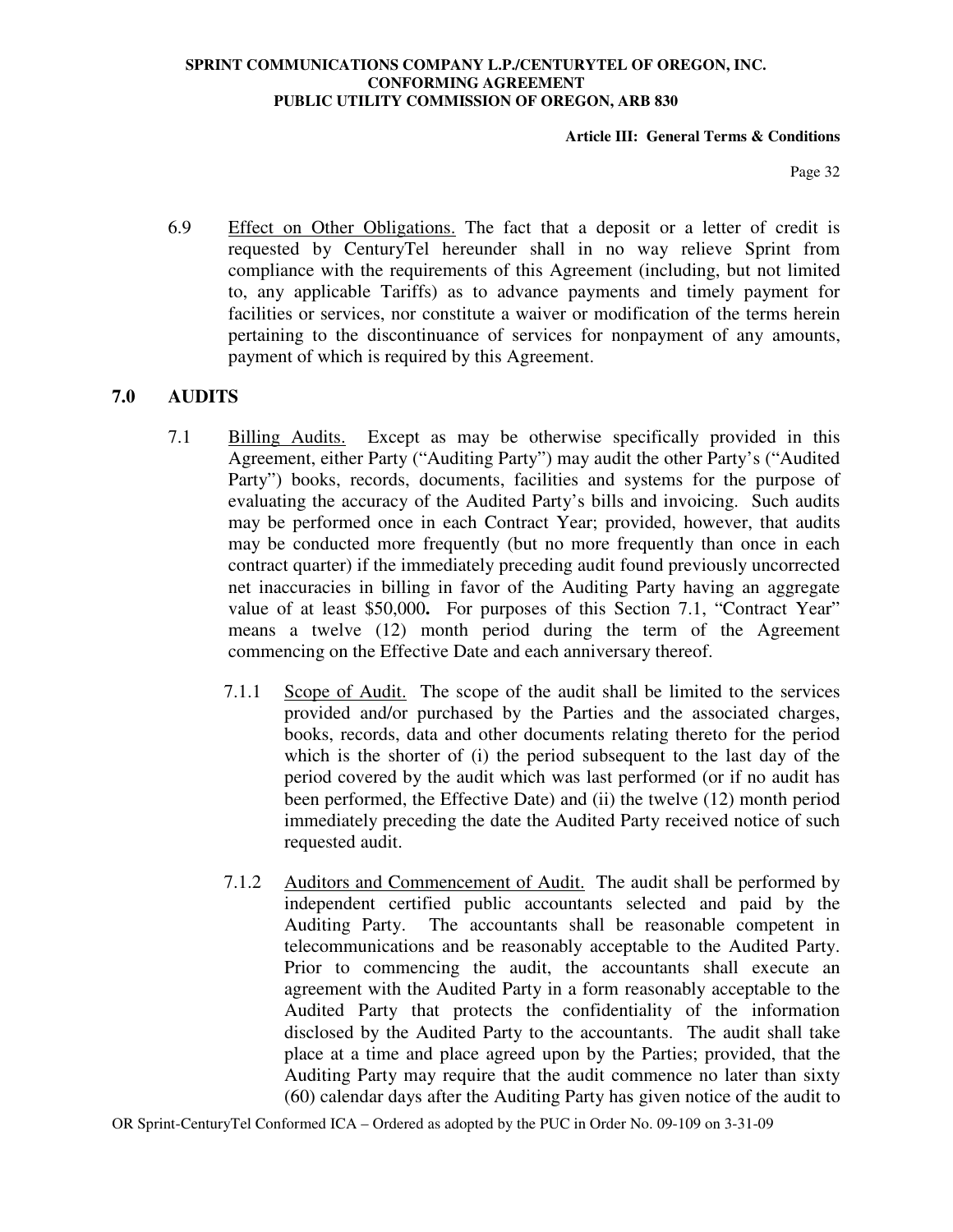### **Article III: General Terms & Conditions**

Page 33

the Audited Party; except that the Audited Party has the right to extend the 60 days for specific resource availability conflict reasons such as the financial Year End close of books, information or billing system conversions in progress or schedules to start during the audit or proper commitment of resources to other audits or rate cases. In such a case, the Audited Party must provide written certification of the conflict and the expected resource availability date. The audit shall be completed within forty-five (45) calendar days after its commencement.

- 7.1.3 Cooperation of the Parties. Each Party shall cooperate fully in any such audit, providing reasonable access to any and all employees, books, records, documents, facilities and systems, reasonably necessary to assess the accuracy of the Audited Party's bills. Each audit shall be conducted on the premises of the Audited Party where the Audited Party's records reside, will take place during normal business hours and shall comply the Audited Party's normal security procedures.
- 7.1.4 Audit Expenses. Audits shall be performed at the Auditing Party's expense, unless the audit found billing errors or inaccuracies in favor of the Auditing Party, in which case the Audited Party shall reimburse the Auditing Party for its expense in performing said audit. There shall be no charge for reasonable access to the Audited Party's employees, books, records, documents, facilities and systems necessary to assess the accuracy of the Audited Party's bills.
- 7.1.5 Audit Summary. Neither Party shall have access to the data of the other Party, but shall rely upon summary results provided by the auditor. The Audited Party may redact from the books, records and other documents provided to the auditor any confidential information of the Audited Party that reveals the identity of other customers of the Audited Party. Each Party shall maintain reports, records and data relevant to the billing of any services that are the subject matter of this Agreement for a period of not less than twenty-four (24) months after creation thereof, unless a longer period is required by Applicable Law.
- 7.1.6 Adjustments. Adjustments to the Audited Party's charges shall be made to correct errors or omissions disclosed by an audit. The performance of adjustments shall be subject to examination. The Audited Party will provide a formal written response to any findings in an audit within thirty (30) calendar days of receipt of any such findings. The Auditing Party in turn will respond to the Audited Party's response within forty-five (45) calendar days of receipt of the Audited Party's response.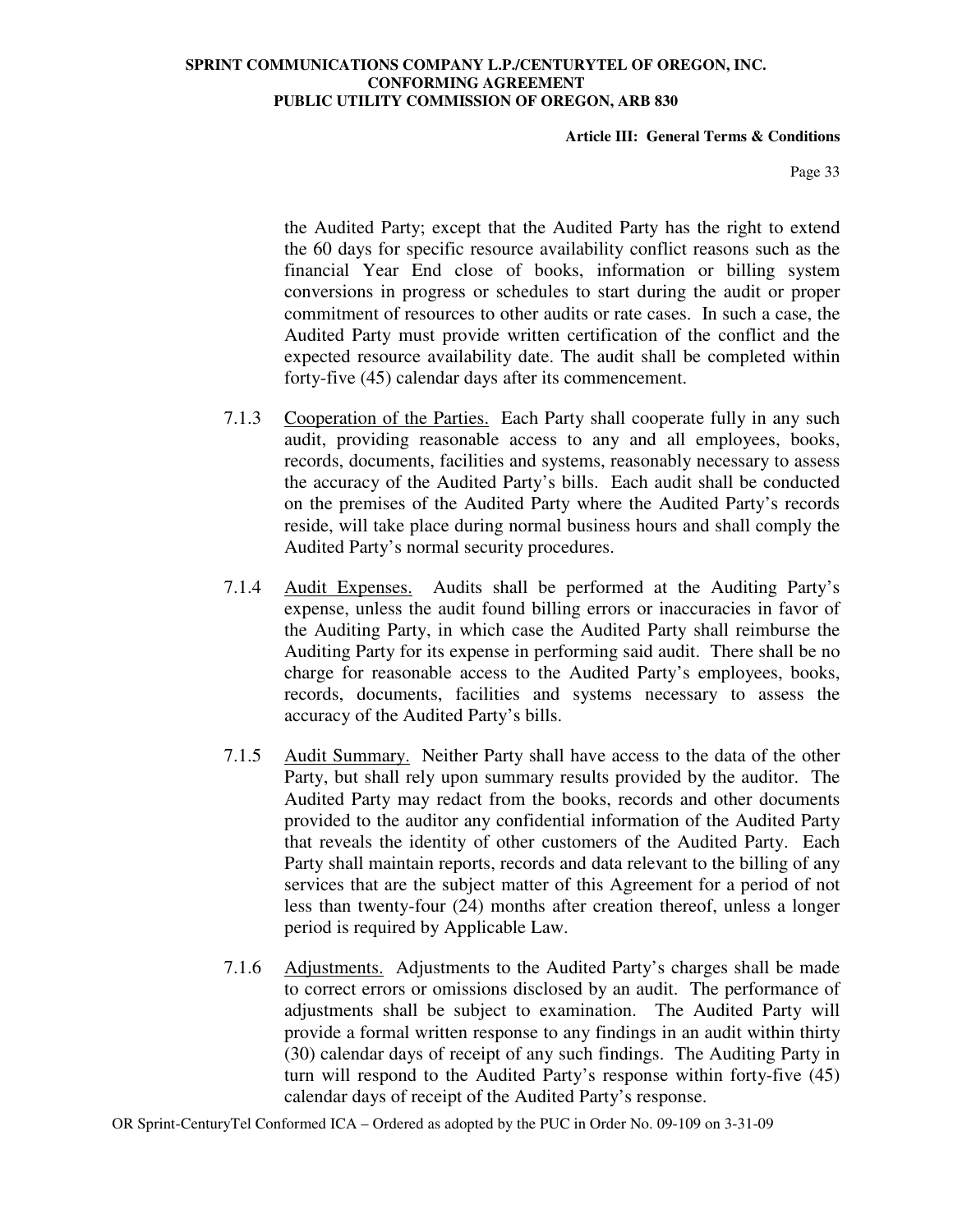### **Article III: General Terms & Conditions**

Page 34

- 7.1.7 Overcharges or Undercharges. If any audit confirms any overcharge, then the billing Party (or the Party that billed for services at more than the appropriate charge) shall promptly correct any billing error, including refunding any overpayment by the other Party in the form of a credit on the invoice for the first full billing cycle after the Parties have agreed upon the accuracy of the audit results. If any audit confirms any undercharge, then the billed Party (or the Party that was provided services at less than the appropriate charge) shall immediately compensate the billing Party for such undercharge. In each case of overcharge or undercharge, such rectifying credits and/or payments will be subject to interest at the lesser of one and one-half  $(1 \frac{1}{2}\%)$  percent per month or the highest rate of interest that may be charged under Applicable Law, compounded daily, for the number of days from the date on which such undercharge or overcharge originated until the date on which such credit is issued or payment is made and available, as the case may be.
- 7.1.8 Disputes. Any disputes concerning audit results shall be referred to the Parties' designated representative(s) who have authority to settle the dispute. If these individuals cannot resolve the dispute within thirty (30) calendar days of the referral, the matter shall be resolved in accordance with the procedures set forth in Section 19 regarding dispute resolution.
- 7.2 Traffic Audits. On thirty (30) calendar days' written notice, each Party must provide the other the ability and opportunity to conduct an annual audit to ensure the proper routing and billing of traffic. CenturyTel and Sprint shall retain records of call detail for a minimum of nine (9) months from which a Percentage Local Use (PLU) and/or Percentage Interstate Use (PIU) can be ascertained. The audit shall be accomplished during normal business hours at an office designated by the Party being audited. Audit requests shall not be submitted more frequently than one (1) time per Contract Year (as defined in Section 7.1 above). Audits shall be performed by a mutually acceptable independent auditor paid for by the Party requesting the audit. The PLU and/or PIU shall be adjusted based upon the audit results and shall apply to the usage for the quarter the audit was completed, to the usage for the quarter prior to the completion of the audit, and to the usage for the two quarters following the completion of the audit.
	- 7.2.1 Percentage Local Use. Upon request of either Party, each Party will report to the other an accurate Percentage Local Usage ("PLU") to determine the amount of Local Traffic minutes to be billed to the other Party unless the billing Party is able to track Local Traffic usage. For purposes of developing the PLU, each Party shall consider every Local Traffic call and every non-Local Traffic call, excluding Transit Traffic.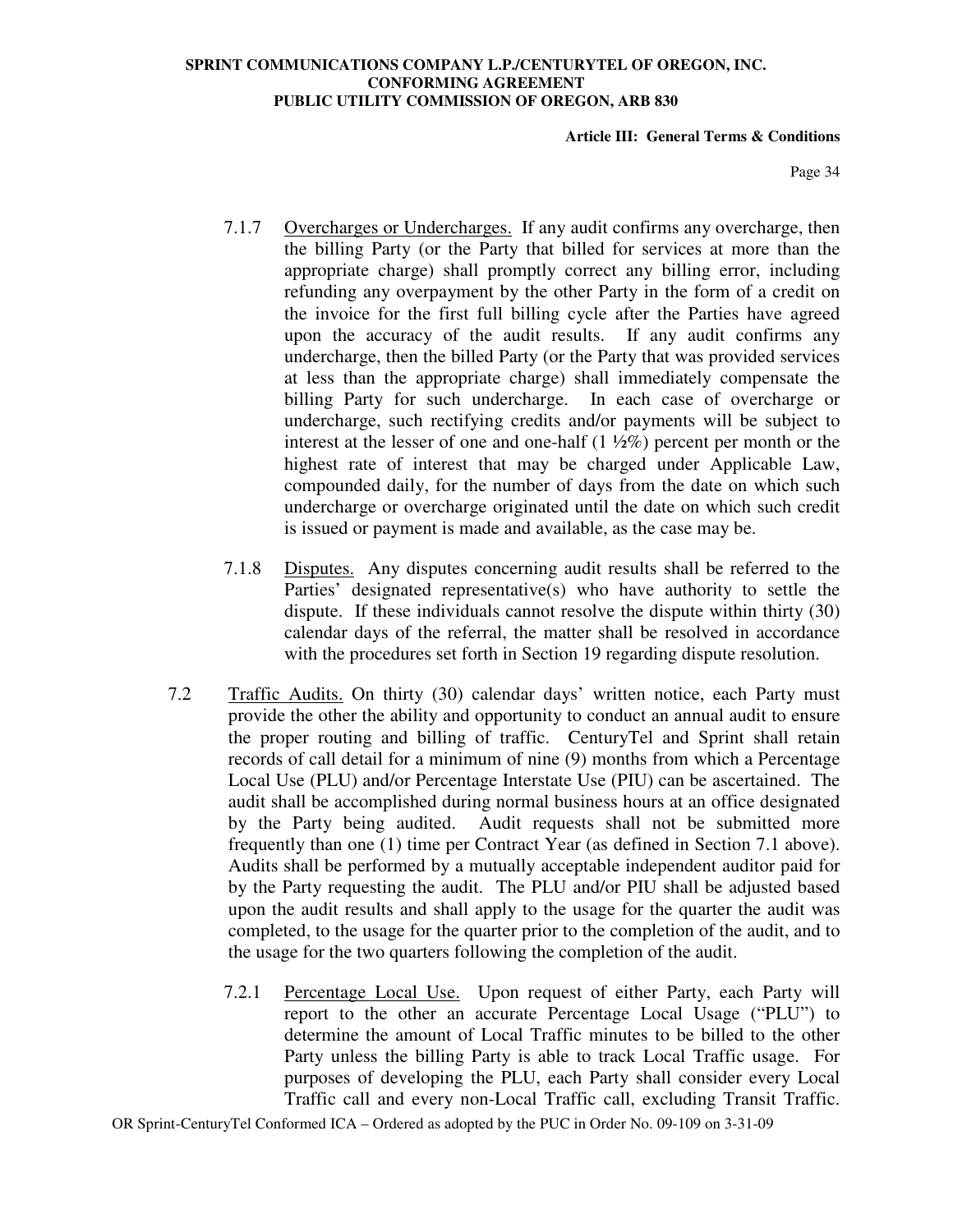### **Article III: General Terms & Conditions**

Page 35

Requests to calculate or recalculate PLU shall be made no more frequently than every twelve (12) months. Notwithstanding the foregoing, where the terminating Party has message recording technology that identifies the jurisdiction of traffic terminated as defined in this Agreement, such information shall be utilized to determine the appropriate Local Traffic usage compensation to be paid, if any, in lieu of PLU at the terminating Party's option.

## **8.0 AUTHORIZATION AND AUTHORITY**

- 8.1 Each person whose signature appears on this Agreement represents and warrants that he or she has authority to bind the Party on whose behalf he or she has executed this Agreement. Each Party represents he or she has had the opportunity to consult with legal counsel of his, her or its choosing, and Sprint has not relied on CenturyTel's counsel or on representations by CenturyTel's personnel not specifically contained in this Agreement, in entering into this Agreement.
- 8.2 CenturyTel represents and warrants that it is a corporation duly organized, validly existing and in good standing under the laws of the State of Oregon and has full power and authority to execute and deliver this Agreement and to perform its obligations under this Agreement.
- 8.3 Sprint represents and warrants that it is a Limited Partnership duly organized, validly existing and in good standing under the laws of the State of Oregon and has full power and authority to execute and deliver this Agreement and to perform its obligations under this Agreement.

## **9.0 BILLING & PAYMENTS/DISPUTED AMOUNTS**

Except as provided elsewhere in this Agreement and, where applicable, in conformance with Multiple Exchange Carrier Access Billing (MECAB) guidelines and Multiple Exchange Carriers Ordering and Design Guidelines for Access Services-Industry Support Interface (MECOD), Sprint and CenturyTel agree to exchange all information to accurately, reliably, and properly order and bill for features, functions and services provided under this Agreement.

9.1 Back Billing and Over-Billing. The Parties will bill each other in a timely manner. Neither Party will initiate credit claims or bill the other Party for previously unbilled, under-billed or over-billed charges for services that were provided more than one (1) year prior to the applicable bill date. Each Party will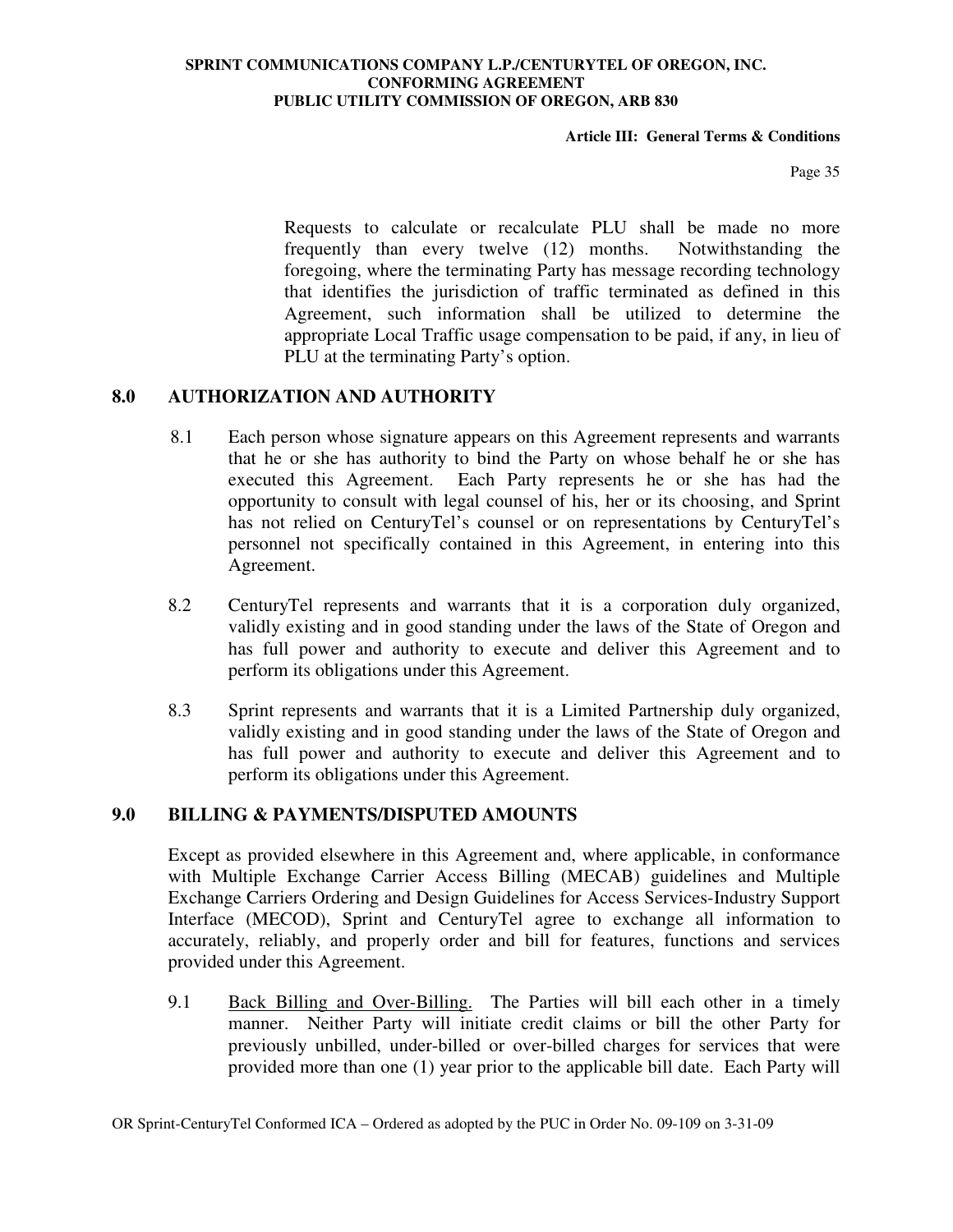### **Article III: General Terms & Conditions**

Page 36

provide prompt notice of any intent to claim credits or bill for charges incurred more than ninety (90) calendar days prior.

- 9.2 Payment. Except as otherwise provided in this Agreement, payment of amounts billed for services provided under this Agreement, whether billed on a monthly basis or as otherwise provided in this Agreement, shall be due, in immediately available U.S. funds, within thirty (30) calendar days of the Bill Date ("Bill Due Date"). If the Bill Due Date is a Saturday, Sunday, or has been designated a bank holiday, payment will be made the next Business Day. Payments may be transmitted by electronic funds transfer. Late payment charges, if any, will be payable in accordance with the provisions of this Agreement.
- 9.3 Late Payment Charges. If any undisputed amount due on a billing statement is not received by the billing Party by the Bill Due Date, the billing Party shall calculate and assess, and the billed Party agrees to pay, a late payment charge on the past due balance equal to one and one-half  $(1 \frac{1}{2}\%)$  percent per month or the highest rate of interest that may be charged under Applicable Law, compounded daily, for the number of days from the Bill Date until the date on which such payment is made. Such late payment charges shall be included on the billing Party's next statement to the billed Party.
- 9.4 Disputed Amounts. If any portion of an amount billed by a Party under this Agreement is subject to a good faith dispute between the Parties including disputes related to Section 1.2 of Article VI, the billed Party shall give written notice to the billing Party of the amounts it disputes ("Disputed Amounts") and shall include in such notice the specific details and reasons for disputing each item. Such written notice shall be submitted in accordance with the guidelines for submitting billing dispute claims set forth in CenturyTel's CLEC Service Guide, or as mutually agreed-to by the Parties. Disputed billing claims, detailing the Disputed Amount withheld from payment, shall be submitted no later than the Bill Due Date. Failure by the billed Party to file any such claim before the Bill Due Date means that the total charges billed are due and payable to the billing Party on the due date. The billed Party may not withhold payment of amounts past the due date pending a later filing of a dispute, but must pay all amounts due for which it has not provided a written notice of dispute on or prior to the Bill Due Date. If the billed Party disputes charges after the Bill Due Date and has not paid such charges, such charges shall be subject to late payment charges. Both Sprint and CenturyTel agree to expedite the investigation of any Disputed Amounts, promptly provide all documentation regarding the amount disputed that is reasonably requested by the other Party, and work in good faith in an effort to resolve and settle the dispute through informal means prior to initiating formal dispute resolution described in Section 20 of this Article III.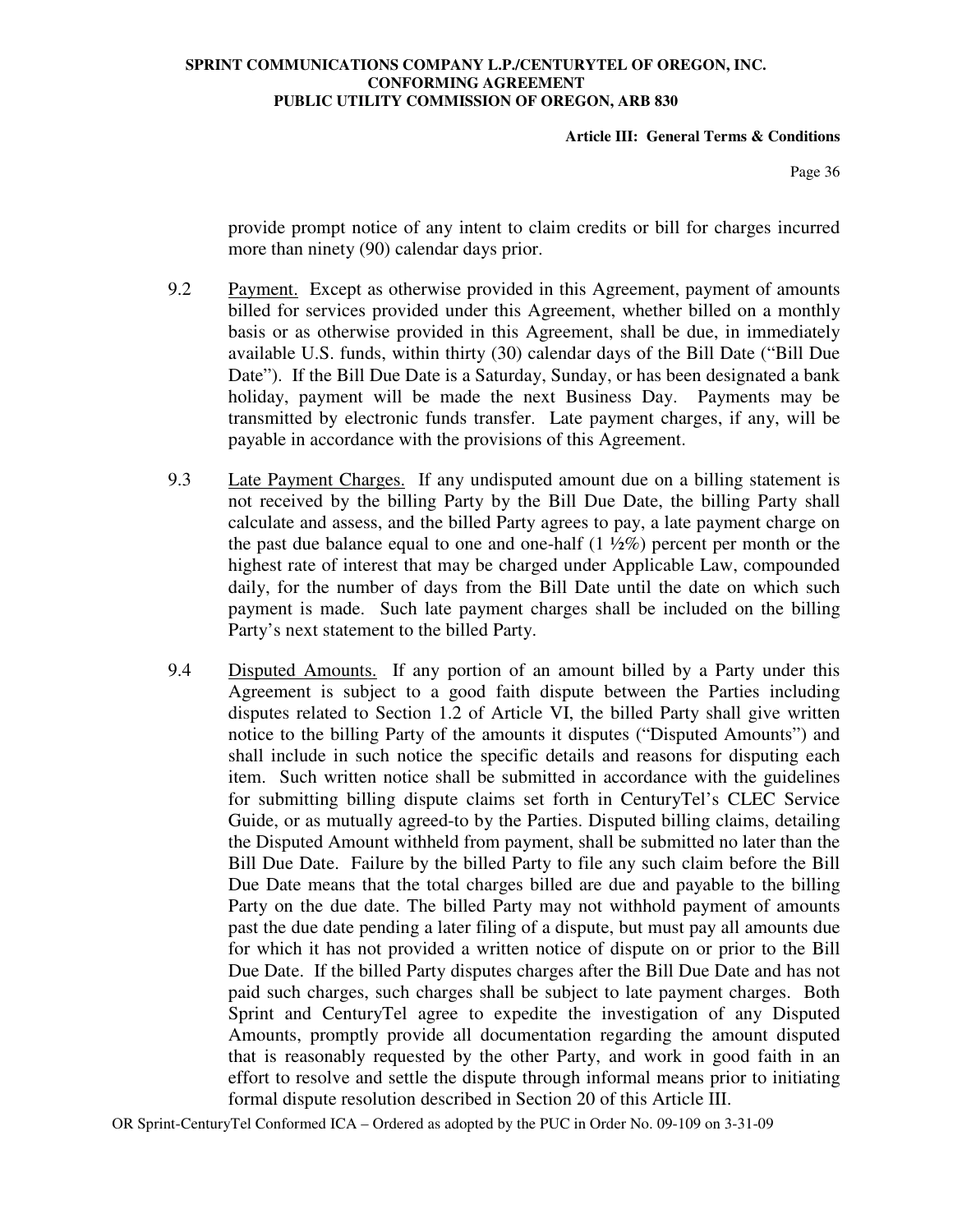#### **Article III: General Terms & Conditions**

Page 37

9.4.1 If the billed Party disputes any charges and any portion of the dispute is resolved in favor of the billed Party, the Parties shall cooperate to ensure that (a) the billing Party shall credit the invoice of the billed Party for that portion of the Disputed Amount resolved in favor of the billed Party, together with any late payment charges assessed with respect thereto no later than the second Bill Due Date after the resolution of the billing dispute.

## 9.5 Effect of Non-Payment.

- 9.5.1 If the billed Party does not remit payment of all undisputed charges on a bill by the Bill Due Date, the billing Party may discontinue processing orders for relevant or like services provided under this Agreement on or after the thirtieth (30th) calendar day following the Bill Due Date. The billing Party will notify the other Party in writing, via email or certified mail, at least five (5) Calendar Days prior to discontinuing the processing of orders for the relevant services. . If the billing Party does not refuse to accept additional orders for service(s) on the date specified in such notice, and the billed Party's non-compliance continues, nothing contained herein shall preclude the billing Party from refusing to accept any or all additional orders for service(s) from the non-complying Party without further notice or from billing and collecting the appropriate charges from the billed Party. For order processing to resume, the billed Party will be required to make full payment of all past and current undisputed charges under this Agreement for the relevant services. Additionally, the billing Party may require a deposit or assurance of payment (or additional deposit or assurance of payment) from the billed Party, pursuant to Section 6. In addition to other remedies that may be available at law or equity, the billed Party reserves the right to seek equitable relief, including injunctive relief and specific performance.
- 9.5.2 Notwithstanding 9.5.1 above and subject to applicable law if the billed Party does not remit payment of all undisputed charges on a bill by thirty (30) days after the Bill Due Date, the billing Party may notify the billed Party in writing that it will disconnect any and all relevant or related services provided under this Agreement within fifteen (15) days. Such notification may be included in a notification to refuse to accept additional orders so long as the appropriate dates for each consequence are listed therein. If the billed Party subsequently pays all of such undisputed charges and desires to reconnect any such disconnected services, the billed Party shall pay the applicable charge set forth in this Agreement or in the applicable Tariff for reconnecting each service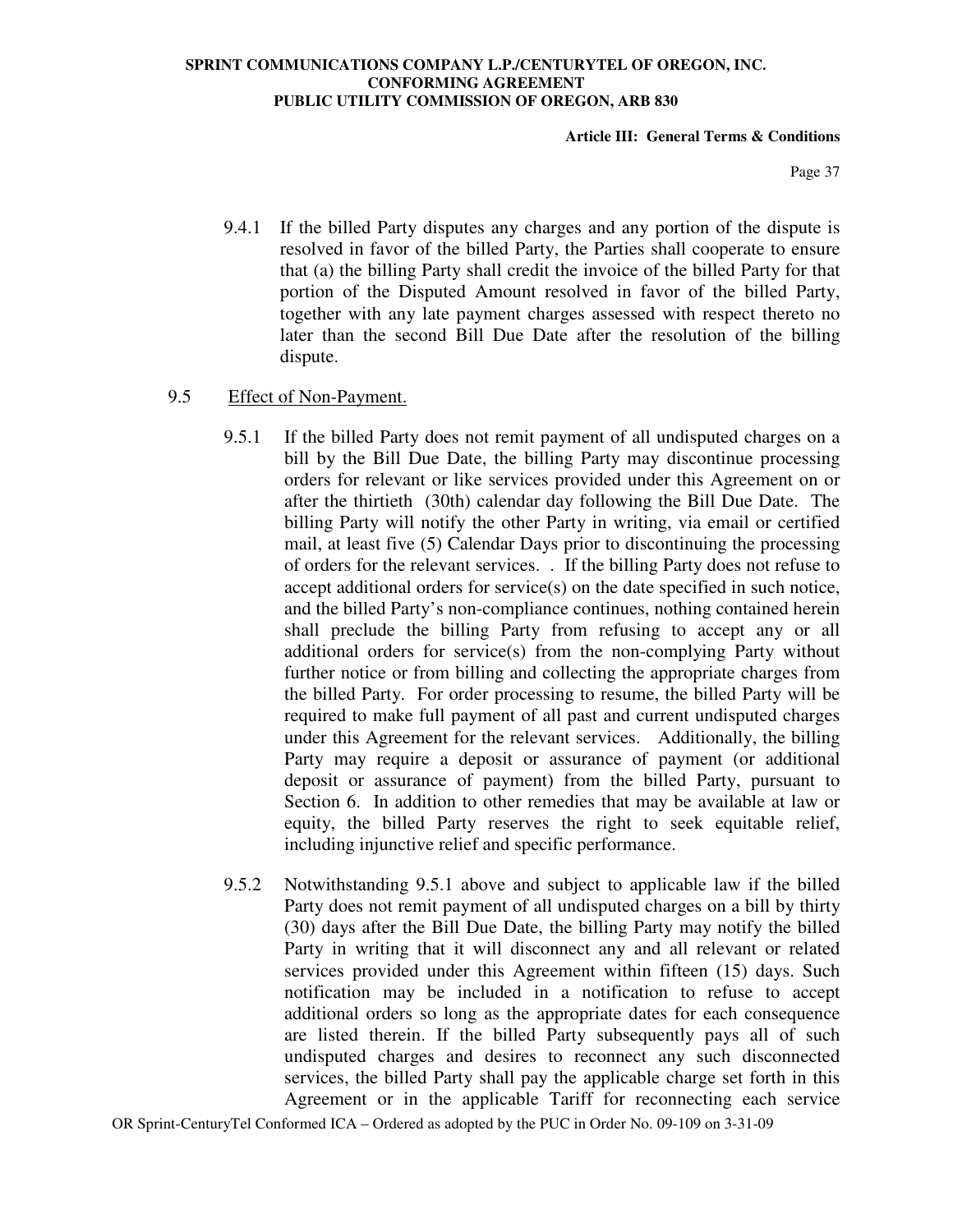### **Article III: General Terms & Conditions**

Page 38

disconnected pursuant to this paragraph. In case of such disconnection, all applicable undisputed charges, including termination charges, shall become due and payable. If the billing Party does not disconnect the billed Party's service(s) on the date specified in such notice, and the billed Party's non-compliance continues, nothing contained herein shall preclude the billing Party from disconnecting all service(s) of the noncomplying Party without further notice or from billing and collecting the appropriate charges from the billed Party. For reconnection of the nonpaid service to occur, the billed Party will be required to make full payment of all past and current undisputed charges under this Agreement for the relevant services. Additionally, the billing Party may require a deposit or assurance of payment (or additional deposit or assurance of payment) from the billed Party, pursuant to Section 6. In addition to other remedies that may be available at law or equity, the billing Party reserves the right to seek equitable relief, including injunctive relief and specific performance.

## **10.0 Intentionally left blank**

## **11.0 CAPACITY PLANNING AND FORECASTS**

Within thirty (30) calendar days from the Effective Date of this Agreement, or as soon after the Effective Date as practicable, the Parties agree to meet and develop joint planning and forecasting responsibilities which are applicable to local services, and interconnection services. :

- 11.1 The Parties will establish periodic reviews of network and technology plans and will notify one another no later than six (6) months in advance of changes that would impact either Party's provision of services.
- 11.2 Sprint will furnish to CenturyTel information that provides for statewide annual forecasts of facility/demand, Rate Centers involved and a good faith estimate of order activity If during the Term of this Agreement, Sprint desires to offer services in a CenturyTel local calling area for which Sprint has not previously submitted a forecast, Sprint shall submit a revised statewide annual forecast that incorporates the information identified above for the new local calling area or a supplemental forecast for such local calling area providing the information identified above. Sprint shall submit such revised or supplemental forecast as soon as practicable, but in no event less than thirty (30) calendar days before it orders services and/or facilities under this Agreement in the new CenturyTel local calling area.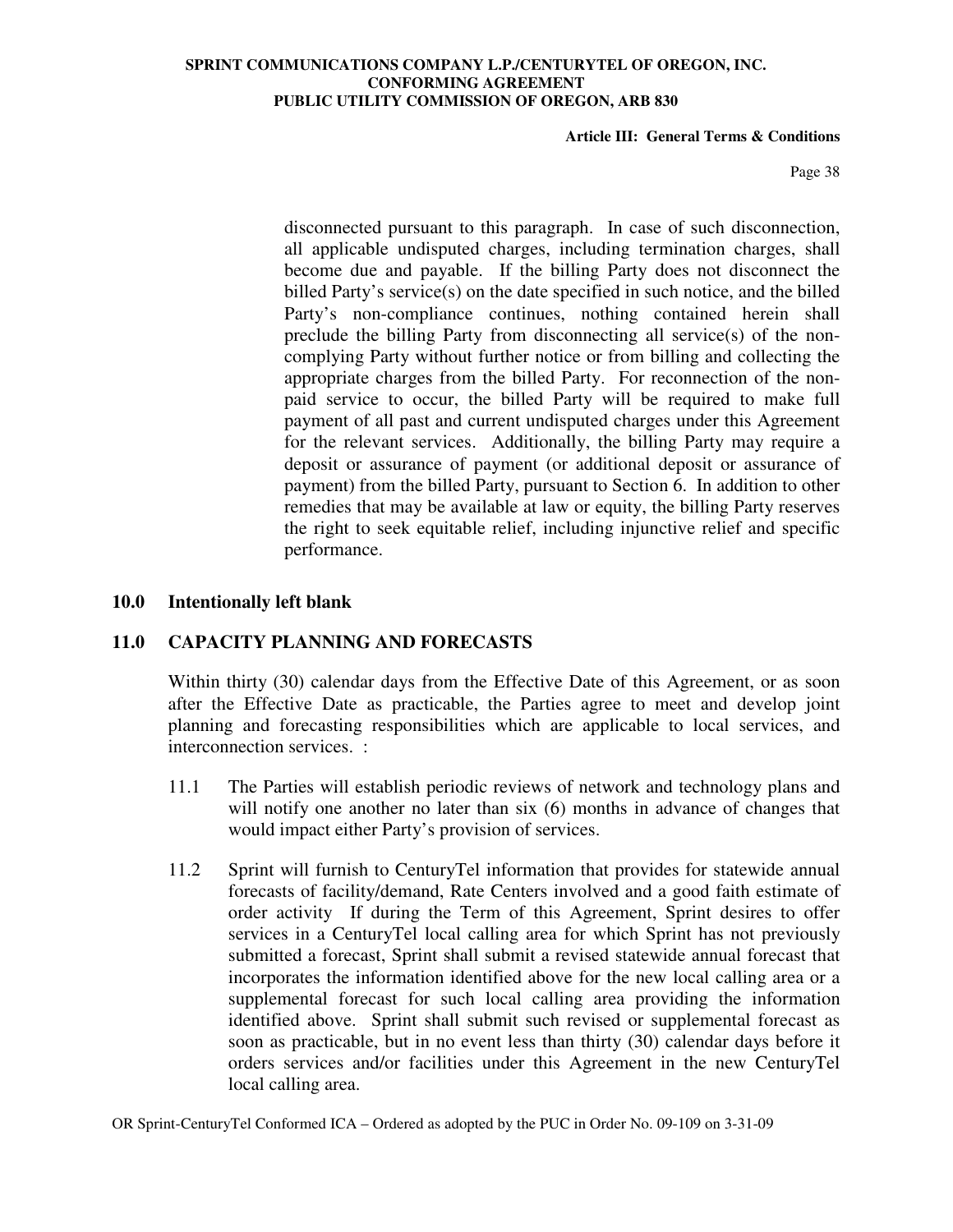### **Article III: General Terms & Conditions**

Page 39

- 11.3 The Parties will develop joint forecasting responsibilities for traffic exchange over trunk groups and yearly forecasted trunk quantities as set forth in Article IV (Interconnection).
- 11.4 Sprint shall notify CenturyTel promptly of any changes in Sprint's business or prevailing business conditions that may impact any of its facility demand forecasts in the next forecasting period more than ten percent (25%) to current forecasts (increase or decrease). Sprint orders that exceed its facility/demand forecast by 25% shall not necessarily be filled within normal intervals.
- 11.5 CenturyTel reserves the right to condition the fulfillment of additional service orders on satisfactory Sprint fill rates in previously ordered capacity, or on Sprint payment for all of the additional capacity absent satisfactory fill rates.
- 11.6 CenturyTel reserves the right to assess Sprint a stranded plant/facility or discontinued service order charge for capacity forecast by Sprint but not used within six (6) months after a forecast period to the extent that CenturyTel built the plant/facility based on Sprint's order.

## **12.0 CHANGES IN LAW**

Except as provided in Section 12.3 below, the terms and conditions of this Agreement shall be subject to any and all changes in Applicable Law, including but not limited to changes to rules and regulations that subsequently may be prescribed by any federal, state or local governmental authority having competent jurisdiction.

12.1 Removal of Existing Obligations. Notwithstanding anything in this Agreement to the contrary, if, as a result of any legislative, judicial, regulatory or other governmental decision, order, determination or action, or any change in Applicable Law subsequent to the Effective Date, CenturyTel is no longer required by Applicable Law to continue to provide any service, facility, payment or benefit otherwise required to be provided to Sprint under this Agreement, the Parties shall promptly amend this Agreement pursuant to Section 4 to reflect such change in Applicable Law and to provide for the discontinuance of such service, facility, payment or benefit. If Sprint disputes CenturyTel's interpretation that it may discontinue such service, facility, payment or benefit, the dispute resolution procedures of Section 20 shall apply, and any consequent changes to the terms of this Agreement (including billing terms) as a result of such change in Applicable Law shall be retroactive to the earlier of the discontinuation date set forth in CenturyTel's written notice to Sprint or the date specified by Applicable Law. The Parties agree to negotiate such changes to the terms and conditions within thirty (30) calendar days of receipt of the requesting Party's written request. If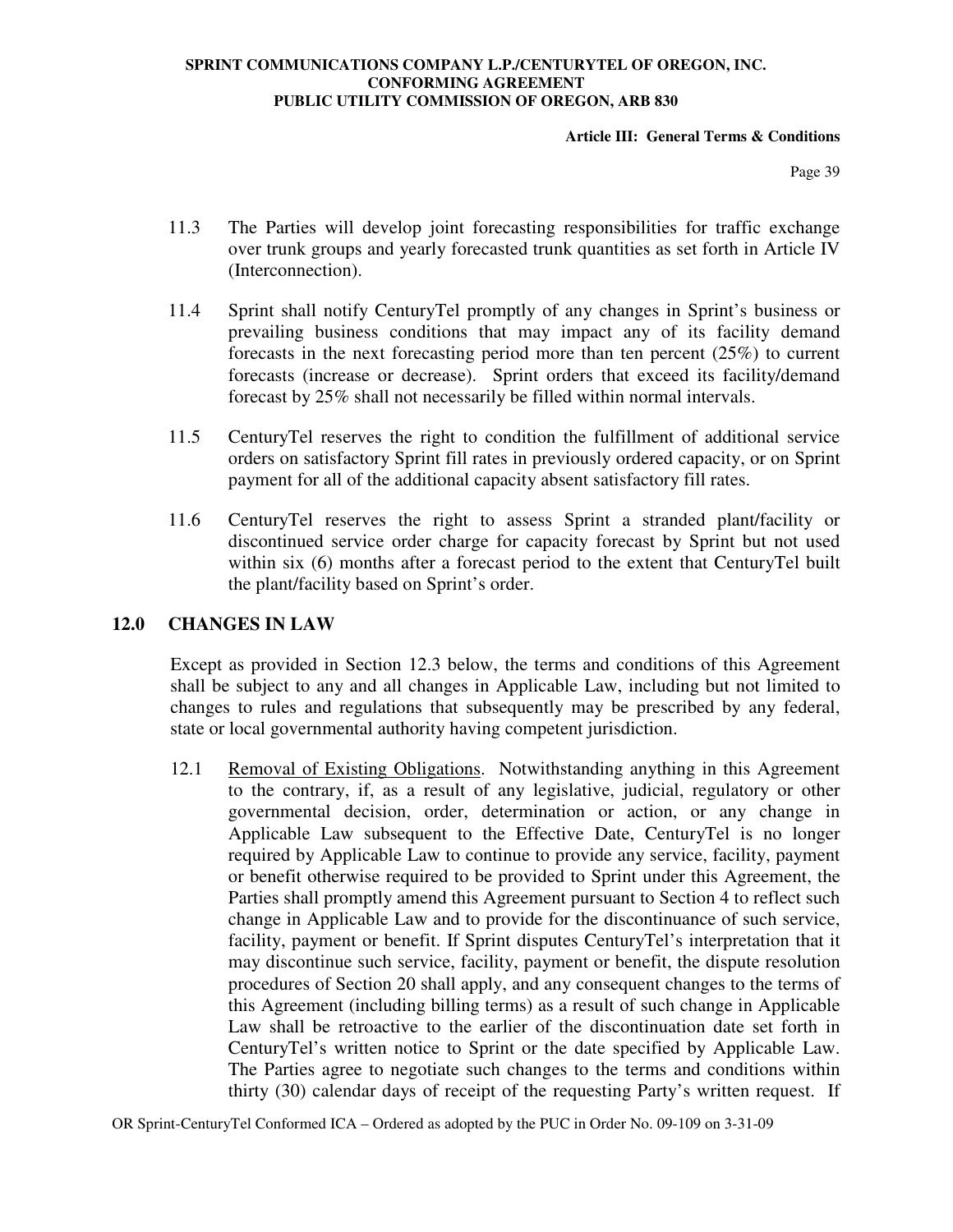### **Article III: General Terms & Conditions**

Page 40

the Parties cannot agree to the changes to conform the Agreement to applicable law, the Parties shall submit the dispute to dispute resolution pursuant to the procedures set forth in Section 20 provided, however, that the Party submitting such dispute shall provide the other Party ten (10) days prior written notice of such submission. In addition, CenturyTel may re-rate the service at the rate applicable for a comparable tariff service back to 30 days after the date of the request to discontinue the service.

- 12.2 Changes to Existing Obligations. Notwithstanding anything in this Agreement to the contrary, if, as a result of any legislative, judicial, regulatory or other governmental decision, order, determination or action, or any change in Applicable Law subsequent to the Effective Date, CenturyTel is required by such change in Applicable Law to provide a service facility, payment or benefit not already provided to Sprint under the terms of this Agreement, the Parties agree to amend this Agreement pursuant to Section 4 to reflect such change in Applicable Law to add or modify, in writing, the affected term(s) and condition(s) of this Agreement to the extent necessary to bring them into compliance with such change in Applicable Law. The Parties shall initiate negotiations to add or modify such terms upon the written request of a Party. The Parties agree to negotiate such additional or modified terms and conditions within thirty (30) calendar days of receipt of the requesting Party's written request. If the Parties cannot agree to additional or modified terms to amend the Agreement, the Parties shall submit the dispute to dispute resolution pursuant to the procedures set forth in Section 20. Any consequent changes to the terms of this Agreement (including billing terms) as a result of such change in Applicable Law shall be retroactive to the date of the change in law date or the date specified by Applicable Law, whichever applies.
- 12.3 Notwithstanding Sections 12.1 and 12.2, to the extent that the Parties have agreed to any terms and conditions set forth in this Agreement that do not reflect or fully reflect the extent of the Parties' respective rights and/or obligations under Applicable Law for good and valuable consideration through the process of good faith negotiations, a subsequent change in Applicable Law may not be given effect in this Agreement, through the amendment process or otherwise, without the mutual consent of both Parties. Any terms reached by the Parties constituting a Voluntary Agreement to which this Section 12.3 applies shall be identified as being an agreement made "pursuant to Section 12.3" or by language of similar import.

## **13.0 CLEC PROFILE**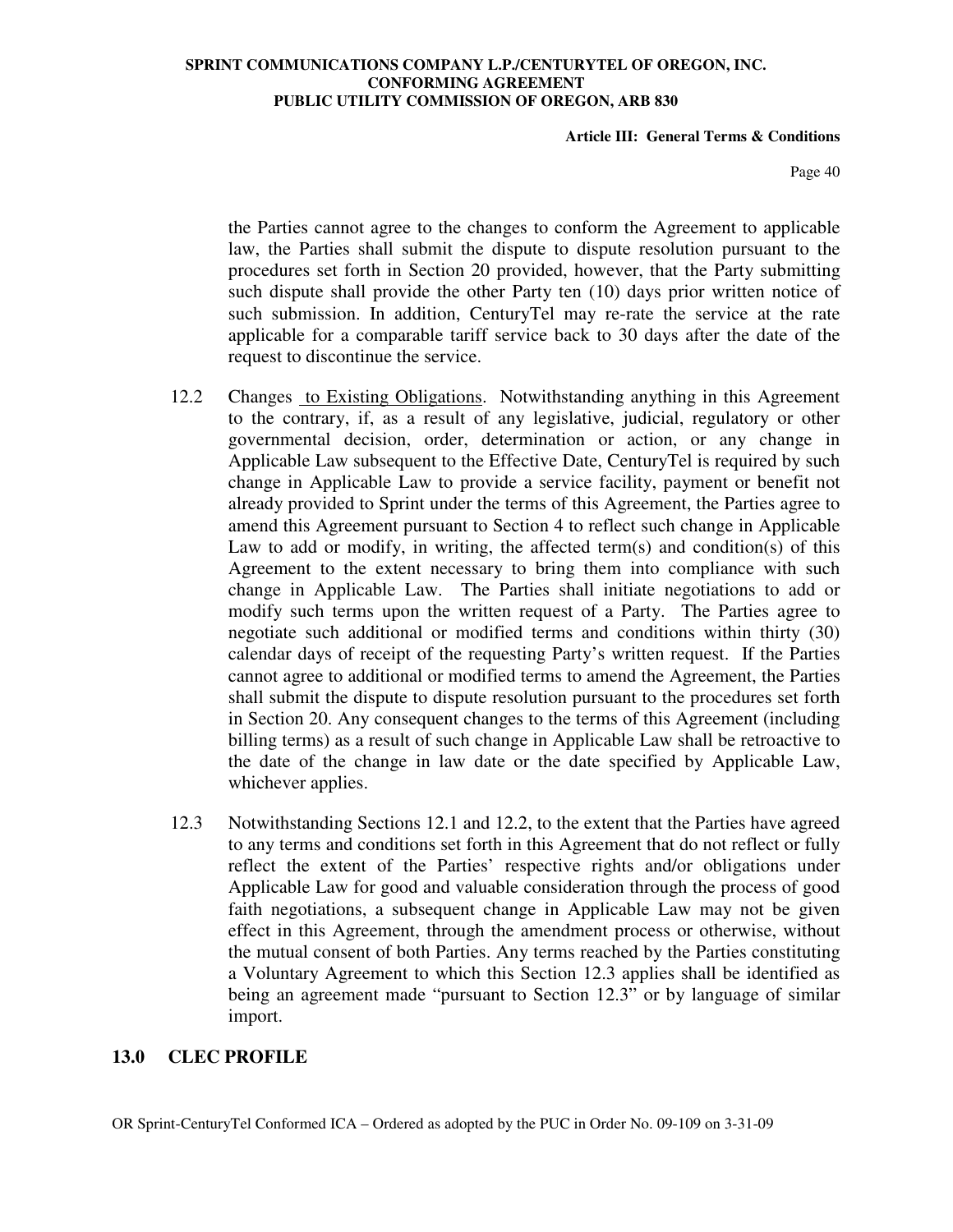### **Article III: General Terms & Conditions**

Page 41

- 13.1 To the extent Sprint has not already submitted to CenturyTel a "CLEC Profile," in a form provided by CenturyTel Sprint shall complete a CLEC Profile to CenturyTel as soon as practicable after execution of this agreement, but prior to submitting any orders. Among other things required to be listed on the CLEC Profile, Sprint will provide to CenturyTel its Operating Company Number (OCN), Company Code (CC), and Customer Carrier Name Abbreviation (CCNA) as described in the CenturyTel Service Guide. Subject to 13.2, Sprint will document its Certificate of Operating Authority on the CLEC Profile and agrees to promptly update this CLEC Profile as necessary to reflect its current certification.
- 13.2 Certificate of Operating Authority. Sprint represents to CenturyTel that it has or will obtain required governmental or regulatory approval consent or authority, if any, prior to providing telecommunications services in the State. Sprint will provide a copy of its Certificate of Operating Authority or other evidence of its status to CenturyTel upon request. CenturyTel shall have no obligation to commence performance under this Agreement unless and until Sprint shall have obtained any such required governmental or regulatory approval, consent or authority.

## **14.0 CONFIDENTIAL INFORMATION**

14.1 Identification. Either Party may disclose to the other proprietary or confidential customer, technical, or business information in written, graphic, oral or other tangible or intangible forms ("Confidential Information"). In order for information to be considered Confidential Information under this Agreement, it must be marked "Confidential" or "Proprietary," or bear a marking of similar import. Orally or visually disclosed information shall be deemed Confidential Information only if contemporaneously identified as such and reduced to writing and delivered to the other Party with a statement or marking of confidentiality within thirty (30) calendar days after oral or visual disclosure.

Notwithstanding the foregoing, pre-orders, and all orders for services placed by Sprint pursuant to this Agreement, and information that would constitute Customer Proprietary Network Information (CPNI) of Sprint End User Customers pursuant to the Act and the rules and regulations of the FCC, as well as recorded usage information with respect to Sprint End User Customers, whether disclosed by Sprint to CenturyTel or otherwise acquired by CenturyTel in the course of its performance under this Agreement, is considered Confidential Information.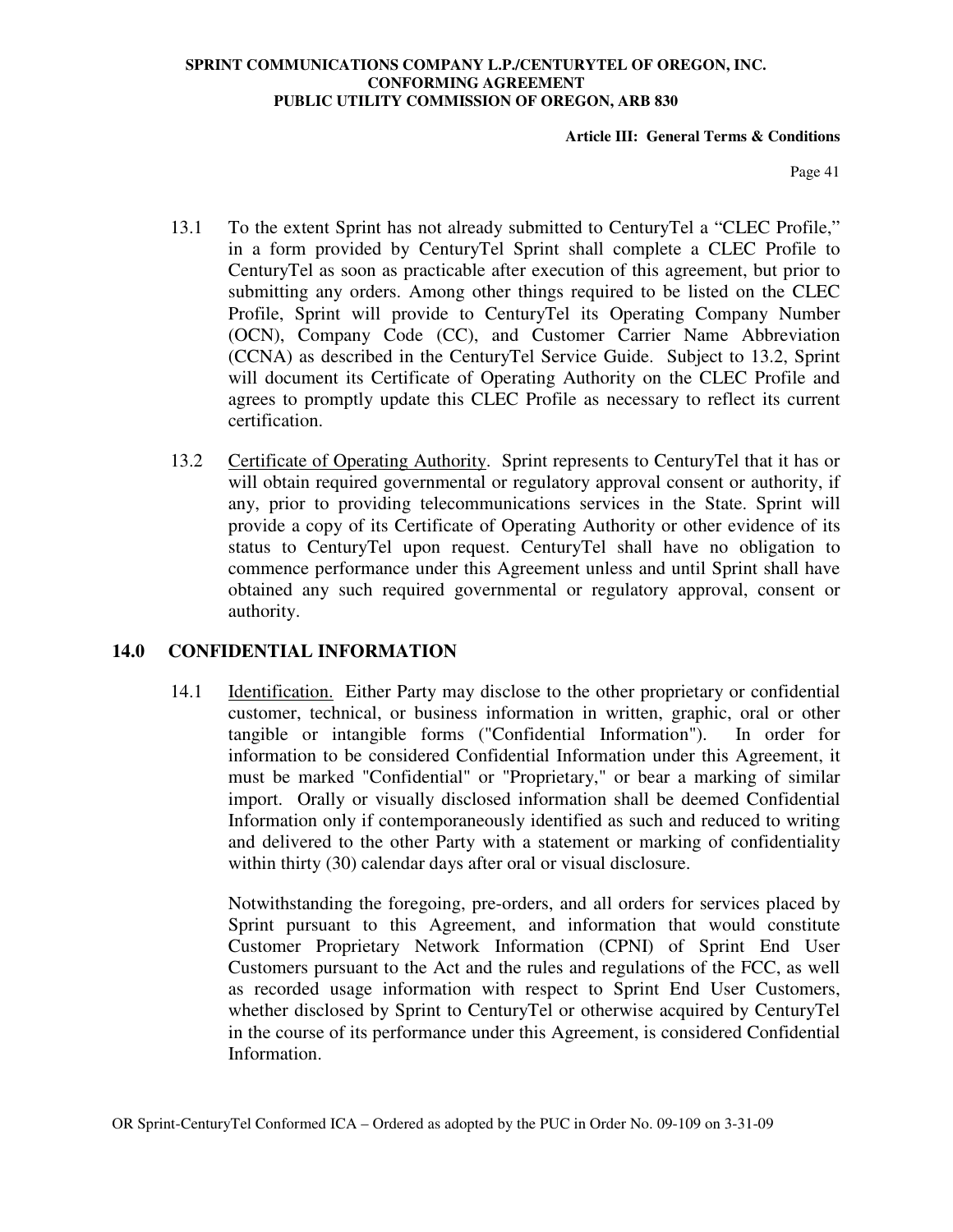### **Article III: General Terms & Conditions**

Page 42

14.2 Handling. In order to protect such Confidential Information from improper disclosure, each Party agrees:

> (a) That all Confidential Information shall be and shall remain the exclusive property of the source;

> (b) To limit access to such Confidential Information to authorized employees who have a need to know the Confidential Information for performance of this Agreement;

> (c) To keep such Confidential Information confidential and to use the same level of care to prevent disclosure or unauthorized use of any Confidential Information it receives as it exercises in protecting its own Confidential Information of a similar nature;

> (d) Not to copy, publish, or disclose such Confidential Information to others or authorize anyone else to copy, publish, or disclose such Confidential Information to others without the prior written approval of the source;

> (e) To promptly return any copies of such Confidential Information to the source at its request;

> (f) To use such Confidential Information only for purposes of performing work or services described hereunder and for other purposes only upon such terms as may be agreed upon between the Parties in writing; and

> (g) Subject to the exceptions in Section 14.3 below, if the Party receiving Confidential Information receives a request to disclose the disclosing Party's Confidential Information to a third-party, such disclosure must be agreed to in writing by the disclosing Party, and the third-party must have executed a written agreement of nondisclosure and nonuse comparable in scope to the terms of this Section.

14.3 Exceptions. These obligations shall not apply to any Confidential Information that was legally in the recipient's possession prior to receipt from the source, was received in good faith from a third party not subject to a confidential obligation to the source, now is or later becomes publicly known through no breach of confidential obligation by the recipient, was developed by the recipient without the developing persons having access to any of the Confidential Information received in confidence from the source, or that is required to be disclosed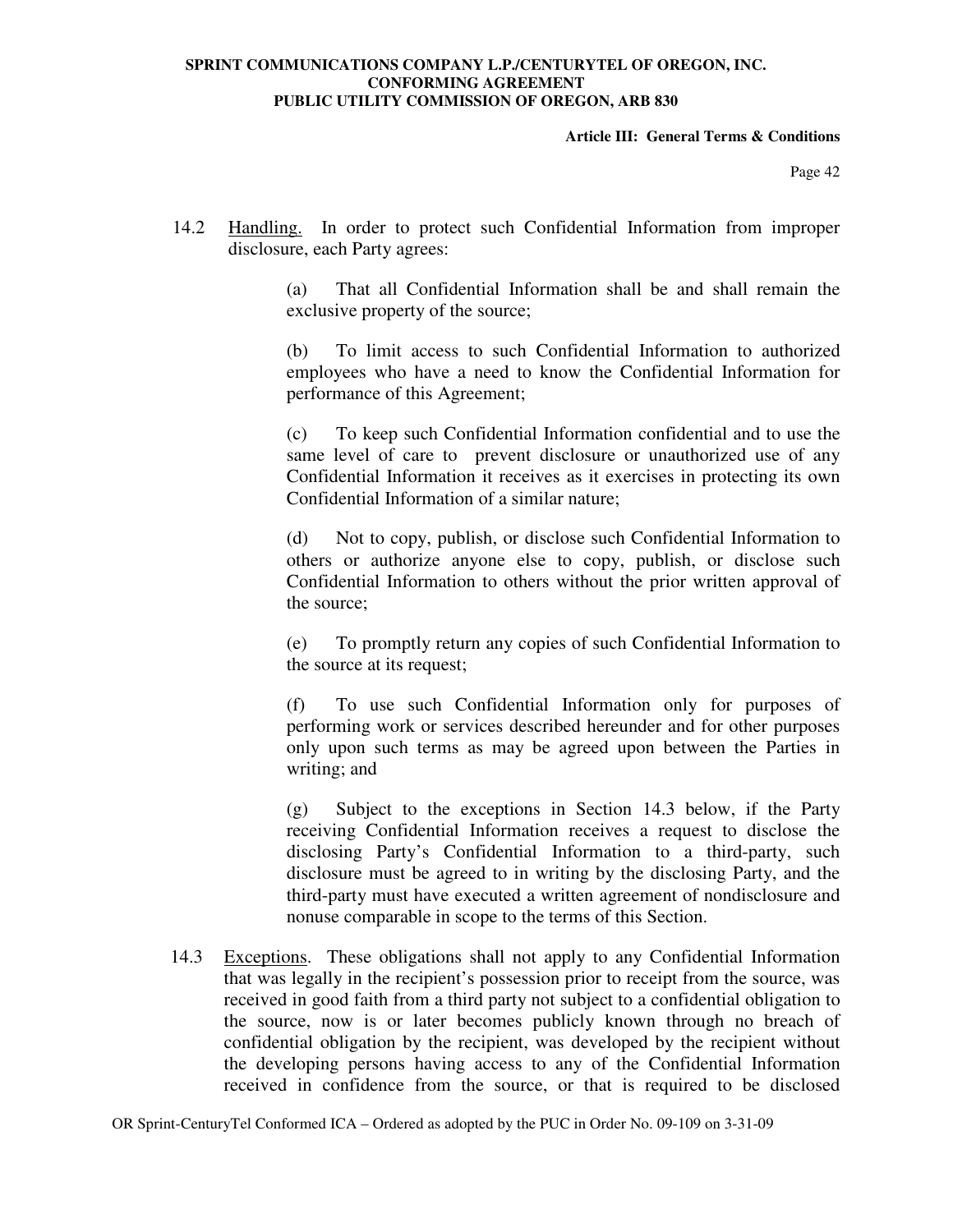### **Article III: General Terms & Conditions**

Page 43

pursuant to subpoena or other legal process issued by a court or administrative agency having appropriate jurisdiction; provided, however, that, subject to Sections 28.3 and 28.3.1, the recipient shall give prior notice to the source before disclosing Confidential Information and shall reasonably cooperate if the source deems it necessary to seek protective arrangements.

## 14.4 Survival.

The obligation of confidentiality and use with respect to Confidential Information disclosed by one Party to the other shall survive any termination of this Agreement for a period of three (3) years from the date of the initial disclosure of the Confidential Information.

## **15.0 CONSENT**

Except as otherwise expressly stated in this Agreement (including, but not limited to, where consent, approval, agreement or a similar action is stated to be within a Party's sole discretion), where consent, approval, mutual agreement or a similar action is required by any provision of this Agreement, such action shall not be unreasonably withheld, conditioned or delayed.

### **16.0 CONTACTS BETWEEN THE PARTIES**

Each Party shall update its own contact information and escalation list and shall provide such information to the other Party for purposes of inquiries regarding the implementation of this Agreement. Each Party shall accept all inquiries from the other Party and provide a timely response. CenturyTel will provide and maintain its contact and escalation list in its CenturyTel Service Guide ("Guide") as amended and updated from time to time. The Guide is provided to Sprint on CenturyTel's Website, and any updates also will be provided on the Website in the event such information changes. Information contained in the Guide will include a single contact telephone number for CenturyTel's CLEC Service Center (via an 800#) that Sprint may call for all ordering and status inquiries and other day-to-day inquiries between 8 a.m. and 5 p.m., Monday through Friday (except holidays). In addition, the Guide will provide Sprint with contact information for the personnel and/or organizations within CenturyTel capable of assisting Sprint with inquiries regarding the ordering, provisioning and billing of interconnection services. Included in this information will be the contact information for a person or persons to whom Sprint can escalate issues dealing with the implementation of the Agreement and/or for assistance in resolving disputes arising under the Agreement.

## **17.0 CONTACTS WITH CUSTOMERS**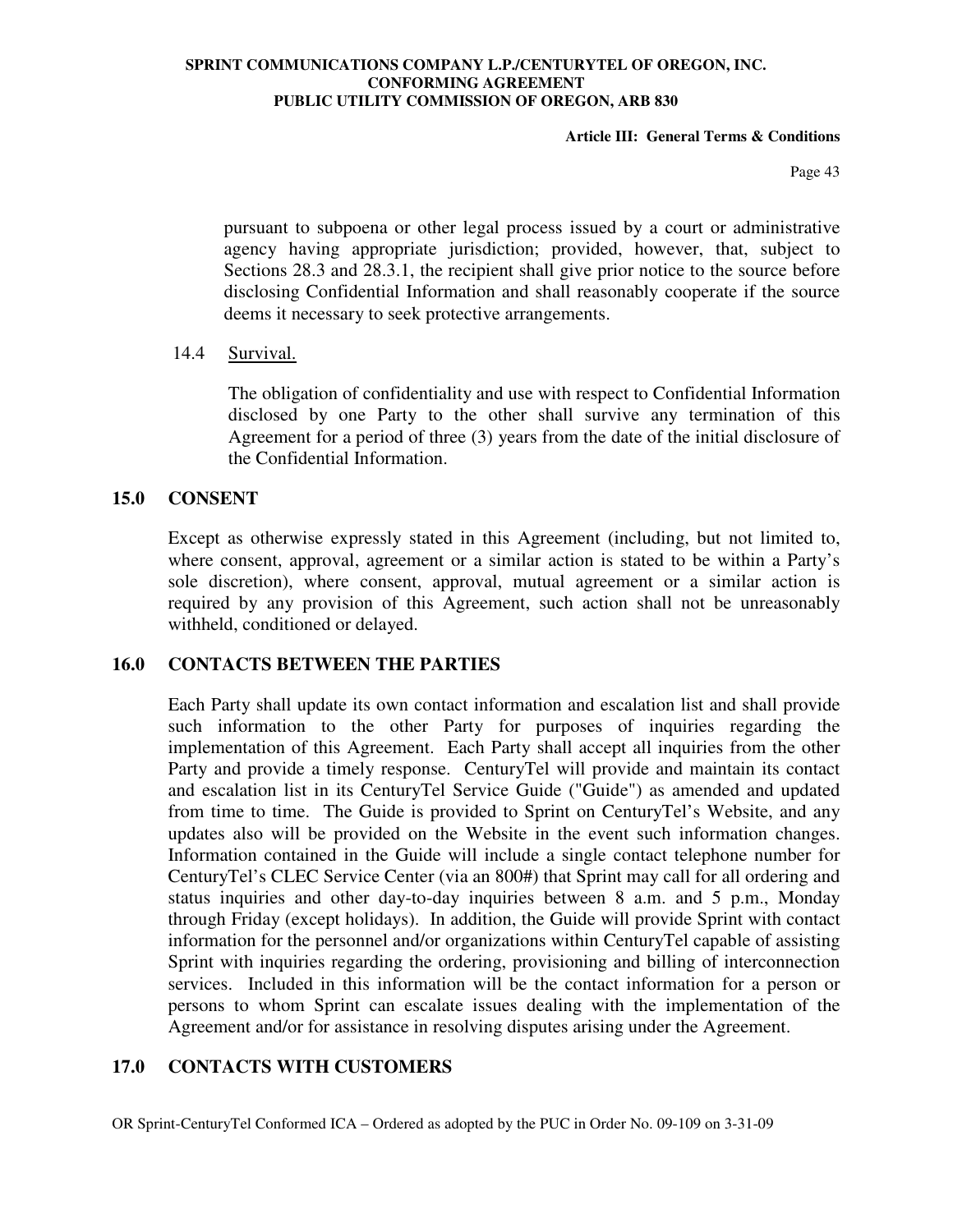### **Article III: General Terms & Conditions**

Page 44

Except as otherwise provided in this Agreement, Sprint shall provide the exclusive interface with Sprint's End User Customers.

### **18.0 COUNTERPARTS**

This Agreement may be executed in two or more counterparts, each of which shall be deemed an original and all of which together shall constitute one and the same instrument.

### **19.0 Intentionally left blank**

## **20.0 DISPUTE RESOLUTION**

The following provisions apply to dispute resolution under the Agreement, except that the terms of Section 9 of this Article apply to the resolution of any billing disputes.

## 20.1 **Alternative to Litigation**

20.1.1 Except as provided under Section 252 of the Act with respect to the approval of this Agreement by the Commission, the Parties desire to resolve disputes arising out of or relating to this Agreement without litigation. Accordingly, except for an action seeking a temporary restraining order, or an injunction related to the purposes of this Agreement, or suit to compel compliance with this dispute resolution process, the Parties agree to use the following alternative dispute resolution procedures as the sole remedy with respect to any controversy or claim arising out of or relating to this Agreement or its breach.

20.1.2 Each Party agrees to promptly notify the other Party in writing of a dispute and may in the dispute notice invoke the informal dispute resolution process described in Section 20.2. The Parties will endeavor to resolve the dispute within thirty (30) days after the date of the dispute notice*.* If negotiations do not resolve the dispute, then either party may proceed with any remedy available to it pursuant to law, equity, or agency mechanisms. Notwithstanding the above provisions, if the dispute arises from a service affecting issue, either Party may, upon prior notice to the other Party, proceed to submit the matter as an unresolved dispute under Section 20.3.1.

### 20.2 Negotiations.

At the written request of a Party, each Party will appoint a knowledgeable, responsible representative to meet and negotiate in good faith to resolve any dispute arising out of or relating to this Agreement. The Parties intend that these negotiations be conducted in a business-to-business fashion. It shall be left to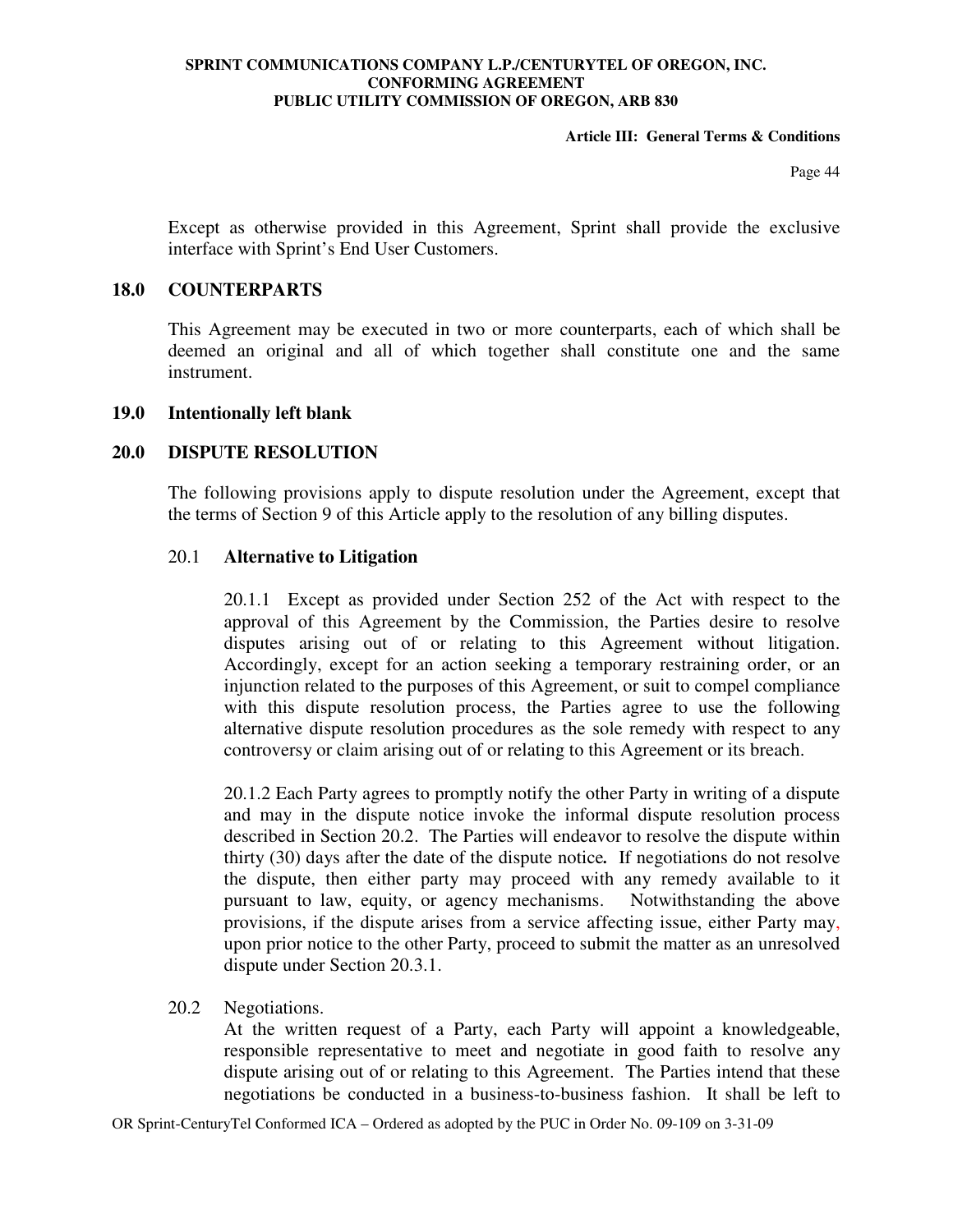#### **Article III: General Terms & Conditions**

Page 45

each Party to select its own representative(s) for such negotiations. The location, format, frequency, duration, and conclusion of these discussions shall be left to the discretion of the representatives. Upon agreement, the representatives may utilize other alternative dispute resolution procedures such as mediation to assist in the negotiations. Discussions and the correspondence among the representatives for purposes of these negotiations shall be treated as confidential information developed for purposes of settlement, exempt from discovery, and shall not be admissible in the arbitration described below or in any lawsuit without the concurrence of all Parties. Documents identified in or provided with such communications, which are not prepared for purposes of the negotiations, are not so exempted and may, if otherwise discoverable, be discovered or otherwise admissible, be admitted in evidence, in the arbitration or lawsuit*.*  Unless otherwise provided herein, or upon the Parties' agreement, either Party may invoke formal dispute resolution procedures including arbitration or other procedures as appropriate, not earlier than thirty (30) days after the date of the dispute notice, provided the Party invoking the formal dispute resolution process has in good faith negotiated, or attempted to negotiate, with the other Party*.*

### 20.3 Formal Dispute Resolution

20.3.1 The Parties agree that all unresolved disputes arising under this Agreement must be submitted to the Commission for resolution in accordance with its dispute resolution process. The outcome of the Commission process will be binding on the Parties, subject to any right to appeal a Commission decision under applicable law.

20.3.2 If the Commission does not have or declines to accept jurisdiction over any dispute arising under this Agreement, a Party may seek resolution of the dispute before the FCC. If the FCC does not have or declines to accept jurisdiction of the dispute, the dispute may be submitted to binding arbitration by a single arbitrator pursuant to the Commercial Arbitration Rules of the American Arbitration Association. A Party may demand such arbitration in accordance with the procedures set out in those rules. Discovery shall be controlled by the arbitrator and shall be permitted to the extent set out in this section or upon approval or order of the arbitrator. Each Party may submit in writing to a Party, and that Party shall so respond, to a maximum of any combination of thirty-five (35) (none of which may have subparts) of the following: interrogatories; demands to produce documents; requests for admission. Additional discovery may be permitted upon mutual agreement of the Parties. The arbitration hearing shall be commenced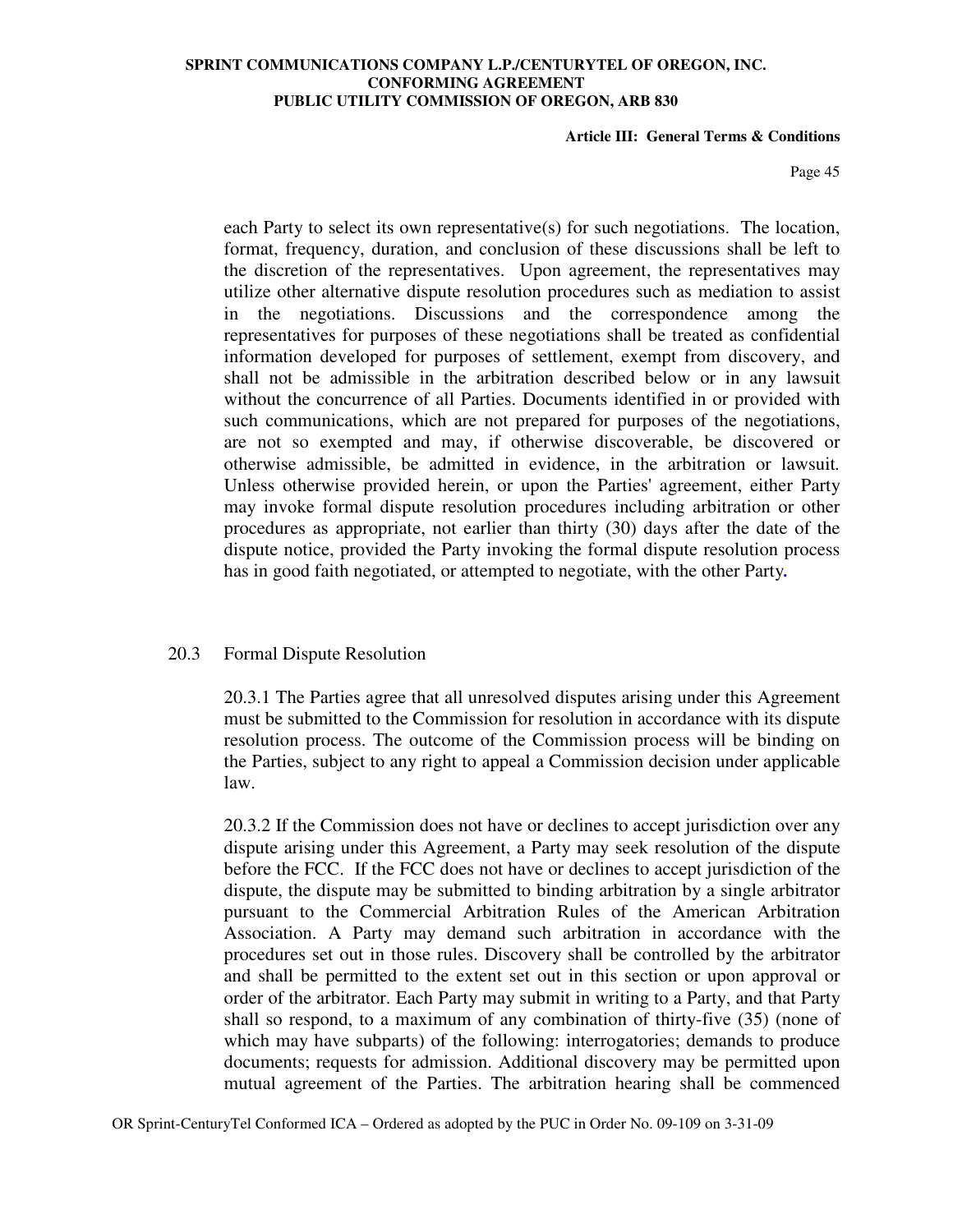### **Article III: General Terms & Conditions**

Page 46

within ninety (90) days of the demand for arbitration. The arbitration shall be held in Oregon, unless otherwise agreed to by the Parties or required by the FCC. The arbitrator shall control the scheduling so as to process the matter expeditiously. The Parties shall submit written briefs five days before the hearing. The arbitrator shall rule on the dispute by issuing a written opinion within thirty (30) days after the close of hearings. The arbitrator has no authority to order punitive or consequential damages. The times specified in this section may be extended upon mutual agreement of the Parties or by the arbitrator upon a showing of good cause. Judgment upon the award rendered by the arbitrator may be entered in any court having jurisdiction.

- 20.4 [intentionally deleted]
- 20.5 Costs. Each Party shall bear its own costs of these procedures. A Party seeking discovery shall reimburse the responding Party the reasonable costs of production of documents (including search time and reproduction costs). The Parties shall equally split the fees of the arbitration and the arbitrator.
- 20.6 Continuous Service. The Parties shall continue providing services to each other during the pendency of any dispute resolution procedure, and the Parties shall continue to perform their obligations (including making payments in accordance with Section 9) in accordance with this Agreement. However, during the pendency of any dispute resolution procedures, CenturyTel reserves the right not to accept new Sprint service orders if undisputed charges are not brought current, but only until such undisputed charges are brought current.

## **21.0 ENTIRE AGREEMENT**

This Agreement constitutes the entire agreement of the Parties pertaining to the subject matter of this Agreement and supersedes all prior agreements, negotiations, proposals, and representations, whether written or oral, and all contemporaneous oral agreements, negotiations, proposals, and representations concerning such subject matter. No representations, understandings, agreements, or warranties, expressed or implied, have been made or relied upon in the making of this Agreement other than those specifically set forth herein.

## **22.0 EXPENSES**

22.1 In performing under this Agreement, if Sprint makes a request not already provided for in this Agreement, CenturyTel may be required to make expenditures or otherwise incur costs that are not otherwise reimbursed under this Agreement. In such event, CenturyTel is entitled to reimbursement from Sprint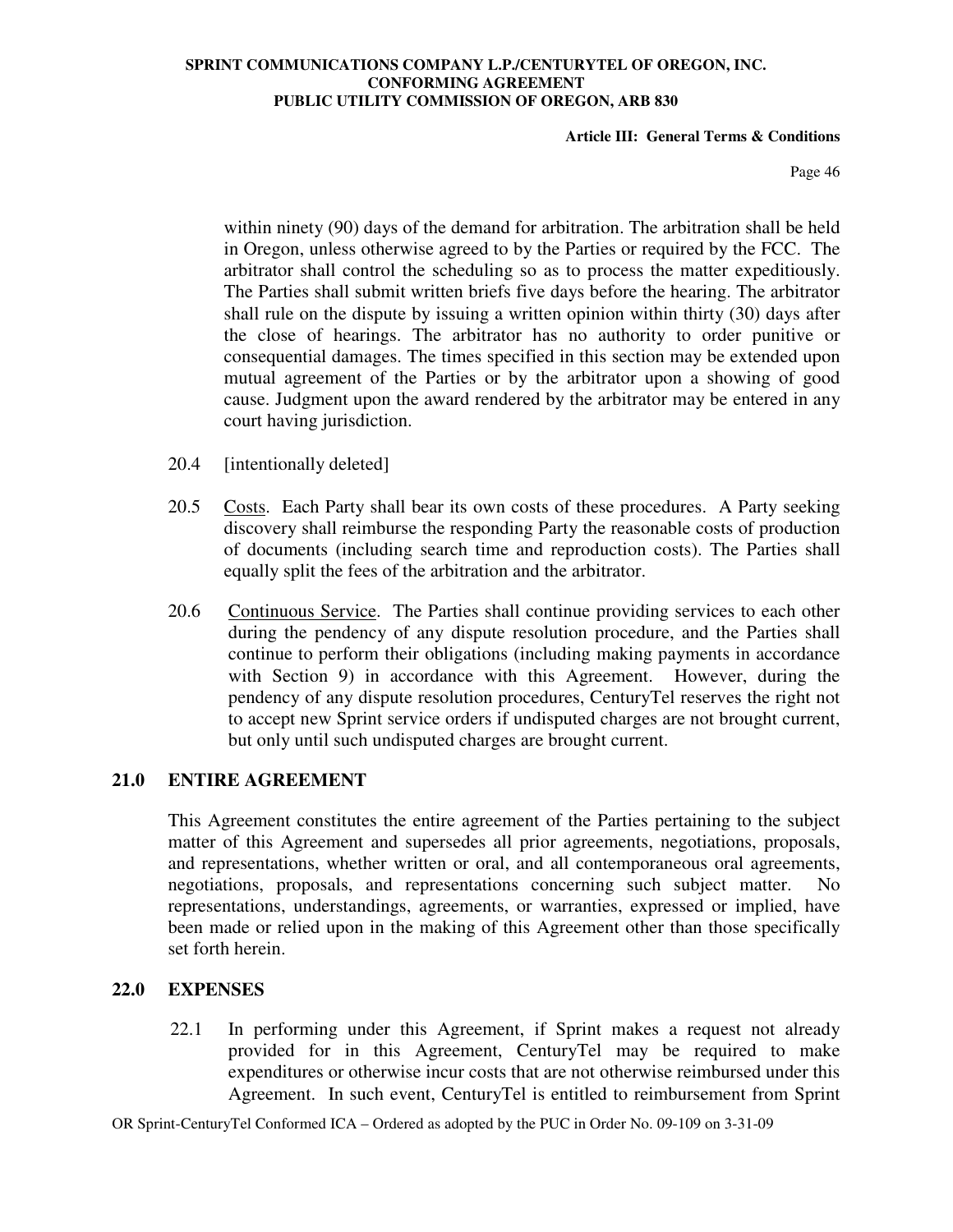### **Article III: General Terms & Conditions**

Page 47

for all such reasonable and necessary costs to the extent pre-approved by Sprint. For all such costs and expenses, CenturyTel shall receive through nonrecurring charges ("NRCs") the actual costs and expenses incurred, including labor costs and expenses, overhead and fixed charges, and may include a reasonable contribution to CenturyTel's common costs. If Sprint makes a request that involves expenditures or costs not otherwise covered under this agreement, CenturyTel will provide a quote to Sprint in a timely manner and Sprint must agree to accept the quoted charges prior to CenturyTel's initiation of work.

22.2 Except as specifically set out in this Agreement, each Party shall be solely responsible for its own expenses involved in all activities related to the subject of this Agreement.

# **23.0 FORCE MAJEURE**

- 23.1 In the event performance of this Agreement or any obligation hereunder, is either directly or indirectly prevented, restricted, or interfered with by reason of fire, flood, earthquake or like acts of God, wars, terrorism, revolution, civil commotion, explosion, acts of public enemy, embargo, acts of the government in its sovereign capacity, labor difficulties, including without limitation, strikes, slowdowns, picketing, or boycotts, unavailability of equipment from vendor, changes requested by customer, or any other material change of circumstances beyond the reasonable control and without the fault or negligence of the Party affected ("Force Majeure Events"), the Party affected, upon giving prompt notice to the other Party, shall be excused from such performance on a day-to-day basis to the extent of such prevention, restriction, or interference (and the other Party shall likewise be excused from performance of its obligations on a day-to-day basis until the delay, restriction or interference has ceased); provided however, that the Party so affected shall use commercially reasonable efforts to avoid or remove such causes of nonperformance or Force Majeure Events, and both Parties shall proceed whenever such causes or Force Majeure Events are removed or cease.
- 23.2 It is expressly agreed that insolvency or financial distress of a Party is not a Force Majeure Event and is not otherwise subject to this Section 23. Notwithstanding the provisions of Section 23.1 above, in no case shall a Force Majeure Event excuse the Party affected by such Force Majeure Event from an obligation to pay money as required by this Agreement.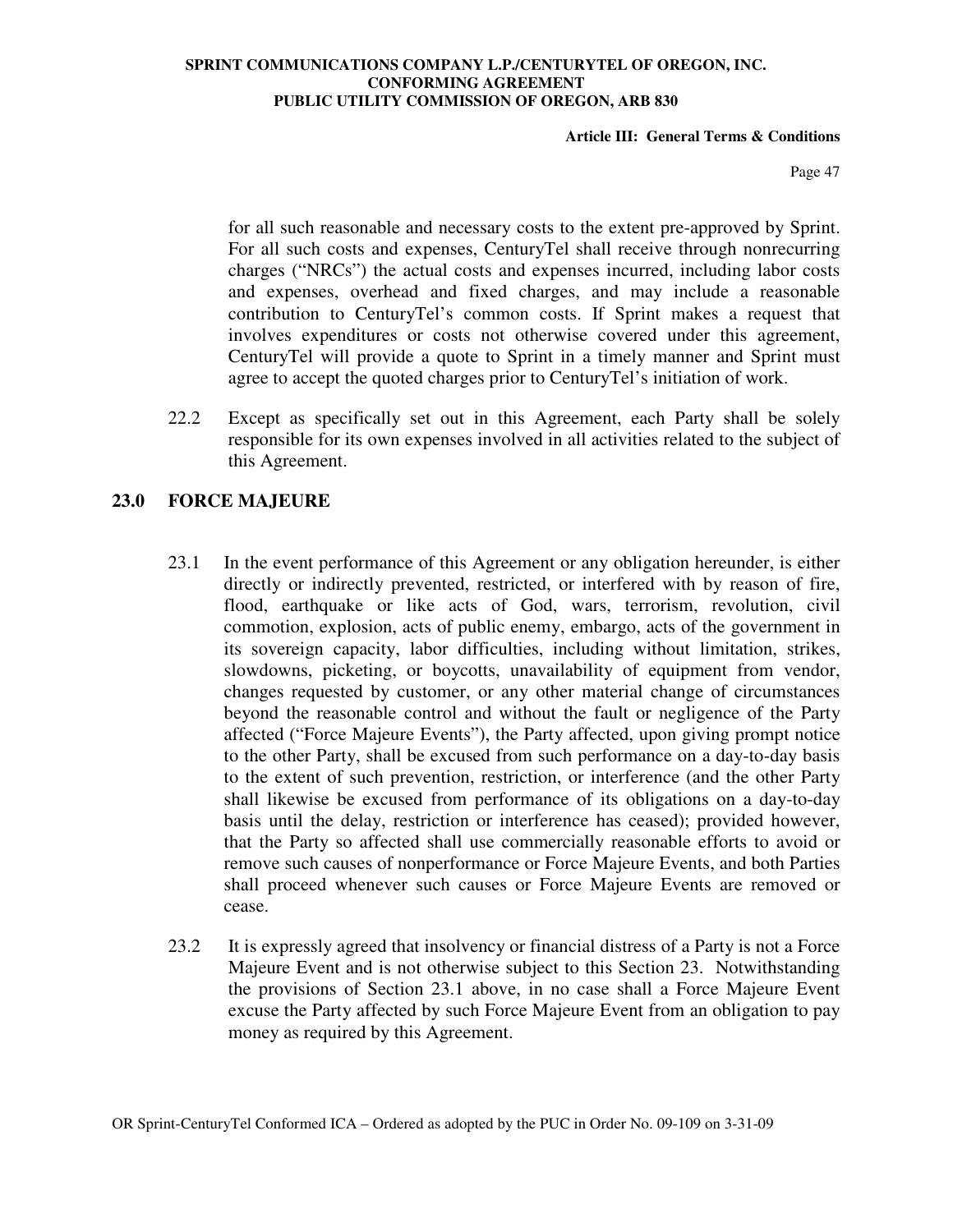### **Article III: General Terms & Conditions**

Page 48

23.3 Nothing in this Agreement shall require the non-performing Party to settle any labor dispute except as the non-performing Party, in its sole discretion, determines appropriate.

## **24.0 FRAUD**

Each Party assumes responsibility for all fraud associated with its End User Customers and accounts. Each Party will cooperate in good faith but shall bear no responsibility for, nor is it required to investigate or make adjustments to, the other Party's account in cases of fraud.

## **25.0 GOOD FAITH PERFORMANCE**

The Parties shall act in good faith in the performance of their obligations under this Agreement.

## **26.0 HEADINGS**

The headings in this Agreement are inserted for convenience and identification only and shall not be considered in the interpretation of this Agreement.

## **27.0 INTELLECTUAL PROPERTY**

27.1 Except as provided in section 30, Neither Party shall have any obligation to defend, indemnify or hold harmless, or acquire any license or right for the benefit of, or owe any other obligation or have any liability to, the other based on or arising from any claim, demand, or proceeding by any third party alleging or asserting that the use of any circuit, apparatus, or system, or the use of any software, or the performance of any service or method, or the provision or use of any facilities by either Party under this Agreement constitutes direct or contributory infringement, or misuse or misappropriation of any patent, copyright, trademark, trade secret, or any other proprietary or intellectual property right of any third party.

### **28.0 LAW ENFORCEMENT**

- 28.1 Except to the extent not available in connection with CenturyTel's operation of its own business, CenturyTel shall provide seven days a week/twenty-four hours a day assistance to law enforcement persons for emergency traps, assistance involving emergency traces and emergency information retrieval on customer invoked CLASS services.
- 28.2 Except where prohibited by a subpoena, civil investigative demand, or other legal process as set forth in Section 28.3.1, CenturyTel agrees to work jointly with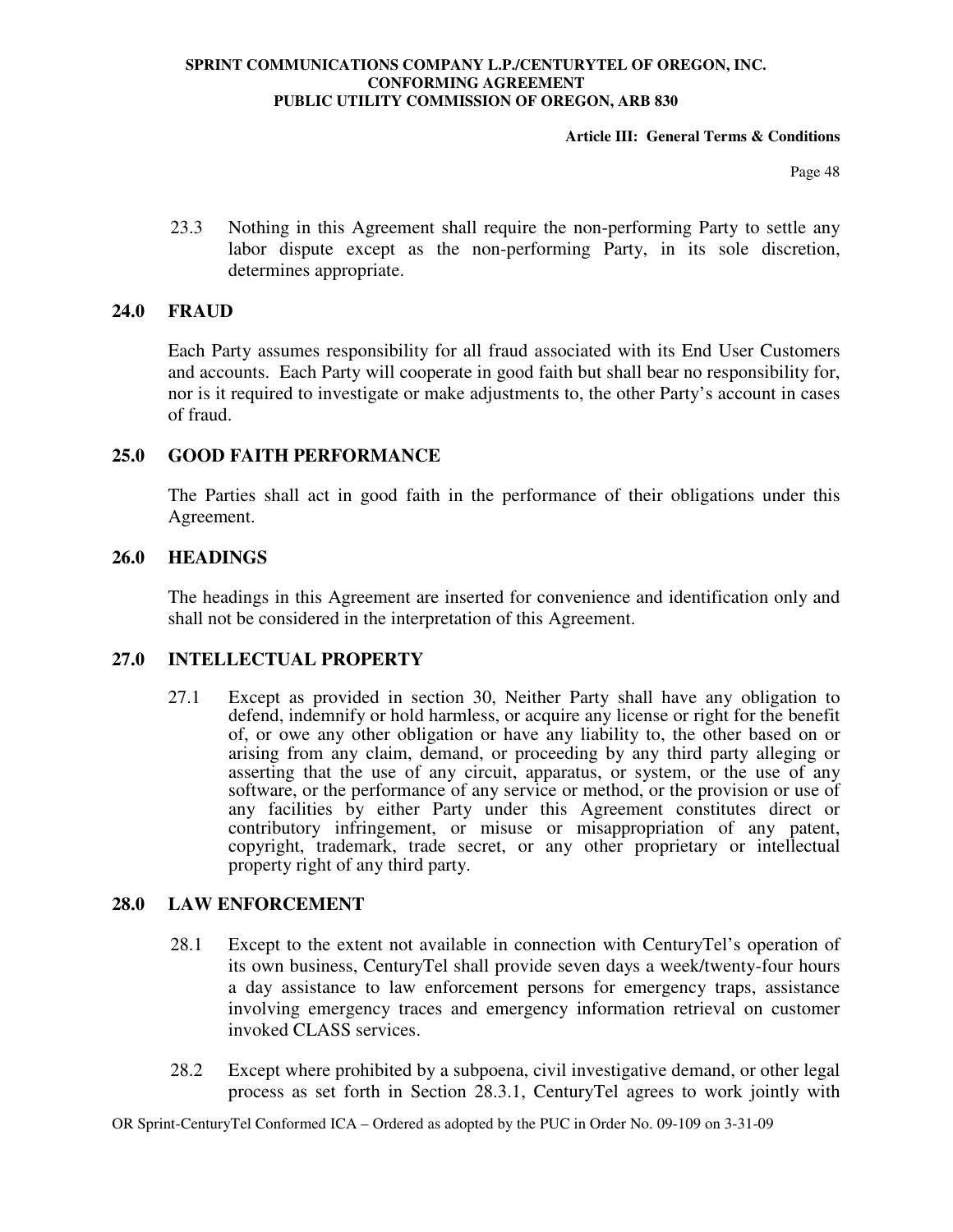### **Article III: General Terms & Conditions**

Page 49

Sprint in security matters to support law enforcement agency requirements for traps, traces, court orders, etc. Sprint shall be responsible for and shall be billed for any charges associated with providing the services described in this section 28 for Sprint's End User Customers.

- 28.3 Where CenturyTel receives a subpoena from law enforcement, and its database search shows that the telephone number in question is not a CenturyTel account, CenturyTel shall send such information back to law enforcement, along with the name of the company to which such account is connected, if available, for further processing by law enforcement.
- 28.3 If a Party receives a subpoena, civil investigative demand, or other legal process (hereinafter, "subpoena") issued by a court or governmental agency having appropriate jurisdiction, and such subpoena expressly prohibits the Party receiving the subpoena ("receiving Party") from disclosing the receipt of the subpoena or the delivery of a response to the subpoena, such receiving Party shall not be required to notify the other Party that it has received and/or responded to such subpoena, even if the subpoena seeks or the receiving Party's response thereto discloses Confidential Information of the other Party or its customers. Under such circumstances, the receiving Party's disclosure to the other Party of its receipt of or delivery of a response to such a subpoena shall be governed by the requirements of the subpoena and/or the court, governmental agency or law enforcement agency having appropriate jurisdiction.

### **29.0 Intentionally left blank**

## **30.0 LIABILITY AND INDEMNIFICATION**

### 30.1 Indemnification Against Third-Party Claims.

Each Party (the "Indemnifying Party") agrees to indemnify, defend, and hold harmless the other Party (the "Indemnified Party") and the other Party's Subsidiaries, predecessors, successors, Affiliates, and assigns, and all current and former officers, directors, members, agents, contractors and employees of all such persons and entities (collectively, with Indemnified Party, the "Indemnitee Group"), from any and all Claims. "Claim" means any action, cause of action, suit, proceeding, claim, or demand of any third party (and all resulting judgments, bona fide settlements, penalties, damages, losses, liabilities, costs, and expenses (including, but not limited to, reasonable costs and attorneys' fees), arising out of or relating to, or based on allegations that, if true, would establish, (i) the Indemnifying Party's breach of this Agreement; (ii) the Indemnifying Party's misrepresentation, fraud or other misconduct; (iii) the Indemnifying Party's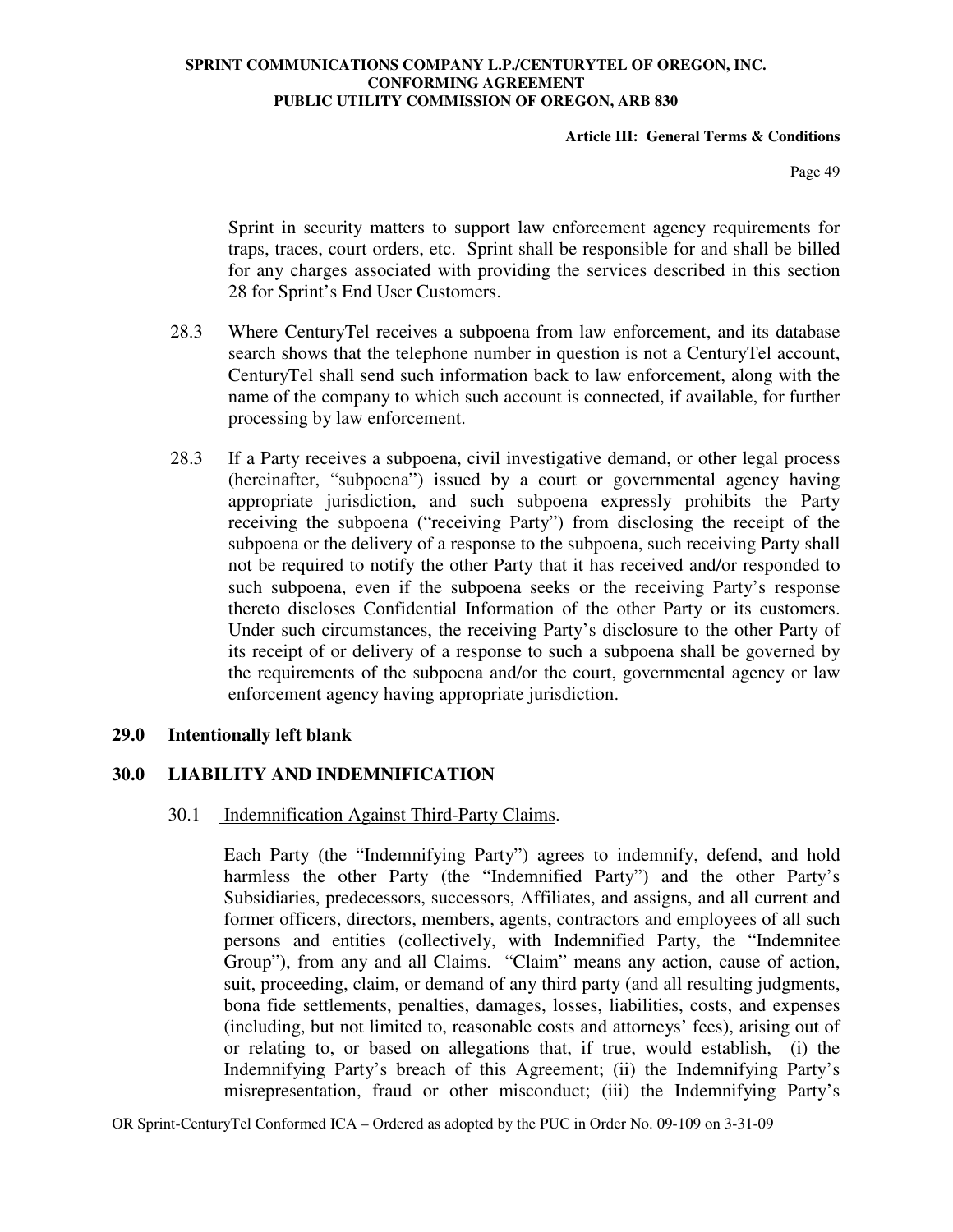#### **Article III: General Terms & Conditions**

Page 50

negligence; (iv) infringement by the Indemnifying Party or by any Indemnifying Party product or service of any patent, copyright, trademark, service mark, trade name, right of publicity or privacy, trade secret, or any other proprietary right of any third party; (v) the Indemnifying Party's liability in relation to any material that is defamatory or wrongfully discloses confidential information; or (vi) the Indemnifying Party's wrongful use or unauthorized disclosure of data; (vii) with respect to Sprint as Indemnifying Party, any act or omission of a Sprint Third Party Provider; (viii) any act or omission of the Indemnifying Party, or its contractors or agents, in connection with its performance or nonperformance under this Agreement; (ix) defamation, libel, slander, interference with or misappropriation of proprietary or creative right, or any other injury to any person or property arising out of content transmitted by the Indemnifying Party's End Users, and, with respect to Sprint as Indemnifying Party, content transmitted by any Sprint Third Party Provider; or (x) the bodily injury or death of any person, or the loss or disappearance of or damage to the tangible property of any person, relating to the Indemnifying Party's performance or obligations under this Agreement. "Reasonable costs and attorneys' fees," as used in this Section 30.1, includes without limitation fees and costs incurred to interpret or enforce this Section 30.1. The Indemnified Party will provide the Indemnifying Party with reasonably prompt written notice of any Claim. At the Indemnifying Party's expense, the Indemnified Party will provide reasonable cooperation to the Indemnifying Party in connection with the defense or settlement of any Claim. The Indemnified Party may, at its expense, employ separate counsel to monitor and participate in the defense of any Claim.

In the case of any Claim alleged or claimed by an End User of either Party, the Party whose End User alleged or claimed such Claim (the "Indemnifying Party") shall defend and indemnify the other Party (the "Indemnified Party") against any and all such Claims by its End Users regardless of whether the underlying function, facility, product or service giving rise to such Claim was provided or provisioned by the Indemnified Party, unless such Claim was caused by the negligence or willful misconduct of the Indemnified Party.

The Indemnified Party will provide the Indemnifying Party with reasonably prompt written notice of any Claim. At the Indemnifying Party's expense, the Indemnified Party will provide reasonable cooperation to the Indemnifying Party in connection with the defense or settlement of any Claim. The Indemnified Party may, at its expense, employ separate counsel to monitor and participate in the defense of any Claim. The Indemnifying Party shall not be liable under this Section for settlement by the Indemnified Party, if the Indemnifying Party has not approved the settlement in advance, unless the Indemnifying Party has had the defense of the applicable Claim tendered to it in writing and has failed to assume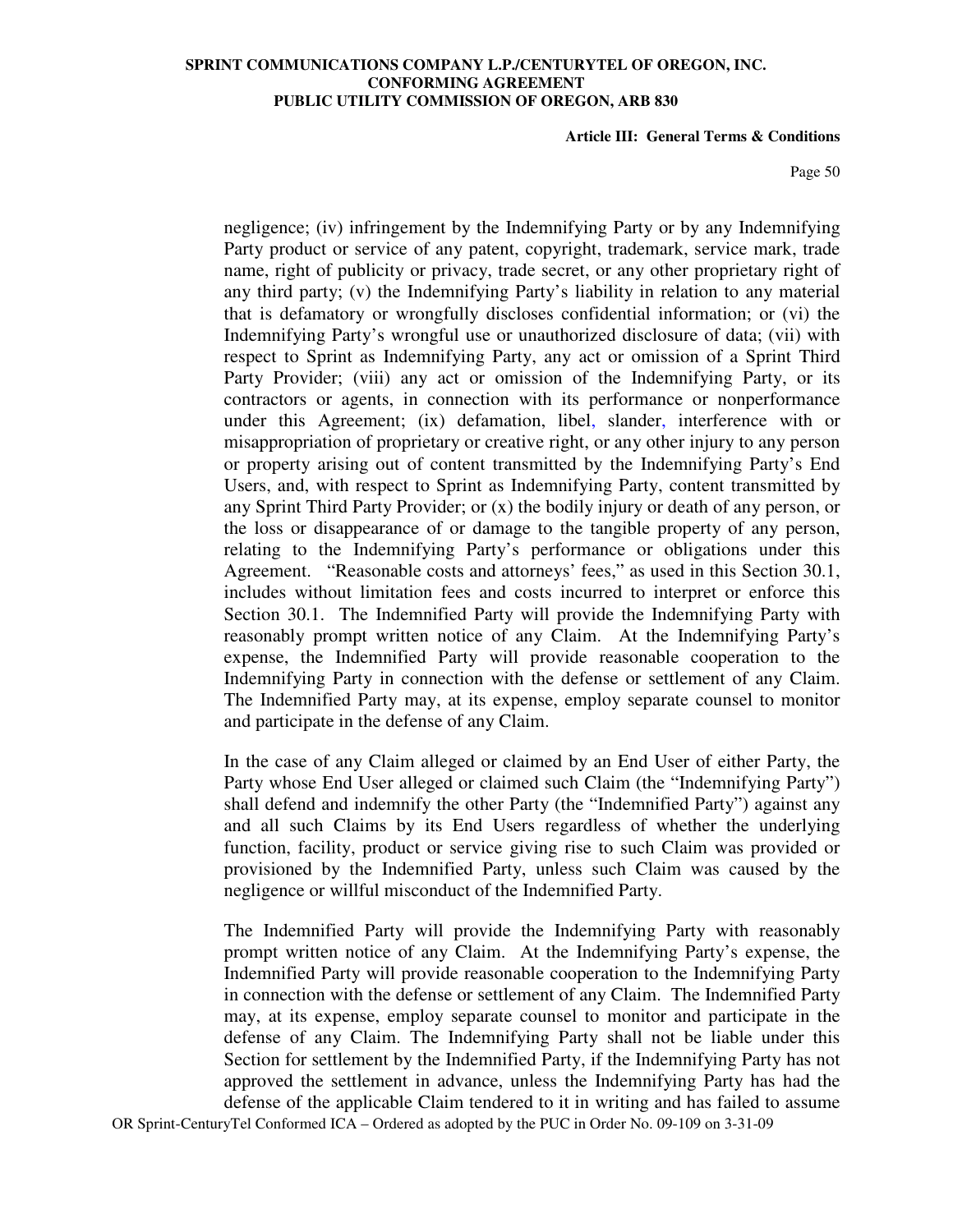**Article III: General Terms & Conditions** 

Page 51

such defense. In the event of such failure to assume defense, the Indemnifying Party shall be liable for any reasonable settlement made by the Indemnified Party without approval of the Indemnifying Party.

- 30.2 Disclaimer of Warranties. EXCEPT FOR THOSE WARRANTIES EXPRESSLY PROVIDED IN THIS AGREEMENT OR REQUIRED BY STATUTE, EACH PARTY ON BEHALF OF ITSELF AND ITS AFFILIATES AND SUPPLIERS DISCLAIMS ALL WARRANTIES AND DUTIES, WHETHER EXPRESS OR IMPLIED, AS TO THE SERVICES, PRODUCTS AND ANY OTHER INFORMATION OR MATERIALS EXCHANGED BY THE PARTIES, INCLUDING BUT NOT LIMITED TO ANY IMPLIED WARRANTIES, DUTIES, OR CONDITIONS OF MERCHANTABILITY, FITNESS FOR A PARTICULAR PURPOSE, REASONABLE CARE, WORKMANLIKE EFFORT, RESULTS, LACK OF NEGLIGENCE, OR ACCURACY OR COMPLETENESS OF RESPONSES. EXCEPT FOR THOSE WARRANTIES EXPRESSLY PROVIDED IN THIS AGREEMENT OR REQUIRED BY STATUTE, THERE IS NO WARRANTY OF TITLE, QUIET ENJOYMENT, QUIET POSSESSION, CORRESPONDENCE TO DESCRIPTION, AUTHORITY, OR NON-INFRINGEMENT WITH RESPECT TO THE SERVICES, PRODUCTS, AND ANY OTHER INFORMATION OR MATERIALS EXCHANGED BY THE PARTIES UNDER THIS AGREEMENT.
- 30.3 Limitation of Liability
	- 30.3.1 EXCEPT AS PROVIDED IN SECTION 30.3.2, NEITHER PARTY WILL BE LIABLE TO THE OTHER PARTY FOR ANY INDIRECT, INCIDENTAL, CONSEQUENTIAL, RELIANCE, OR SPECIAL DAMAGES SUFFERED BY SUCH OTHER PARTY (INCLUDING WITHOUT LIMITATION DAMAGES FOR HARM TO BUSINESS, LOST REVENUES, LOST SAVINGS, ECONOMIC LOSS, OR LOST PROFITS SUFFERED BY SUCH OTHER PARTY, DAMAGES ARISING FROM THE USE OR PERFORMANCE OF EQUIPMENT OR SOFTWARE, OR THE LOSS OF USE OF SOFTWARE OR EQUIPMENT, OR ANY ACCESSORIES ATTACHED THERETO, DELAY, ERROR, OR LOSS OF DATA), REGARDLESS OF THE FORM OF ACTION, WHETHER IN CONTRACT, WARRANTY, STRICT LIABILITY, OR TORT, INCLUDING WITHOUT LIMITATION, NEGLIGENCE OF ANY KIND WHETHER ACTIVE OR PASSIVE, AND REGARDLESS OF WHETHER THE PARTIES KNEW OF THE POSSIBILITY THAT SUCH DAMAGES COULD RESULT. SHOULD EITHER PARTY PROVIDE ADVICE, MAKE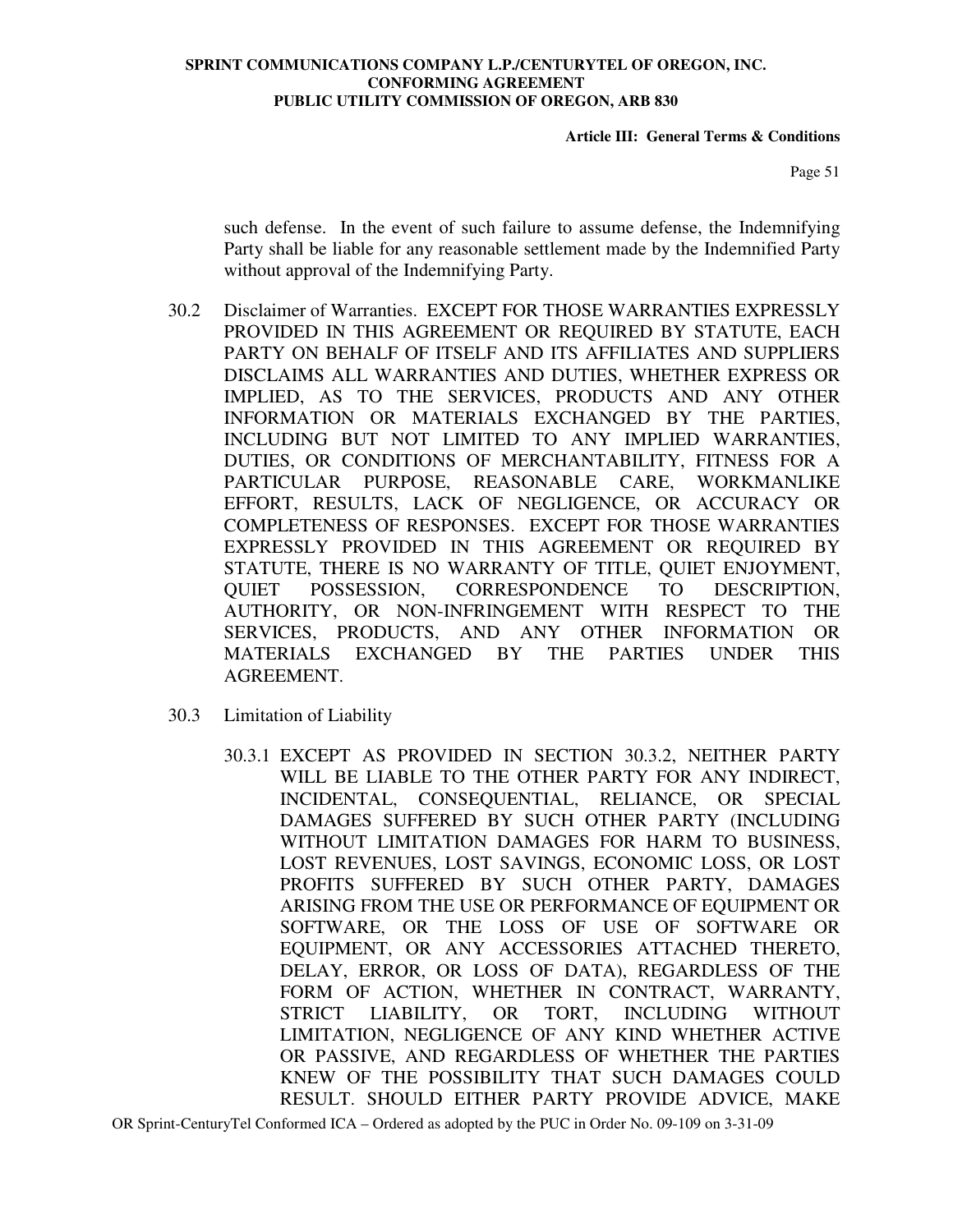### **Article III: General Terms & Conditions**

Page 52

RECOMMENDATIONS, OR SUPPLY OTHER ANALYSIS RELATED TO THE SERVICES OR FACILITIES DESCRIBED IN THIS AGREEMENT, THIS LIMITATION OF LIABILITY SHALL APPLY TO PROVISION OF SUCH ADVICE, RECOMMENDATIONS, AND ANALYSIS.

30.3.2 Section 30.3.1 does not apply to the following:

- 30.3.2.1Section 30.1 and/or any other indemnification provision of this Agreement, including without limitation Sections 39.8 and 45.0 of Article III, and Sections 3.3.1.3 and 4.6.4.2 of Article IV;
- 30.3.2.2 Breach of any obligation of confidentiality referenced in this Agreement;
- 30.3.2.3 Violation of security procedures;
- 30.3.2.4 (Intentionally left blank)
- 30.3.2.5 Failure to properly safeguard, or any misuse of, customer data;
- 30.3.2.6 Statutory damages;
- 30.3.2.7 Liability for intentional or willful misconduct;
- 30.3.2.8 Liability arising under any other contract or any applicable tariff, regulations or laws related to the Indemnified Party's provisioning of the services; or
- 30.3.2.9 Section 45 of this Article III.

# **31.0 NETWORK MANAGEMENT**

- 31.1 Cooperation. The Parties will work cooperatively in a commercially reasonable manner to install and maintain a reliable network. Sprint and CenturyTel will exchange appropriate information (*e.g.*, network information, maintenance contact numbers, escalation procedures, and information required to comply with requirements of law enforcement and national security agencies) to achieve this desired reliability. In addition, the Parties will work cooperatively in a commercially reasonable manner to apply sound network management principles to alleviate or to prevent traffic congestion and to minimize fraud associated with third number billed calls, calling card calls, and other services related to this Agreement.
- 31.2 Responsibility for Following Standards. Sprint recognizes its responsibility to follow the standards that may be agreed to between the Parties and to employ characteristics and methods of operation that will not interfere with or impair the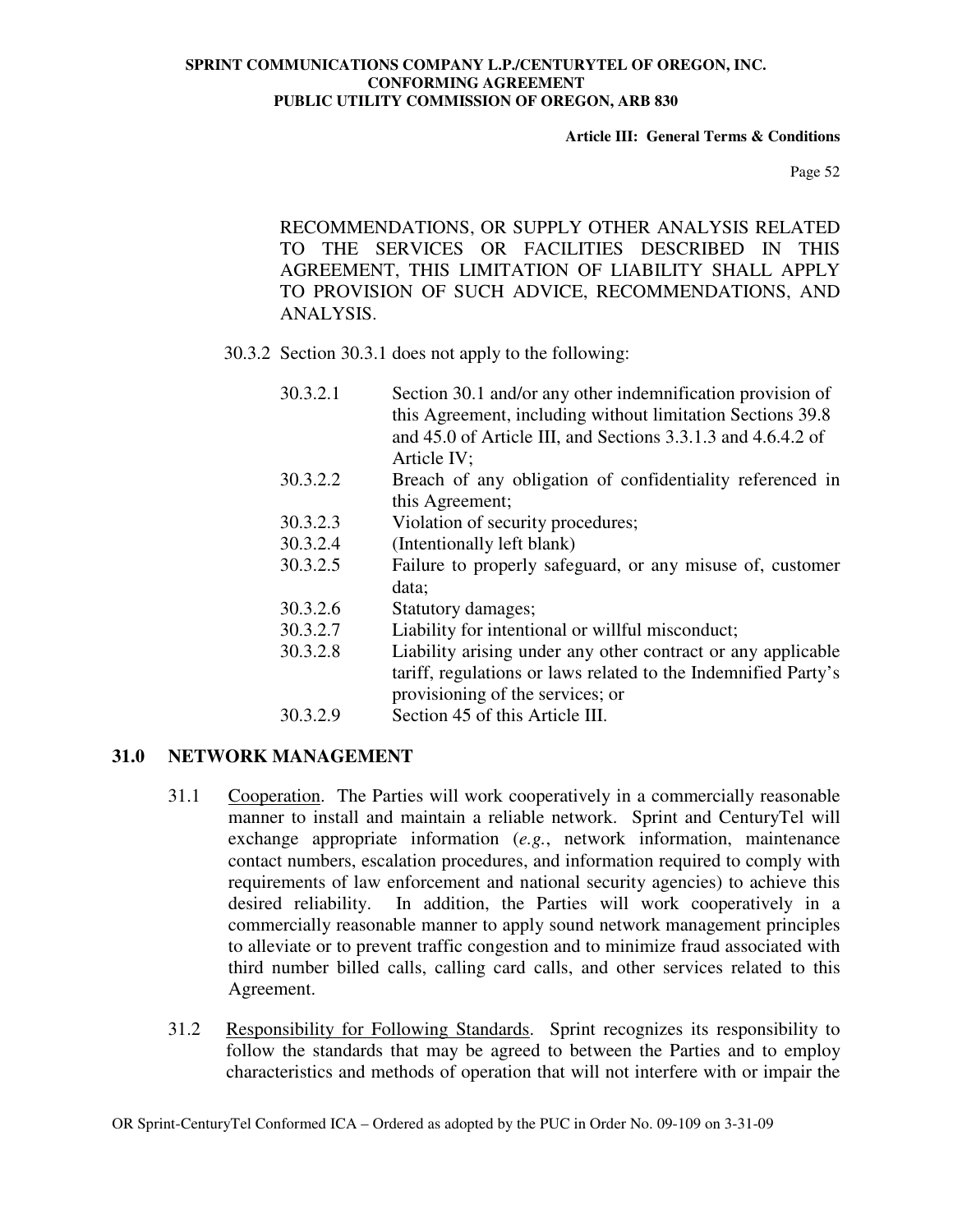### **Article III: General Terms & Conditions**

Page 53

service, network or facilities of CenturyTel or any third parties connected with or involved directly in the network or facilities of CenturyTel.

31.3 Interference or Impairment. The characteristics and methods of operation of any circuits, facilities or equipment of one Party connected to the other Party's network shall not interfere with or impair service over any circuits, facilities or equipment of the other Party, its affiliated companies, or its connecting and concurring carriers involved in its services, cause damage to its plant, violate any applicable law or regulation regarding the invasion of privacy of any communications carried over either Party's facilities or create hazards to the employees of either Party or to the public (with the foregoing hereinafter being collectively referred to as an "Impairment of Service").

If either Party causes an Impairment in Service, the other Party shall promptly notify the Party causing the Impairment in Service of the nature and location of the problem and that, unless promptly rectified, a temporary discontinuance of the use of any circuit, facility or equipment may be required. The Parties agree to work together to attempt to promptly resolve the Impairment of Service. If the Party causing the impairment of service is unable to promptly remedy the Impairment of Service, then CenturyTel may, at its option, temporarily discontinue the use of the affected circuit, facility or equipment until the Impairment of Service is remedied.

## **32.0 NON-EXCLUSIVE REMEDIES**

Except as otherwise expressly provided in this Agreement, each of the remedies provided under this Agreement is cumulative and is in addition to any other remedies that may be available under this Agreement or at law or in equity.

## **33.0 NOTICE OF NETWORK CHANGES**

If a Party makes a change in the information necessary for the transmission and routing of services using that Party's facilities or network, or any other change in its facilities or network that will materially affect the interoperability of its facilities or network with the other Party's facilities or network, the Party making the change shall publish notice of the change as required by 47 C.F.R. §§ 51.325 through 51. 335.

## **34.0 NOTICES**

34.1 Except as otherwise expressly provided in this Agreement, any notice given by one Party to the other Party under this Agreement shall be in writing and shall be deemed to have been received as follows: (a) on the date of service if served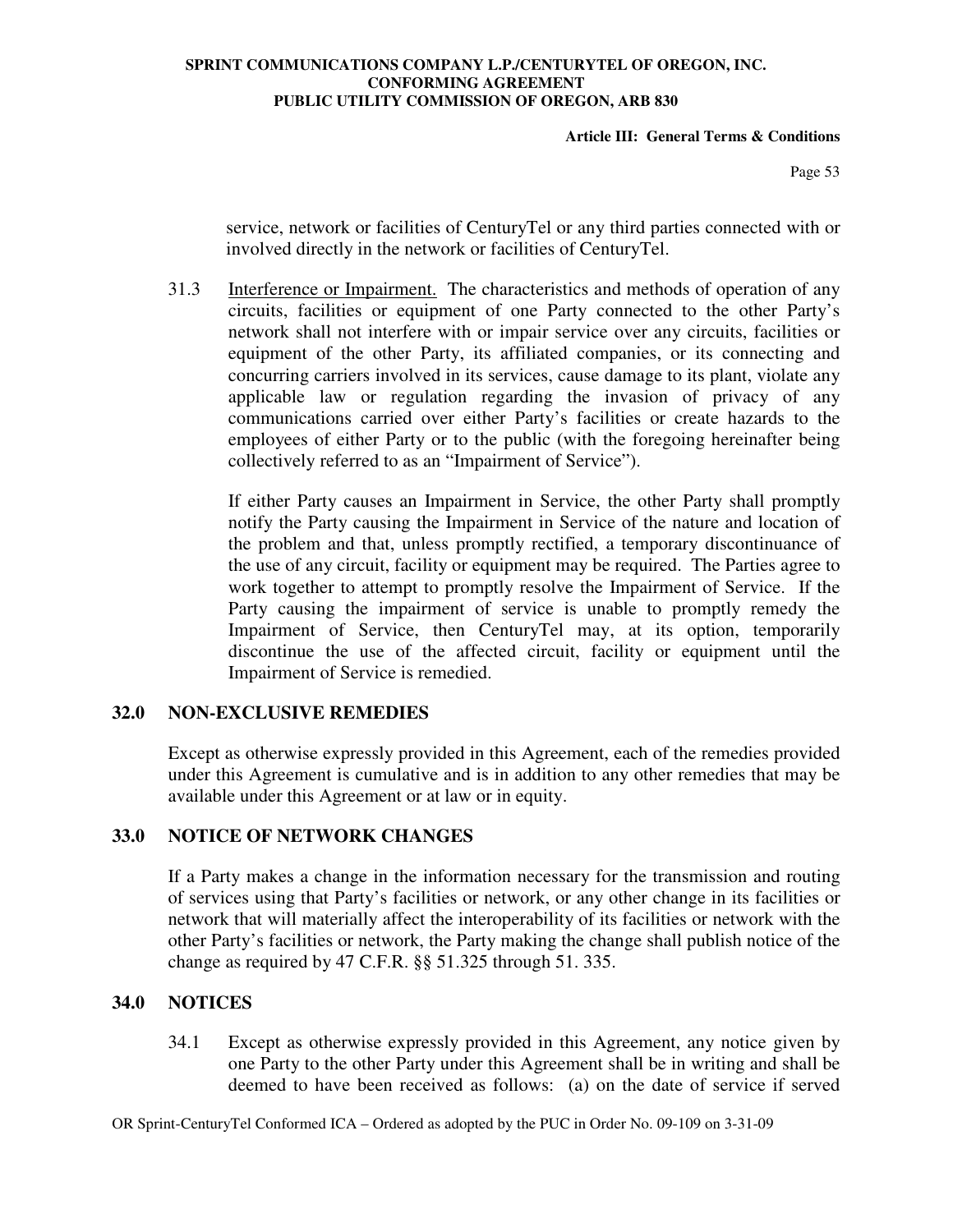#### **Article III: General Terms & Conditions**

Page 54

personally; (b) on the date three (3) Business Days after mailing if delivered by First Class U.S. mail, postage prepaid; and (c) on the date stated on the receipt if delivered by certified U.S. mail, registered U.S. mail, overnight courier or express delivery service with next Business Day delivery. Any notice shall be delivered using one of the alternatives identified above and shall be directed to the applicable street or post office box address indicated in Section 34.2 below or such address as the Party to be notified has designated by giving notice in compliance with this Section. Although E-mail will not be used to provide notice, the Parties shall provide their E-mail addresses below to facilitate informal communications.

34.2 Notices conveyed pursuant to Section 34.1 above shall be delivered to the following addresses of the Parties:

### To Sprint:

 Attention: Sprint Communications Company L.P. 6330 Sprint Parkway M/S KSOPHA0310 Overland Park, KS 66251 Telephone Number: 913-762-4116 FAX Number: 913-762-0117

 with a copy to: Sprint Legal/Telecom Management Group P. O. Box 7966 Shawnee Mission, KS 66207-0966

Or for overnight mail only:

Legal/Telecom Management Group Mailstop: KSOPHN0312 - 3A318 6450 Sprint Parkway Overland Park, KS 66251 (913) 315-9762

To CenturyTel: Attention: Carrier Relations 100 CenturyTel Dr.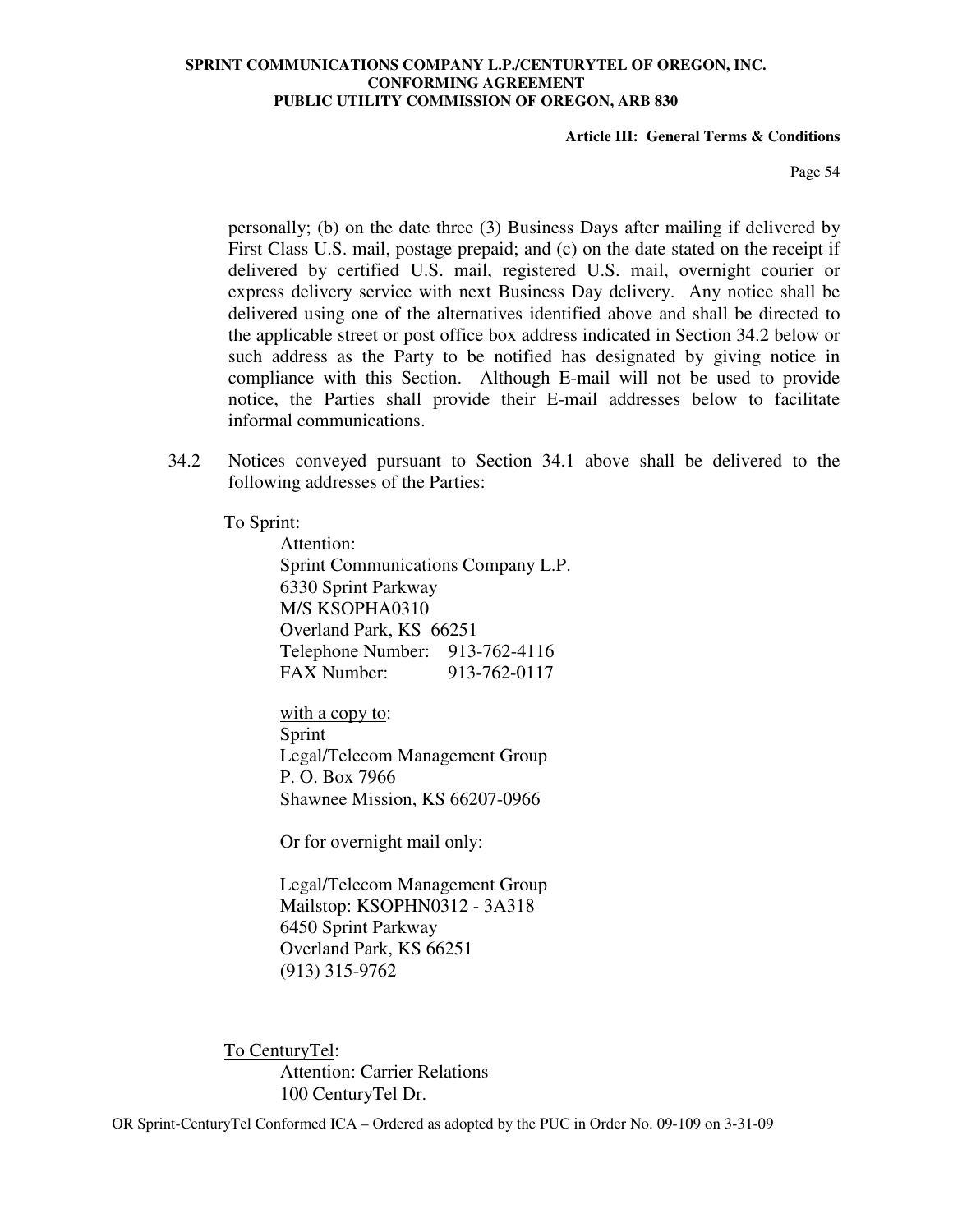### **Article III: General Terms & Conditions**

Page 55

 Monroe, LA 71203 Telephone Number: 318-388-9500 Facsimile Number: 318-388-9072 Internet Address: max.cox@centurytel.com

with a copy to: Attention: Jackie Phillips Regional Director – Carrier Relations 805 Broadway Vancouver, WA 98660 Telephone Number: 360-905-6985 Facsimile Number: 360-905-6811 Internet Address: Jackie.Phillips@CenturyTel.com

or to such other address as either Party shall designate by proper notice.

## **35.0 ORDERING**

- 35.1 Ordering and Electronic Interface. A web-based interface is currently being used for Sprint to order non-access services. Unless otherwise provided in the Articles of this Agreement, Sprint shall use CenturyTel's web-based interface to submit orders and requests for maintenance and repair of services, and to engage in other pre-ordering, ordering, provisioning and dispute transactions. Unless otherwise provided in the Articles of this Agreement, manual, facsimile or email interfaces may only be used if first confirmed with and agreed upon by CenturyTel's CLEC Service Group personnel. If CenturyTel has not yet developed and/or deployed an electronic capability for Sprint to perform a pre-ordering, ordering, provisioning, maintenance or repair transaction for a service offered by CenturyTel, Sprint shall use such other processes as CenturyTel has made available for performing such transaction(s). If CenturyTel later makes enhanced electronic interface ordering available to CLECs for non-access services, then the Parties agree that, to the extent practicable, the enhanced electronic interface will be used by Sprint for ordering services.
- 35.2 The Parties agree that orders for services under this Agreement will not be submitted or accepted until the completion of all account set up activities including, but not limited to, the submission of the CLEC Profile required by Section 13, the submission of applicable forecasts, the completion of joint planning meetings, and the creation of billing codes for Sprint and until after the Effective Date of this Agreement.

## **36.0 POINTS OF CONTACT FOR SPRINT CUSTOMERS**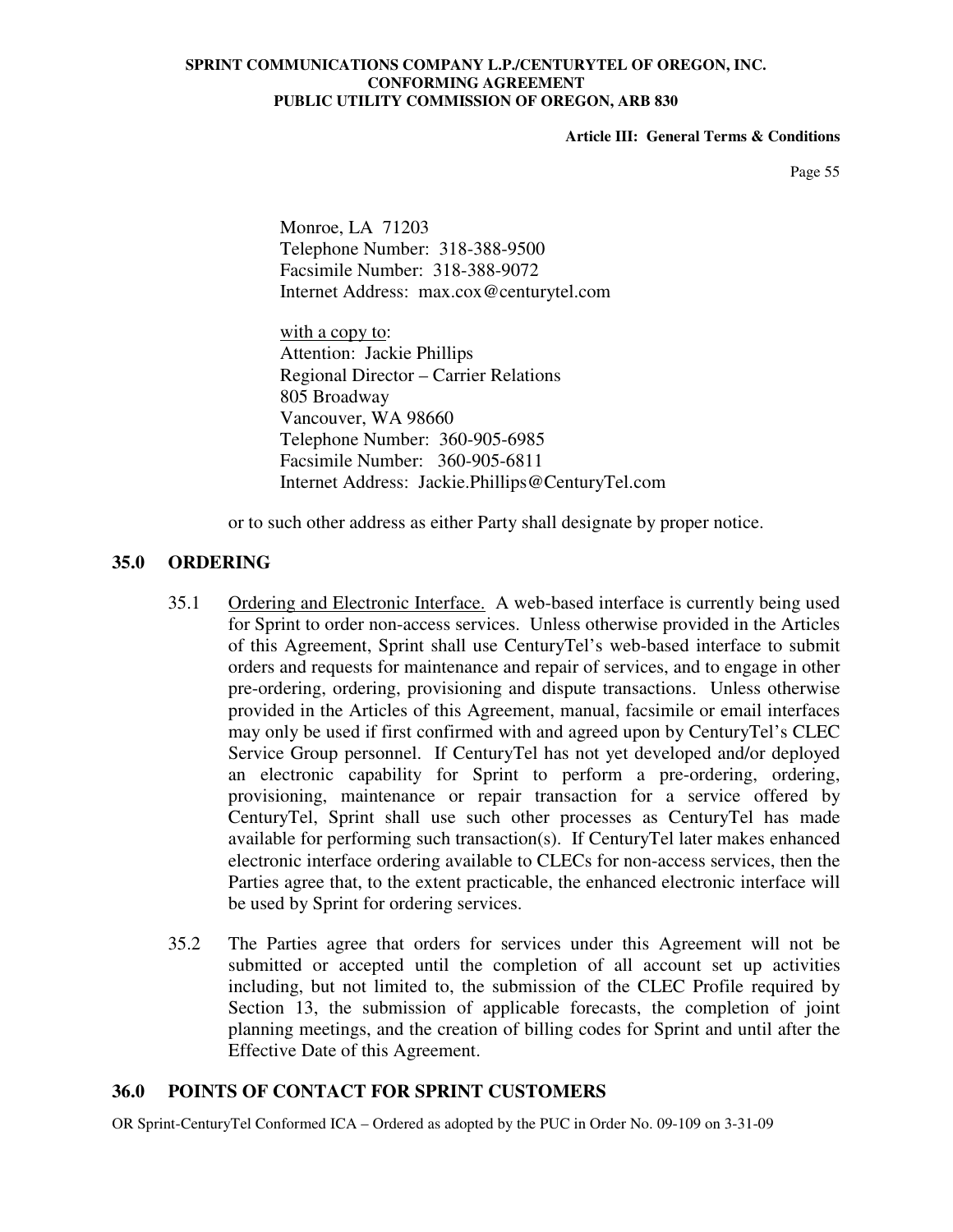### **Article III: General Terms & Conditions**

Page 56

- 36.1 Sprint shall be the primary point of contact for Sprint customers. Sprint shall establish telephone numbers and mailing addresses at which Sprint's End User Customers may communicate with Sprint and shall advise Sprint End User Customers of these telephone numbers and mailing addresses.
- 36.2 Except as otherwise agreed to by CenturyTel, CenturyTel shall have no obligation, and may decline, to accept a communication from a Sprint customer, including but not limited to issues with number ports to Sprint.

## **37.0 PUBLICITY AND USE OF TRADEMARKS**

- 37.1 Nothing in this Agreement shall grant, suggest, or imply any authority for one Party to use the name, trademarks, service marks, or trade names of the other for any purpose whatsoever. A Party, its Affiliates, and their respective contractors and agents, shall not use the other Party's trademarks, service marks, logos or other proprietary trade dress, in connection with the sale of products or services, or in any advertising, press releases, publicity matters or other promotional materials, unless the other Party has given its express written consent for such use, which consent the other Party may grant or withhold in its sole discretion.
- 37.2 Any news release, public announcement, advertising, or any form of publicity pertaining to this Agreement, provision of services or facilities pursuant to it, or association of the Parties with respect to provision of the services described in this Agreement shall be subject to prior written approval of both CenturyTel and Sprint.
- 37.3 Any violation of this Section 37 shall be considered a Default of this Agreement under Section 2.6.

## **38.0 REFERENCES**

- 38.1 All references to Articles, Sections, Appendices and Tables and the like shall be deemed to be references to Articles, Sections, Appendices and Tables of this Agreement unless the context shall otherwise require.
- 38.2 Except as otherwise specified, references within an Article of this Agreement to a Section, Appendix or Table refer to a Section, Appendix or Table within or a part of that same Article.
- 38.3 Unless the context shall otherwise require, any reference in this Agreement to a statute, regulation, rule, Tariff, technical publication, guide (including CenturyTel or third-party guides, practices or handbooks), or publication of telecommunications industry administrative or technical standards is deemed to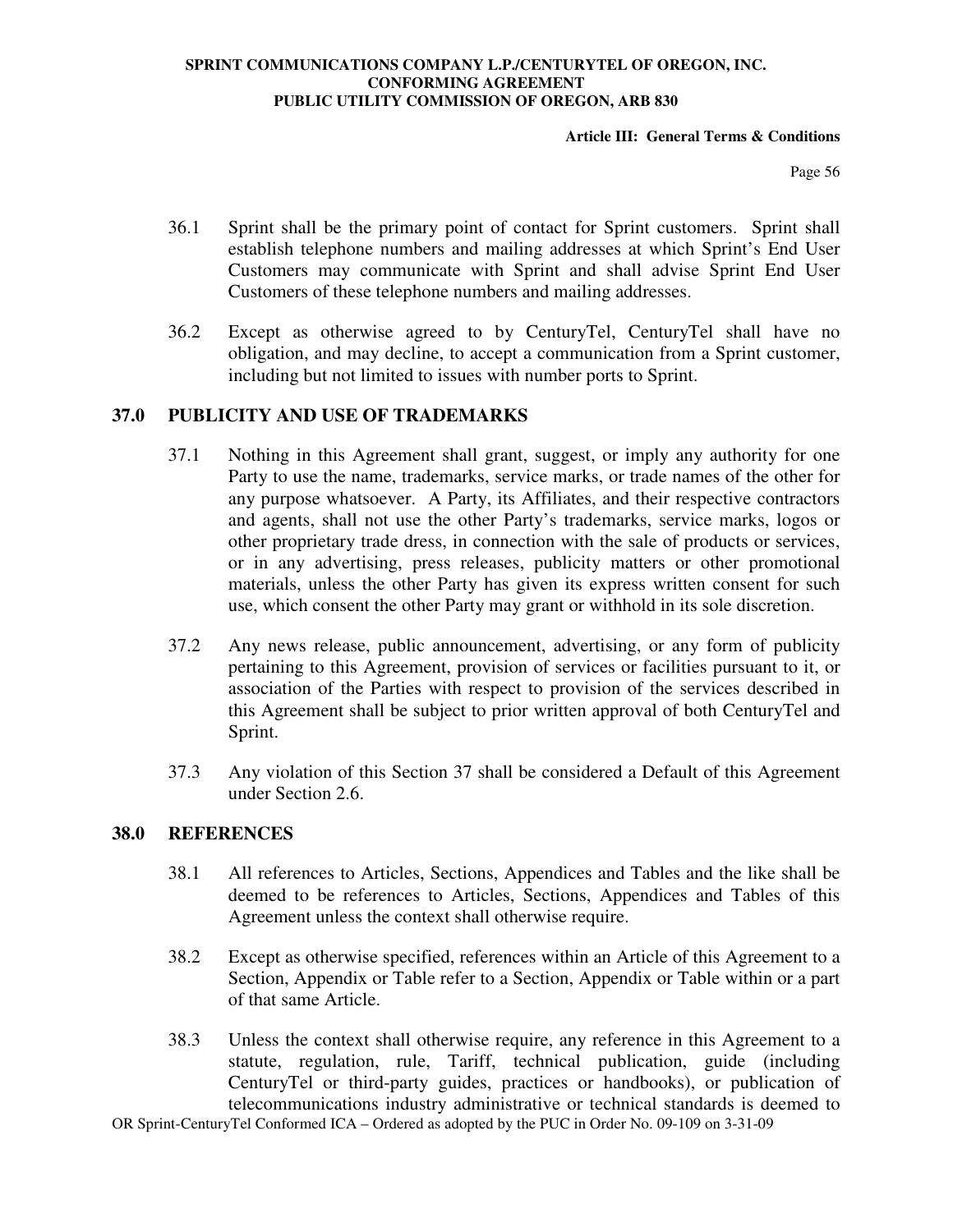### **Article III: General Terms & Conditions**

Page 57

be a reference to the most recent version or edition (including any amendments, supplements, addenda or successor) of that statute, regulation, rule, Tariff, technical publication, guide or publication of the telecommunications industry administrative or technical standards that is in effect.

## **39.0 RELATIONSHIP OF THE PARTIES**

- 39.1 The relationship of the Parties under this Agreement shall be that of independent contractors and nothing herein shall be construed as creating any other relationship between the Parties.
- 39.2 Nothing contained in this Agreement shall make either Party the employee of the other, create a partnership, joint venture, or other similar relationship between the Parties, or grant to either Party a license, franchise, distributorship or similar interest.
- 39.3 Except for provisions herein expressly authorizing a Party to act for another Party, nothing in this Agreement shall constitute a Party as a legal representative or Agent of the other Party, nor shall a Party have the right or authority to assume, create or incur any liability or any obligation of any kind, express or implied, against, in the name or on behalf of the other Party unless otherwise expressly permitted by such other Party in writing, which permission may be granted or withheld by the other Party in its sole discretion.
- 39.4 Each Party shall have sole authority and responsibility to hire, fire, compensate, supervise, and otherwise control its employees, Agents and contractors. Each Party shall be solely responsible for payment of any Social Security or other taxes that it is required by Applicable Law to pay in conjunction with its employees, Agents and contractors, and for withholding and remitting to the applicable taxing authorities any taxes that it is required by Applicable Law to collect from its employees, including but not limited to Social Security, unemployment, workers' compensation, disability insurance, and federal and state withholding.
- 39.5 Except as provided by Section 42, the persons provided by each Party to perform its obligations hereunder shall be solely that Party's employees and shall be under the sole and exclusive direction and control of that Party. They shall not be considered employees of the other Party for any purpose.
- 39.6 Except as otherwise expressly provided in this Agreement, no Party undertakes to perform any obligation of the other Party, whether regulatory or contractual, or to assume any responsibility for the management of the other Party's business.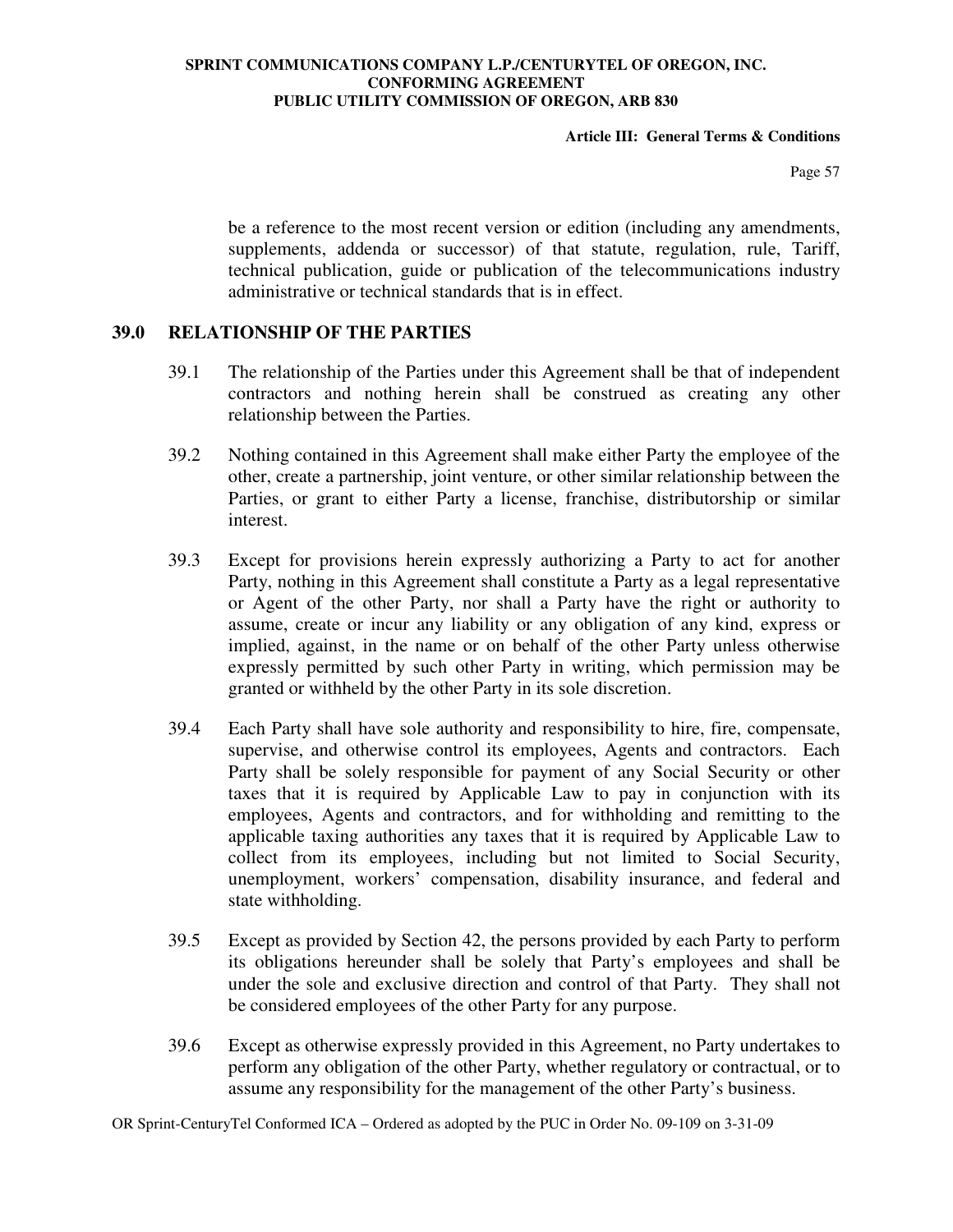### **Article III: General Terms & Conditions**

Page 58

- 39.7 The relationship of the Parties under this Agreement is a non-exclusive relationship.
- 39.8 Each Party shall indemnify the other for any loss, damage, liability, claim, demand, or penalty that may be sustained by reason of its failure to comply with this provision.

## **40.0 RESERVATION OF RIGHTS**

Notwithstanding anything to the contrary in this Agreement, neither Party waives, and each Party hereby expressly reserves, its rights: (a) to appeal or otherwise seek the reversal of and changes in any arbitration decision associated with this Agreement; (b) to challenge the lawfulness of this Agreement and any provision of this Agreement; (c) to seek changes in this Agreement (including, but not limited to, changes in rates, charges and the services that must be offered) through changes in Applicable Law; and, (d) to challenge the lawfulness and propriety of, and to seek to change, any Applicable Law, including, but not limited to any rule, regulation, order or decision of the Commission, the FCC, or a court of applicable jurisdiction. Nothing in this Agreement shall be deemed to limit or prejudice any position a Party has taken or may take before the Commission, the FCC, any other state or federal regulatory or legislative bodies, courts of applicable jurisdiction, or industry fora. The provisions of this Section shall survive the expiration, cancellation or termination of this Agreement.

## **41.0 STANDARD PRACTICES**

- 41.1 The Parties acknowledge that CenturyTel shall be adopting some industry standard practices and/or establishing its own standard practices to various requirements hereunder applicable to the CLEC industry which may be added in the CenturyTel Service Guide. . Sprint agrees that CenturyTel may implement such practices to satisfy any CenturyTel obligations under this Agreement. Where a dispute arises between the Parties with respect to a conflict between the CenturyTel Service Guide and this Agreement, the terms of this Agreement shall prevail.
- 41.2 All changes to standard practices will be posted on the CenturyTel Website prior to implementation, with email notification of such postings. Email notifications directing Sprint to CenturyTel's Website will contain, at a minimum, the subject of the change posted to the Website and a Website link to the posting. Posting will include CenturyTel personnel who may be contacted by Sprint to provide clarification of the scope of the change and timeline for implementation. Sprint reserves its right to request changes to be delayed or otherwise modified where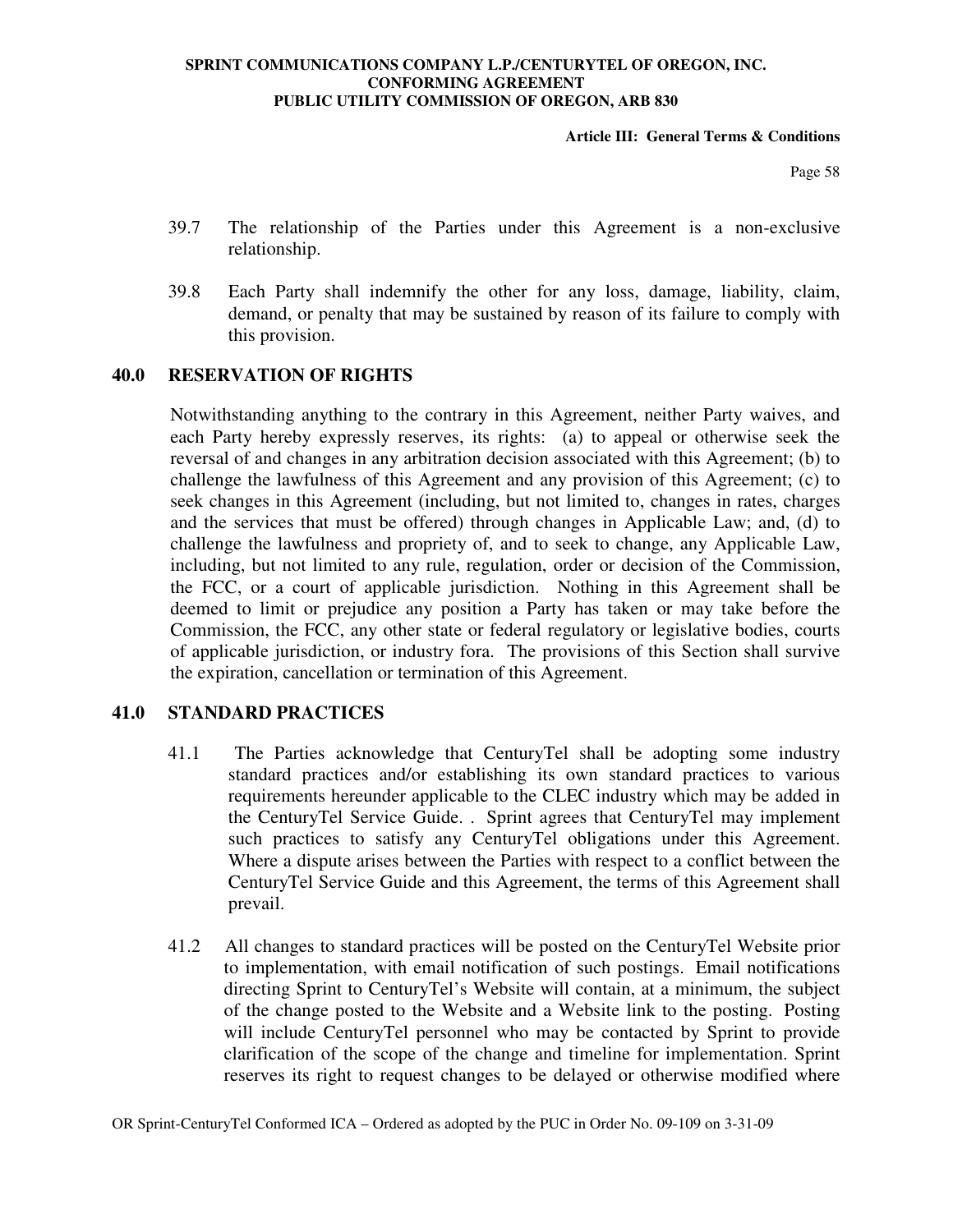### **Article III: General Terms & Conditions**

Page 59

there is an adverse business impact on Sprint, with escalation through the dispute resolution process.

## **42.0 SUBCONTRACTORS**

A Party may use a contractor of the Party (including, but not limited to, an Affiliate of the Party) to perform the Party's obligations under this Agreement; provided, that a Party's use of a contractor shall not release the Party from any duty or liability to fulfill the Party's obligations under this Agreement.

## **43.0 SUCCESSORS AND ASSIGNS – BINDING EFFECT**

This Agreement shall be binding on and inure to the benefit of the Parties and their respective legal successors and permitted assigns.

## **44.0 SURVIVAL**

The rights, liabilities and obligations of a Party for acts or omissions occurring prior to the expiration, cancellation or termination of this Agreement, the rights, liabilities and obligations of a Party under any provision of this Agreement regarding confidential information (including but not limited to, Section 14, limitation or exclusion of liability, indemnification or defense (including, but not limited to, Section 30), and the rights, liabilities and obligations of a Party under any provision of this Agreement which by its terms or nature is intended to continue beyond or to be performed after the expiration, cancellation or termination of this Agreement, shall survive the expiration, cancellation or termination of this Agreement.

## **45.0 TAXES**

Any State or local excise, sales, or use taxes (defined in Section 45.1 but excluding any taxes levied on income) and fees/regulatory surcharges (defined in Section 45.2) resulting from the performance of this Agreement shall be borne by the Party upon which the obligation for payment is imposed under Applicable Law, even if the obligation to collect and remit same is placed upon the other Party. The collecting Party shall charge and collect from the obligated Party, and the obligated Party agrees to pay to the collecting Party, all applicable taxes, or fees/regulatory surcharges, except to the extent that the obligated Party notifies the collecting Party and provides to the collecting Party appropriate documentation as the collecting Party reasonably requires that qualifies the obligated Party for a full or partial exemption. Any such taxes shall be shown as separate items on applicable billing documents between the Parties. The obligated Party may contest the same in good faith, at its own expense, and shall be entitled to the benefit of any refund or recovery, provided that such Party shall not permit any lien to exist on any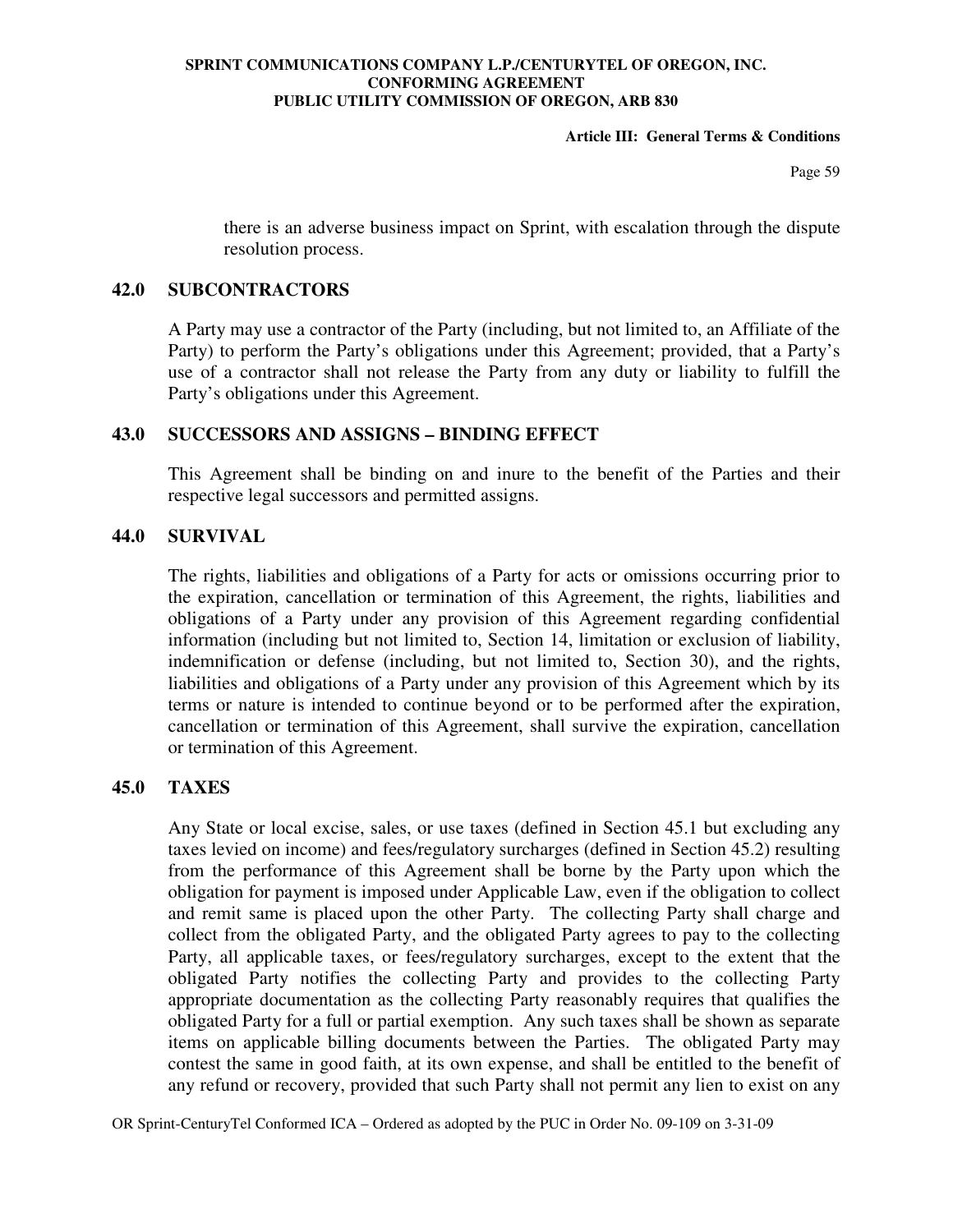### **Article III: General Terms & Conditions**

Page 60

asset of the other Party by reason of the contest. The collecting Party shall cooperate in any such contest by the other Party. The other Party will indemnify the collecting Party from any sales or use taxes that may be subsequently levied on payments by the other Party to the collecting Party.

Notwithstanding anything to the contrary contained herein, Sprint is responsible for furnishing tax exempt status information to CenturyTel at the time of the execution of the Agreement. Sprint is also responsible for furnishing any updates or changes in its tax exempt status to CenturyTel during the Initial Term of this Agreement and any Follow-on Terms and/or extensions thereof. In addition, Sprint is responsible for submitting and/or filing tax exempt status information to the appropriate regulatory, municipality, local governing, and/or legislative body. It is expressly understood and agreed that Sprint's representations to CenturyTel concerning the status of Sprint's claimed tax exempt status, if any, and its impact on this Section 45 are subject to the indemnification provisions of Section 30, which, for purposes of this Section, serve to indemnify CenturyTel.

45.1 Tax. A tax is defined as a charge which is statutorily imposed by the federal, State or local jurisdiction and is either (a) imposed on the seller with the seller having the right or responsibility to pass the charge(s) on to the purchaser and the seller is responsible for remitting the charge(s) to the federal, State or local jurisdiction or (b) imposed on the purchaser with the seller having an obligation to collect the charge(s) from the purchaser and remit the charge(s) to the federal, State or local jurisdiction.

Taxes shall include but not be limited to: federal excise tax, State/local sales and use tax, State/local utility user tax, State/local telecommunication excise tax, State/local gross receipts tax, and local school taxes. Taxes shall not include income, income-like, gross receipts on the revenue of a Party, or property taxes. Taxes shall not include payroll withholding taxes unless specifically required by statute or ordinance.

45.2 Fees/Regulatory Surcharges. A fee/regulatory surcharge is defined as a charge imposed by a regulatory authority, other agency, or resulting from a contractual obligation, in which the seller is responsible or required to collect the fee/surcharge from the purchaser and the seller is responsible for remitting the charge to the regulatory authority, other agency, or contracting party. Fees/regulatory surcharges shall include but not be limited to E-911/911, other N11, franchise fees, and Commission surcharges.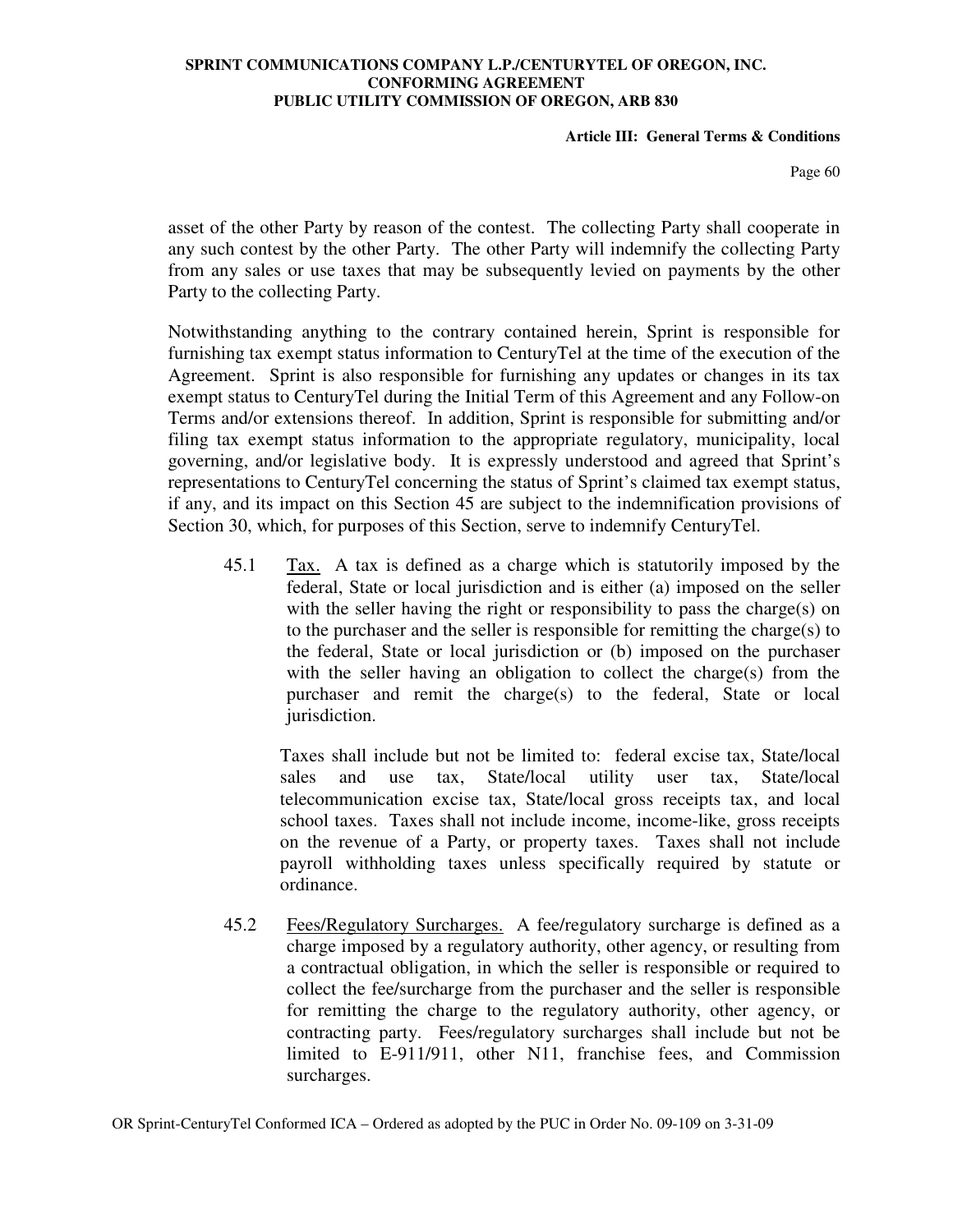**Article III: General Terms & Conditions** 

Page 61

## **46.0 TBD PRICES**

- 46.1 Certain provisions in this Agreement and its Appendices and/or Attachments may simply refer to pricing principles or identify a rate as "to be determined" or "TBD." If a provision references a specific rate element in an Appendix or Attachment and there are no corresponding prices or rates in such Appendix or Attachment, such price shall be considered "To Be Determined" (TBD). With respect to all TBD prices, prior to Sprint ordering any such TBD item, the Parties shall meet and confer to establish a price.
- 46.2 In the event the Parties are unable to agree upon a price for a TBD item either Party may then invoke the dispute resolution process set forth in Article III to resolve disputes regarding TBD pricing or the interim price, provided that such dispute resolution process is invoked no later than one (1) year after the applicable interim price is established. Any interim price will be subject to a true-up, not to exceed one (1) year, once a permanent price is established.

## **47.0 TECHNOLOGY UPGRADES**

Notwithstanding any other provision of this Agreement, CenturyTel shall have the right to deploy, upgrade, migrate and maintain its network at its discretion. Nothing in this Agreement shall limit CenturyTel's ability to modify its network through the incorporation of new equipment or software or otherwise. Sprint shall be solely responsible for the cost and activities associated with accommodating such changes in its own network.

### **48.0 TERRITORY**

48.1 This Agreement applies to the territory in which CenturyTel operates as an Incumbent Local Exchange Carrier ("ILEC") in the State of Oregon CenturyTel shall be obligated to provide services under this Agreement only within this territory.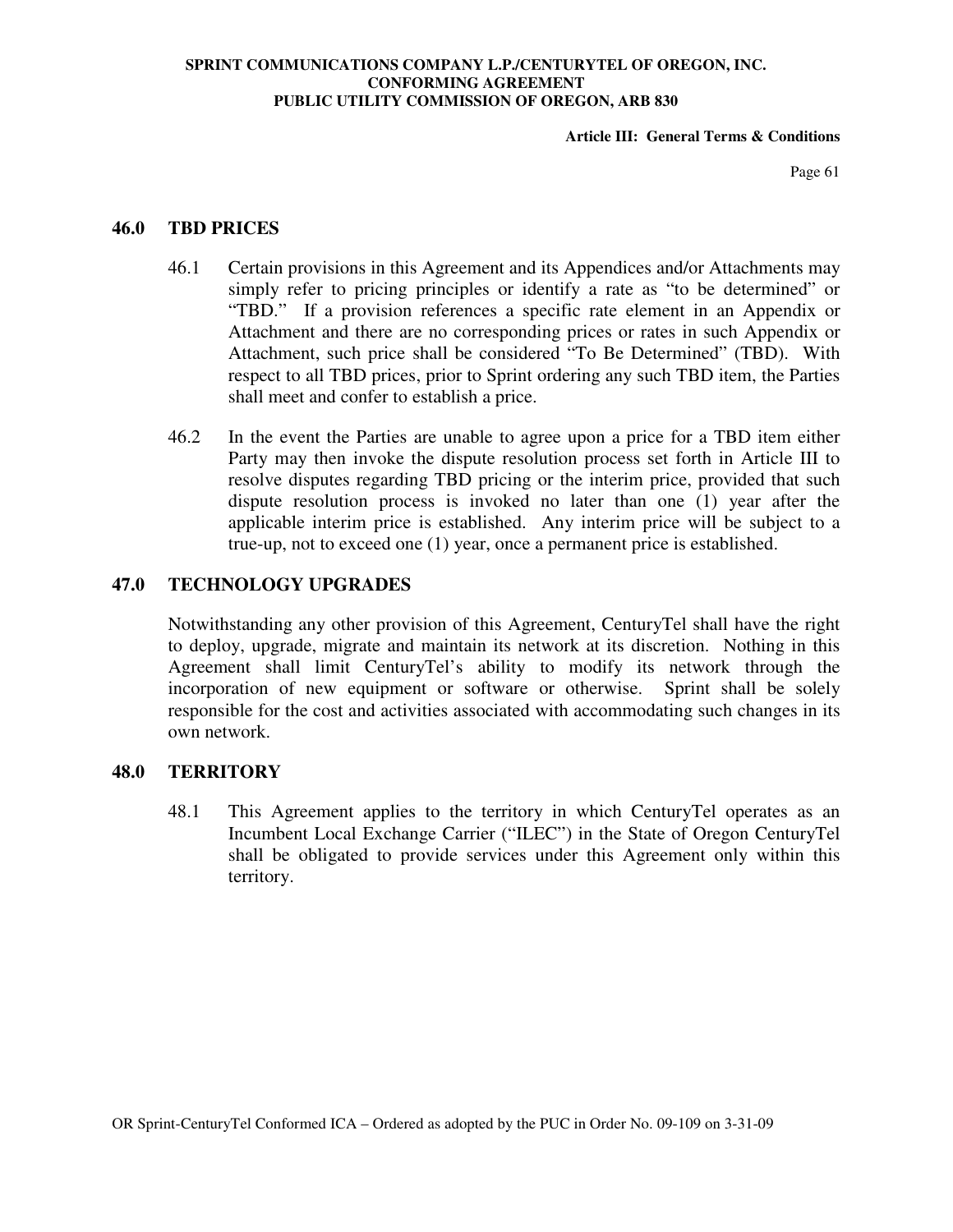### **Article III: General Terms & Conditions**

Page 62

## **49.0 THIRD-PARTY BENEFICIARIES**

Except as expressly set forth in this Agreement, this Agreement is for the sole benefit of the Parties and their permitted assigns, and nothing herein shall create or be construed to provide any third-persons (including, but not limited to, customers or contractors of a Party) with any rights (including, but not limited to, any third-party beneficiary rights) hereunder. Except as expressly set forth in this Agreement, a Party shall have no liability under this Agreement to the End Users or customers of the other Party or to any other third person. In no event shall CenturyTel have any liability under this Agreement to any Sprint Third Party Provider.

## **50.0 INTENTIONAL LEFT BLANK**

## **51.0 INTENTIONAL LEFT BLANK**

## **52.0 WAIVER**

A failure or delay of either Party to enforce any of the provisions of this Agreement, or any right or remedy available under this Agreement or at law or in equity, or to require performance of any of the provisions of this Agreement, or to exercise any option which is provided under this Agreement, shall in no way be construed to be a waiver of such provisions, rights, remedies or options, and the same shall continue in full force and effect.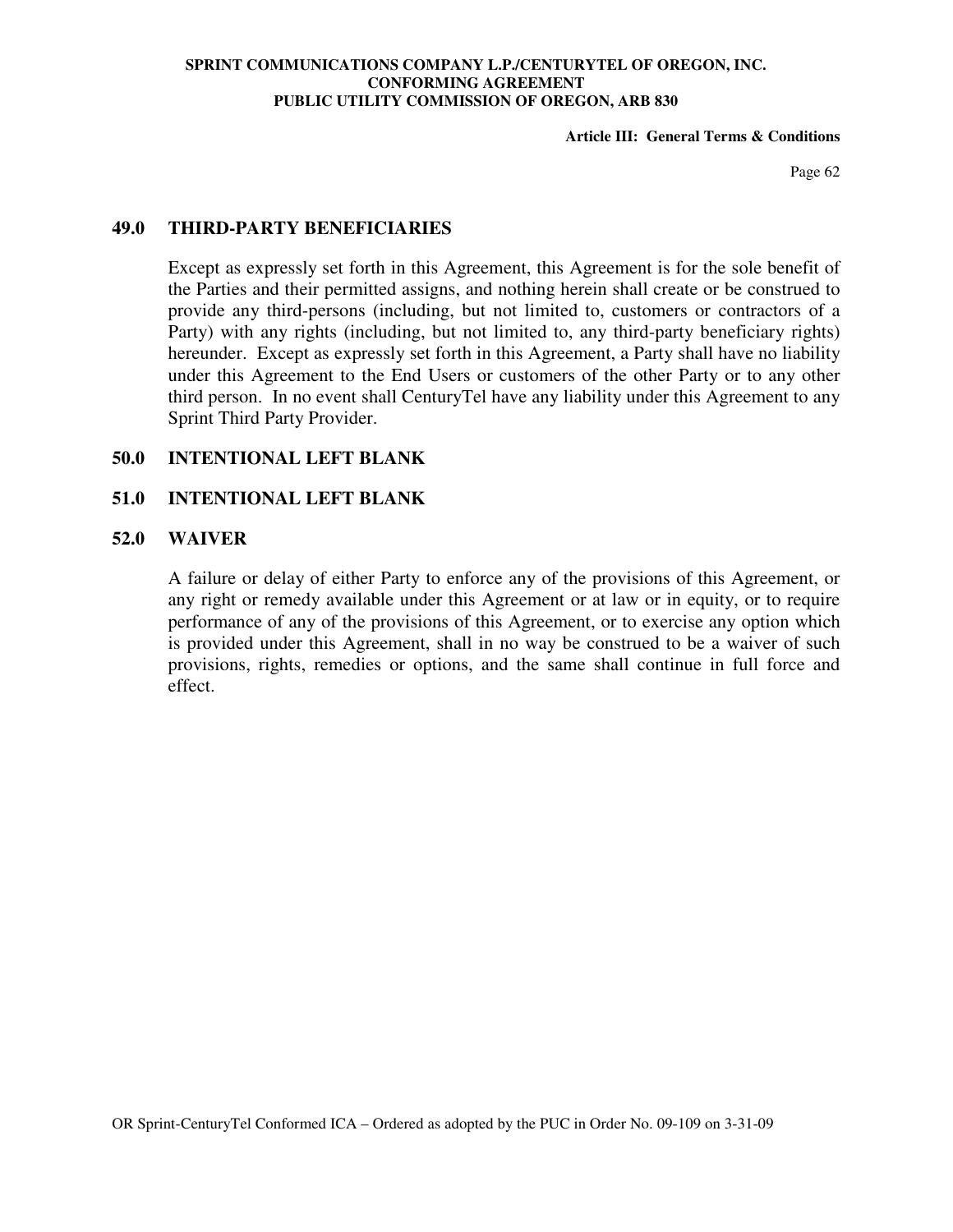**Article IV: Interconnection and Transport and Termination of Traffic** 

Page 63

# **ARTICLE IV: INTERCONNECTION AND TRANSPORT AND TERMINATION OF TRAFFIC**

# **1.0 SERVICES COVERED BY THIS ARTICLE**

- 1.1 To the extent required by Applicable Law and subject to the terms and conditions of this Agreement, Sprint will interconnect its network with CenturyTel's network for the transmission and routing of Telephone Exchange Service and Exchange Access. Upon Sprint's request, CenturyTel will provide Interconnection at any technically feasible point within CenturyTel's network in conformity with this Article IV and Applicable Law.
	- 1.1.1 This Article governs the provision of internetwork facilities (i.e., physical connection services and facilities), by CenturyTel to Sprint or by Sprint to CenturyTel and the transport and termination and billing of Local Traffic between CenturyTel and Sprint.

## **2.0 NETWORK INTERCONNECTION METHODS**

- 2.1 Introduction
	- 2.1.1 This Section 2 of Article IV sets forth the terms and conditions that Network Interconnection Methods (NIMs) are provided between CenturyTel and Sprint. Network Interconnection Methods designates facilities established between the Parties' Networks. Additionally, this Part II describes the physical architecture for Interconnection of the Parties' facilities and equipment for the transmission and routing of Local Traffic and Exchange Access traffic between the respective End User Customers of the Parties; provided, however, Interconnection may not be used solely for the purpose of originating a Party's own interexchange traffic.
	- 2.1.2 Network Interconnection Methods (NIMs) include, but are not limited to, Leased Facilities Interconnection and Fiber Meet Interconnection, as defined in Section 2.3 of this Article, and other methods as mutually agreed to by the Parties.
		- 2.1.2.1 Trunking requirements associated with Interconnection are contained in Section 3 of this Article.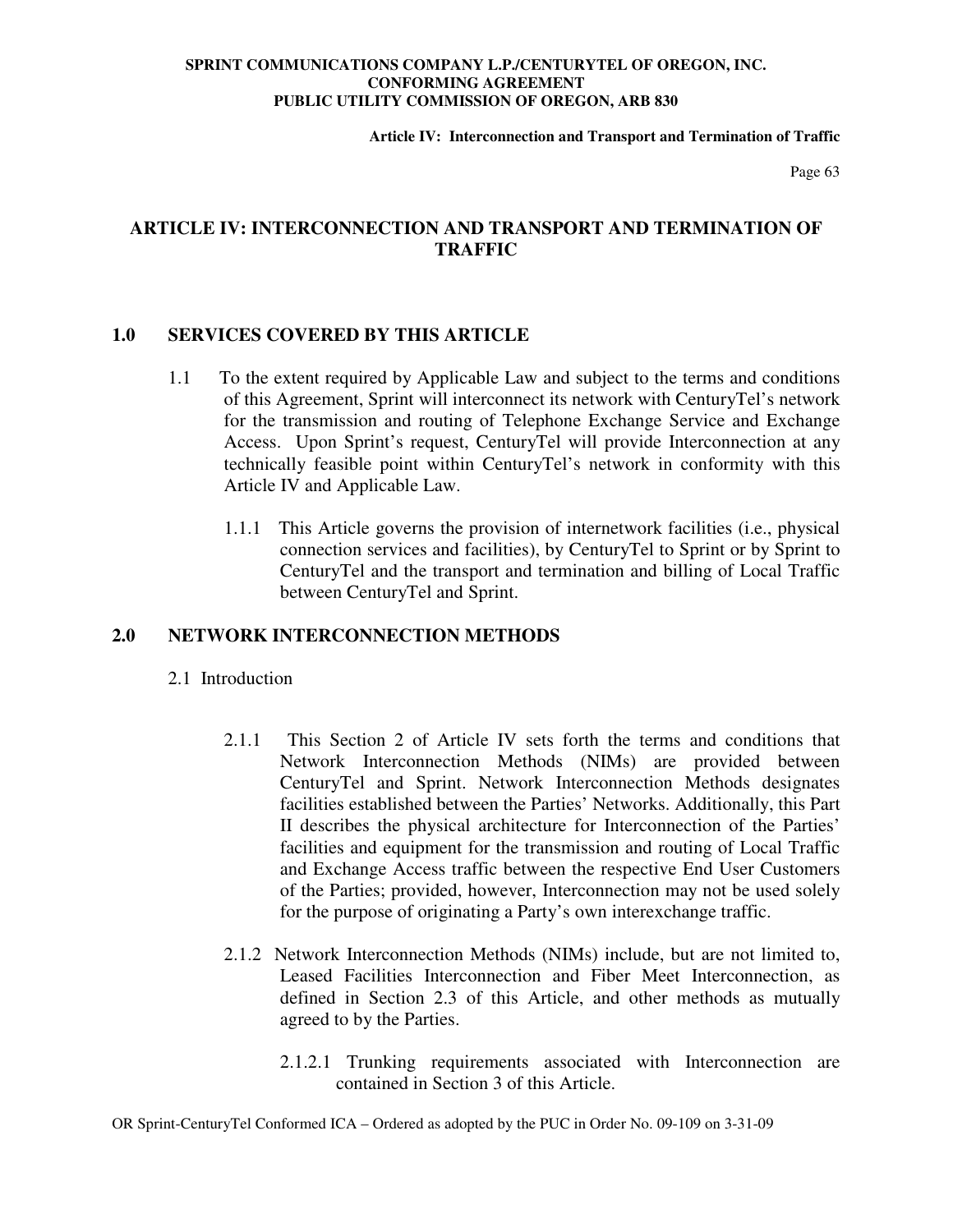### **Article IV: Interconnection and Transport and Termination of Traffic**

Page 64

- 2.1.3 CenturyTel shall provide Interconnection for Sprint's facilities and equipment for the transmission and routing of Telephone Exchange Service and Exchange Access, at a level of quality equal to that which CenturyTel provides itself, a subsidiary, an affiliate, or any other party to which CenturyTel provides Interconnection and on rates, terms and conditions that are just, reasonable and non-discriminatory.
- 2.2 Physical Architecture
	- 2.2.1 CenturyTel's network includes but is not limited to End Office switches that serve IntraLATA, InterLATA, Local, and EAS traffic. CenturyTel's network architecture in any given local exchange area and/or LATA can vary markedly from another local exchange area/LATA. Using one or more of the NIMs herein, the Parties will agree to a physical architecture plan for a specific Exchange Area. The physical architecture plan will be completed within sixty (60) days from Sprint's written request for interconnection. Sprint and CenturyTel agree to Interconnect their networks through existing and/or new Interconnection facilities between Sprint switch(es) and CenturyTel's End Office(s) and/or tandems. The physical architecture plan will be in accordance with Forecasting and Planning requirements in Section 3.5 of this Article and, at a minimum, include the location of Sprint's switch(es) and CenturyTel End Office switch(es) to be interconnected, the facilities that will connect the two networks, the timelines for completion of all major tasks, and which Party will provide (be financially responsible for) the Interconnection facilities.
	- 2.2.2 Points of Interconnection (POIs): A Point of Interconnection (POI) is a point in the network where the Parties deliver Local Traffic to each other. Requirements for a Local POI are set forth in Section 3.3.2 of this Article. For direct interconnection, Sprint will establish a minimum of one POI per LATA at any technically feasible point on CenturyTel's network.

# 2.2.3 **Intentionally left blank**

2.2.4 Subject to Section 3.3.2, each Party is responsible for the facilities to its side of the POI(s) and may use any method of Interconnection described in this Section 2. Each Party is responsible for the appropriate sizing, and operation, of the transport facility to the POI(s).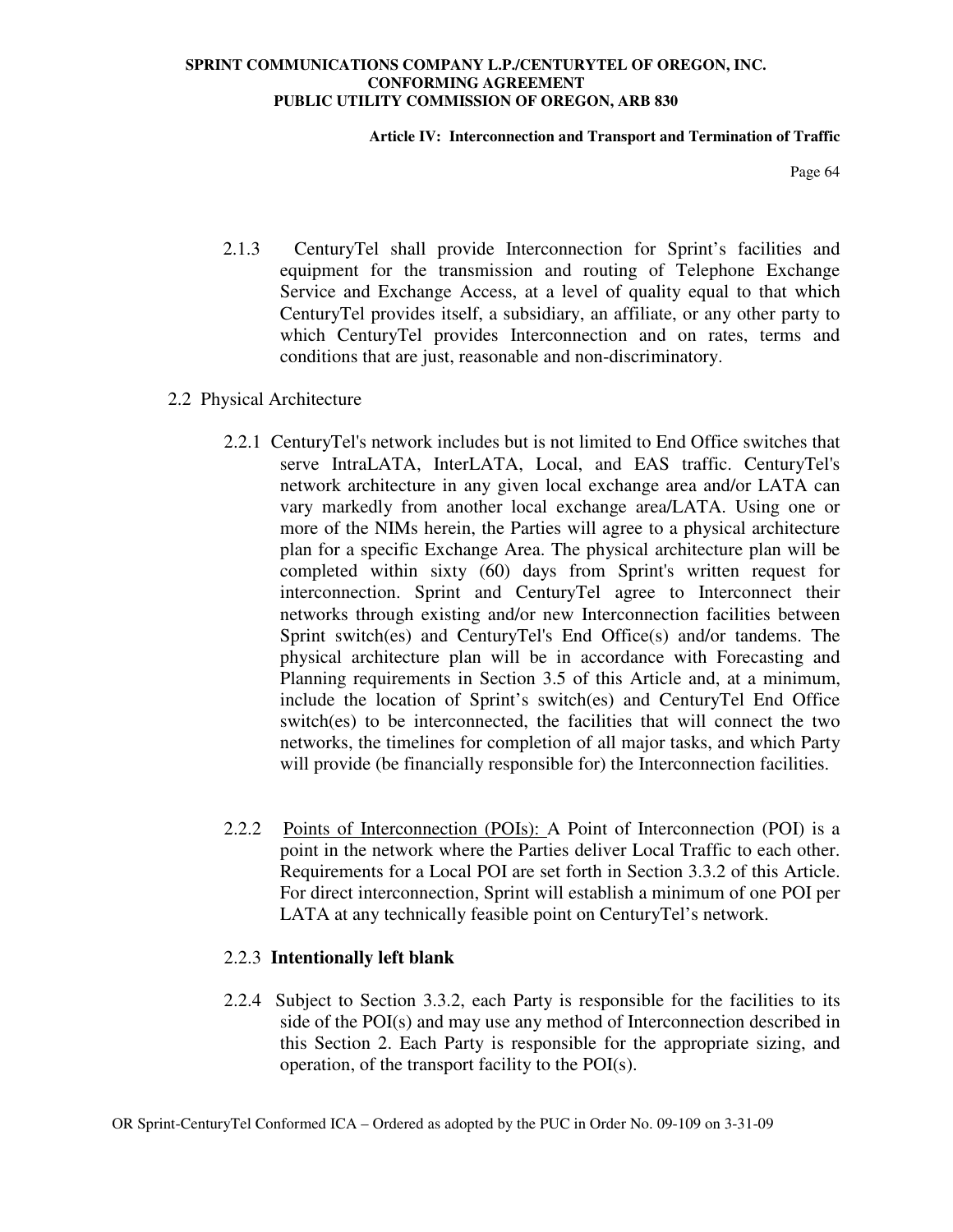### **Article IV: Interconnection and Transport and Termination of Traffic**

Page 65

- 2.2.5 Either Party, must provide thirty (30) days written notice of any changes to the physical architecture plan.
- 2.2.6 Each Party is solely responsible for the facilities that carry OS/DA, 911 or mass calling for their respective End User Customers. Notwithstanding the forgoing, Parties may secure facilities and or connectivity through mutual agreement.
- 2.2.7 Technical Interfaces
	- 2.2.7.1 Electrical handoffs at the POI(s) will be DS1 or DS3 as mutually agreed to by the parties. When a DS3 handoff is agreed to by the Parties, each Party will provide all required multiplexing at their respective end.
	- 2.2.7.2 Where available and upon the request of the other Party, each Party shall cooperate to ensure that its trunk groups are configured utilizing the B8ZS Extended Superframe protocol for 64 kbps Clear Channel Capability (64CCC) transmission to allow for ISDN interoperability between the Parties' respective networks. Trunk groups configured for 64CCC and carrying Circuit Switched Data (CSD) ISDN calls shall carry the appropriate Trunk Type Modifier in the CLCI-Message code. Trunk groups configured for 64CCC and not used to carry CSD ISDN calls shall carry a different appropriate Trunk Type Modifier in the CLCI-Message code.
- 2.3 Methods of Interconnection

## 2.3.1 Leased Facility Interconnection ("LFI")

2.3.1.1 Where facilities exist, either Party may lease facilities from the other Party, may lease facilities from a third party or may construct or otherwise self-provision facilities*.*

- 2.3.2 Fiber Meet Interconnection
	- 2.3.2.1 Fiber Meet Interconnection between CenturyTel and Sprint can occur at any technically feasible point(s) between a CenturyTel End Office and Sprint's premises within the local calling area. Sprint shall request a Fiber Meet Point of Interconnection by submitting a Bona Fide Request (BFR).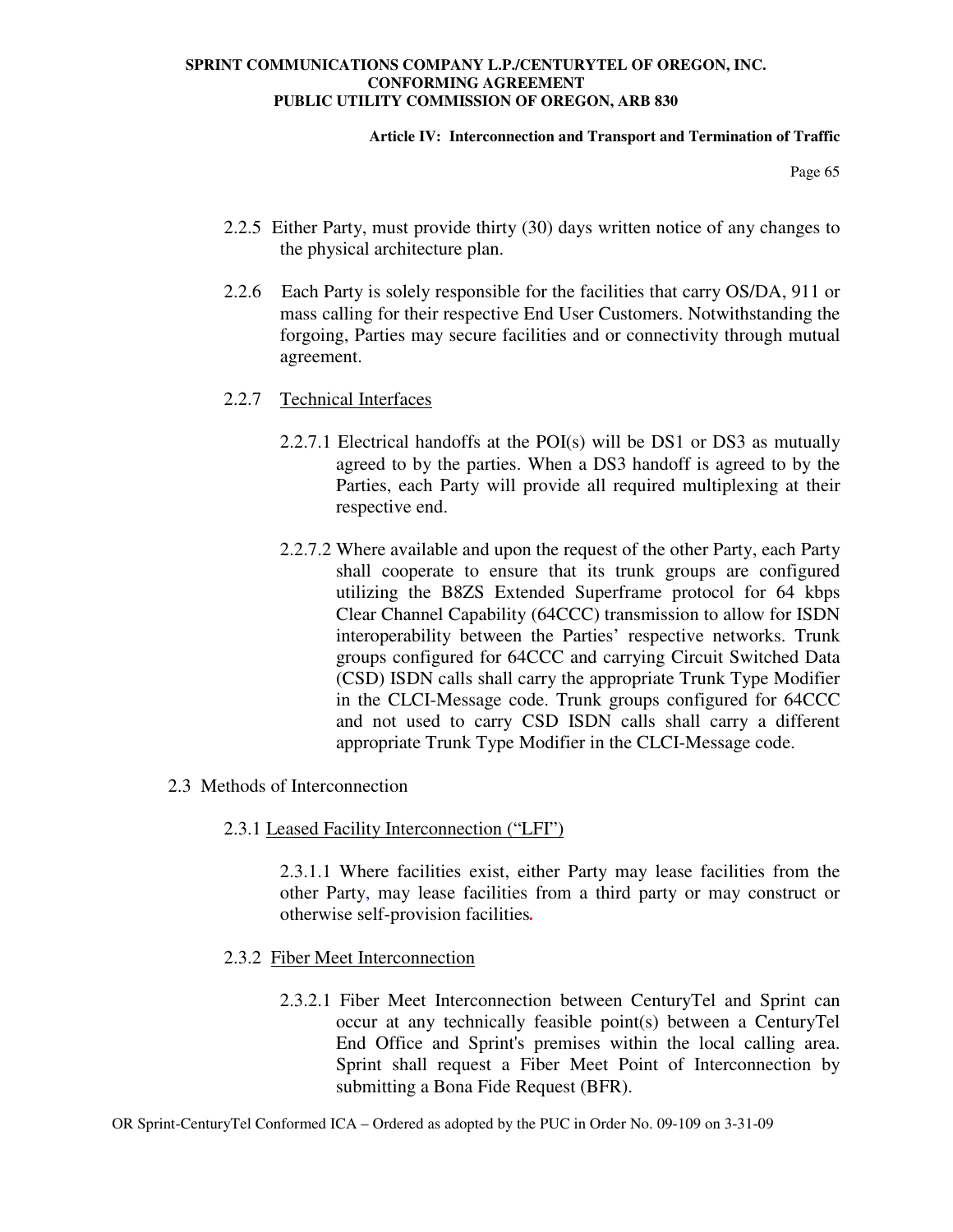#### **Article IV: Interconnection and Transport and Termination of Traffic**

Page 66

- 2.3.2.2 Where the Parties interconnect their networks pursuant to a Fiber Meet, the Parties shall jointly engineer and operate this Interconnection as a Synchronous Optical NETwork (SONET) ring or single point-to-point linear SONET system. Administrative control of the SONET system shall be mutually agreed upon by the Parties. Only Interconnection trunks or trunks used to provide ancillary services as described in Section 3 of this Article shall be provisioned over this facility.
- 2.3.2.3 Neither Party will be given the IP address or allowed to access the Data Communications Channel (DCC) of the other Party's Fiber Optic Terminal (FOT). The Fiber Meet will be designed so that each Party may, as far as is technically feasible, independently select the transmission, multiplexing, and fiber terminating equipment to be used on its side of the POI(s). The Parties will work cooperatively to achieve equipment and vendor compatibility of the FOT equipment. Requirements for such Interconnection specifications will be defined in joint engineering planning sessions between the Parties. The Parties may share the investment of the fiber as mutually agreed. The Parties will use good faith efforts to develop and agree on these facility arrangements within ninety (90) days of the determination by the Parties that such specifications shall be implemented, and in any case, prior to the establishment of any Fiber Meet arrangements between them.
- 2.3.2.4 Intentionally Left Blank
- 2.3.2.5 The Sprint location includes FOTs, multiplexing and fiber required to terminate the optical signal provided from CenturyTel. This location is Sprint's responsibility to provision and maintain.
- 2.3.2.6 The CenturyTel location includes all CenturyTel FOTs, multiplexing and fiber required to terminate the optical signal provided from Sprint. This location is CenturyTel's responsibility to provision and maintain.
- 2.3.2.7 Pursuant to the mutually agreed upon implementation terms of Sprint's Fiber Meet BFR, CenturyTel and Sprint shall procure, install, and maintain the agreed-upon FOT equipment in each of their locations where the Parties established a Fiber Meet. Capacity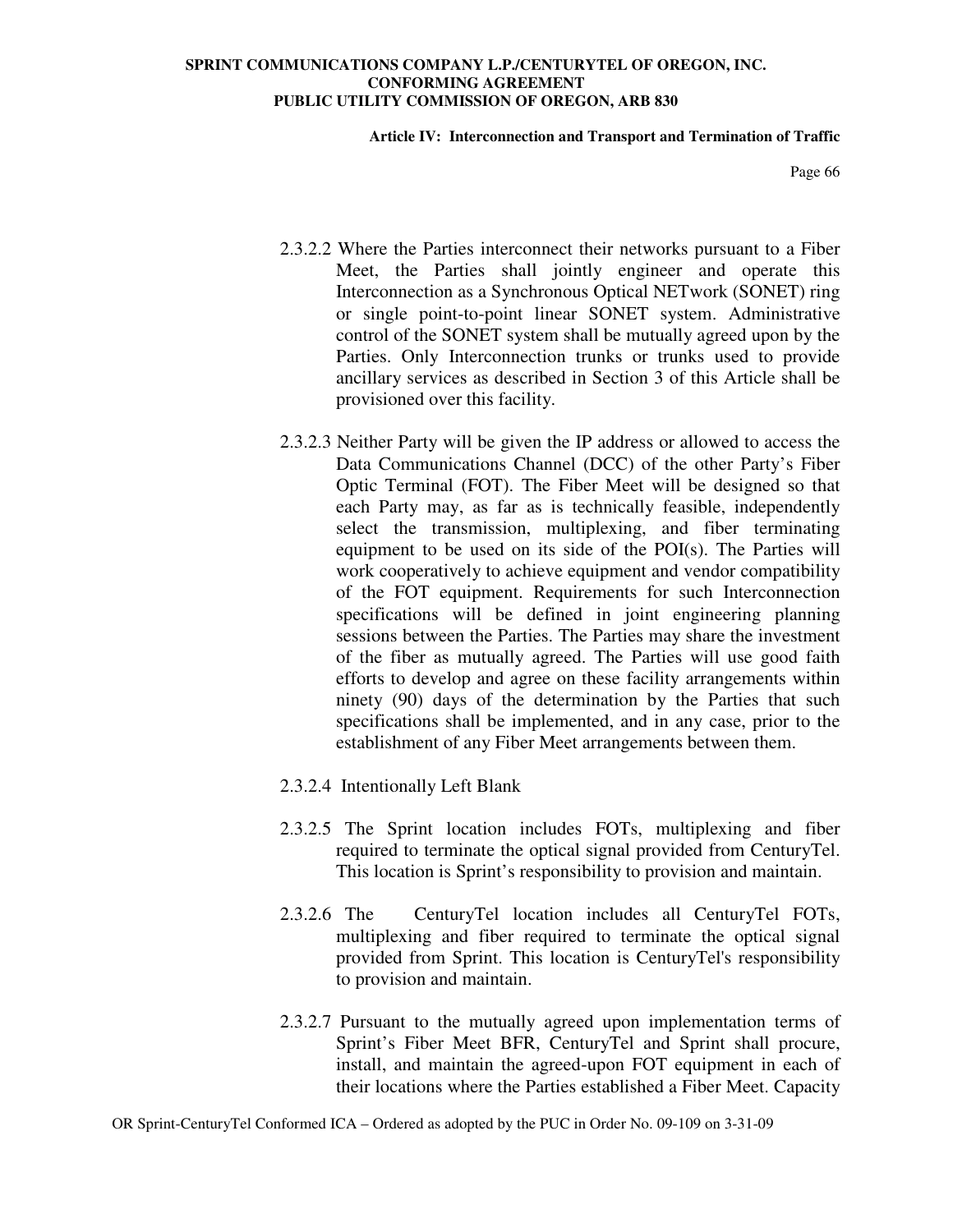### **Article IV: Interconnection and Transport and Termination of Traffic**

Page 67

shall be sufficient to provision and maintain all trunk groups prescribed by Section 3 of this Article for the purposes of Interconnection.

- 2.3.2.8 Each Party shall provide its own, unique source for the synchronized timing of its FOT equipment. At a minimum, each timing source must be Stratum-3 traceable and cannot be provided over DS0/DS1 facilities, via Line Timing; or via a Derived DS1 off of FOT equipment. Both Parties agree to establish separate and distinct timing sources that are not derived from the other, and meet the criteria identified above.
- 2.3.2.9 Sprint and CenturyTel will mutually agree on the capacity of the FOT(s) to be utilized based on equivalent DS1s or DS3s. Each Party will also agree upon the optical frequency and wavelength necessary to implement the Interconnection. The Parties will develop and agree upon methods for the capacity planning and management for these facilities, terms and conditions for over provisioning facilities, and the necessary processes to implement facilities as indicated below. These methods will meet quality standards as mutually agreed to by Sprint and CenturyTel.
- 2.4 Responsibilities of the Parties
	- 2.4.1 Sprint and CenturyTel shall work cooperatively to install and maintain a reliable network. Sprint and CenturyTel shall exchange appropriate information (e.g., maintenance contact numbers, network information, information required to comply with law enforcement and other security agencies of the federal and state government and such other information as the Parties shall mutually agree) to achieve this desired reliability.
	- 2.4.2 Sprint and CenturyTel will review engineering requirements as required and establish semi-annual forecasts for facilities utilization provided under this Article.
	- 2.4.3 Sprint and CenturyTel shall:
		- 2.4.3.1 Provide trained personnel with adequate and compatible test equipment to work with each other's technicians.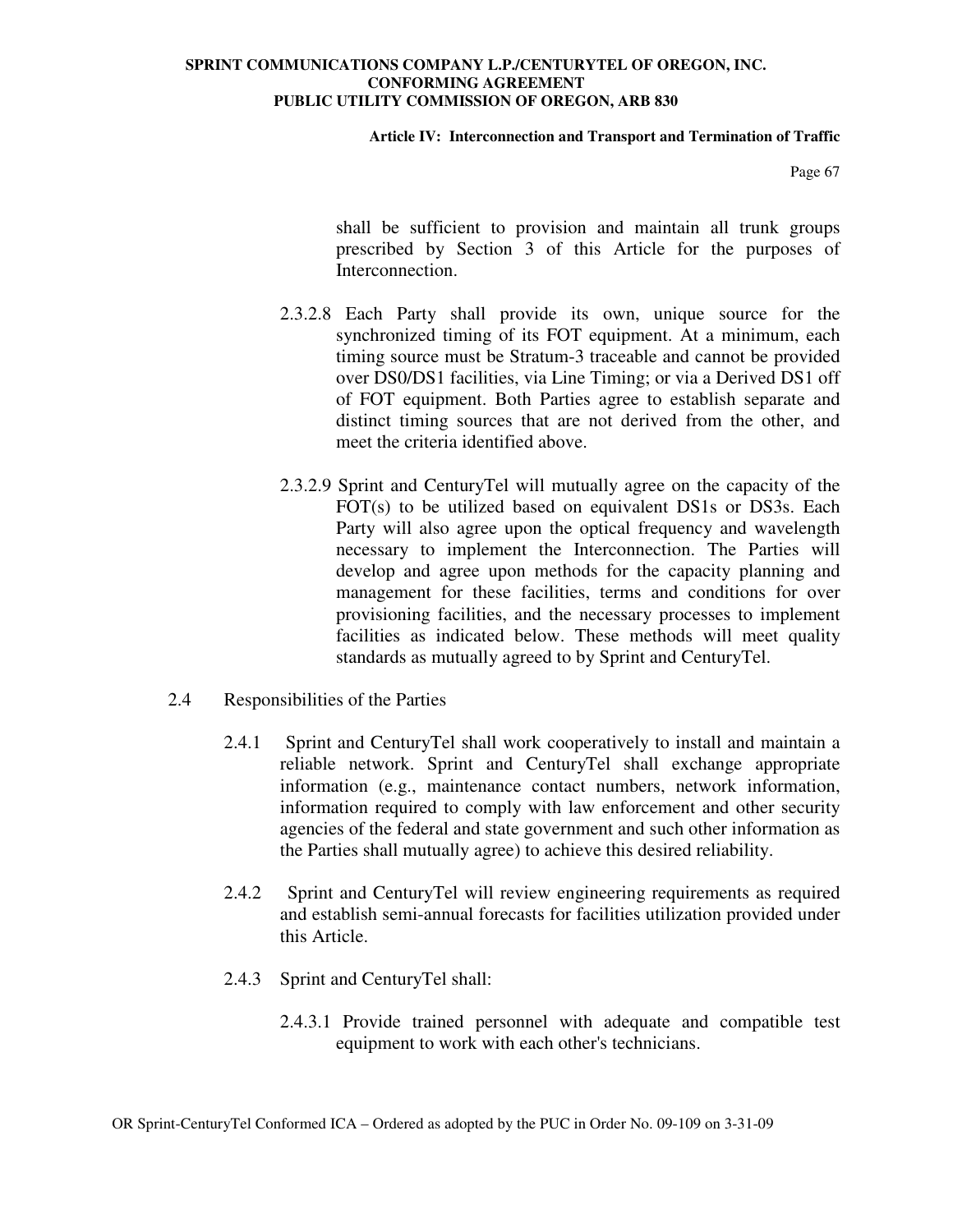### **Article IV: Interconnection and Transport and Termination of Traffic**

Page 68

- 2.4.3.2 Notify each other when there is any change affecting the service requested, including the due date.
- 2.4.3.3 Recognize that a facility handoff point must be agreed to that establishes the demarcation for maintenance and provisioning responsibilities for each party on their side of the POI.
- 2.5. Joint Facility Growth Planning
	- 2.5.1 The initial facilities deployed for each Interconnection shall be agreed to by the Parties. The following lists the criteria and processes needed to satisfy additional capacity requirements beyond the initial system.
	- 2.5.2 Criteria:
		- 2.5.2.1 Investment is to be minimized.
			- 2.5.2.2 Facilities will be planned for in accordance with the trunk forecasts exchanged between the Parties as described in Article III, Section 11 and Article IV, Section 3.5 and are to be deployed in accordance with the Processes described below.

# 2.5.3 Processes:

- 2.5.3.1 In addition to the joint trunk group forecasting established in Article III, Section 11, discussions to provide relief to existing facilities can be initiated by either party. Actual system augmentations will be initiated upon mutual agreement.
- 2.5.3.2 Both Parties will perform a joint validation to ensure current Interconnection facilities and associated trunks have not been overprovisioned. If any facilities and/or associated trunks are overprovisioned, they will be turned down where appropriate. Trunk design blocking criteria described in Section 3.6 of this Article will be used in determining trunk group sizing requirements and forecasts.
- 2.5.3.3 If, based on the forecasted equivalent DS-1 growth, the existing facilities are not projected to exhaust within one year, the Parties will suspend further relief planning on this Interconnection until a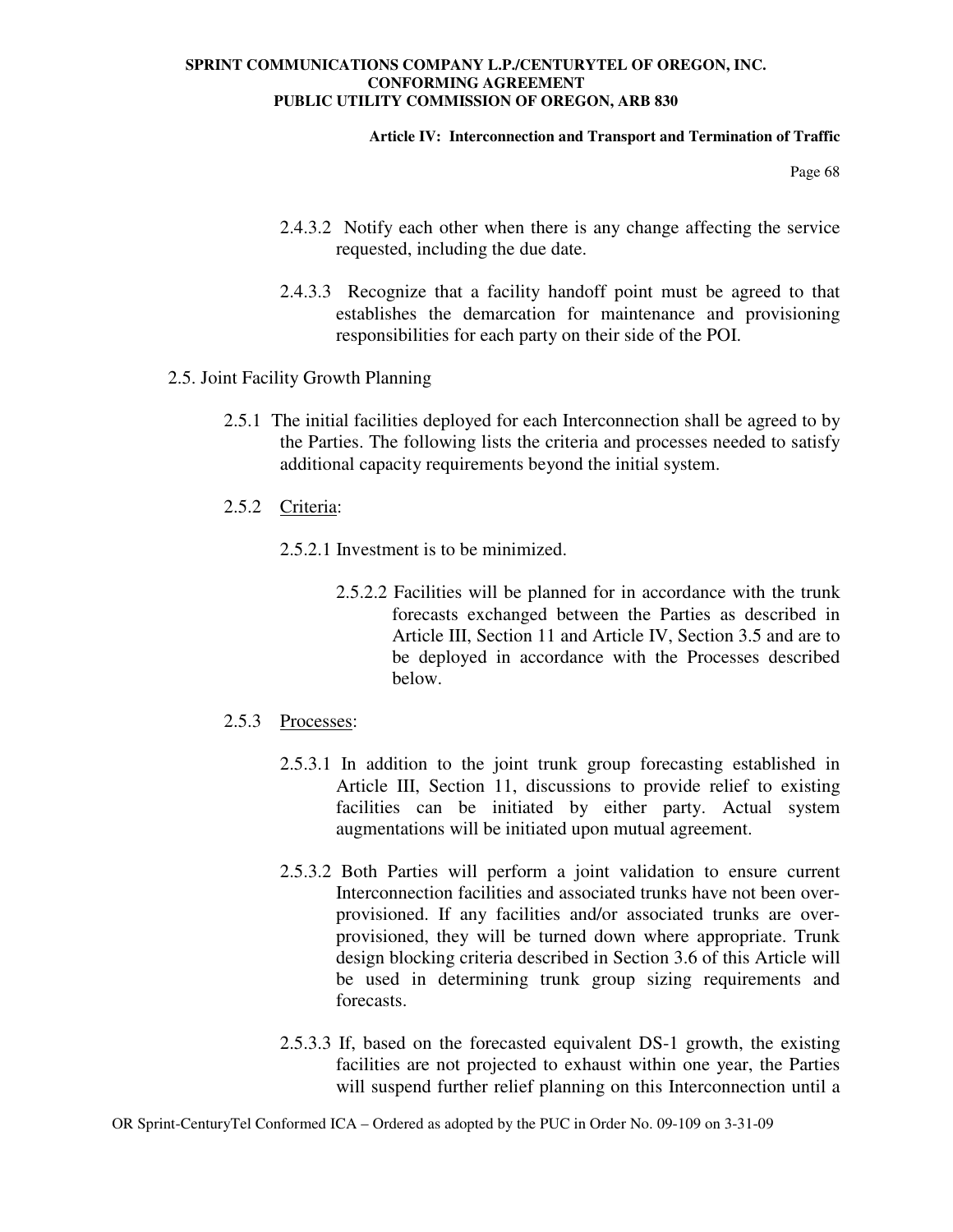### **Article IV: Interconnection and Transport and Termination of Traffic**

Page 69

date one (1) year prior to the projected exhaust date. If growth patterns change during the suspension period, either Party may reinitiate the joint planning process.

- 2.5.3.4 Both Parties will negotiate a project service date and corresponding work schedule to construct relief facilities prior to facilities exhaust.
- 2.5.3.5 The joint planning process/negotiations should be completed within two months of the initiation of such discussion.

## **3.0 INTERCONNECTION TRUNKING REQUIREMENTS**

### 3.1 Introduction

- 3.1.1 This Section 3 of Article IV sets forth terms and conditions for Interconnection provided by CenturyTel and Sprint.
- 3.1.2 This Section 3 of Article IV provides descriptions of the trunking requirements between Sprint and CenturyTel. All references to incoming and outgoing trunk groups are from the perspective of Sprint. The paragraphs below describe the required and optional trunk groups for local and mass calling.
- 3.1.3 Local trunk groups may only be used to transport traffic between the Parties' End User Customers pursuant to the terms of this Article.
- 3.2 One Way and Two Way Trunk Groups
	- 3.2.1 One-way trunk groups for ancillary services (e.g. mass calling) can be established between the Parties. Ancillary trunk groups will utilize Signaling System 7 (SS7) or multi-frequency (MF) signaling protocol, with SS7 signaling preferred whenever possible. The originating Party will have administrative control of one-way trunk groups.
	- 3.2.2 The Parties agree that two-way trunk groups for Local, IntraLATA and InterLATA traffic shall be established between a Sprint switch and a CenturyTel tandem switch or End Office switch pursuant to the terms of this Article. Trunks will utilize Signaling System 7 (SS7) or multi-

OR Sprint-CenturyTel Conformed ICA – Ordered as adopted by the PUC in Order No. 09-109 on 3-31-09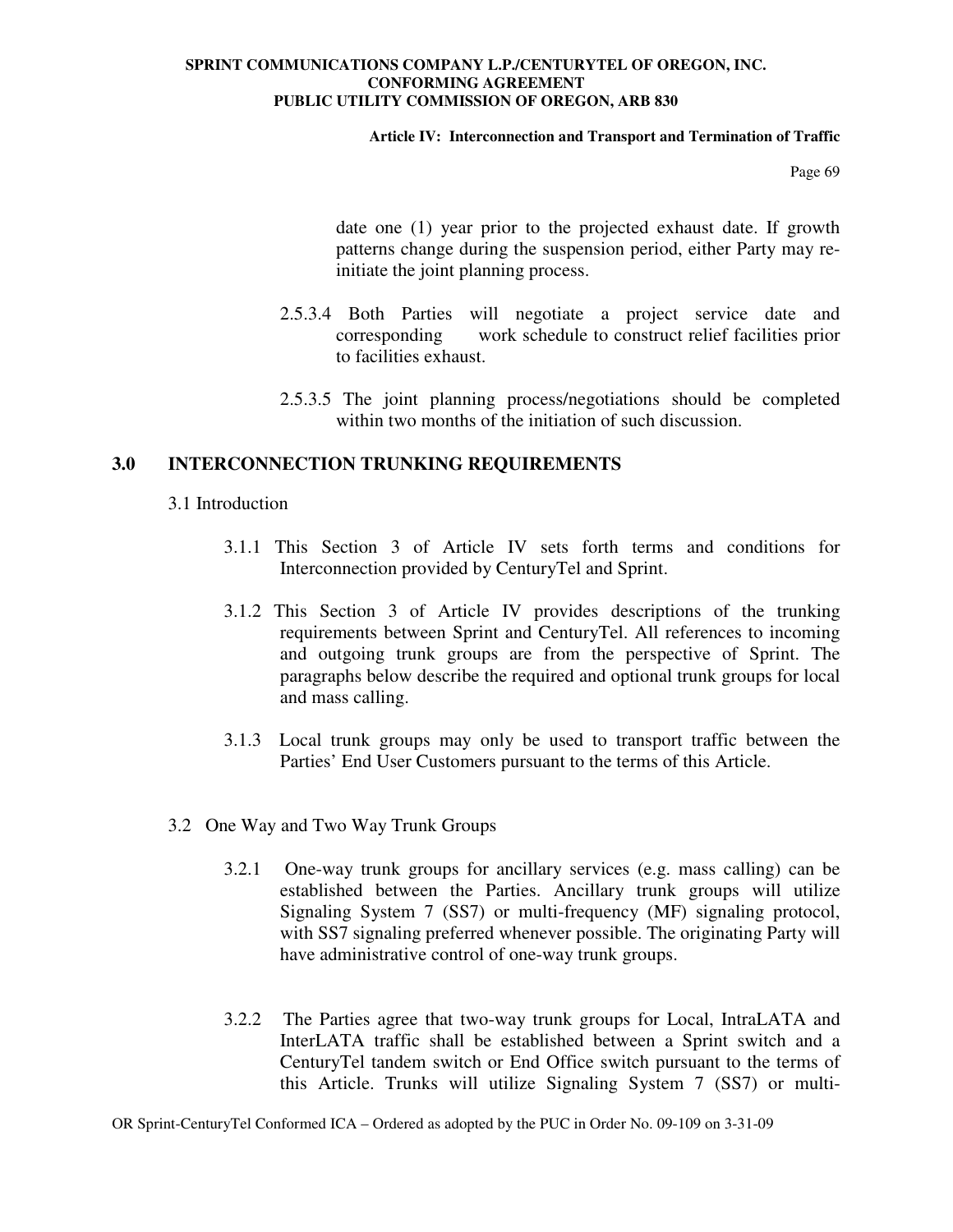### **Article IV: Interconnection and Transport and Termination of Traffic**

Page 70

frequency (MF) signaling protocol, with SS7 signaling being used whenever possible. Two-way trunking for Local Traffic will be jointly provisioned and maintained. For administrative consistency Sprint will have control for the purpose of issuing Access Service Requests (ASRs) on two-way groups. Either Party will also use ASRs to request changes in trunking. Both Parties reserve the right to issue ASRs, if so required, in the normal course of business.

- 3.2.3 Notwithstanding 3.2 above, the Parties recognize that certain technical and billing issues may necessitate the use of one-way trunking for an interim period. If either Party wants to provision its own one-way trunks, this must be agreed to by both Parties. The Parties will utilize the appropriate trunk configuration, whether one-way or two-way giving consideration to relevant factors, including but not limited to, existing network configuration, administrative ease, any billing system and/or technical limitations and network efficiency. Any disagreement regarding appropriate trunk configuration shall be subject to the dispute resolution process in Section 20 of Article III.
- 3.2.4 Separate local trunk groups may be established based on billing, signaling, and network requirements. The following is the current list of traffic types that require separate trunk groups, unless specifically stated otherwise in this Agreement:
	- 3.2.4.1 911/E911 trunks;
	- 3.2.4.2 Mass Calling Trunks, if applicable; and
	- 3.2.4.3 Toll Free Service trunks where Sprint provides such service to its customers.
- 3.2.5 Interconnection Facilities
	- 3.2.5.1Compensation for Interconnection Facilities is separate and distinct from any transport and termination per minute of use charges or an otherwise agreed upon Bill and Keep arrangement. To the extent that one Party provides a two-way Interconnection Facility, regardless of who the underlying carrier is, it may charge the other Party for its proportionate share of the recurring charges for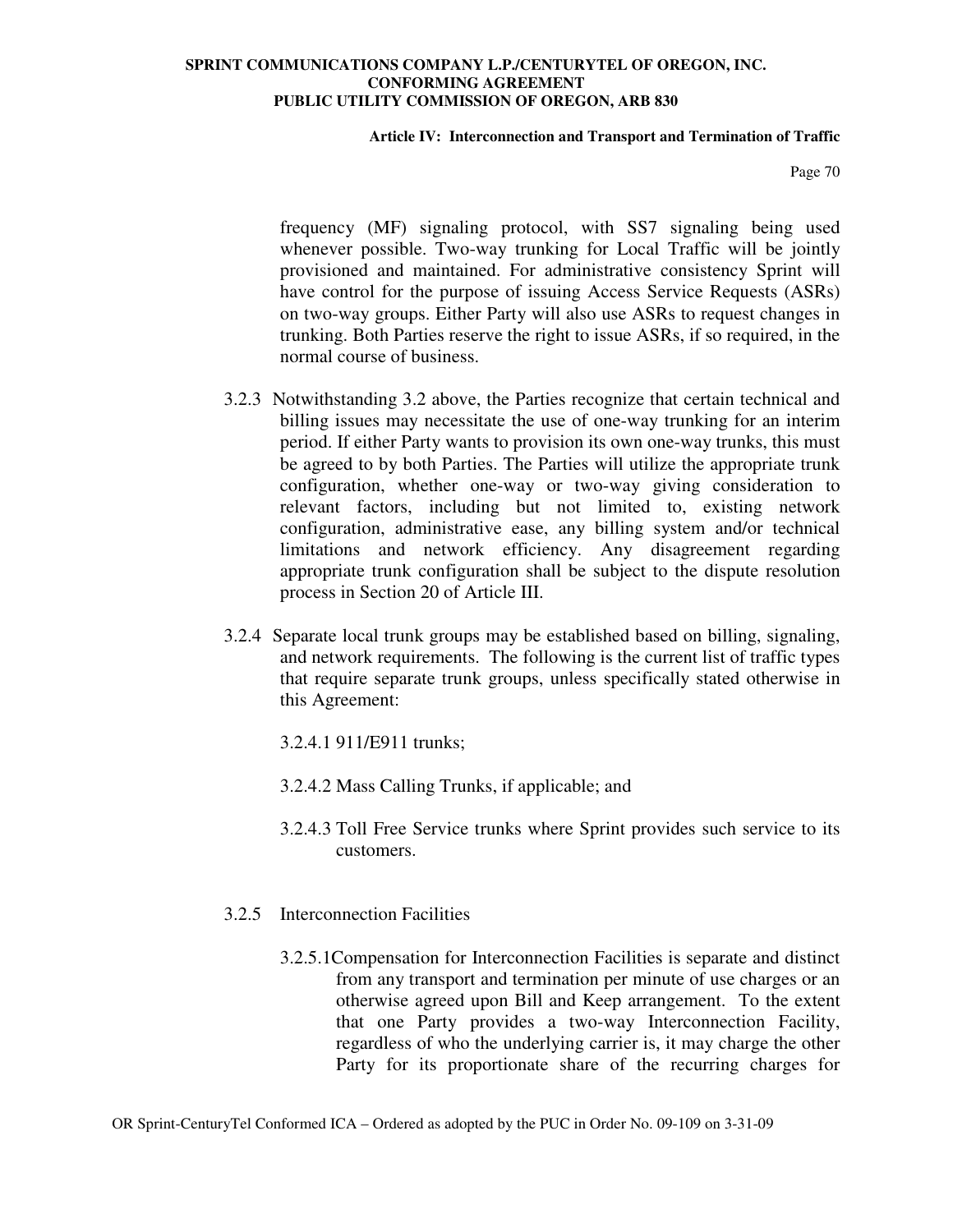### **Article IV: Interconnection and Transport and Termination of Traffic**

Page 71

Interconnection Facilities based on the other Party's percentage of the total sent Traffic.

- 3.2.5.2 When either one way or two-way Interconnection Facilities are utilized, each Party shall be financially responsible for the proportion of the Interconnection Facility used to transmit its originating Traffic.
- 3.2.5.3 A state-wide shared facilities factor may be agreed to by the Parties that represents each Party's proportionate use of all direct two-way Interconnection Facilities between the Parties. The shared facilities factor may be updated by the Parties annually based on current traffic study data, if requested by either Party in writing.
- 3.2.5.4 Interconnection Facilities that are leased from ILEC for interconnection purposes must be provided to Sprint at forwardlooking economic cost-based rates.
- 3.2.5.5 Notwithstanding any other provision of this Agreement or ILEC's tariff, if Sprint elects to order Interconnection Facilities from ILEC's access tariff or purchases the Interconnection Facility from ILEC under this Agreement the terms in this Section 3.2.5 will apply.

## 3.2.5.6INTENTIONALLY LEFT BLANK

- 3.3 Direct and Indirect Connection
	- 3.3.1 Indirect Network Connection

# 3.3.1.1 **INTENTIONALLY LEFT BLANK.**

3.3.1.2 Indirect Network Connection shall be accomplished by CenturyTel and Sprint each being responsible for the delivery and switching of its originated local traffic at the Tandem Switch serving the terminating parties switch. Each Party is responsible for the facilities to its side of the tandem. Each Party is responsible for the appropriate sizing, operation, and maintenance of the transport facility to the tandem. The Parties agree to enter into their own agreement with third party tandem providers.

OR Sprint-CenturyTel Conformed ICA – Ordered as adopted by the PUC in Order No. 09-109 on 3-31-09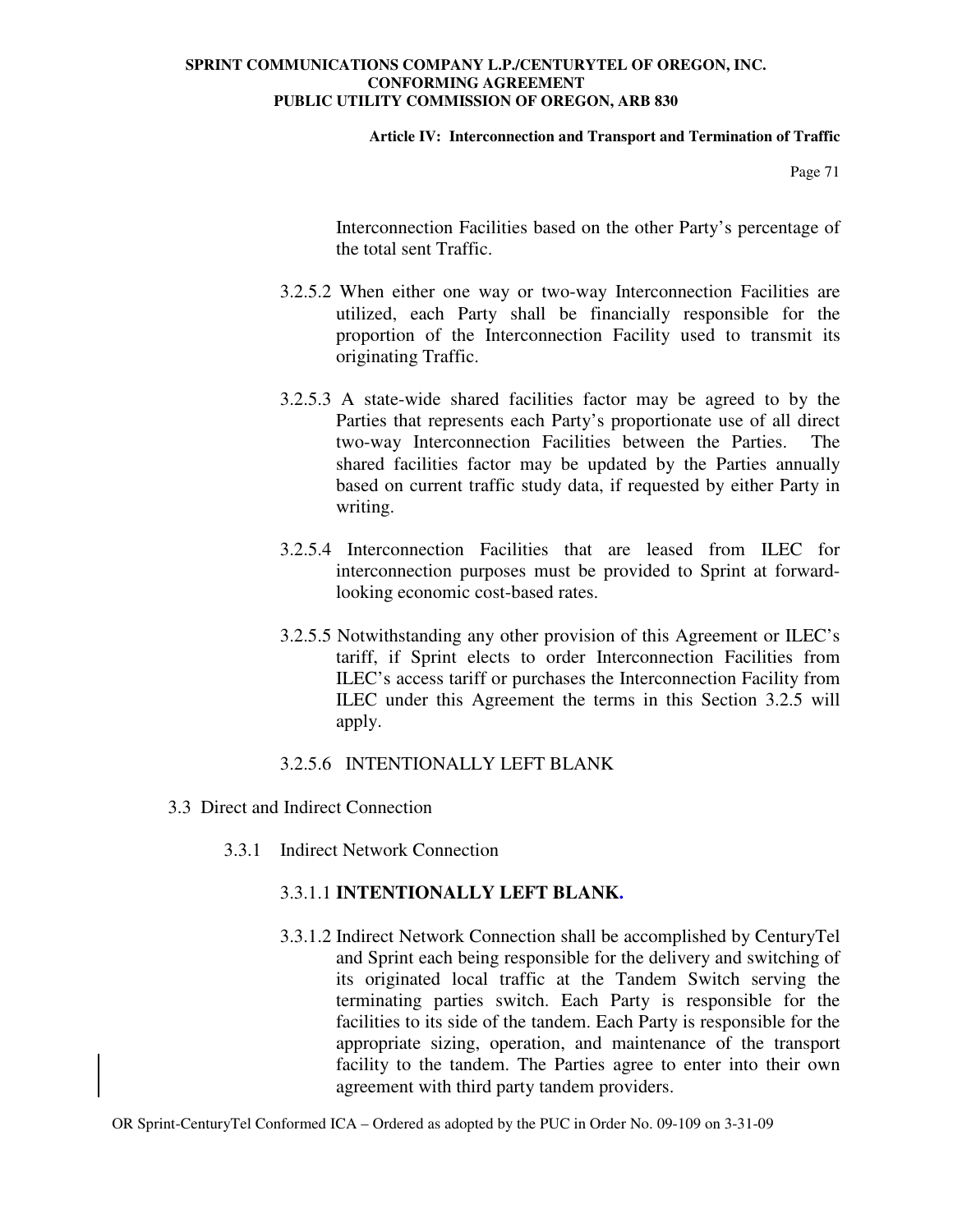### **Article IV: Interconnection and Transport and Termination of Traffic**

Page 72

# 3.3.1.3 INTENTIONALLY LEFT BLANK**.**

- 3.3.1.4 To the extent a Party combines Local Traffic and Jointly-Provided Switched Access Traffic on a single trunk group for indirect delivery through a tandem, the originating Party, at the terminating Party's request, will declare quarterly Percentages of Local Use (PLUs). Such PLUs will be verifiable with either call summary records utilizing Calling Party Number (CPN) information for jurisdictionalization of traffic or call detail samples. Call detail or direct jurisdictionalization using CPN information may be exchanged in lieu of PLU, if it is available. The terminating Party should apportion per minute of use (MOU) charges appropriately.
- 3.3.2. Direct Network Connection and Local Point of Interconnection (POI)

# 3.3.2.1 INTENTIONALLY LEFT BLANK.

- 3.3.2.2 At Sprint's request, a direct network connection shall be established by connecting Sprint's network to CenturyTel's network at any technically feasible point on CenturyTel's network.
	- 3.3.2.2.1 INTENTIONALLY LEFT BLANK.
- 3.3.2.3 The Direct Network Connection point established in Section 3.3.2.2 of this Article shall also be the Local POI. Each party shall be responsible for establishing and maintaining all facilities on its side of the Local POI. Each Party is responsible for the appropriate sizing, operation, and maintenance of the transport facility to the POI.

### 3.3.2.4 INTENTIONALLY LEFT BLANK.

3.3.2.5 All traffic received by CenturyTel on a direct End Office trunk group from Sprint must terminate in the End Office, i.e. no Tandem switching will be performed in the End Office. All traffic received by Sprint on the direct End Office trunk group from CenturyTel must terminate in the End Office, i.e., no Tandem switching will be performed in the End Office. Where End Office functionality is provided in a remote End Office of a host/remote

OR Sprint-CenturyTel Conformed ICA – Ordered as adopted by the PUC in Order No. 09-109 on 3-31-09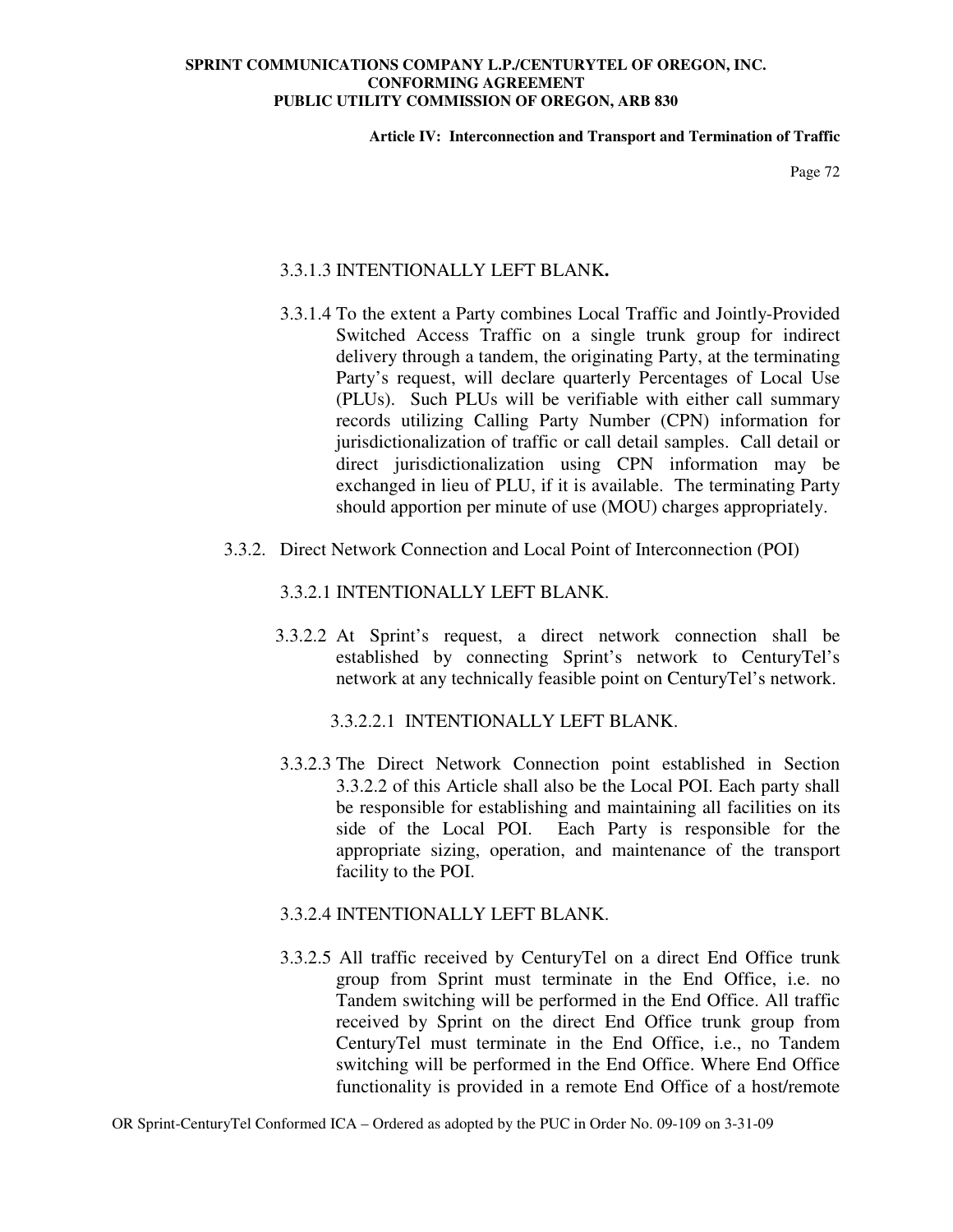### **Article IV: Interconnection and Transport and Termination of Traffic**

Page 73

configuration, the Interconnection for that remote End Office is only available at the host switch. The number of digits to be received by the terminating Party shall conform to standard industry practices; but in no case shall the number of digits be less than seven (7).

- 3.3.2.6 Sprint and CenturyTel shall, where applicable, make reciprocally available, the required trunk groups to handle different traffic types. Sprint and CenturyTel will support the provisioning of trunk groups that carry combined or separate Local Traffic. Notwithstanding the above, CenturyTel requires separate trunk groups from Sprint to originate and terminate Non-Local Traffic calls and to provide Switched Access Service to IXCs. To the extent Sprint desires to have any IXCs originate or terminate switched access traffic to or from Sprint, using jointly provided switched access facilities routed through a CenturyTel access tandem, it is the responsibility of Sprint to arrange for such IXC to issue an ASR to CenturyTel to direct CenturyTel to route the traffic. If CenturyTel does not receive an ASR from the IXC, CenturyTel will initially route the switched access traffic between the IXC and Sprint. If the IXC subsequently indicates that it does not want the traffic routed to or from Sprint, CenturyTel will not route the traffic.
	- 3.3.2.6.1 Each Party agrees to route traffic only over the proper jurisdictional trunk**.**
	- 3.3.2.6.2 Each Party shall only deliver traffic over the local connection trunk groups to the other Party's access tandem for those publicly-dialable NXX Codes served by end offices that directly subtend the access tandem or to those wireless service providers that directly subtend the access tandem.
	- 3.3.2.6.3 This Agreement may be used to exchange Traffic, regardless of jurisdiction or technology. Initially, Sprint will not use this interconnection arrangement to exchange traffic subject to access charges. If Sprint intends to use this interconnection arrangement to exchange traffic subject to access charges, the Parties will work cooperatively to develop mutually agreed upon processes and terms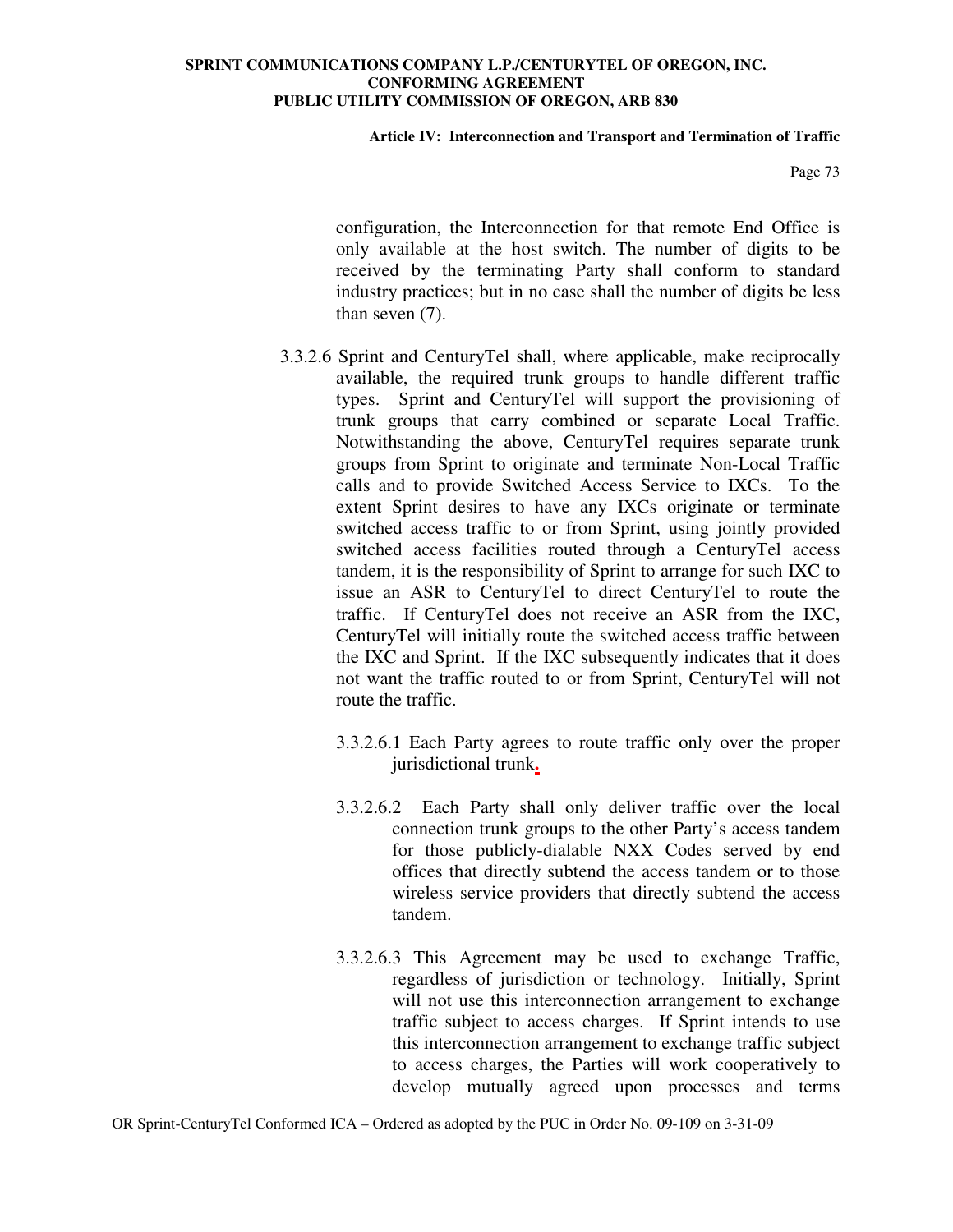### **Article IV: Interconnection and Transport and Termination of Traffic**

Page 74

necessary to affect such exchange. Such processes shall address, but not be limited to, the identification and measurement of traffic that goes over each trunk, the use of factors, auditing provisions, the type of traffic, the jurisdiction of traffic, and the amount or volume of traffic. If the Parties are unable to agree upon such terms and processes, the Dispute Resolution Procedures under Section 20 of Article III will be invoked. Until such time, neither Party shall route Switched Access Service traffic over local connection trunks or Local Traffic over Switched Access Service trunks

## 3.4 Trunk Groups

- 3.4.1 The following trunk groups shall be used to exchange local traffic between Sprint and CenturyTel.
- 3.4.2 Local Interconnection Trunk Group(s)

# 3.4.2.1 Direct End Office Trunking

# 3.4.2.1.1 INTENTIONALLY LEFT BLANK

- 3.4.3 Where either Party offers direct or ported local service to end users, that Party must maintain network facilities (whether owned or leased) used to actively provide, in part, local Telecommunications Services in the geographic area where service is offered.
- 3.4.4 Sprint shall provide all SS7 signaling information including, without limitation, charge number and originating line information (OLI). For terminating FGD, CenturyTel will pass all SS7 signaling information including, without limitation, CPN if it receives CPN from FGD carriers. All privacy indicators will be honored. Where available, network signaling information such as transit network selection (TNS) parameter, carrier identification codes (CIC) (CCS platform) and CIC/OZZ information (non-SS7 environment) will be provided by Sprint wherever such information is needed for call routing or billing. The Parties will follow all OBF adopted standards pertaining to TNS and CIC/OZZ codes.
- 3.4.5 High Volume (HV) / Mass Calling (Choke) Trunk Group: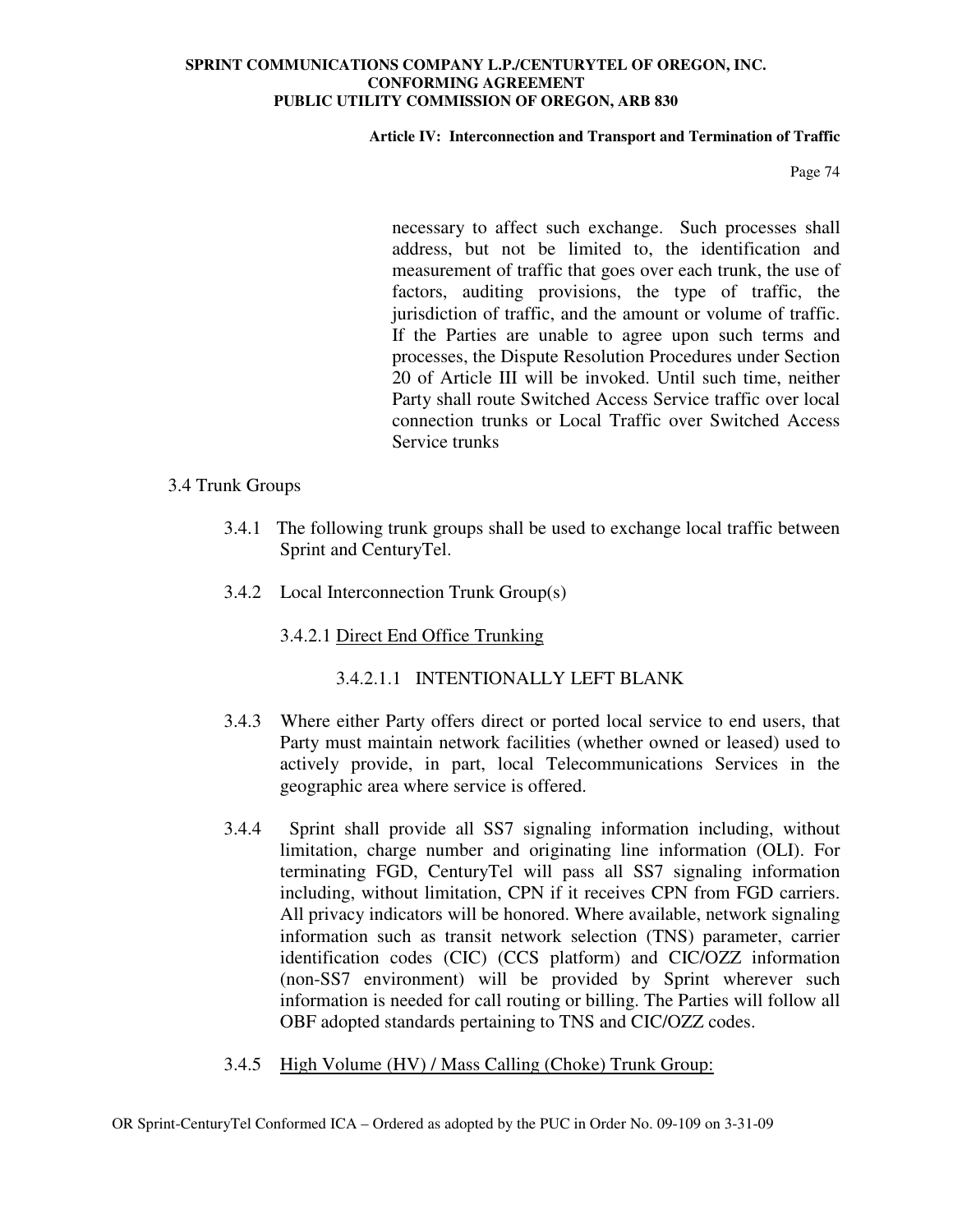### **Article IV: Interconnection and Transport and Termination of Traffic**

Page 75

- 3.4.5.1 If Sprint should acquire a HV/Mass Calling customer, i.e. an ISP or a radio station, Sprint shall provide written notification to CenturyTel.
- 3.5 Forecasting and Planning Responsibilities
	- 3.5.1 Sprint agrees to provide an initial forecast for establishing the initial Interconnection facilities pursuant to Article III, Section 11. CenturyTel shall review this forecast, and if it has any additional information that will change the forecast shall provide this information to Sprint. The Parties recognize that, to the extent historical traffic data can be shared between the Parties, the accuracy of the forecasts will improve. Sprint shall provide subsequent forecasts on a semi-annual basis. Sprint forecasts should include yearly forecasted trunk quantities for all appropriate trunk groups described in this section for a minimum of three years. Forecasts shall be non-binding on both CenturyTel and Sprint. CenturyTel shall take Sprint's forecasts into consideration in its network planning, and shall exercise its best efforts to provide the quantity of interconnection trunks and facilities forecasted by the Sprint. However, the development and submission of forecasts shall not replace the ordering process in place for interconnection trunks and facilities, and the provision of the forecasted quantity of interconnection trunks and facilities is subject both to capacity existing at the time the order is submitted as well as to the demonstrated need based on the fill rate of the existing trunks and facilities. Furthermore, the development and receipt of forecasts does not imply any liability for failure to perform if capacity is not available for use at the forecasted time.
	- 3.5.2 Parties shall use commercially reasonable efforts to include in semi-annual forecasts the following:
		- 3.5.2.1 Yearly forecasted trunk quantities (which include measurements that reflect actual, End Office Local Interconnection trunks, and Tandem subtending Local Interconnection End Office equivalent trunk requirements) for a minimum of three (current and plus 1 and plus 2) years; and
		- 3.5.2.2 A description of major network projects anticipated for the following six (6) months. Major network projects include trunking or network rearrangements, shifts in anticipated traffic patterns, orders greater than four (4) DS1's, or other activities that are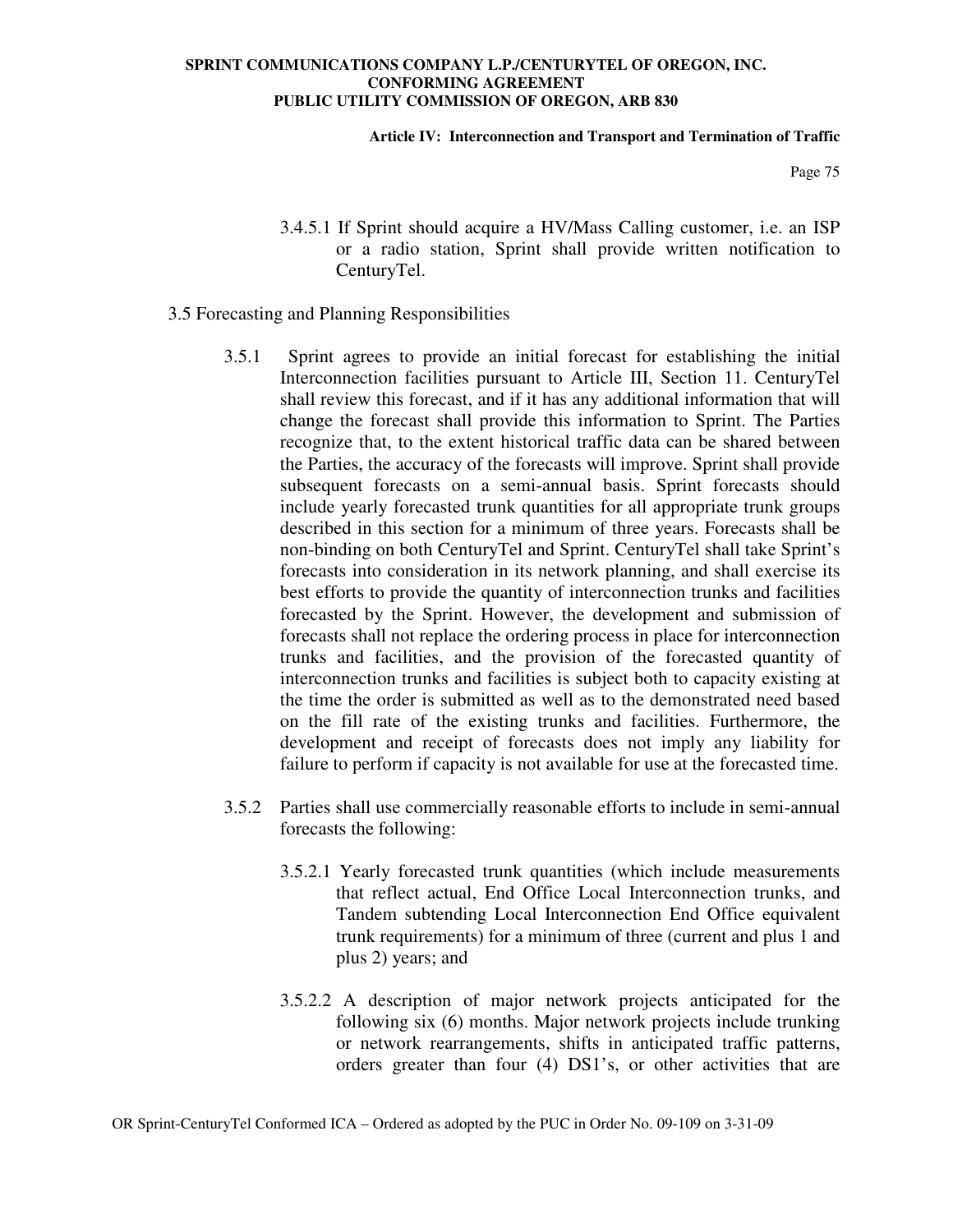### **Article IV: Interconnection and Transport and Termination of Traffic**

Page 76

reflected by a significant increase or decrease in trunking demand for the following forecasting period.

- 3.5.3 The Parties shall agree on a forecast provided above to ensure efficient utilization of trunks. Orders for trunks that exceed forecasted quantities for forecasted locations will be accommodated as facilities and/or equipment becomes available. Parties shall make all reasonable efforts and cooperate in good faith to develop alternative solutions to accommodate orders when facilities are not available.
- 3.5.4 Sprint shall be responsible for forecasting two-way trunk groups. CenturyTel shall be responsible for forecasting and servicing the one-way trunk groups terminating to Sprint and Sprint shall be responsible for forecasting and servicing the one-way trunk groups terminating to CenturyTel, unless otherwise specified in this section. Standard trunk traffic engineering methods will be used by the Parties.
- 3.5.5 If forecast quantities are in dispute, the Parties shall meet, either in person or via conference call, to reconcile the differences.
- 3.5.6 Each Party shall provide a specified point of contact for planning, forecasting and trunk servicing purposes.
- 3.5.7 CenturyTel shall attempt to meet Sprint's requests for interconnection using Currently Available facilities and capacity. However, if CenturyTel refuses a Sprint request due to lack of facilities or lack of capacity, Sprint may request to work with CenturyTel to establish a construction plan.
- 3.5.8 Notwithstanding the above, if Sprint determines to offer local exchange service within a CenturyTel area, EAS to a CenturyTel' area or otherwise assign numbers rated to the CenturyTel exchange, Sprint shall provide thirty (30) days written notice to CenturyTel of the need to establish Interconnection Such request shall include (i) Sprint's Switch address, type, and CLLI; (ii) Sprint's requested Interconnection activation date; and (iii) a non-binding forecast of Sprint's trunking and facilities requirements.
	- 3.5.8.1 Upon receipt of CLEC's notice to interconnect, the Parties shall schedule a meeting to negotiate and mutually agree on the network architecture (including trunking) to be documented as discussed above.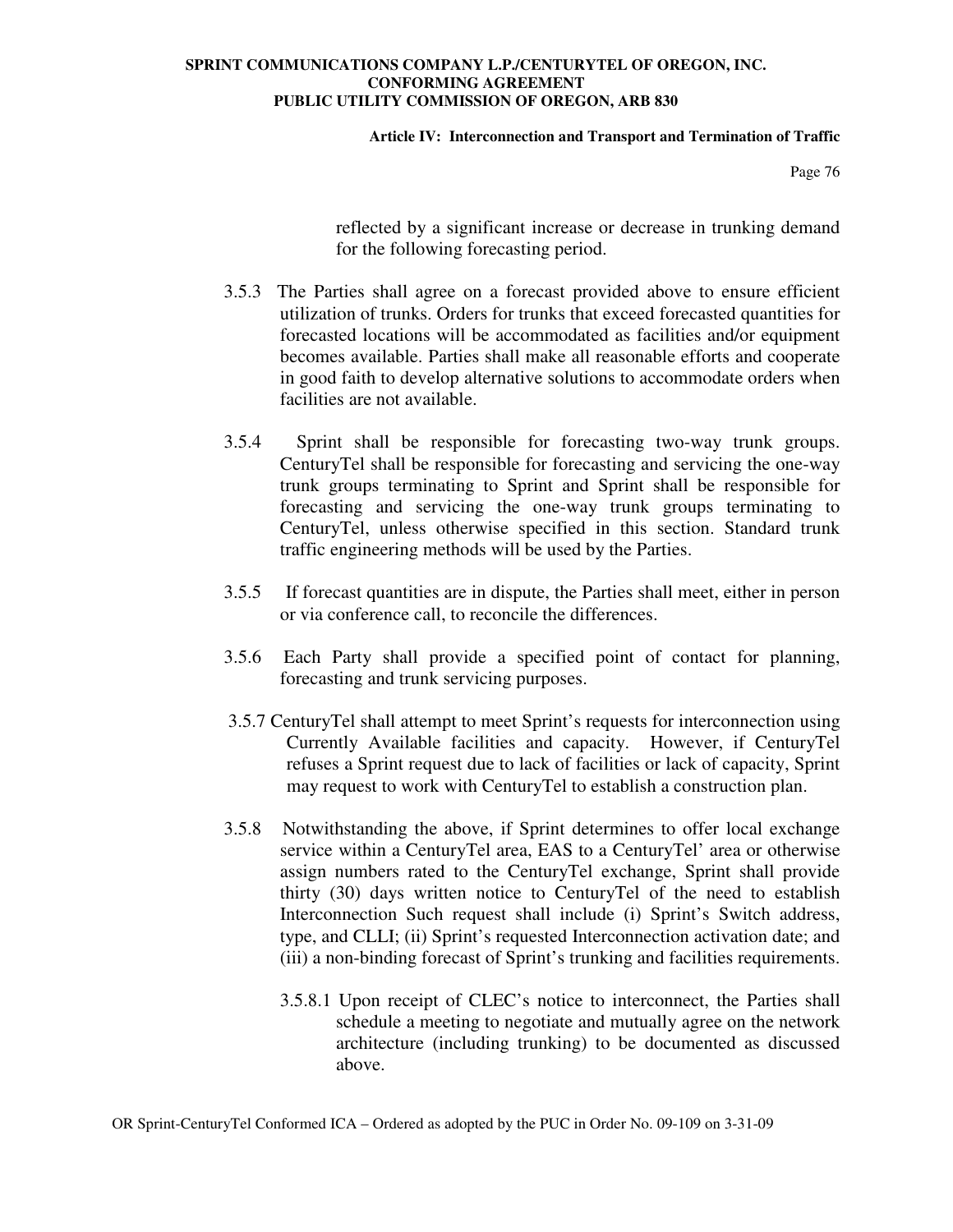### **Article IV: Interconnection and Transport and Termination of Traffic**

Page 77

3.5.8.2 If Sprint deploys additional switches after the Effective Date or otherwise wishes to establish Interconnection with additional CenturyTel Central Offices, Sprint shall provide written notice to CenturyTel to establish such Interconnection. The terms and conditions of this Agreement shall apply to such Interconnection. If CenturyTel deploys additional End Office switches in a local exchange after the effective date or otherwise wishes to establish Interconnection with additional Sprint Central Offices in such local exchange, CenturyTel shall be entitled, upon written notice to CLEC, to establish such Interconnection and the terms and conditions of this Agreement shall apply to such Interconnection.

# 3.6 Trunk Design Blocking Criteria

3.6.1 In accordance with industry traffic engineering standards, trunk requirements for forecasting and servicing shall be based on the blocking objectives shown in Table 1. Trunk requirements shall be based upon time consistent average busy season busy hour twenty-one (21) day averaged loads applied to industry standard Neal-Wilkinson Trunk Group Capacity algorithms (use medium day-to-day variation and 1.0 peakedness factor until actual traffic data is available) or equivalent Erlang B or Poisson factors.

| TARLE <sub>1</sub>                                             |                           |  |  |  |
|----------------------------------------------------------------|---------------------------|--|--|--|
| Trunk Group Type                                               | Design Blocking Objective |  |  |  |
| Local Direct End Office (Primary High) as mutually agreed upon |                           |  |  |  |
| Local Direct End Office (Final)                                | $1\%$                     |  |  |  |

# 3.7 Trunk Servicing

- 3.7.1 Orders between the Parties to establish, add, change or disconnect trunks shall be processed by using an Access Service Request (ASR). Sprint will have administrative control for the purpose of issuing ASR's on two-way trunk groups. Where one-way trunks are used (as discussed in Section 3.2 of this Article), CenturyTel will issue ASRs for trunk groups for traffic that originates from CenturyTel and terminates to Sprint. The Parties agree that neither Party shall alter trunk sizing without first conferring with the other Party.
- 3.7.2 Both Parties will jointly manage the capacity of Local Interconnection Trunk Groups. Either Party may send an ASR to the other Party to trigger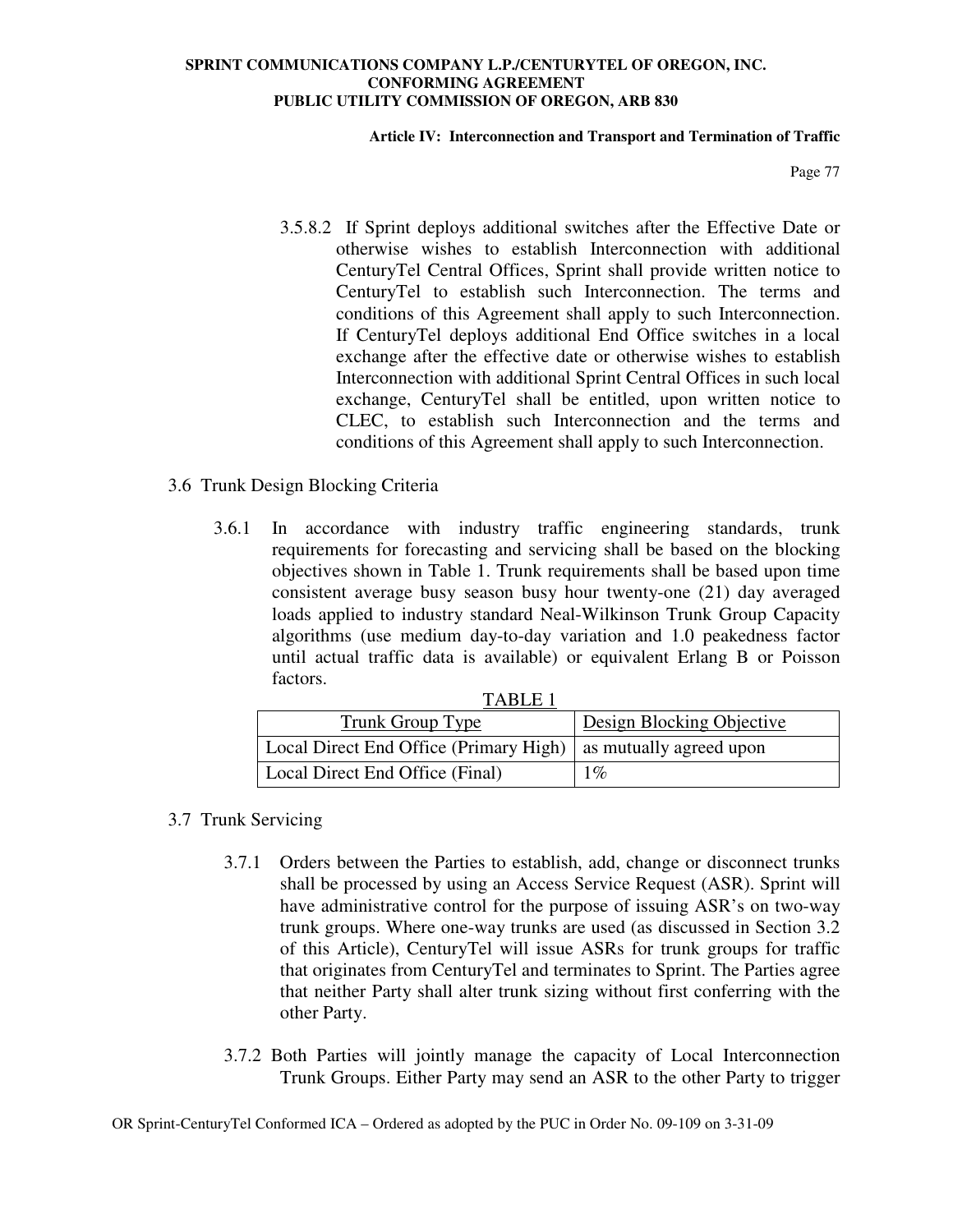### **Article IV: Interconnection and Transport and Termination of Traffic**

Page 78

changes to the Local Interconnection Trunk Groups based on capacity assessment.

- 3.7.3 Underutilization:
	- 3.7.3.1 Underutilization of Interconnection trunks and facilities exists when provisioned capacity is greater than the current need. This over provisioning is an inefficient deployment and use of network resources and results in unnecessary costs. Those situations where more capacity exists than actual usage requires will be handled in the following manner:
		- 3.7.3.1.1 If a trunk group is under 65 percent (65%) of BHCCS capacity on a monthly average basis, for each month of any three (3) consecutive month's period, either Party may request the issuance of an order to resize the trunk group, which shall be left with not less than 35 percent (35%) excess capacity. In all cases grade of service objectives shall be maintained.
		- 3.7.3.1.2 Either Party may send an ASR to the other Party to trigger changes to the Local Interconnection Trunk Groups based on capacity assessment. Upon receipt of an ASR the receiving Party will issue an ASR to the other Party within twenty (20) business days after receipt of the initiating ASR.
		- 3.7.3.1.3 Upon review of the ASR if a Party does not agree with the resizing, the Parties will schedule a joint planning discussion within twenty (20) business days. The Parties will meet to resolve and mutually agree to the disposition of the initiating ASR.
- 3.8 Sprint will be responsible for engineering its network on its side of the Point of Interconnection (POI). CenturyTel will be responsible for engineering its network on its side of the POI.
- 3.9 Where facilities are available, due dates for the installation of Local Interconnection Trunks covered by this section shall be shall be in accordance with the CenturyTel Service Guide. If either Sprint or CenturyTel is unable to or not ready to perform Acceptance Tests, or is unable to accept the Local

OR Sprint-CenturyTel Conformed ICA – Ordered as adopted by the PUC in Order No. 09-109 on 3-31-09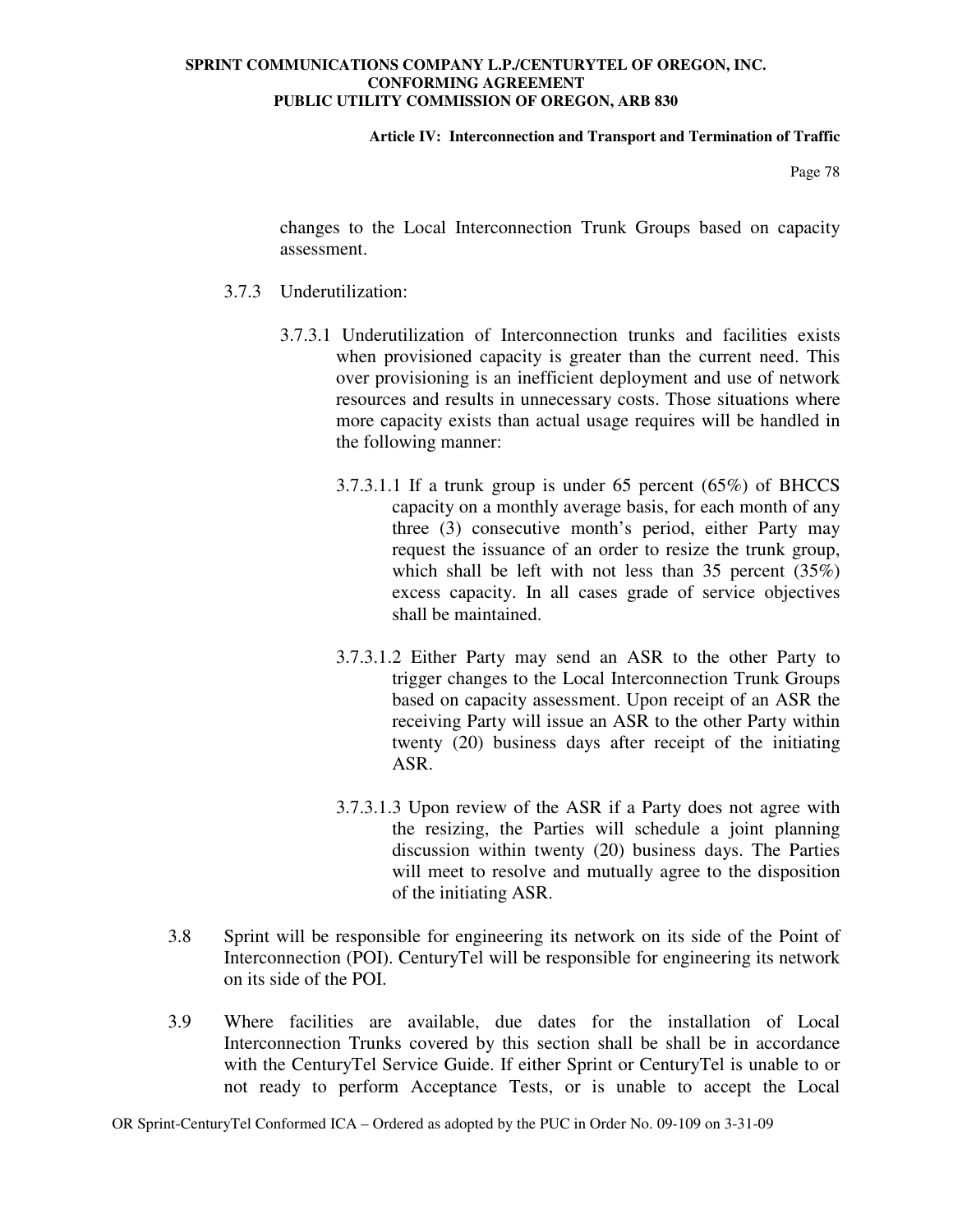### **Article IV: Interconnection and Transport and Termination of Traffic**

Page 79

Interconnection Service Arrangement trunk(s) by the due date, the Parties will reschedule a mutually acceptable date.

- 3.10 Utilization shall be defined as Trunks Required as a percentage of Trunks In Service. Trunks Required shall be determined using methods described in Section 3.5 of this Article using Design Blocking Objectives stated in Section 3.6 of this Article.
	- 3.10.1 Should Sprint request trunking from CenturyTel in excess of the industry traffic engineering design blocking standard, CenturyTel is not obligated to provide such trunking unless Sprint agrees in writing to pay for the excess trunking on the CenturyTel side of the POI.
- 3.11 Trunk Data Exchange
	- 3.11.1 Each Party agrees to service trunk groups to the foregoing blocking criteria in a timely manner when trunk groups exceed measured blocking thresholds on an average time consistent busy hour for a twenty-one (21) day study period. The Parties agree that twenty-one (21) days is the study period duration objective. However, a study period on occasion may be less than twenty-one (21) days but at minimum must be at least three (3) business days to be utilized for engineering purposes, although with less statistical confidence.
	- 3.11.2 Exchange of traffic data enables each Party to make accurate and independent assessments of trunk group service levels and requirements. Parties agree to establish a timeline for implementing an exchange of traffic data. Implementation shall be within three (3) months of the date, or such date as agreed upon, that the trunk groups begin passing live traffic. The traffic data to be exchanged will be the Originating Attempt Peg Count, Usage (measured in Hundred Call Seconds), Overflow Peg Count, and Maintenance Usage (measured in Hundred Call Seconds) on a seven (7) day per week, twenty-four (24) hour per day, fifty-two (52) weeks per year basis. These reports shall be made available on a semi-annual basis upon request. Exchange of data on one-way groups is optional.
- 3.12. Network Management
	- 3.12.1 Restrictive Controls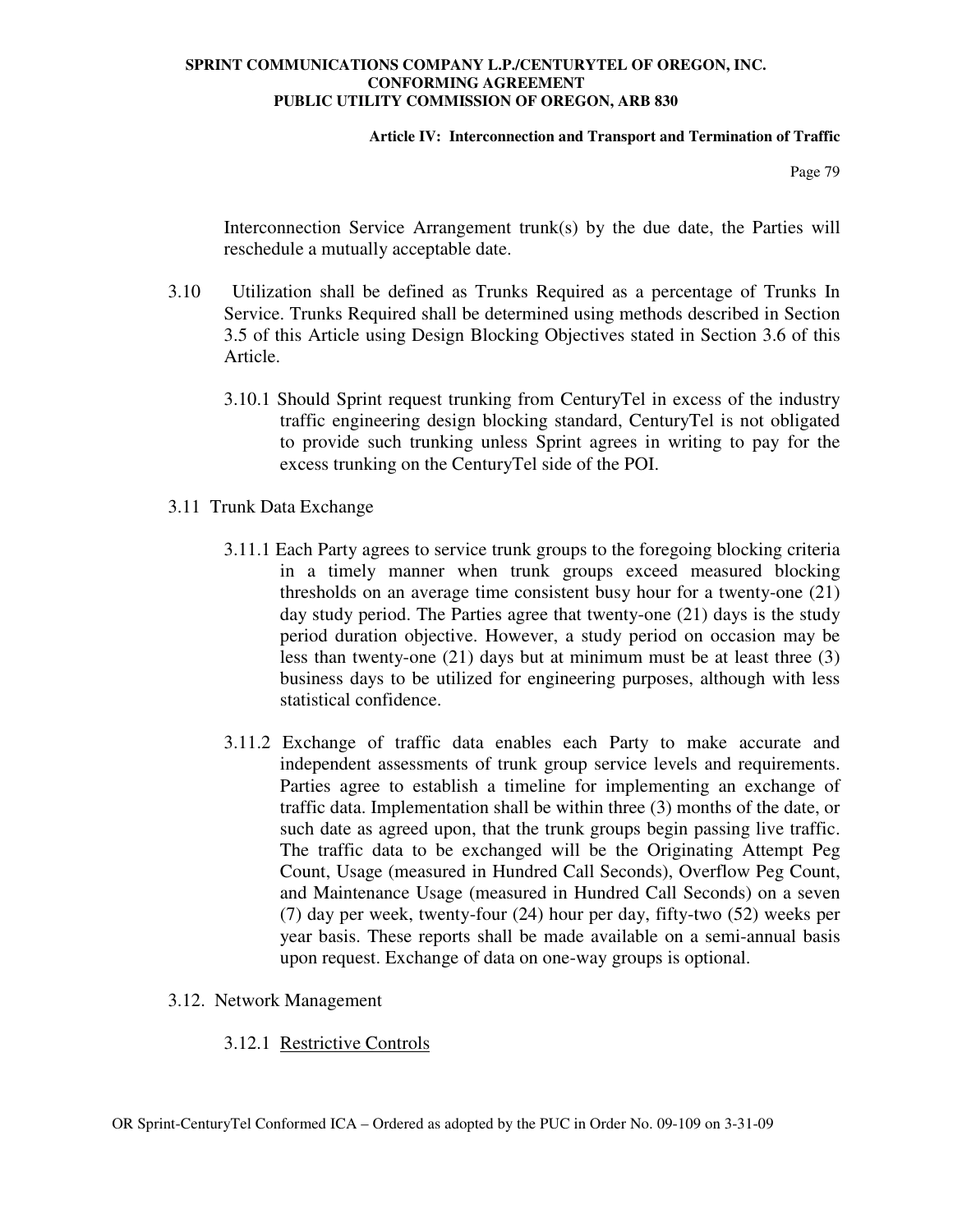### **Article IV: Interconnection and Transport and Termination of Traffic**

Page 80

3.12.1.1 Either Party may use protective network traffic management controls such as 7-digit and 10-digit code gaps set at appropriate levels on traffic toward each other's network, when required, to protect the public switched network from congestion due to facility failures, switch congestion, or failure or focused overload. Sprint and CenturyTel will immediately notify each other of any protective control action planned or executed.

### 3.12.2 Expansive Controls

3.12.2.1 Where the capability exists, originating or terminating traffic reroutes may be implemented by either Party to temporarily relieve network congestion due to facility failures or abnormal calling patterns. Reroutes will not be used to circumvent normal trunk servicing. Expansive controls will only be used when mutually agreed to by the Parties.

## 3.12.3 Temporary Mass Calling

3.12.3.1 Sprint and CenturyTel shall cooperate and share pre-planning information regarding cross-network call-ins expected to generate large or focused temporary increases in call volumes.

# **4.0 MUTUAL COMPENSATION FOR TRANSPORT, TERMINATION, AND TRANSITING**

- 4.1 Introduction
	- 4.1.1 This Section 4 of Article IV sets forth terms and conditions for mutual compensation for transport, termination, and transiting provided by CenturyTel and Sprint.
- 4.2 Transmission and Routing of Telephone Exchange Service Traffic Relevant to Compensation
	- 4.2.1 The Telecommunications traffic exchanged between Sprint and CenturyTel will be classified as Local Traffic, ISP-Bound Traffic, IP-Enabled Voice Traffic, intraLATA Toll Traffic, or interLATA Toll Traffic.
		- 4.2.1.1 Local Traffic, for purposes of compensation does not include: (1) any ISP-Bound Traffic; (2) traffic that does not originate and

OR Sprint-CenturyTel Conformed ICA – Ordered as adopted by the PUC in Order No. 09-109 on 3-31-09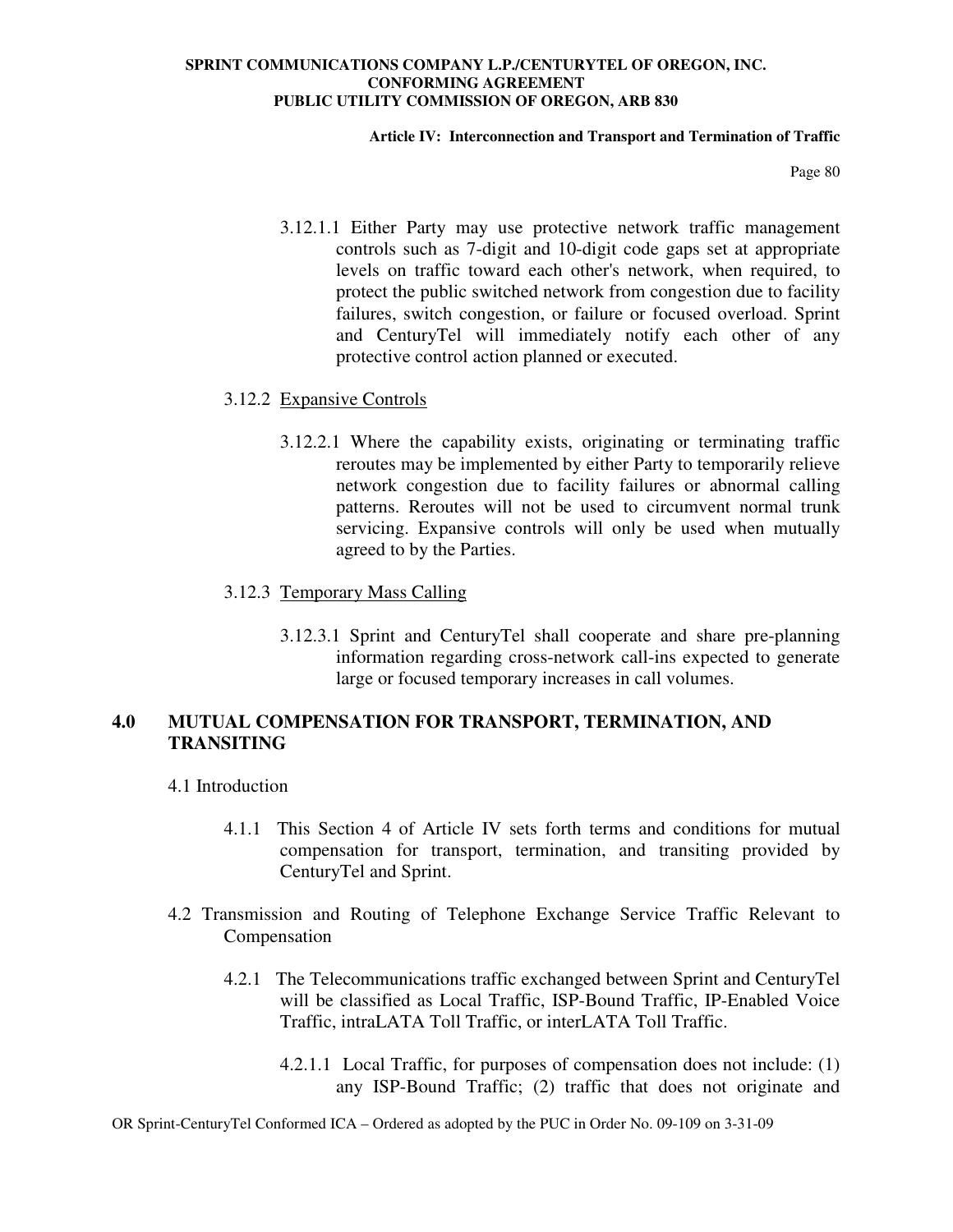### **Article IV: Interconnection and Transport and Termination of Traffic**

Page 81

terminate within the same CenturyTel local calling area as such local calling area is defined by CenturyTel's applicable local exchange tariff; (3) Toll Traffic, including, but not limited to, calls originated on a 1+ presubscription basis, or on a casual dialed (10XXX/101XXXX) basis; (4) optional extended local calling area traffic; (5) special access, private line, Frame Relay, ATM, or any other traffic that is not switched by the terminating Party; or, (6) Transit Traffic..

- 4.2.1.2 ISP-Bound Traffic, consistent with Article II, Section 2.66 and, Article 4. Sections 4.2.2.5 and 4.2.3, will be compensated at Bill and Keep.
- 4.2.1.3 IP-Enabled Voice Traffic originated by a End User Customer of one Party in an exchange on that Party's network and terminated to a End User Customer of the other Party on that other Party's network located within the same exchange or other non-optional extended local calling area associated with the originating customer's exchange as defined by CenturyTel's applicable local exchange tariff shall be included in Local Traffic. IP-Enabled Voice Traffic directed to a terminating End User Customer physically located outside the originating End User Customer's local calling area will be considered toll traffic and subject to access charges.
- 4.2.2 Reciprocal compensation applies for transport and termination of Local Traffic terminated by either Party's switch. The Parties agree that the jurisdiction of a call is determined by its originating and terminating (endto-end) points. When an End User Customer originates a call which terminates to an End User Customer physically located in the same local calling area and served on the other Party's switch, the originating Party shall compensate the terminating Party for the transport and termination of Local Traffic in accordance with Section 4.4 of this Article.
	- 4.2.2.1 For purposes of compensation between the Parties and the ability of the Parties to appropriately apply their toll rates to their End User Customers, Sprint shall adopt the Rate Center areas and Rating Points that the Commission has approved for the ILECs. In addition, Sprint shall assign whole NPA/NXX codes to each Rate Center, subject to State regulatory requirements. If Sprint only obtains thousands blocks instead of whole NPA/NXX codes, those

OR Sprint-CenturyTel Conformed ICA – Ordered as adopted by the PUC in Order No. 09-109 on 3-31-09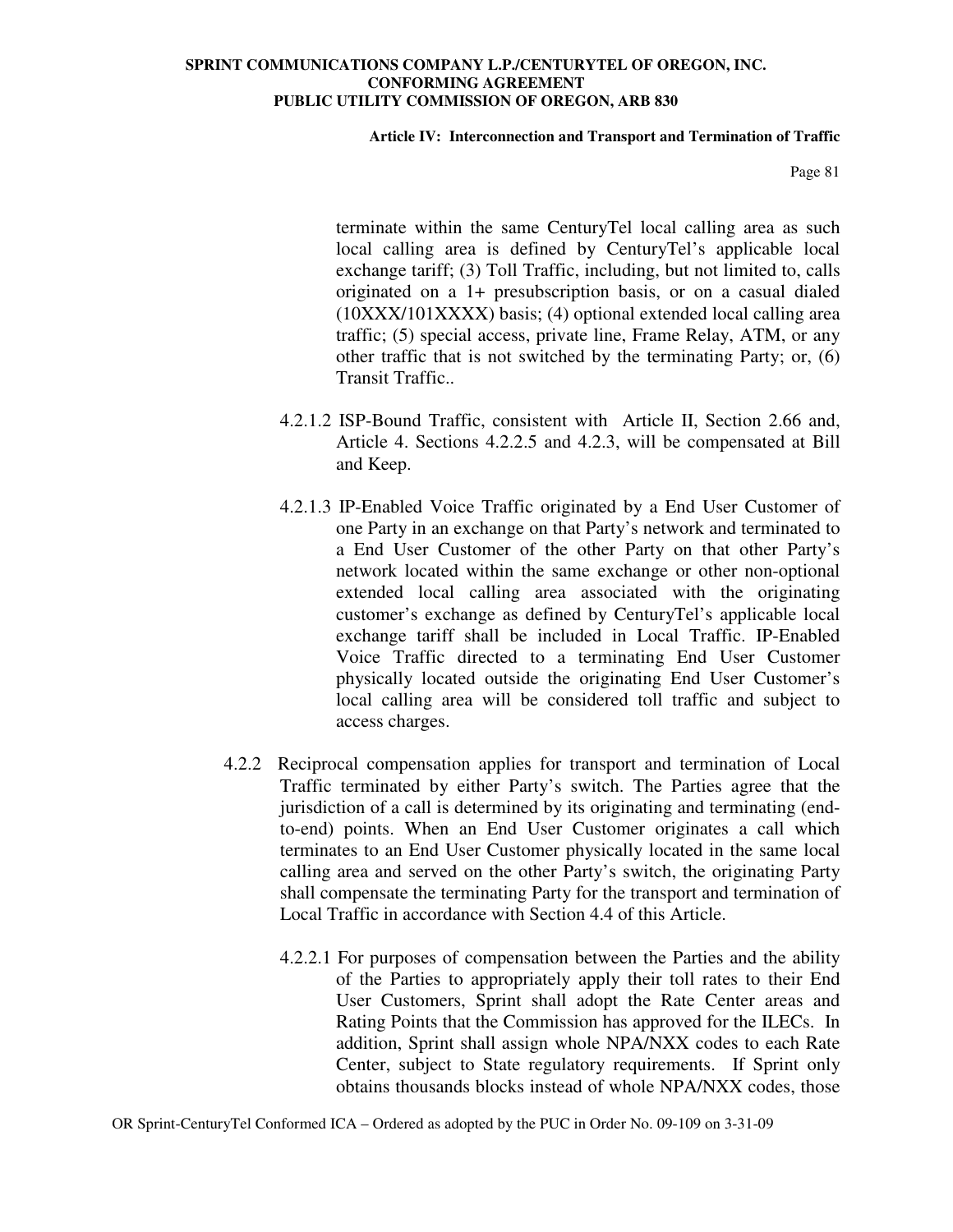### **Article IV: Interconnection and Transport and Termination of Traffic**

Page 82

thousands blocks shall remain rated to the Rate Center associated with the donating NPA/NXX code.

- 4.2.2.2 Intentionally left blank.
- 4.2.2.3 Intentionally left blank.
- 4.2.2.4 Intentionally left blank.
- 4.2.2.5 Intentionally left blank.
- 4.2.3 Notwithstanding any other provision of the Agreement, Local Traffic does not include ISP-Bound Traffic. Sprint and CenturyTel agree to terminate each other's ISP-Bound Traffic that physically originates and terminates in the same local calling area on a Bill and Keep basis of reciprocal compensation. "Bill and Keep" shall mean that the originating Party has no obligation to pay terminating charges to the terminating Party, regardless of any charges the originating Party may assess its End User Customers.
- 4.2.4 When Sprint establishes service in a new area, the Parties' obligation for reciprocal compensation to each other shall commence on the date that live traffic for such service area first passes through the network.
- 4.2.5 The compensation arrangements set forth in this section are not applicable to (i) Exchange Access traffic, (ii) traffic originated by one Party on a number ported to its network that terminates to another number ported on that same Party's network or (iii) any other type of traffic found to be exempt from reciprocal compensation by the FCC or the Commission. All Exchange Access traffic and intraLATA Toll Traffic shall continue to be governed by the terms and conditions of applicable federal and state access tariffs. Optional calling plans, where applicable, will be classified as toll traffic.
- 4.2.6 As set forth in Section 4.2.1.3 of this Article, IP-Enabled Voice Traffic shall be assigned to the appropriate jurisdiction for compensation purposes.
- 4.2.7 Private Line Services include private line-like and special access services and are not subject to local reciprocal compensation. Private Line Services are defined as dedicated Telecommunications channels provided between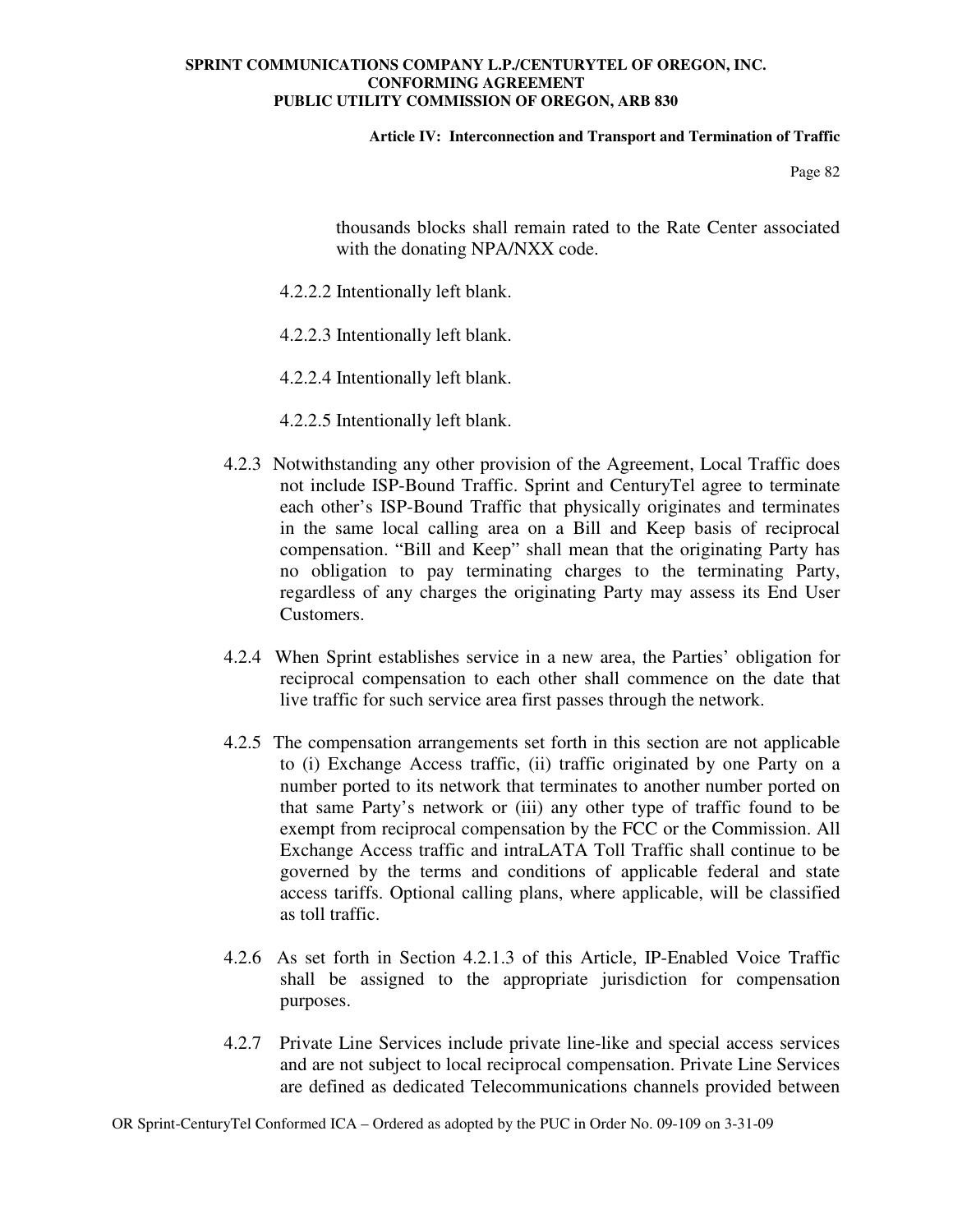### **Article IV: Interconnection and Transport and Termination of Traffic**

Page 83

two points or switched among multiple points and are used for voice, data, audio or video transmission. Private Line services include, but are not limited to, WATS access lines.

- 4.2.8 Except as provided otherwise in this Agreement, the Parties understand and agree that either Party, upon ten (10) days notice from the other Party shall correct the routing of traffic that is improperly routed. Not withstanding the above, while neither Party will deliberately block traffic, neither Party is responsible for ensuring the delivery of the other Party's improperly routed traffic.
- 4.2.9 Neither Party shall be obligated to compensate the other Party or any Third Party for telecommunications traffic that is inappropriately routed.
- 4.3. Responsibilities of the Parties
	- 4.3.1 Each Party to this Agreement will be responsible for the accuracy and quality of its data as submitted to the respective Parties involved. It is the responsibility of each Party to originate and transmit complete and unaltered calling party number (CPN), as received by an originating party. Each Party is individually responsible to provide facilities within its network for routing, transporting, measuring, and billing traffic from the other Party's network and for delivering such traffic to the other Party's network as referenced in Telcordia Technologies BOC Notes on LEC Networks and to terminate the traffic it receives in that standard format to the proper address on its network. The Parties are each solely responsible for participation in and compliance with national network plans, including the Telecommunications Service Priority (TSP) System for National Security Emergency Preparedness (NSEP).
	- 4.3.2 Each Party is responsible to input required data into Routing Data Base Systems (RDBS) and into Telecordia Technologies Rating Administrative Data Systems (example: BRADS) or other appropriate system(s) necessary to update the Local Exchange Routing Guide.
	- 4.3.3 Neither Party shall use any Interconnection, function, facility, product, network element, or service provided under this Agreement or any other service related thereto or used in combination therewith in any manner that interferes with or impairs service over any facilities of either Party, its affiliated companies or other connecting telecommunications carriers, prevents any carrier from using its Telecommunication Service, impairs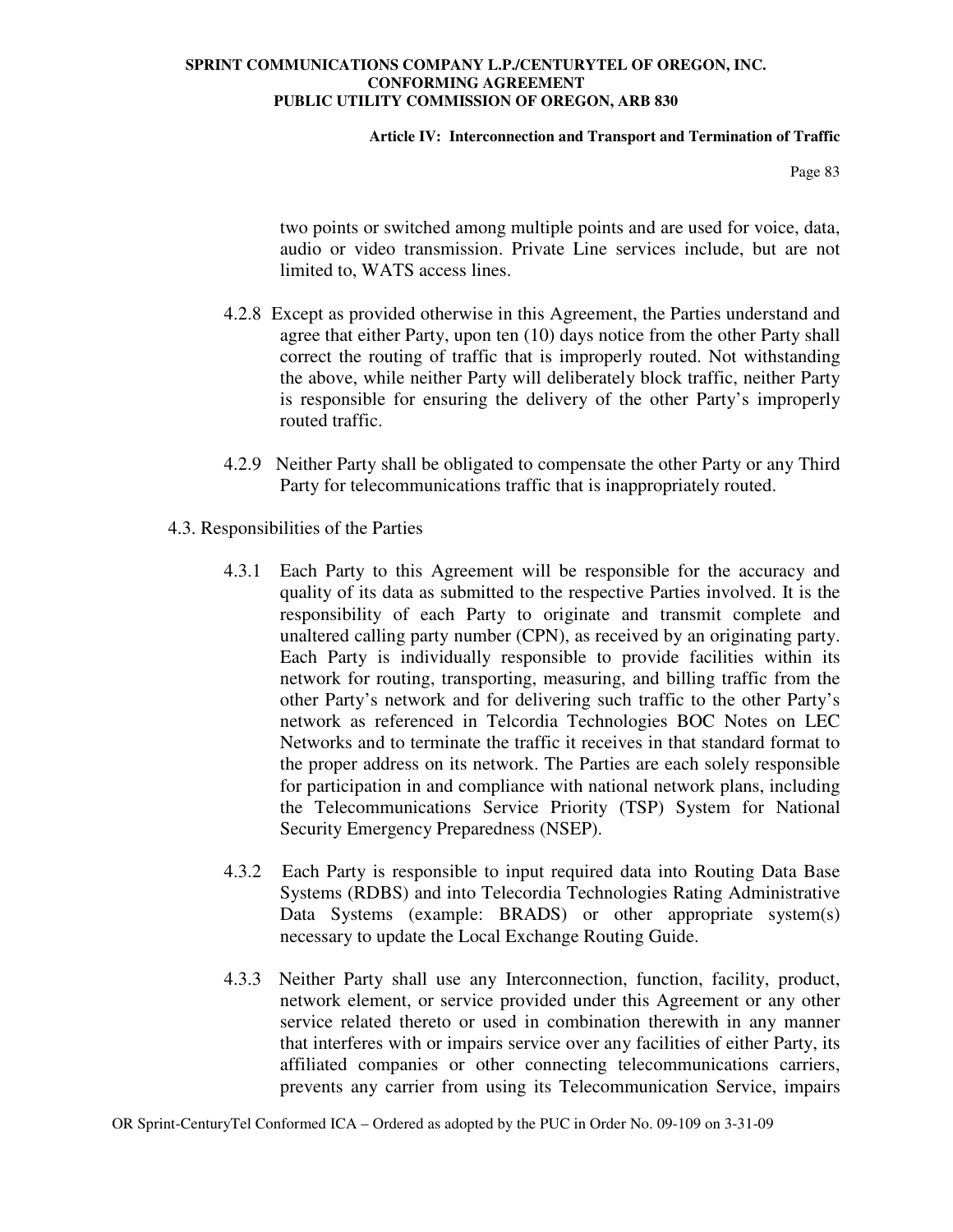### **Article IV: Interconnection and Transport and Termination of Traffic**

Page 84

the quality or privacy of Telecommunications Service to other carriers or to either Party's End User Customers, causes hazards to either Party's personnel or the public, damage to either Party's or any connecting carrier's facilities or equipment, including any malfunction of ordering or billing systems or equipment. Upon such occurrence, either Party may discontinue or refuse service for so long as the other Party is violating this provision. Upon any such violation, either Party shall provide the other Party written notice of the violation prior to such discontinuance or refusal of service.

- 4.3.4 Each Party is solely responsible for the services it provides to its End User Customers and to other Telecommunications Carriers.
- 4.3.5 Where SS7 connections exist, each Party will provide the other with the proper signaling information (e.g., originating Calling Party Number, JIP and destination called party number, etc.), to the extent technically feasible. Parties agree not to intentionally delete or modify signaling information. All CCS signaling parameters will be provided including CPN, JIP, Originating Line Information Parameter (OLIP) on calls to 8XX telephone numbers, calling party category, Charge Number, etc. and all privacy indicators will be honored.
- 4.4 Local Traffic Compensation
	- 4.4.1 The rates, terms, conditions contained herein apply only to the termination of Local Traffic on the Parties' networks. All applicable rate elements can be found in Article VII- Pricing.
	- 4.4.2 The Parties shall assume that Local Traffic originated by or terminating to the Parties' end-user customers is roughly balanced between the parties unless traffic studies indicate otherwise. Accordingly, the Parties agree to use a Bill and Keep Arrangement with respect to termination of Local Traffic only. Either Party may initiate a traffic study no more frequently than once every six (6) months. Such traffic study shall examine all Local Traffic excluding Local Traffic that is also Information Service Traffic and/or ISP-Bound Traffic. Should such traffic study indicate, in the aggregate, that either Party is terminating more than 60 percent of the other Party's total terminated minutes for Local Traffic excluding Local Traffic that is also Information Service Traffic and/or ISP-Bound Traffic, either Party may notify the other that mutual compensation will commence for such Local Traffic, excluding Local Traffic that is also Information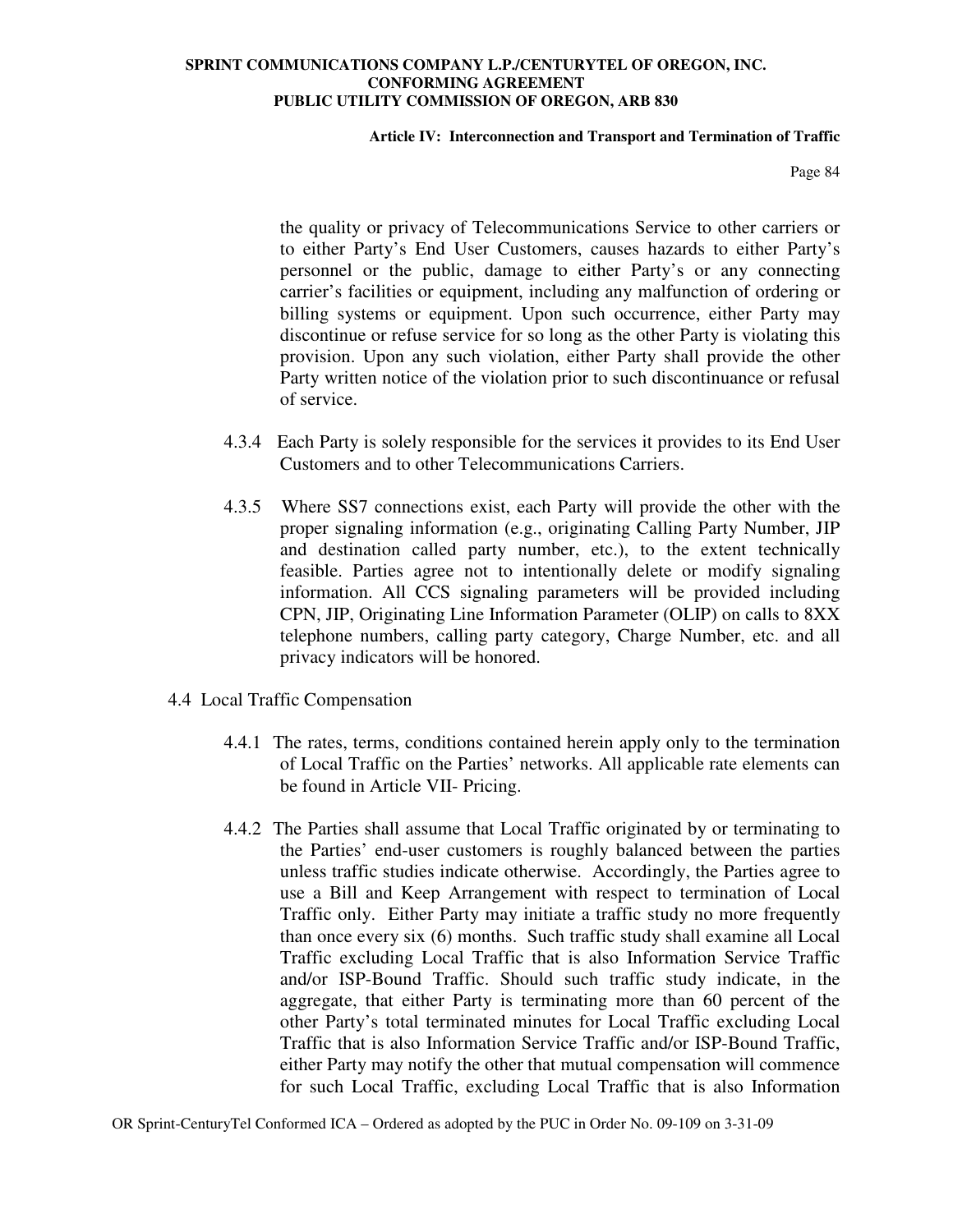### **Article IV: Interconnection and Transport and Termination of Traffic**

Page 85

Service Traffic and/or ISP-Bound Traffic, pursuant to the rates set forth in Article VII-Pricing of this Agreement and following such notice it shall begin and continue for the duration of the Term of this Agreement unless otherwise agreed pursuant subsequent traffic studies (not more frequent than every 12 months) indicate that the traffic has changed to reflect that neither party terminates more than 60% of the others traffic.

# 4.4.3 Transport and Termination Rate

4.4.3.1 The Transport and Termination rate(s) apply to Local Traffic that is delivered to the other Party for termination. This includes directrouted Local Traffic that terminates directly to the End Office as well as Local Traffic that has combined Tandem Office Switch, transport and End Office Switch functions.

## 4.5 Billing for Mutual Compensation

- 4.5.1 Direct Interconnection
	- 4.5.1.1 Where the Parties utilize Direct Interconnection for the exchange of traffic between their respective networks, each Party will calculate terminating interconnection minutes of use based on standard Automatic Message Accounting (AMA) recordings made within each Party's network. These recordings are the basis for each Party to generate bills to the other Party. For purposes of reciprocal compensation only, measurement of minutes of use over Local Interconnection Trunk Groups shall be in actual conversation seconds. The total conversation seconds over each individual Local Interconnection Trunk Group will be totaled for the entire monthly bill and then rounded to the next whole minute.
	- 4.5.1.2 Where SS7 connections exist between CenturyTel and Sprint, unidentified traffic (i.e. without CPN or JIP) will be handled in the following manner.
		- 4.5.1.2.1 If the amount of unidentified traffic is less than five percent (5%) of the total traffic, it will be treated as having the same jurisdictional ratio as the identified traffic.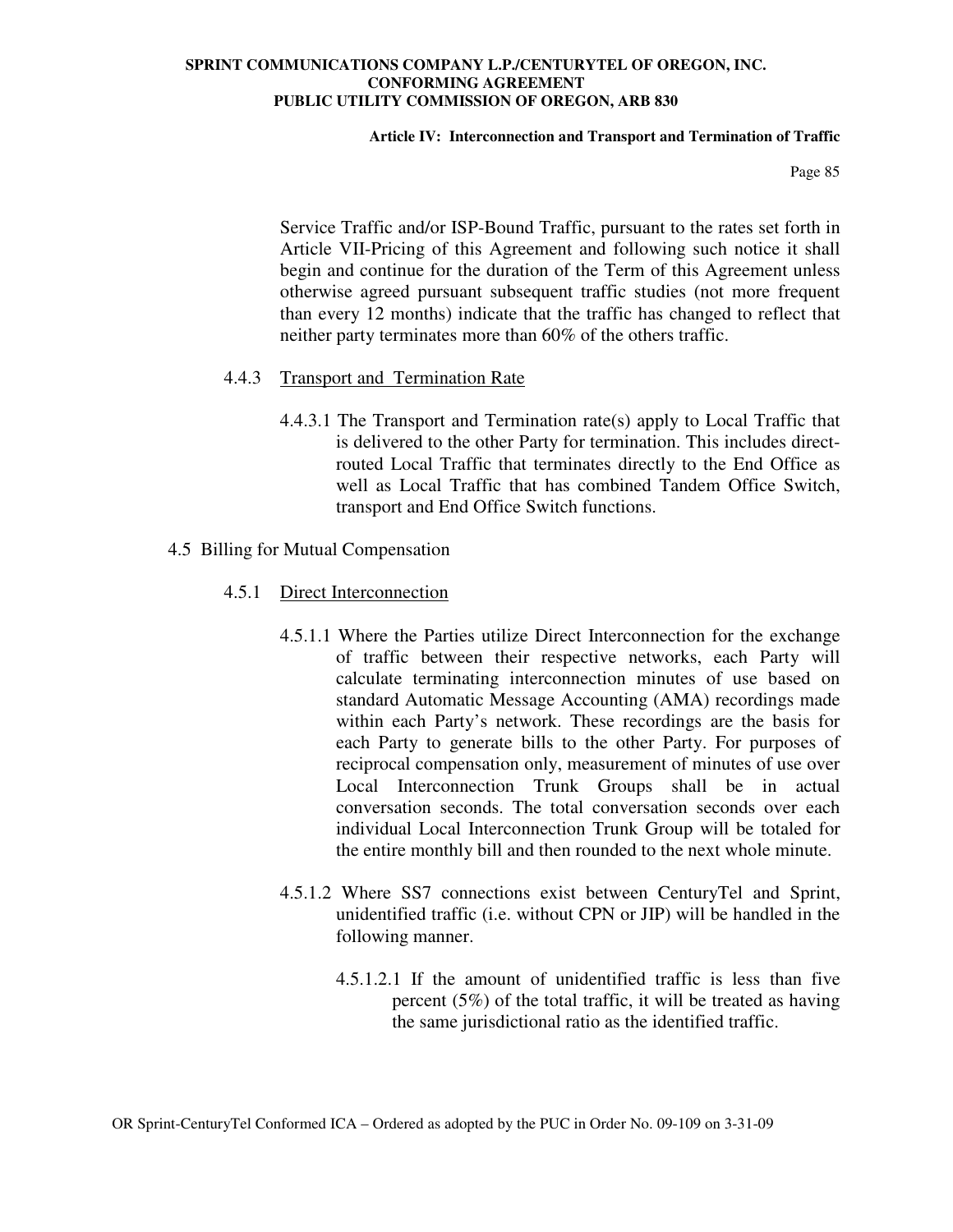### **Article IV: Interconnection and Transport and Termination of Traffic**

Page 86

- 4.5.1.2.2 If the unidentified traffic exceeds five percent (5%) of the total traffic, all the unidentified traffic shall be billed at a rate equal to access charges.
- 4.5.1.2.3 The originating Party will provide to the other Party, upon request, information to demonstrate that Party's portion of no-CPN or JIP traffic does not exceed five percent (5%) of the total traffic delivered.
- 4.5.1.2.4 The Parties will coordinate and exchange data as necessary to determine the cause of the CPN or JIP failure and to assist its correction.

## 4.5.2 Indirect Interconnection

- 4.5.2.1 For any traffic exchanged between the Parties via third party tandems, or to the extent the terminating party has the accurate measurement capability, its own records, each Party shall utilize records provided by the tandem operator to invoice for traffic terminating on its network. The Parties agree to accept the billing records from the tandem operator as representative of the traffic exchanged between the Parties.
- 4.5.2.2 To calculate intrastate toll access charges, each Party shall provide to the other, within twenty (20) calendar days after the end of each quarter (commencing with the first full quarter after the effective date of this Agreement), a PLU (Percent Local Usage) factor. Each company should calculate the PLU factor on a LATA basis using their originating IntraLATA minutes of use. The Parties shall provide a separate PLU for each CenturyTel operating company covered under this Agreement. The percentage of originating Local Traffic plus ISP-Bound Traffic to total intrastate (Local Traffic, ISP-Bound Traffic, and intraLATA toll) originating traffic would represent the PLU factor.
- 4.5.3 Audits of usage associated with Reciprocal Compensation shall be performed as specified Article II, Section 7.2.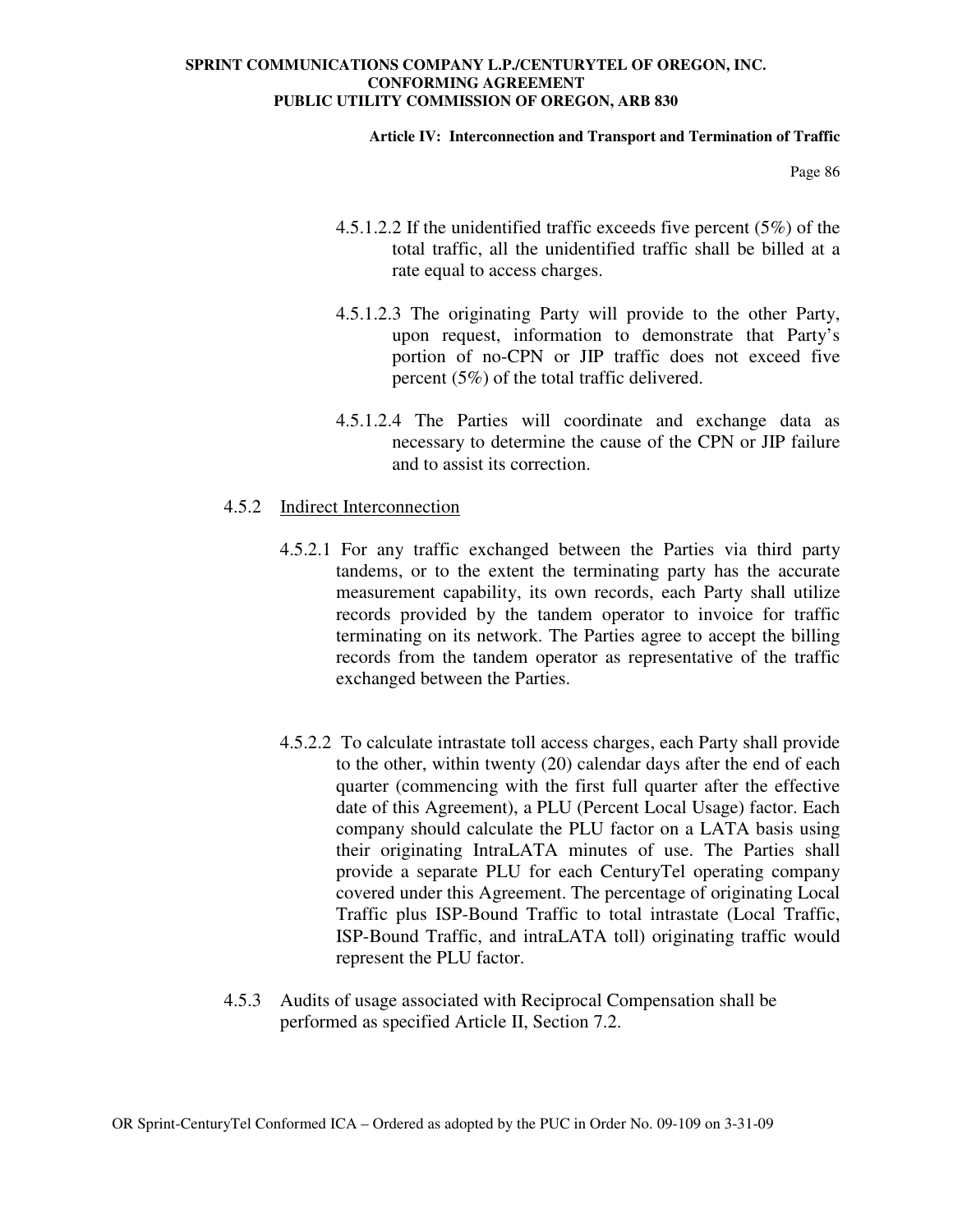### **Article IV: Interconnection and Transport and Termination of Traffic**

Page 87

- 4.5.4 The Parties shall be governed by applicable state and federal rules, practices, and procedures regarding the provision and recording of billing records.
- 4.6 Transit Traffic
	- 4.6.1 All references to CenturyTel Tandems in this section pertain only to those locations where CenturyTel currently owns a Tandem and where the CenturyTel End Offices at which traffic is to be exchanged are actually connected to the CenturyTel Tandem. Tandem services are not available at CenturyTel End Offices where the End Offices are not connected to a CenturyTel Tandem.
	- 4.6.2 Where CenturyTel is a tandem owner, Transit Service is provided by CenturyTel to Sprint to enable the completion of calls originated by or terminated to another Telecommunications Carrier (such as another CLEC, another ILEC, or a wireless carrier) that is connected to Tandem Switches or subtending CenturyTel End Offices. . To the extent that Sprint's owns an Access Tandem Switch, as designated in the LERG, Sprint may also provide Transit Service to CenturyTel.
	- 4.6.3 For purposes of the Agreement, Transit Traffic does not include traffic that is carried by Interexchange Carriers at any point during the end-to-end transmission of the communication. For purposes of this Agreement, traffic carried at any point during the end-to-end transmission of the communication by one or more Interexchange Carriers is defined as Jointly-Provided Switched Access Service Traffic to which Sections 4.6.4.3 and 3.3.1.4 of this Article apply.
	- 4.6.4 CenturyTel will accept Transit Traffic originated by Sprint End User Customers for termination to another CLEC, another LEC, or wireless carrier that is connected to CenturyTel's Access Tandem Switch. or subtending End Office. CenturyTel will also terminate Transit Traffic from another CLEC, ILEC, or wireless carrier that is connected to CenturyTel's End Office and/or Access Tandem Switch to Sprint, subject to the following.
		- 4.6.4.1 To the extent technically feasible, the Parties involved in transporting Transit Traffic will deliver calls to each involved network with Common Channel Signaling (CCS)/Signaling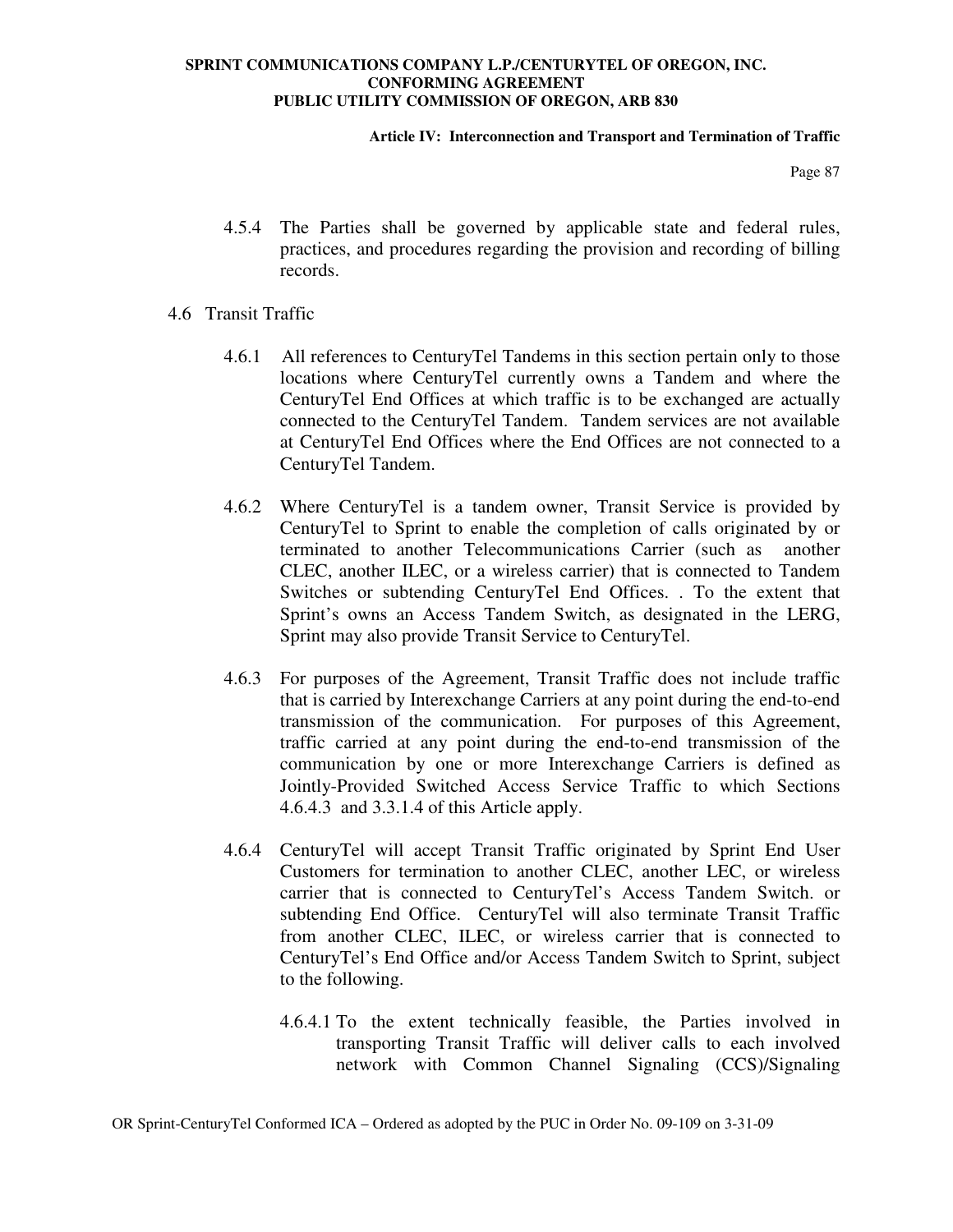#### **Article IV: Interconnection and Transport and Termination of Traffic**

Page 88

System 7 (SS7) protocol and the appropriate ISUP/TCAP messages to facilitate full interoperability and billing functions.

- 4.6.4.2 The originating carrier is responsible for payment of appropriate rates to the carrier providing the Transit Service and to the terminating carrier. The Parties agree to enter into traffic exchange agreements with third-party Telecommunications Carriers as necessary. In the event one Party originates traffic that transits the second Party's network to reach a third-party Telecommunications Carrier with which the originating Party does not have a traffic exchange agreement, the originating Party will indemnify, defend and hold harmless the second Party against any actions or complaints, including any attorney's fees and expenses, against the second Party concerning the non-payment of charges levied by such third-party Telecommunications Carrier for such traffic. In the case of IntraLATA Toll Traffic where CenturyTel is the designated IntraLATA Toll provider for existing LECs, CenturyTel will be responsible for payment of appropriate usage rates.
- 4.6.4.3 Where either Party interconnects and delivers traffic to the other from third parties, each Party shall bill such third parties the appropriate charges pursuant to its respective Tariffs or contractual offerings for such third-party terminations.
- 4.6.4.4 The following rates shall apply to Transit Traffic depending on the type of traffic being transited:
	- 4.6.4.4.1 Transit of Local Traffic: Switching and transport rates will be charged to the originating Party, as contained in Article VII (Pricing).
	- 4.6.4.4.2 Transit of IntraLATA Toll Traffic: A per-minute-of-use rate will be charged to the originating Party, , when the originated party is acting as the IXC (i.e. the traffic is delivered from the originated party to the terminating party without delivery to an IXC as an intermediary between the originating and terminating party) as contained in CenturyTel's state access tariff.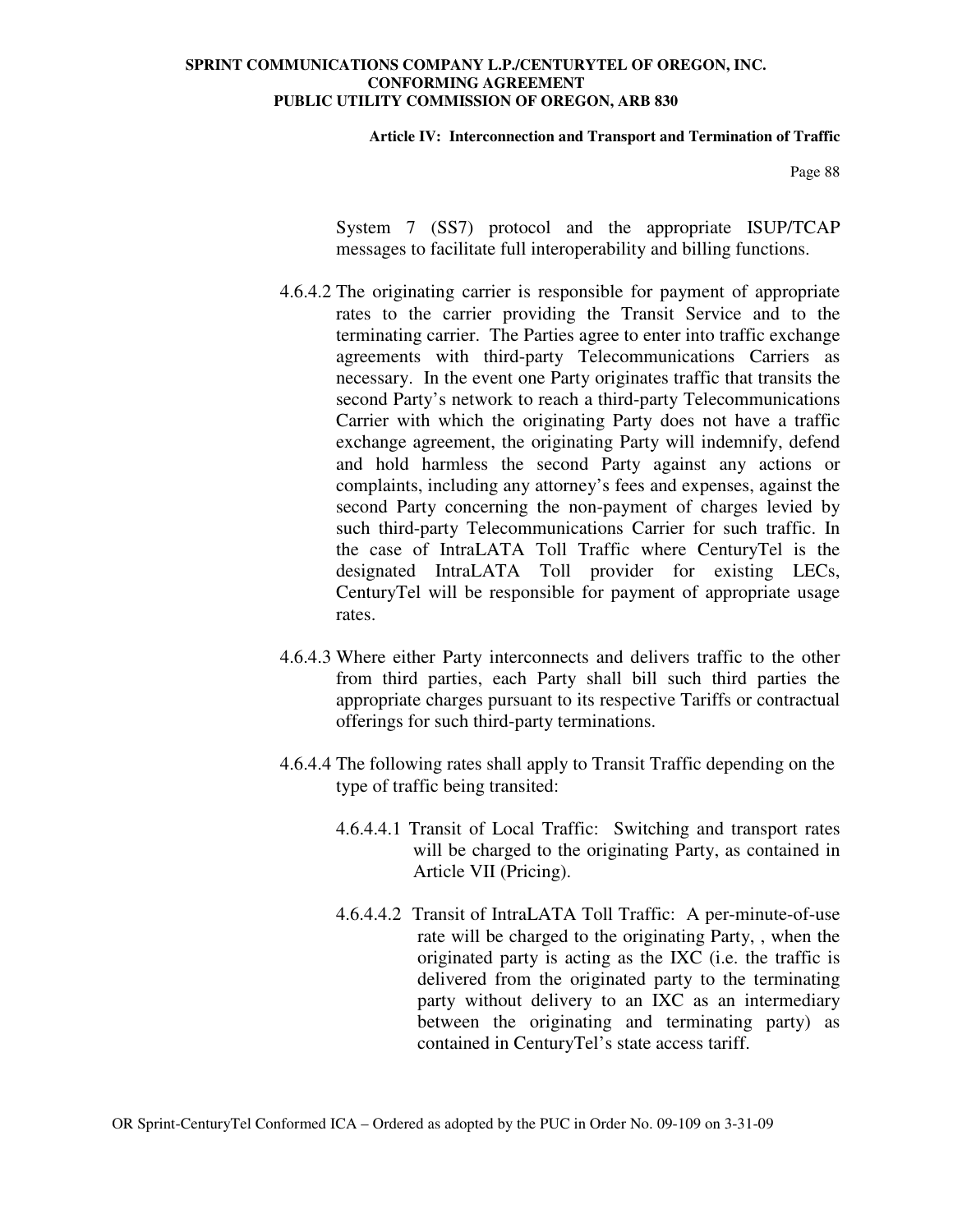### **Article IV: Interconnection and Transport and Termination of Traffic**

Page 89

4.6.4.4.3 Transit of Jointly-Provided Switched Exchange Access Service Traffic: The applicable Switched Access rates will be billed by the Parties to the IXC based on MECAB guidelines and each Party's respective FCC and state access Tariffs.

4.6.4.4.4 Category 11 mechanized record charge, per record, shall apply for records provided to the terminating Party, as contained in Article VII (Pricing).

- 4.6.5 When either Party receives an unqueried call from the other Party to a telephone number that has been ported to another local service provider, the transit rate and LNP dip charge shall apply.
- 4.7 Billing.
	- 4.7.1 Charges for physical facilities and other non-usage sensitive charges shall be billed in advance, except for charges and credits associated with the initial or final bills. Usage sensitive charges, such as charges for termination of Local Traffic, shall be billed in arrears.
	- 4.7.2 Billing Specifications.
		- 4.7.2.1 The Parties agree that billing requirements and outputs will be consistent with the Ordering & Billing Form (OBF) and also with Telcordia Technologies Billing Output Specifications (BOS).
		- 4.7.2.2 Usage Measurement: Usage measurement for calls shall begin when Answer Supervision or equivalent Signaling System 7 (SS7) message is received from the terminating office and shall end at the time of call disconnect by the calling or called subscriber, whichever occurs first.
		- 4.7.2.3 Minutes of use (MOU), or fractions thereof, shall not be rounded upward on a per-call basis, but will be accumulated over the billing period. At the end of the billing period, any remaining fraction shall be rounded up to the nearest whole minute to arrive at total billable minutes. MOU shall be collected and measured in minutes, seconds, and tenths of seconds.

# **5.0 APPLICABILITY OF OTHER RATES, TERMS AND CONDITIONS**

OR Sprint-CenturyTel Conformed ICA – Ordered as adopted by the PUC in Order No. 09-109 on 3-31-09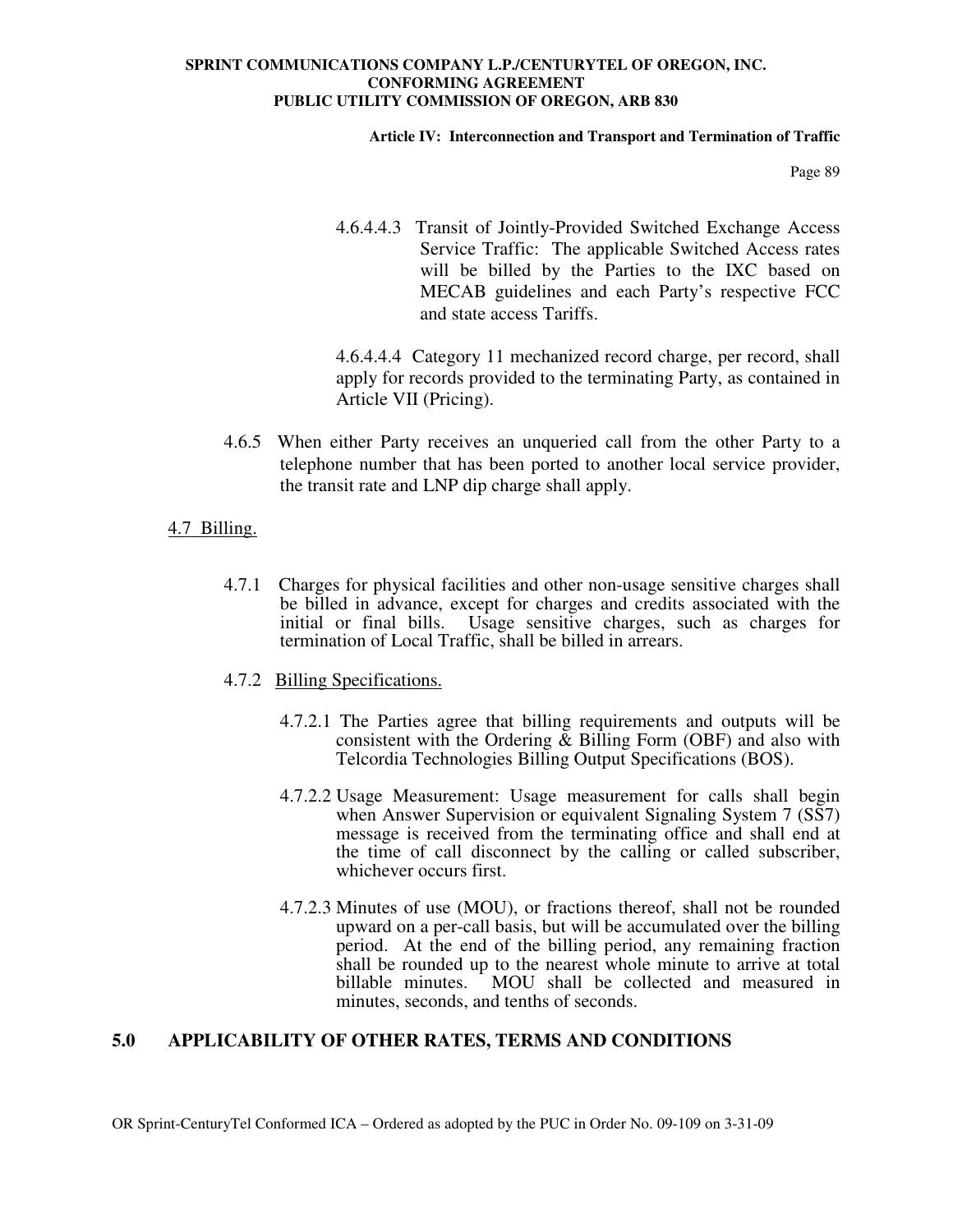### **Article IV: Interconnection and Transport and Termination of Traffic**

Page 90

5.1 Every interconnection and service provided hereunder, whether direct or indirect, shall be subject to all rates, terms and conditions contained in this Article and this Agreement, which are legitimately related to such interconnection or service.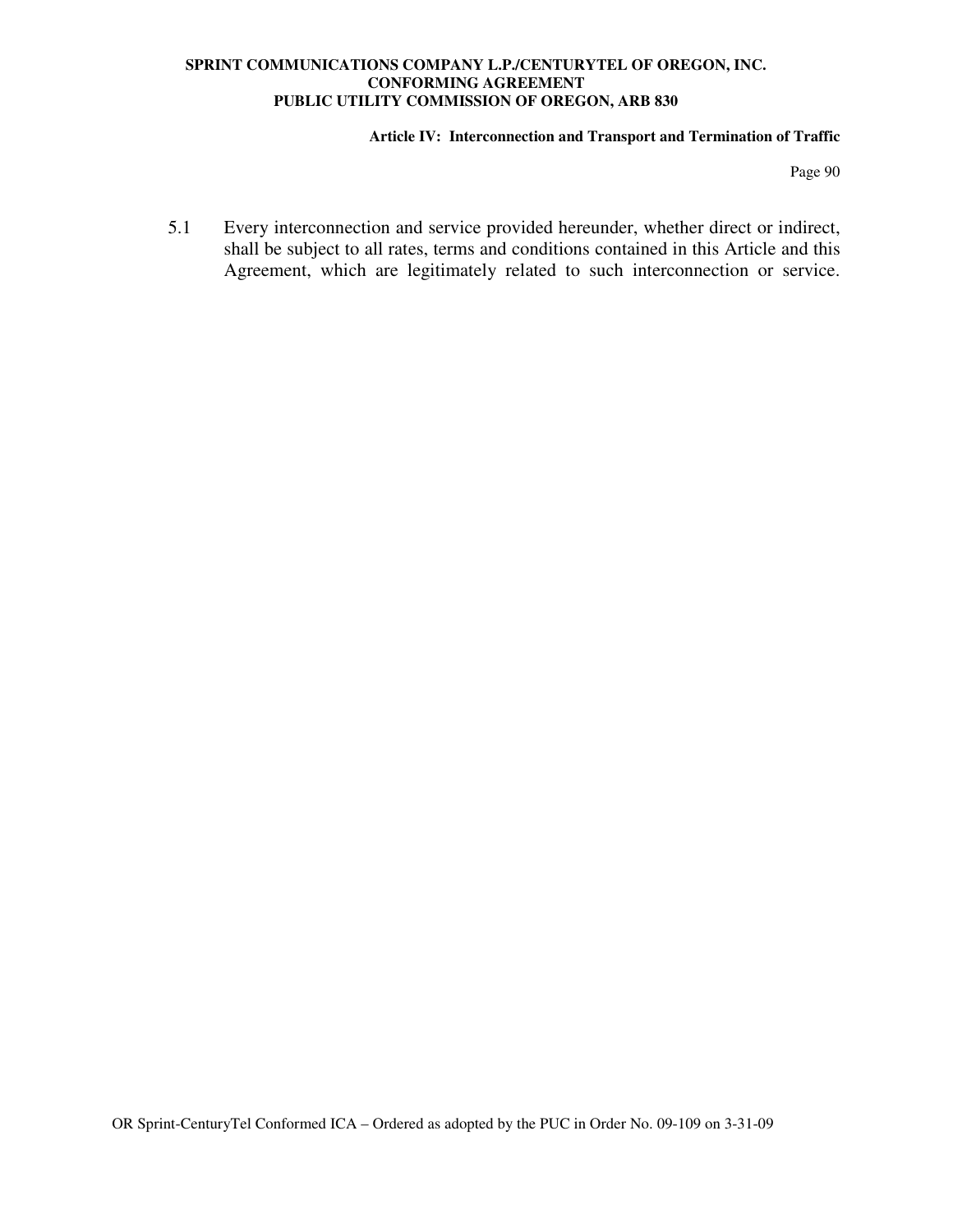**Article V: Maintenance** 

Page 91

## **ARTICLE V: MAINTENANCE**

## **1.0 GENERAL MAINTENANCE & REPAIR REQUIREMENTS**

CenturyTel will provide maintenance and repair services for all Interconnection Facilities and trunks provided under this Agreement. Such maintenance and repair services provided to Sprint shall be equal in quality to that which CenturyTel provides to itself, any subsidiary, Affiliate or third party. CenturyTel agrees to respond to Sprint trouble reports on a non-discriminatory basis consistent with the manner in which it provides service to its own retail End User Customers or to any other similarly initiated Telecommunications Carrier. Notwithstanding anything else in this Agreement, CenturyTel shall be required to provide maintenance and/or repair to Sprint only to the extent required by Applicable Law.

## **2.0 MAINTENANCE & REPAIR PROCEDURES**

- 2.1 CenturyTel shall not respond to maintenance and/or repair calls directly from Sprint's End User Customers. Sprint shall initiate any and all maintenance and/or repair calls to CenturyTel.
- 2.2 CenturyTel will provide a single point of contact (SPOC) for all of Sprint's maintenance and repair requirements under this Article (via a 1-800 number(s)) that will be answered twenty-four (24) hours per day, seven (7) days per week. This SPOC shall be set forth in the CenturyTel Service Guide.
- 2.3 On a reciprocal basis, Sprint will provide CenturyTel with an SPOC for all maintenance and repair requirements under this Article (via a 1-800 number(s)) that will be answered twenty-four (24) hours per day, seven (7) days per week.
- 2.4 Sprint agrees to follow the process and procedures for reporting and resolving circuit trouble or repairs set forth in the CenturyTel Service Guide. Before contacting CenturyTel's Trouble Maintenance Center (CTMC), Sprint must first conduct trouble isolation to ensure that the trouble does not originate from Sprint's own equipment or network or the equipment of Sprint's customer.
- 2.5 If (a) Sprint reports to CenturyTel a trouble, (b) Sprint requests a dispatch, (c) CenturyTel dispatches a technician, and (d) such trouble was not caused by CenturyTel's facilities or equipment in whole or in part, then Sprint shall pay CenturyTel a charge set forth in Article VII (Pricing) for time associated with said dispatch. In addition, this charge also applies when the customer contact as designated by Sprint is not available at the appointed time. Sprint accepts responsibility for initial trouble isolation and providing CenturyTel with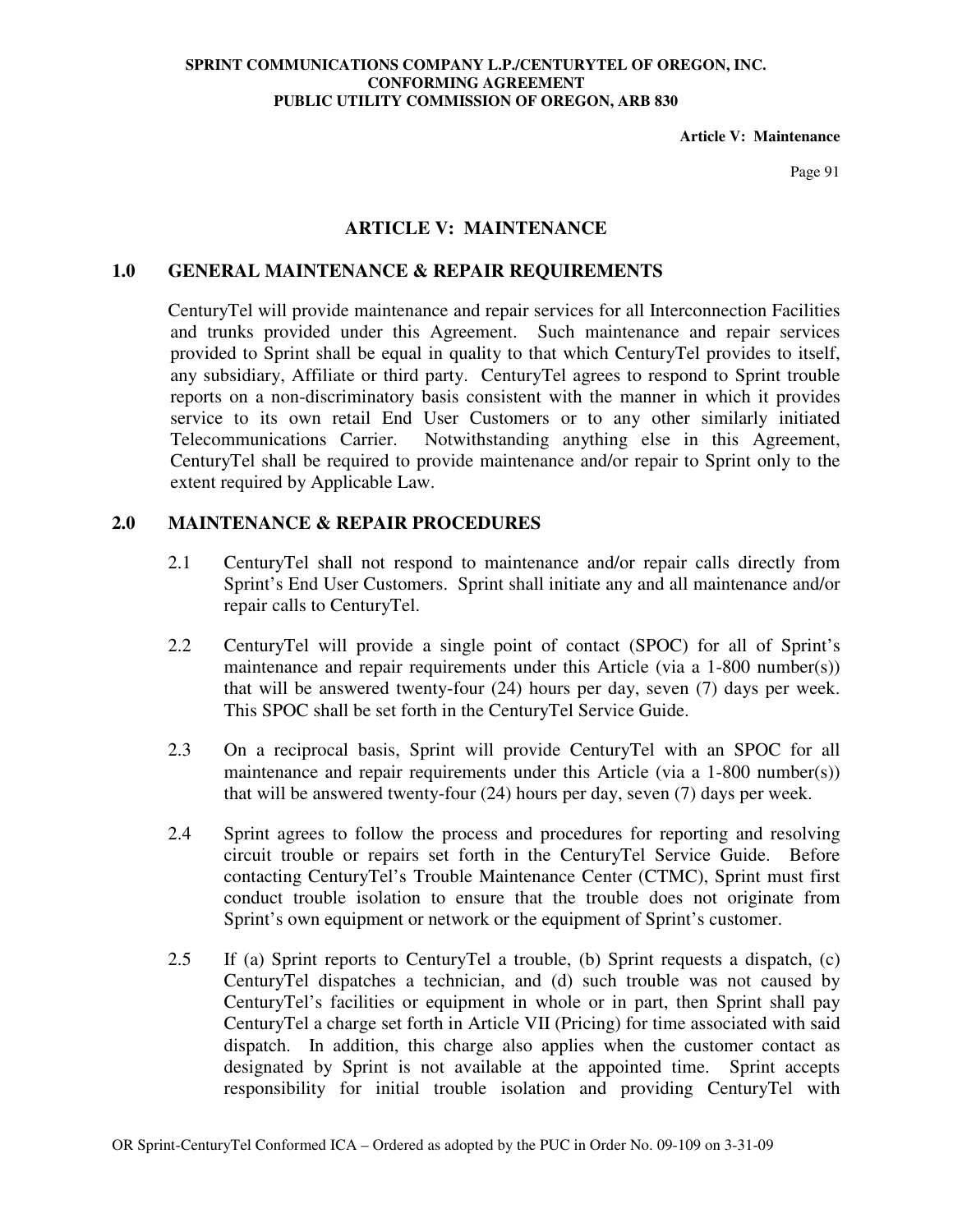**Article V: Maintenance** 

Page 92

appropriate dispatch information based on its test results. If, as the result of Sprint instructions, CenturyTel is erroneously requested to dispatch to a site on CenturyTel's company premises ("dispatch in"), a charge set forth in Article VII (Pricing) will be assessed per occurrence to Sprint by CenturyTel. If as the result of Sprint's instructions, CenturyTel is erroneously requested to dispatch to a site outside of CenturyTel's company premises ("dispatch out"), a charge set forth in Article VII (Pricing) will be assessed per occurrence to Sprint by CenturyTel.

# **3.0 ESCALATION PROCEDURES**

- 3.1 CenturyTel will provide Sprint with written escalation procedures for maintenance and repair resolution to be followed if any individual trouble ticket or tickets are not resolved in an appropriate fashion. The escalation procedures to be provided hereunder shall include names and telephone numbers of CenturyTel management personnel who are responsible for maintenance and/or repair issues. These escalation procedures and contact information are set forth in the CenturyTel Service Guide.
- 3.2 On a reciprocal basis, Sprint will provide CenturyTel with contact and escalation information for coordination of all maintenance and repair issues.

# **4.0 EMERGENCY RESTORATION**

- 4.1 Sprint may contact CenturyTel in order to discuss activities involving the Central Office and inter-office network that may impact Sprint End User Customers.
	- 4.1.1 CenturyTel will establish an SPOC to provide Sprint with information relating to the status of restoration efforts and problem resolution during any restoration process.
	- 4.1.2 CenturyTel shall establish methods and procedures for reprovisioning of all Interconnection Facilities and trunks after initial restoration. CenturyTel agrees that Telecommunications Service Priority ("TSP") services for Sprint carry equal priority with CenturyTel TSP services for restoration. CenturyTel will follow the guidelines established under the National Security Emergency Procedures (NSEP) plan and will follow TSP guidelines for restoration of emergency services in as expeditious a manner as possible on a non-discriminatory basis to respond to and recover from emergencies or disasters.

# **5.0 MISDIRECTED REPAIR CALLS**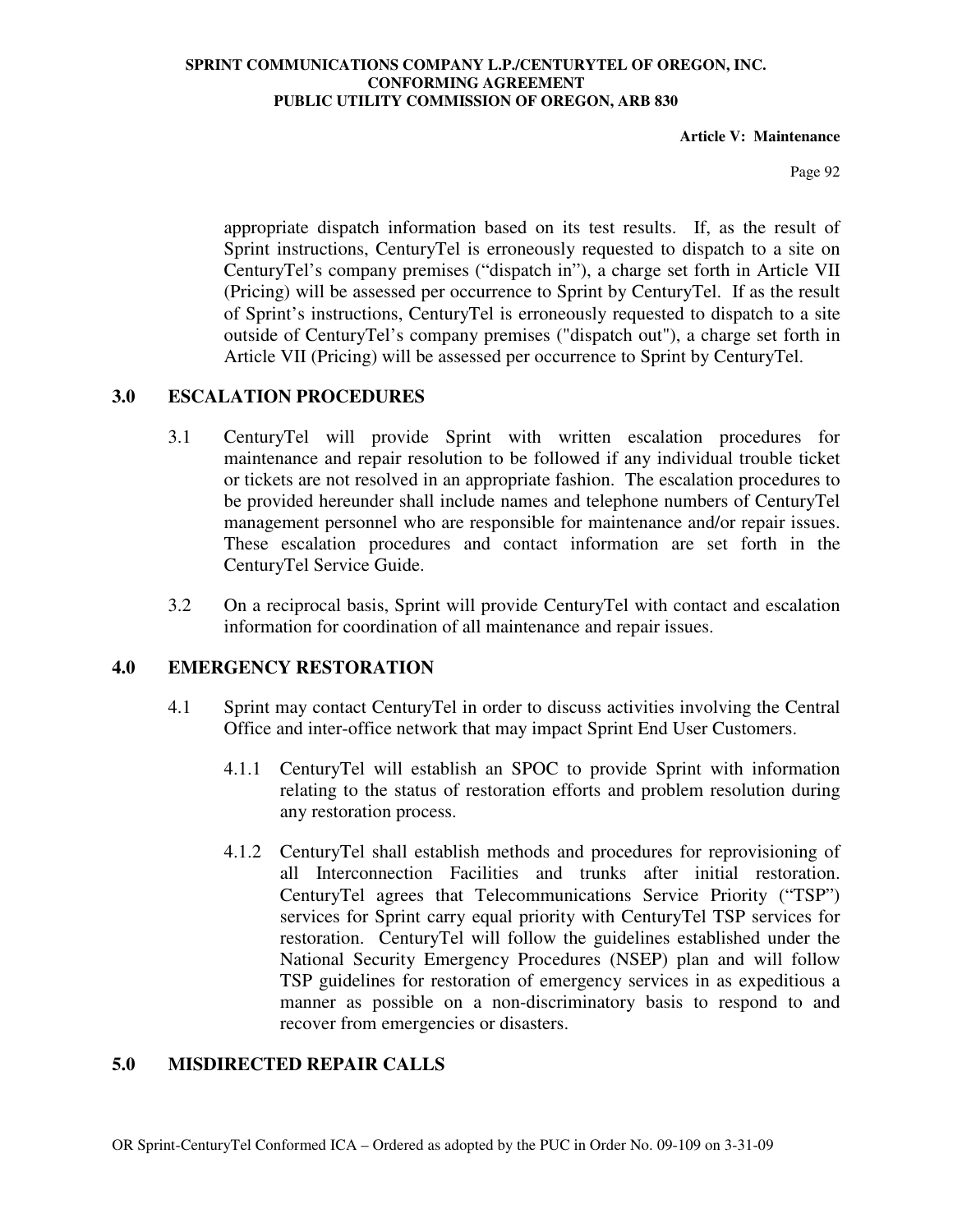### **Article V: Maintenance**

Page 93

- 5.1 For misdirected repair calls, the Parties will provide their respective repair bureau contact number(s) to each other on a reciprocal basis and provide the End User Customer the correct contact number.
- 5.2 In responding to misdirected calls, neither Party shall make disparaging remarks about each other, nor shall they use these calls as a basis for internal referrals or to solicit End User Customers or to market services.

# **6.0 PRICING**

6.1 Rates and charges for the relevant services provided under this Article are included in Article VII (Pricing), and such rates and charges shall apply.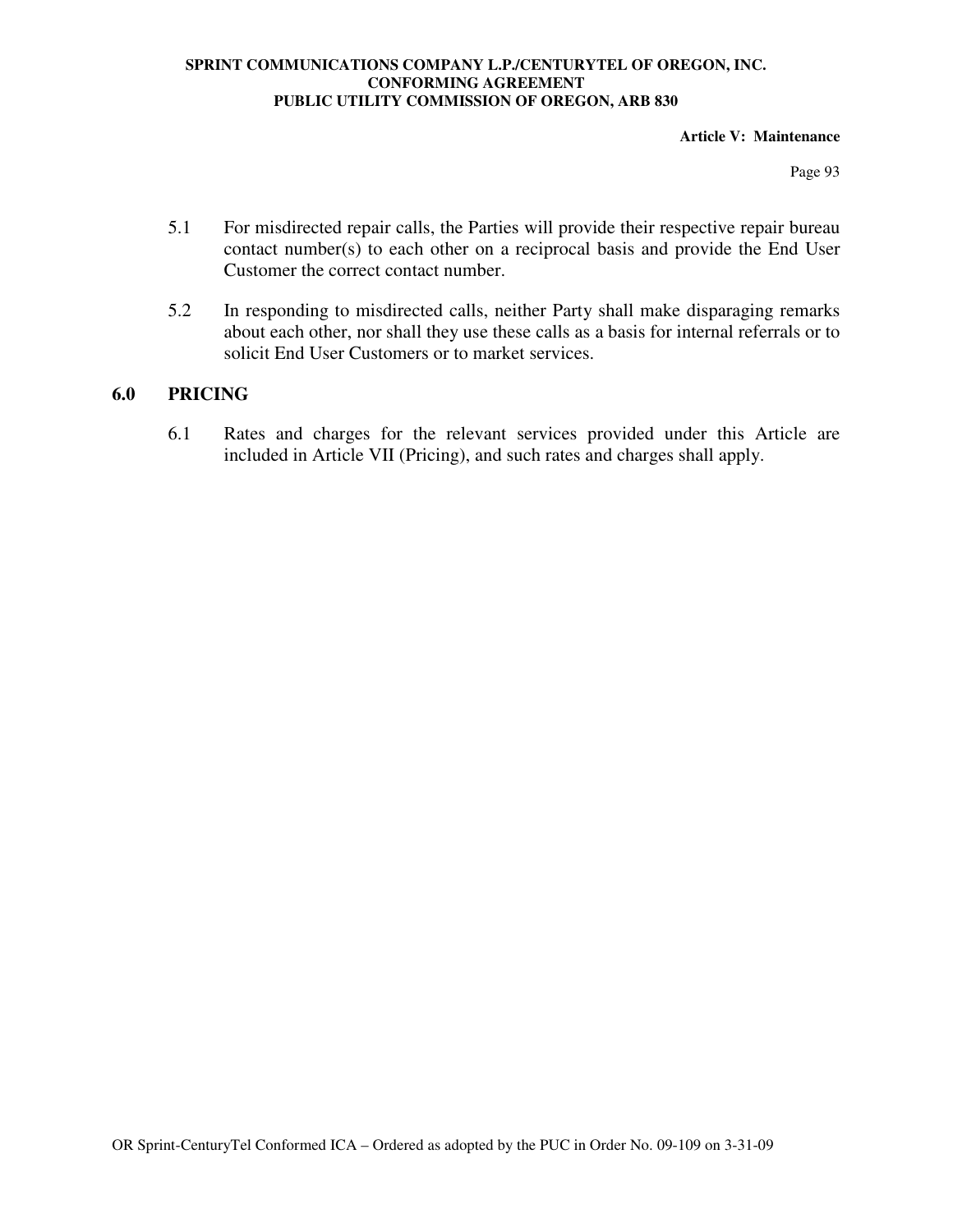### **Article VI: Additional Services**

Page 94

# **ARTICLE VI: ADDITIONAL SERVICES**

# **1.0 NUMBER PORTABILITY**

### 1.1 Definitions.

For purposes of this Section 1.0 governing number portability, the following definitions shall apply:

- 1.1.1 **"**Coordinated Hot Cut (CHC)" A Coordinated Hot Cut is a combined and simultaneous effort between local service providers to perform the completion of a local service request order.
- 1.1.2 "Donor Party" The Donor Party is the Party that is receiving the number port request and is relinquishing the ported number.
- 1.1.3 "Local Routing Number (LRN)"- A Local Routing Number is a ten (10) digit number that is assigned to the network switching elements for the routing of calls in the network.
- 1.1.4 "Permanent Number Portability" (PNP) is the in-place long-term method of providing Number Portability (NP) using the LRN method.
- 1.1.5 "Recipient Party" The Recipient Party is the Party that is initiating the number port request and is receiving the ported number.
- 1.1.6 "Ten-Digit Unconditional Trigger Method (TDT)" TDT is an industrydefined PNP solution that utilizes the ten-digit Local Routing Number to provide for an automated process that permits the work at the Recipient Party's switch to be done autonomously from the work at the Donor Party's switch resulting is less downtime to the end–user.

# 1.2 Number Portability (NP).

- 1.2.1 Each Party will provide Local Number Portability and obtain End User Customer authorization in accordance with the Act, and applicable FCC rules, regulations and orders.
- 1.2.2 A Party requesting a number to be ported must send the other providing Party a Local Service Request (LSR). If a Party requests that the other Party port a number, the Parties shall follow the "Local Number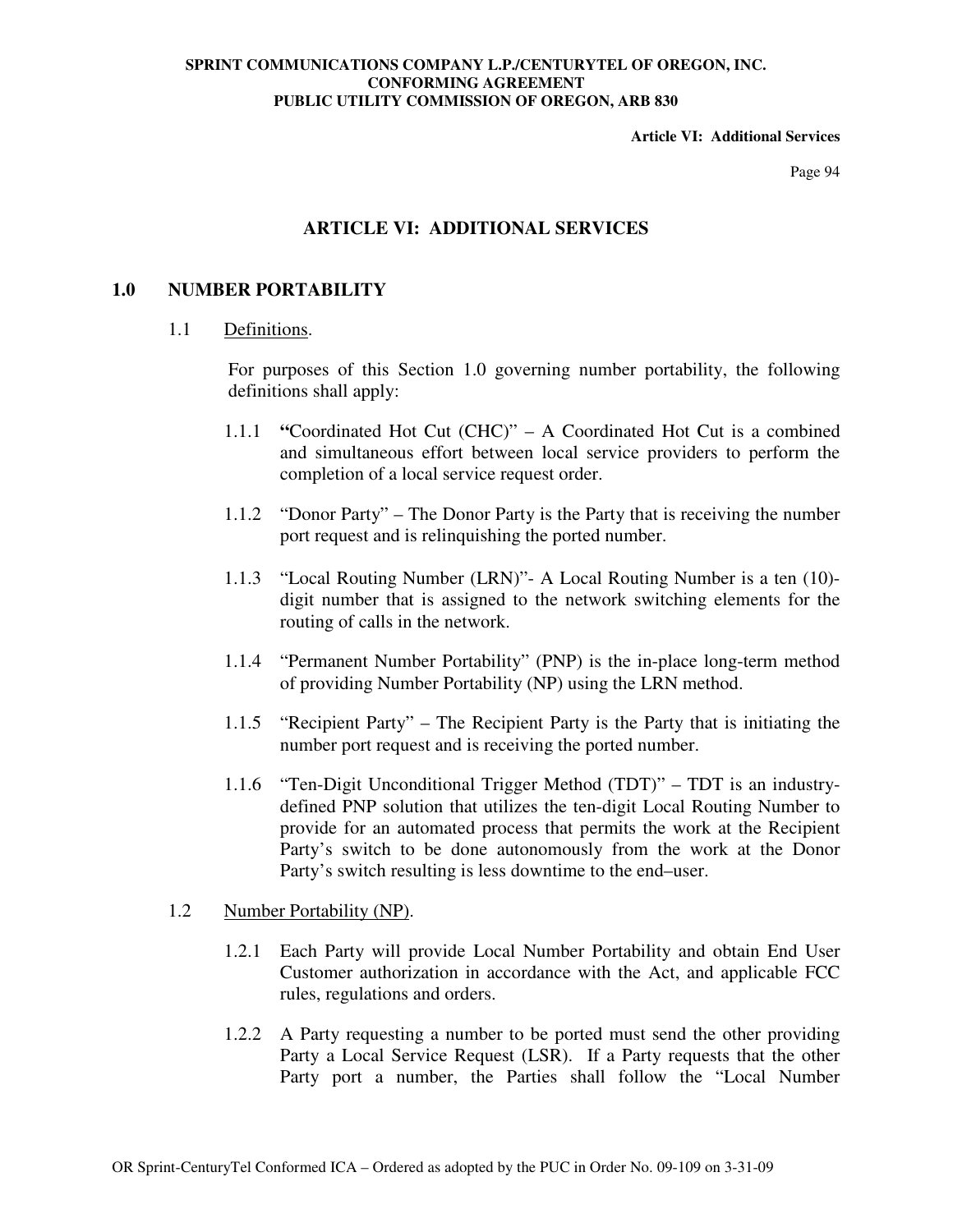**Article VI: Additional Services** 

Page 95

Portability Ordering Process" set forth in the CenturyTel Service Guide, which will comply with applicable FCC rules, regulations and orders.

- 1.2.2.1 The LSR will have a requested due date that is not less than the standard provisioning intervals of four (4) business days.
- 1.2.2.2 Both Parties agree to provide to a Firm Order Confirmation (FOC) to the Recipient Party within 48 hours from the time a LSR consistent with the FCC rules is received.
- 1.2.2.3 For purposes of this Article, the Donor Party may request to use a project management approach for the implementation of LSRs for large quantities of numbers ported at one time or for complex porting processes. If the Parties agree to such managed projects ("projects"), the Parties may negotiate implementation details including, but not limited to: due dates, cutover intervals and times, coordination of technical resources and completion notice.
- 1.2.2.4 If for any reason the Recipient Party does not complete the port within one (1) business day after the Due Date, the Donor Party, upon customer request, may submit a cancellation order to the Recipient party. The Recipient Party will cancel the order within one (1) business day, and the number will be returned to the Donor Party.
- 1.2.3 (Intentionally Left Blank)
- 1.2.4 The Party receiving the LSR will bill the service order charge set forth in the Pricing Article for each LSR received. The Party will bill the service order charge for a LSR, regardless of whether that LSR is later supplemented, clarified or cancelled. Notwithstanding the foregoing, neither Party will bill an additional service order charge for supplements to any LSR submitted to clarify, correct, change or cancel a previously submitted LSR.
- 1.2.5 Regardless of the number of Location Routing Numbers (LRNs) used by a Sprint in a LATA, CenturyTel will route traffic destined for Sprint's End User Customers via direct trunking where direct trunking has been established. In the event that direct trunking has not been established, such traffic shall be routed via a Tandem Switch.
- 1.2.6 When CenturyTel receives an un-queried call from Sprint to a telephone number that has been ported to another local services provider, the transit rate and NP dip charge will apply.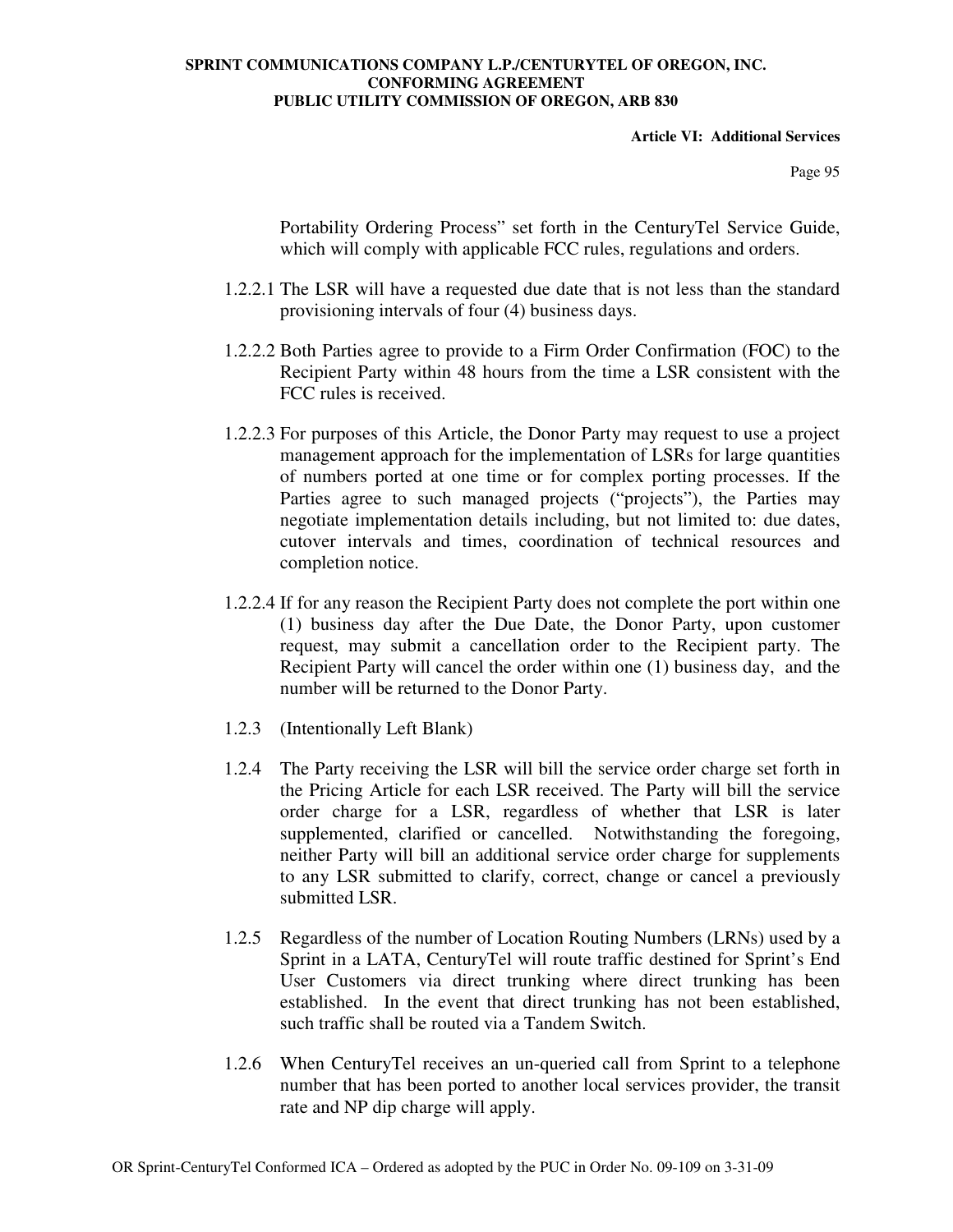### **Article VI: Additional Services**

Page 96

- 1.2.7 Neither Party shall be required to provide Number Portability under this Agreement for excluded numbers defined by FCC orders or other Applicable Law, as updated from time to time, including but not limited to: 500 NPAs; 900 NPAs; 950 and 976 NXX number services; and OCS NXXs (*i.e.*, numbers used internally by either Party for its own business purposes). The term "Official Communications Service (OCS)" means the internal telephone numbers used by CenturyTel or Sprint.
- 1.2.8 When a ported telephone number becomes vacant, e.g, the number is no longer in service by the original End User Customer, the ported telephone number will snap-back to the LERG-assigned thousands block holder or the NXX code holder if pooling is being utilized in the Rate Center.
- 1.2.9 Each party shall become responsible foe the End User Customer's other telecommunications-related items, e.g., E911, Directory Listings, Operator Services, Line Information Database (LIDB), when it ports the end user's telephone number in its switch.

# 1.3 Cut-Over Process for Number Porting Orders

- 1.3.1 TDT Cut-Overs.
	- 1.3.1.1 Where technically feasible, both Parties will use PNP-LRN cutovers, which rely upon the Ten-Digit Unconditional Trigger Method (TDT) for porting numbers. CenturyTel will update its CenturyTel Service Guide to identify the circumstances of which it is aware where use of TDT is not technically feasible.
	- 1.3.1.2 The Donor Party agrees to set the ten-digit unconditional trigger by 5:00 p.m. Central Time on the day before the scheduled due date.
	- 1.3.1.3 The Donor Party agrees to remove the ten-digit unconditional trigger on the next Business Day, no earlier than 11:59 a.m., after the scheduled due date for the port and replace with a PNP trigger, unless the Recipient Party requests otherwise by contacting the Donor Party and submitting a supplemental order.

# 1.3.2 Coordinated Hot Cuts (CHC).

1.3.2.1 Where the Parties agree or are required to implement a Coordinated Hot Cut (CHC) to effectuate a service cut-over, the Parties shall follow the process and procedures for such CHCs set forth in the CenturyTel Service Guide.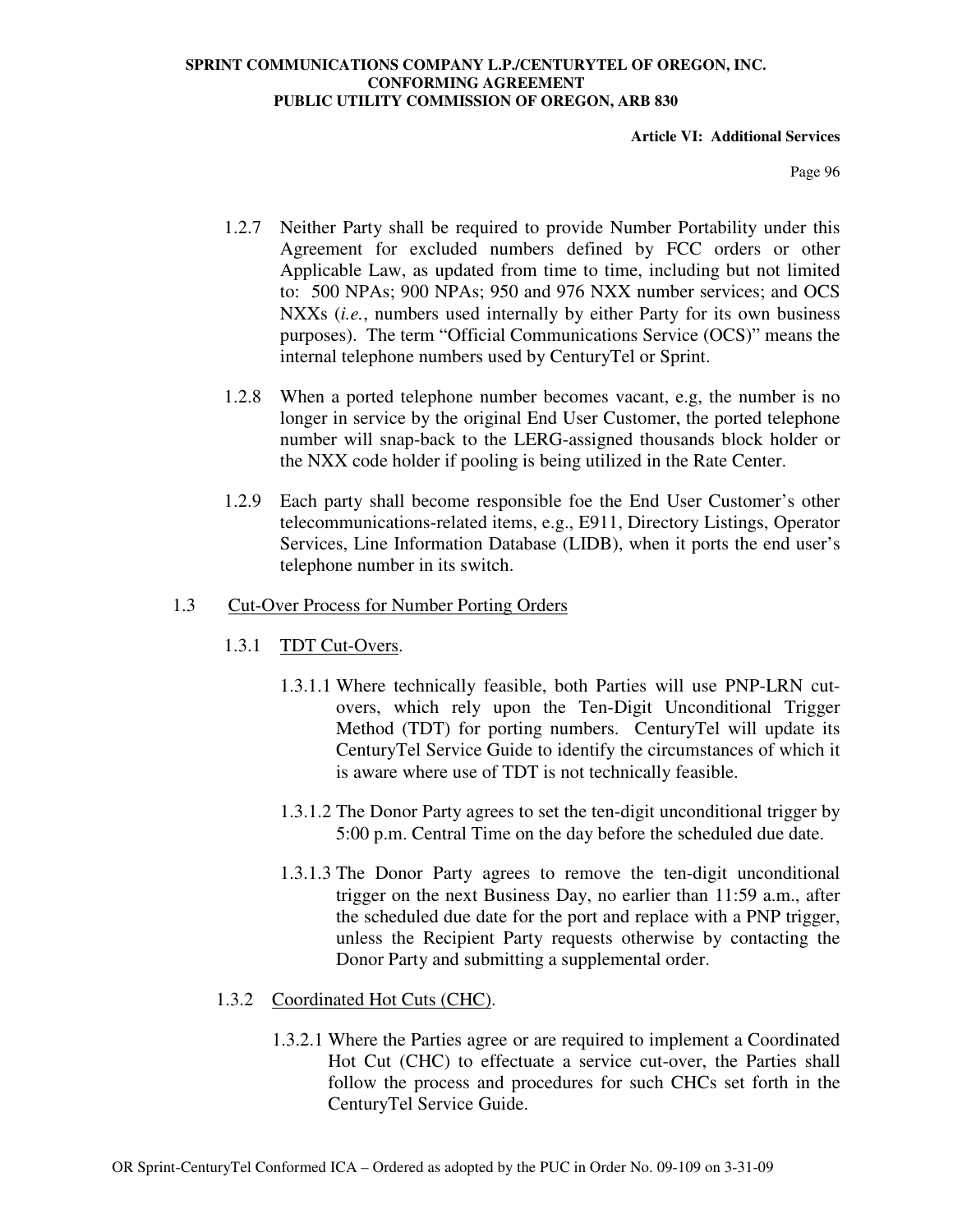### **Article VI: Additional Services**

Page 97

# 1.3.2.2 Pricing for (CHC)

1.3.2.2.1 When a Recipient Party orders Coordinated Hot Cut (CHC) service, the Donor Party shall charge, and the Recipient Party shall pay, the applicable time, additional Time and Material Charges set forth in Article VII (Pricing).

1.3.2.2.2 For calculating "time" and/or "additional time" labor charges, the time shall begin when the Donor Party receives the call from Recipient Party and ends when the Parties disconnect from the call.

# **2.0 ACCESS TO POLES, DUCTS, CONDUITS AND RIGHTS-OF-WAY**

# 2.1 Via Tariff or Separate Agreement

To the extent required by the Act, including the requirement that a requesting Telecommunications Carrier be a provider of Telecommunications Services as defined by 47 U.S.C. § 153(46), CenturyTel and Sprint shall each afford to the other access to the poles, ducts, conduits and rights-of-way (ROWs) that it owns or controls on terms, conditions and prices comparable to those offered to any other entity pursuant to each Party's tariffs and/or standard agreements, or as agreed to by the Parties and in accordance with Applicable Law and regulations. Accordingly, if CenturyTel or Sprint desires access to the other Party's poles, ducts, conduits or ROWs, the Party seeking access shall make such a request in writing, and the Parties shall negotiate the terms and conditions for such access in accordance with Applicable Law. Such terms and conditions shall be contained in separate, stand-alone agreement.

# 2.2 Pole Attachment & Conduit Occupancy Agreements

Sprint agrees that pole attachment and conduit occupancy agreements must be executed separately before it makes any pole attachments to CenturyTel's facilities or uses CenturyTel's conduit. Unauthorized pole attachments or unauthorized use of conduit will constitute a material breach of this Agreement.

# **3.0 TERMS AND CONDITIONS FOR PROVIDING INTERCONNECTION AND DATABASE ACCESS FOR 911/E911 SERVICES**

Where CenturyTel is the 911/E911 service provider in a particular Rate Center in which Sprint is authorized to provide Telephone Exchange Service, Sprint may connect to the CenturyTel 911/E911 Selective Router (SR) that serves such Rate Centers for the provision of 911/E911 services to its End User Customers and for access to all subtending Public Safety Answering Points (PSAPs). CenturyTel's provision of such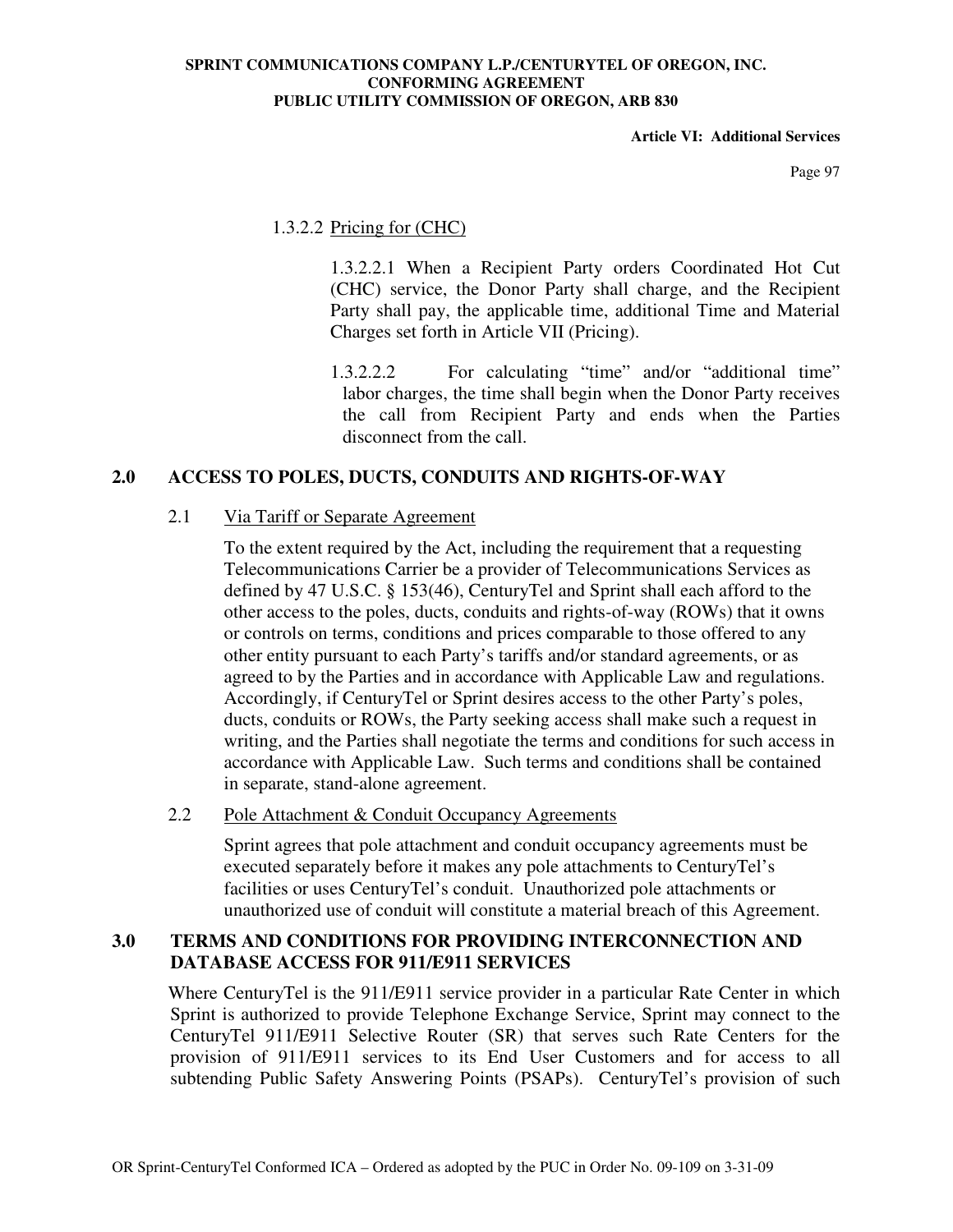### **Article VI: Additional Services**

Page 98

911/E911 services to Sprint shall be governed by the rates, terms and conditions set forth in CenturyTel's applicable Tariff.

# **4.0 DIRECTORY LISTINGS & DIRECTORY DISTRIBUTION**

Directory listings and directory distribution services for Sprint's End User Customers will be provided by CenturyTel to Sprint pursuant to the rates, terms and conditions set forth in the Directory Service Agreement (DSA) executed between CenturyTel and Sprint on December 16, 2005 and which will be attached to this Agreement as an exhibit.

## 4.1 Directory Questionnaire

To the extent requested information is not provided on the CenturyTel website, upon request, CenturyTel will complete and submit a Sprint Trading Partner Profile / Directories Questionnaire.

## 5.0 Agreement Performance Review

Upon request by either Party, the Parties, agree to meet once a month during the Term of this Agreement, at mutually agreed upon day and time, to discuss the performance of the Parties under this Agreement. The requesting Party should provide a proposed agenda in advance of the meeting. At each such monthly session the Parties may discuss: (i) the administration and maintenance of the interconnections and trunk groups provisioned under this Agreement; (ii) the Parties' provisioning of the services and ancillary functions provided under this Agreement, including the handling of CSRs, LSRs and any other processes related to porting of numbers; (iii) and any areas in which such performance may be improved; (iv) any problems that were encountered during the preceding month or anticipated in the upcoming month; (v) the reason underlying any such problem and the effect, if any**,** that such problem had, has or may have on the performance of the Parties; and (vi) the specific steps taken or proposed to be taken to remedy such problem. In addition to the foregoing, the Parties, may meet to discuss any matters that relate to the performance of this Agreement, as may be requested from time to time by either of the Parties. This meeting is in addition to the normal day-to-day business to business discussions, including those with the respective account teams.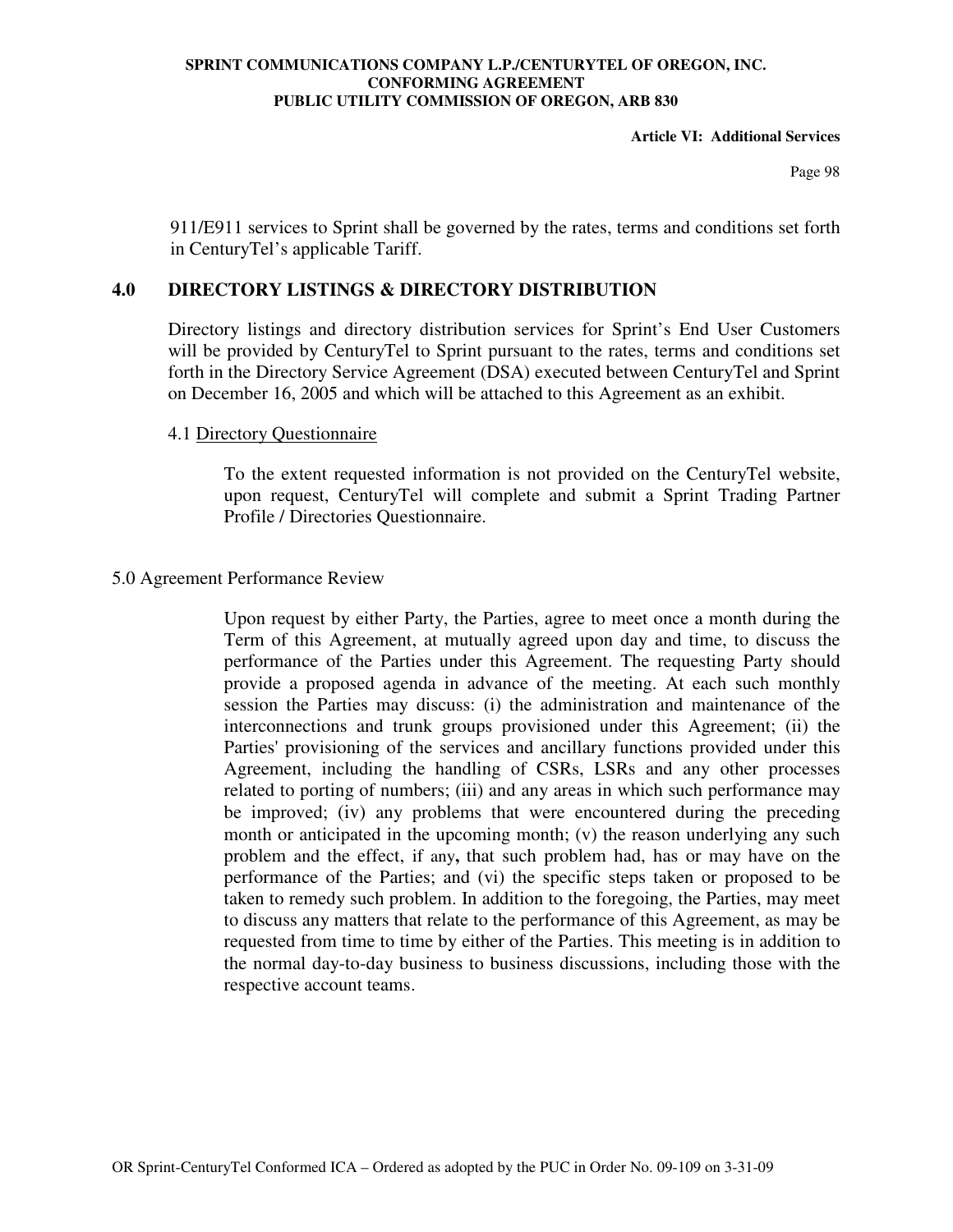**Article VII: Pricing** 

Page 99

# **ARTICLE VII: PRICING**

# **I. INTERCONNECTION PRICING**

**A. Reciprocal Compensation (Transport and Termination)**

**Transport and Termination for Local Traffic excluding Local Traffic that is also ISP-Bound Traffic TBD** TBD **(If invoked pursuant to Article IV, Section 4.4.2)** 

**Local Traffic that is also ISP-Bound Traffic (pursuant to Article IV, Section 4.2.3)** Bill and Keep

- **B. Transiting Charges: \$.005 per minute**
- **C . Initial Factors:**

| PLU:                                                        | 100%   |
|-------------------------------------------------------------|--------|
| <b>Initial Century Tel Originated Local Traffic Factor:</b> | $50\%$ |
| <b>Initial Shared Facility Factor</b>                       | $50\%$ |

**D. Entrance/Interconnection Facility:**

|                     | Monthly    | Non-Recurring |
|---------------------|------------|---------------|
| $DS1 - Termination$ | \$161.73   | \$303.39      |
| $DS3 - Termination$ | <b>TBD</b> | <b>TBD</b>    |

# **II. OTHER PRICING Non-Recurring Charges (NRCs)**

# **Pre-ordering CLEC Account Establishment Per CLEC** *\$* **203.50**<sup>1</sup>

<sup>&</sup>lt;sup>1</sup> Applies only to new CLECs when implementing initial account. Sprint has already implemented an initial account.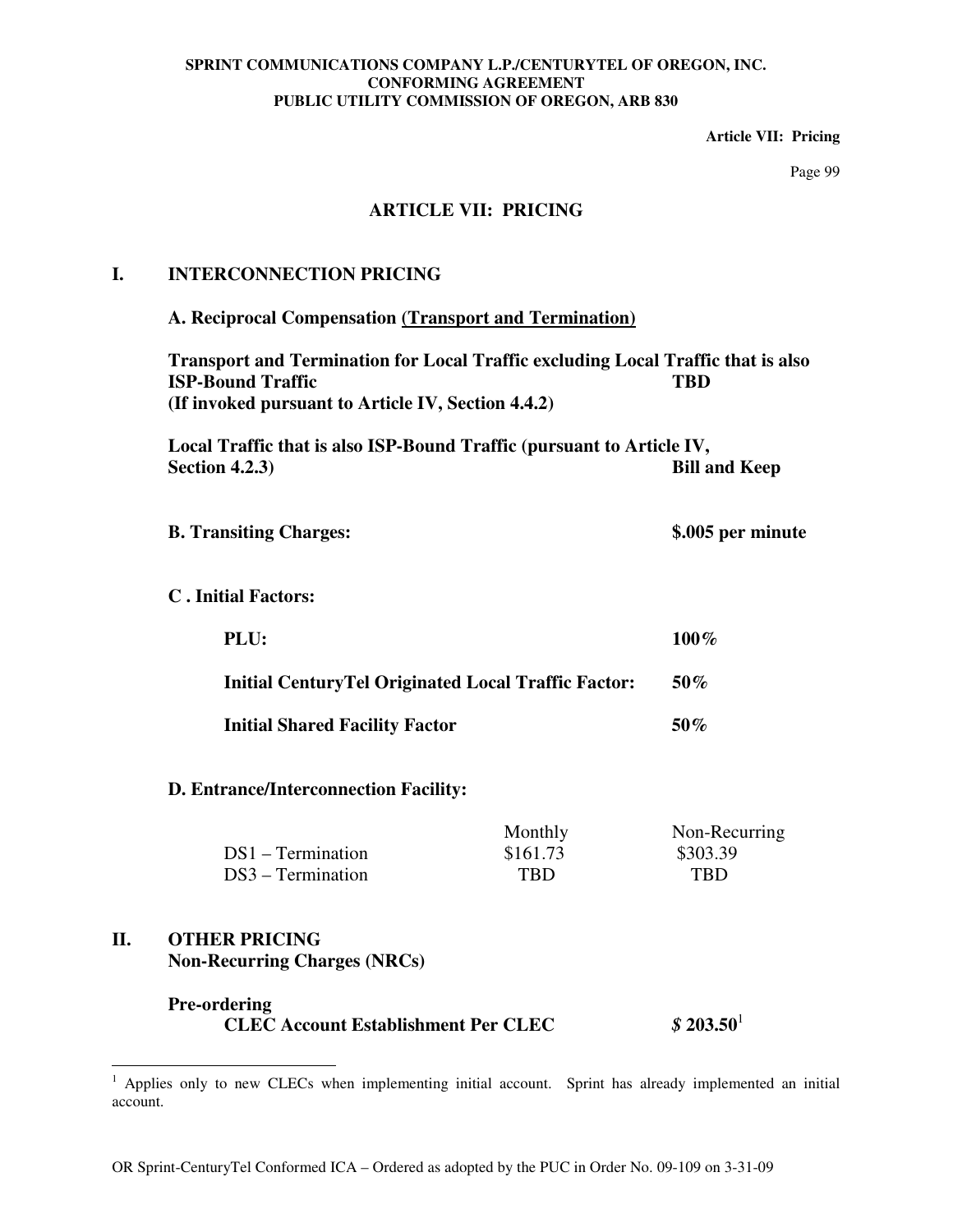#### **Article VII: Pricing**

| 4 C | ۱<br>И<br>I ( |
|-----|---------------|
|     |               |

| <b>EZ View Customer Record Search</b>                                            | \$<br>0.00                   |
|----------------------------------------------------------------------------------|------------------------------|
| <b>Manual Customer Record Search (applies to accounts</b><br>With over 30 lines) | \$<br>31.66                  |
|                                                                                  |                              |
| "Service Order Charge" for all LSRs                                              |                              |
| (including Number Portability LSRs)                                              |                              |
| <b>Initial Simple LSR</b>                                                        | \$12.75                      |
| <b>Initial Complex LSR</b>                                                       | \$51.50                      |
| <b>Subsequent LSR (See application noted below)</b>                              | \$11.70                      |
| <b>Custom Handling:</b>                                                          |                              |
| <b>Service Order Expedite:</b>                                                   |                              |
| All LSRs (In addition to Service Order Charge)                                   | \$12.59                      |
| All other Expedite Charges per Access Tariff                                     | <b>Special Access Tariff</b> |
| <b>Coordinated Hot Cut:</b>                                                      |                              |
| <b>Standard Interval - Per Qtr. Hour</b>                                         | \$30.72                      |
| <b>Additional Interval</b>                                                       | \$26.97                      |
|                                                                                  |                              |

**Time and Material:** Individual Case Basis (ICB)

# Application of Other Pricing

Pre-ordering:

"CLEC Account Establishment" is a one-time charge applied the first time that Sprint orders any service.

"Customer Record Search" applies when Sprint requests a summary of the services currently subscribed to by the End User Customer. Charge is dependent on whether Customer Record Search was accessed through EZ View or had to be manually retrieved and provided. All Customer Records for accounts with over 30 lines cannot be accessed through EZ View and must be manually retrieved.

Ordering: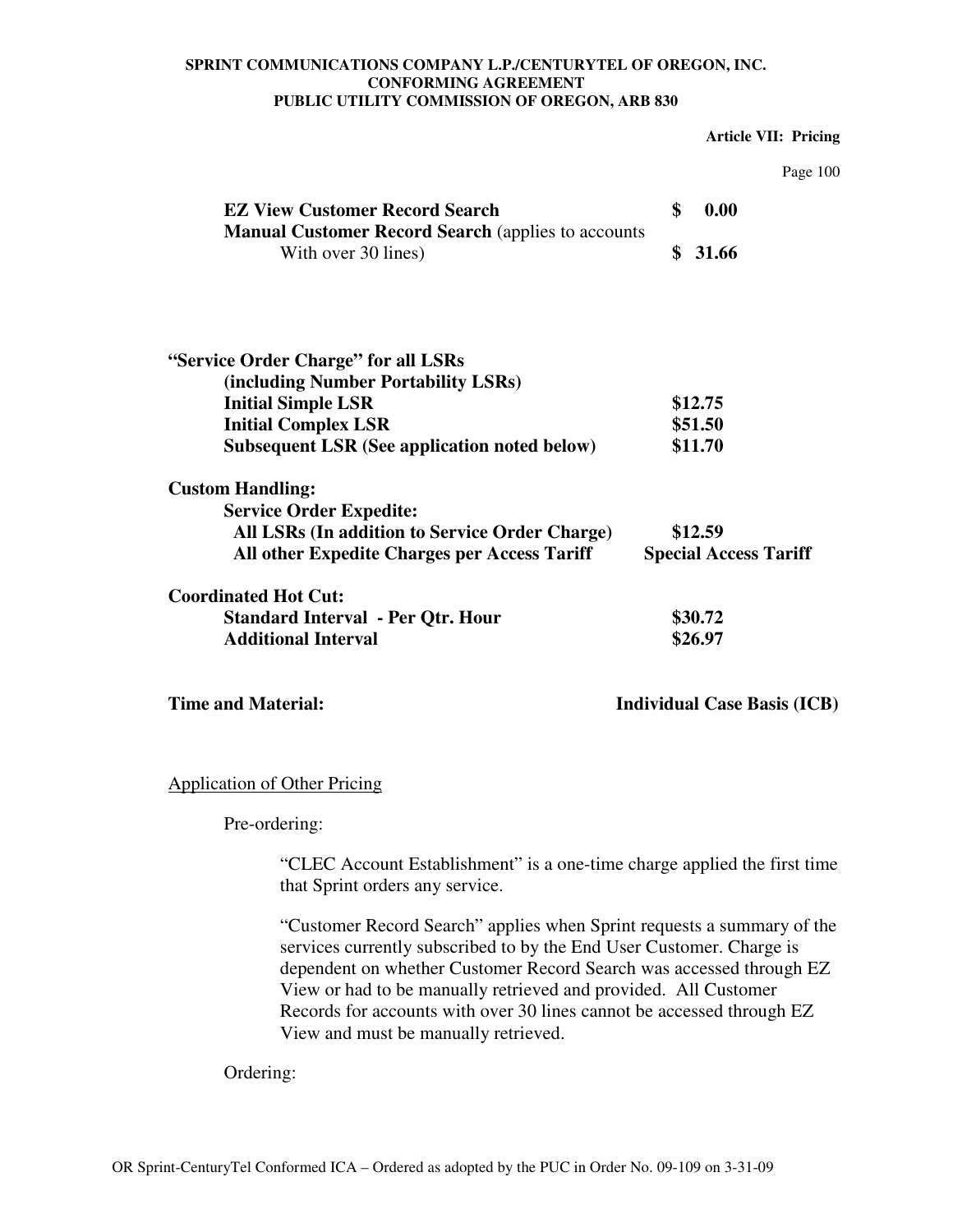### **Article VII: Pricing**

Page 101

"Initial Service Order" (ISO) applies to every Local Service Request (LSR).

> A "Simple" ISO charge applies to every LSR submitted that contains  $1 - 9$  numbers.

A "Complex" ISO charge applies to every LSR submitted that contains in excess of 10 or more numbers.

"Subsequent Service Order" applies to any modification to an existing LSR, except LNP Orders as noted in Article VI, Section 1.2.4.

Custom Handling (These NRCs are in addition to any Pre-ordering or Ordering and Provisioning NRCs):

"Service Order Expedite" applies if Sprint requests service prior to the standard due date intervals. Additional time and material charges may also apply if expedite is accepted.

 "Coordinated Conversion" applies if Sprint requests notification and coordination of service cut-over prior to the service becoming effective.

"Hot Coordinated Conversion  $(1<sup>st</sup> Hour)$ " applies if Sprint requests realtime coordination of a service cut-over that takes one hour or less.

"Hot Coordinated Conversion (per add'l ¼ Hour)" applies, in addition to the Hot Coordinated Conversion  $(1<sup>st</sup> Hour)$ , for every 15-minute segment of real-time coordination of a service cut-over that takes more than one hour.